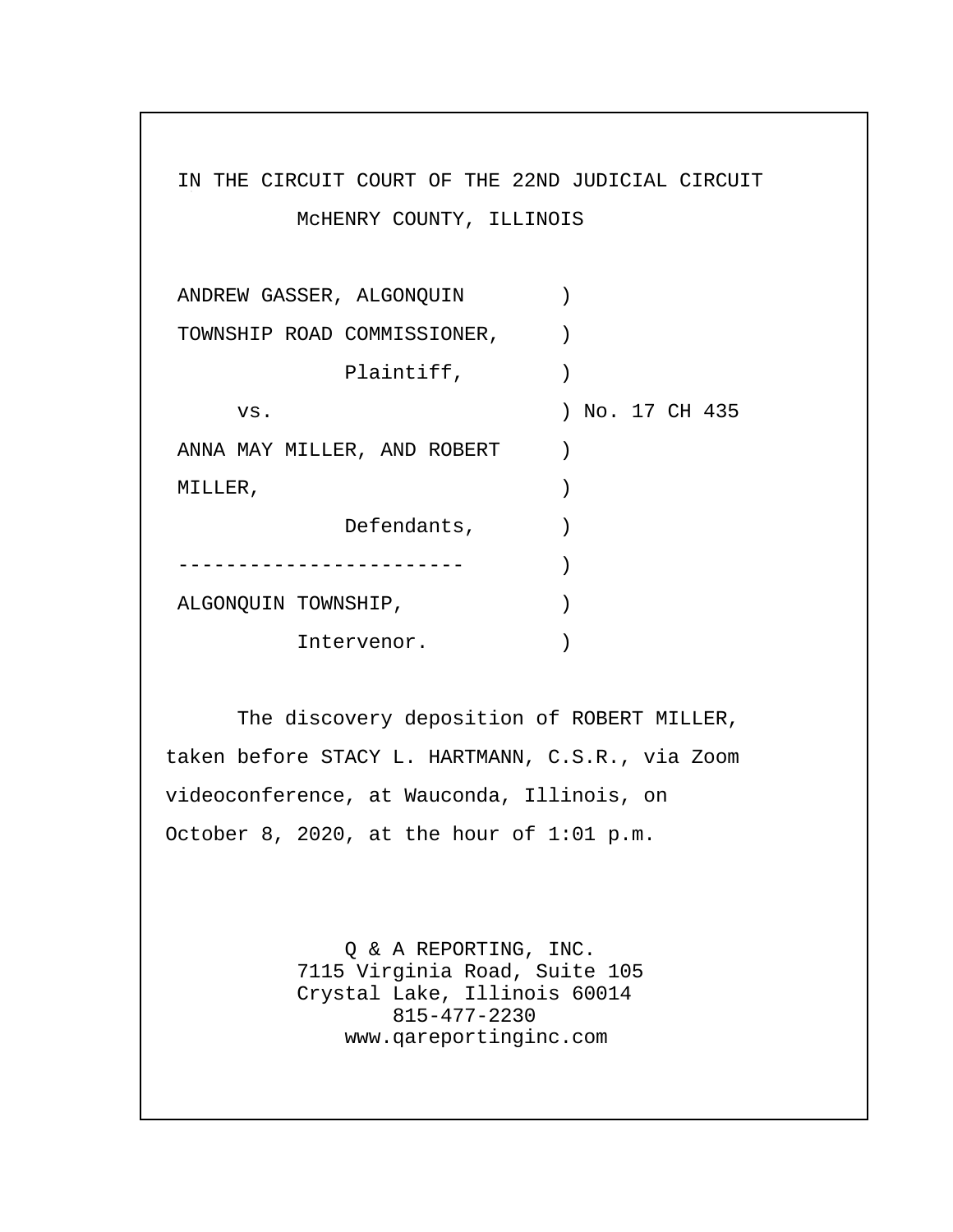|             |                                              | Page 2 |
|-------------|----------------------------------------------|--------|
| $\mathbf 1$ | PRESENT:                                     |        |
| 2           |                                              |        |
| 3           | LAW OFFICE OF ROBERT T. HANLON, by:          |        |
| 4           | MR. ROBERT T. HANLON,                        |        |
| 5           | appeared via Zoom on behalf of the           |        |
| 6           | Plaintiff;                                   |        |
| 7           |                                              |        |
| 8           | THE GOOCH FIRM, by:                          |        |
| 9           | MR. THOMAS GOOCH, III, and                   |        |
| 10          | MS. SABINA WALCZYK,                          |        |
| 11          | appeared via Zoom on behalf of the           |        |
| 12          | Defendant;                                   |        |
| 13          |                                              |        |
| 14          | LAW OFFICES OF MATUSZEWICH & KELLY, LLP, by: |        |
| 15          | MR. JAMES P. KELLY,                          |        |
| 16          | appeared via Zoom on behalf of the           |        |
| 17          | Intervenor.                                  |        |
| 18          |                                              |        |
| 19          |                                              |        |
| 20          |                                              |        |
| 21          | REPORTED BY: STACY L. HARTMANN, C.S.R.       |        |
| 22          | CERTIFICATE NO. 84-3670.                     |        |
| 23          |                                              |        |
| 24          |                                              |        |
|             |                                              |        |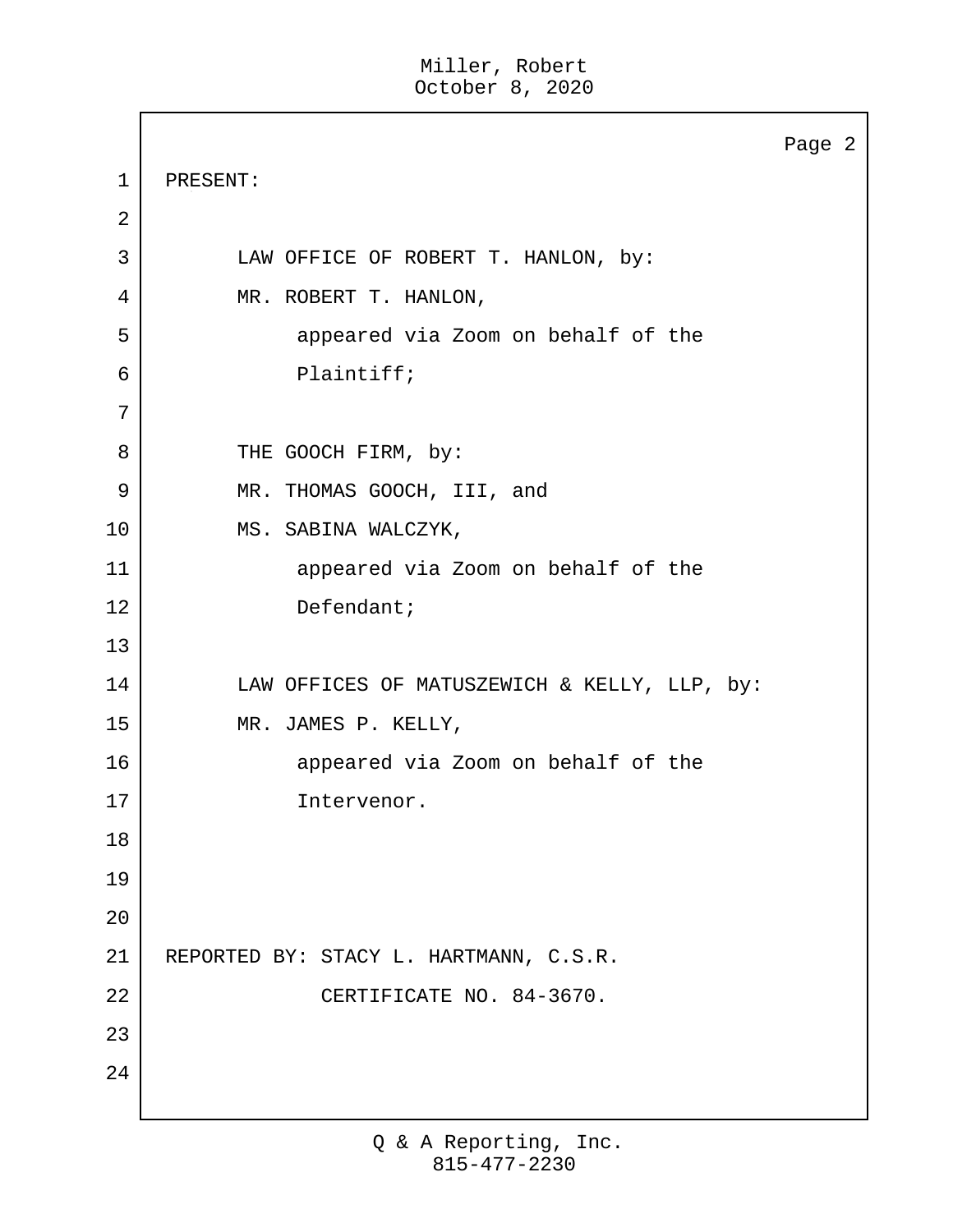|                |                                                          | Page 3         |
|----------------|----------------------------------------------------------|----------------|
| $\mathbf 1$    | INDEX                                                    |                |
| $\overline{2}$ | WITNESS                                                  | EXAMINATION    |
| 3              |                                                          |                |
| 4              | ROBERT MILLER                                            |                |
| 5              | By Mr. Hanlon                                            | $\overline{4}$ |
| $\epsilon$     |                                                          |                |
| 7              |                                                          |                |
| 8              | EXHIBITS                                                 |                |
| 9              | <b>NUMBER</b>                                            | PAGE           |
| 10             | Miller Deposition Exhibit No.                            |                |
| 11             | $\mathbf{1}$                                             | 36             |
| 12             | $\overline{2}$                                           | 49             |
| 13             |                                                          |                |
| 14             | CERTIFIED QUESTIONS                                      |                |
| 15             | $\text{No. } 1 \ldots \ldots \ldots \ldots \ldots$<br>15 |                |
| 16             | $\text{No. } 2 \ldots \ldots \ldots \ldots \ldots$<br>20 |                |
| 17             | No. 3 60                                                 |                |
| 18             | No. 4 67                                                 |                |
| 19             | No. 5 71                                                 |                |
| 20             | No. 6 81                                                 |                |
| 21             | No. 7 85                                                 |                |
| 22             | No. 8 128                                                |                |
| 23             |                                                          |                |
| 24             |                                                          |                |
|                |                                                          |                |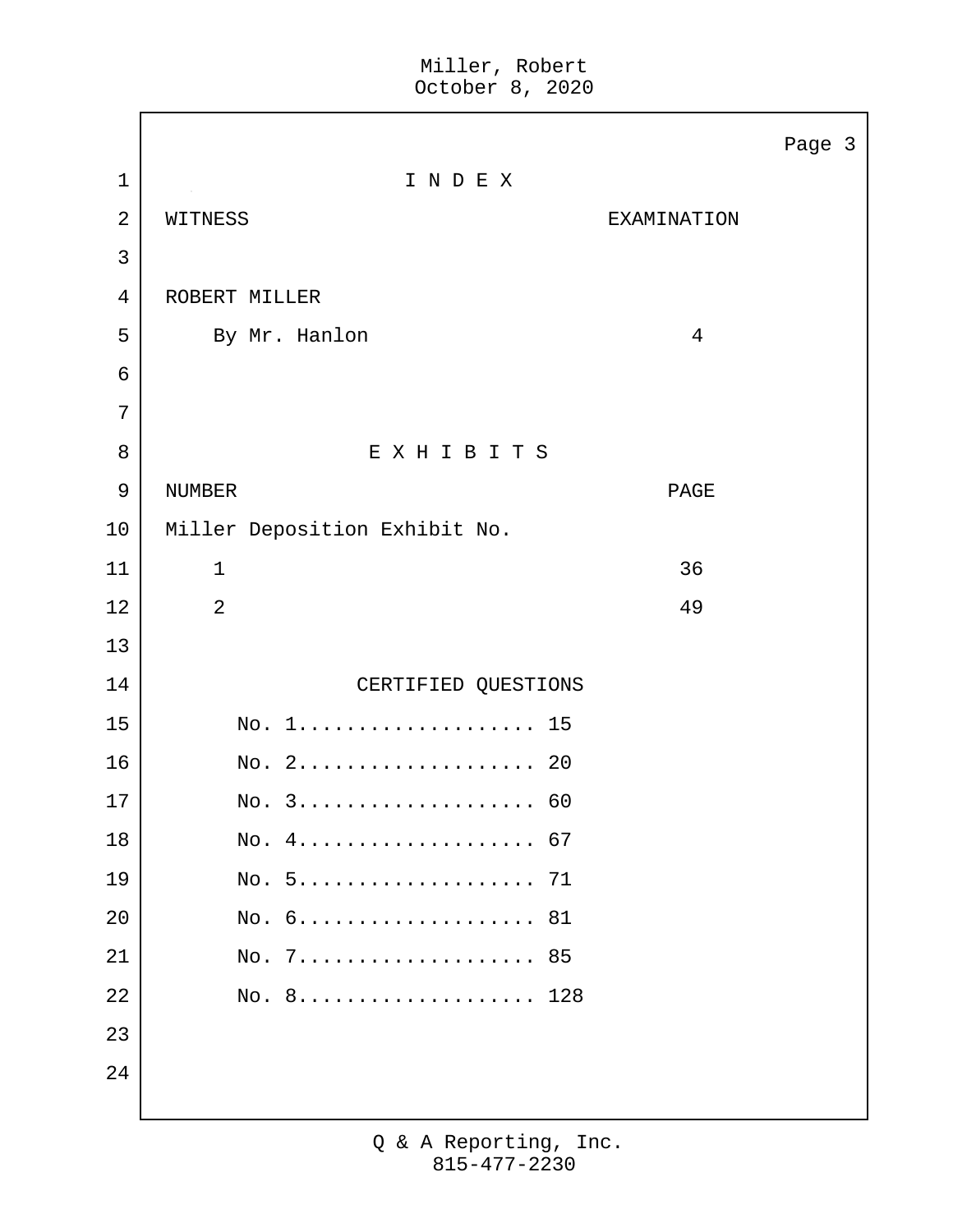|                |                                                    | Page 4 |
|----------------|----------------------------------------------------|--------|
| $\mathbf{1}$   | (WHEREUPON, the witness was duly                   |        |
| $\overline{2}$ | sworn.)                                            |        |
| 3              | ROBERT MILLER,                                     |        |
| 4              | called as a witness herein, having been first duly |        |
| 5              | sworn, was examined and testified as follows:      |        |
| 6              | EXAMINATION                                        |        |
| 7              | BY MR. HANLON:                                     |        |
| 8              | Mr. Miller, I'm going to assume that<br>Q.         |        |
| 9              | you have testified previously in at least one      |        |
| 10             | other proceeding, but I'm going to go over some    |        |
| 11             | rules with you here today that are going to govern |        |
| 12             | this deposition. If during the course of this      |        |
| 13             | deposition I ask you a question and you answer it, |        |
| 14             | I will assume that you understood the question.    |        |
| 15             | Is that fair?                                      |        |
| 16             | Α.<br>Yes.                                         |        |
| 17             | And during the course of the deposition<br>Q.      |        |
| 18             | if you need to take a break, you just have to let  |        |
| 19             | me know. It may not seem like a long time, but     |        |
| 20             | three hours answering questions sometimes -- you   |        |
| 21             | know, you might need a break. The only thing that  |        |
| 22             | I ask is if there is a question pending, that you  |        |
| 23             | answer the question before we take a break. Do     |        |
| 24             | you understand?                                    |        |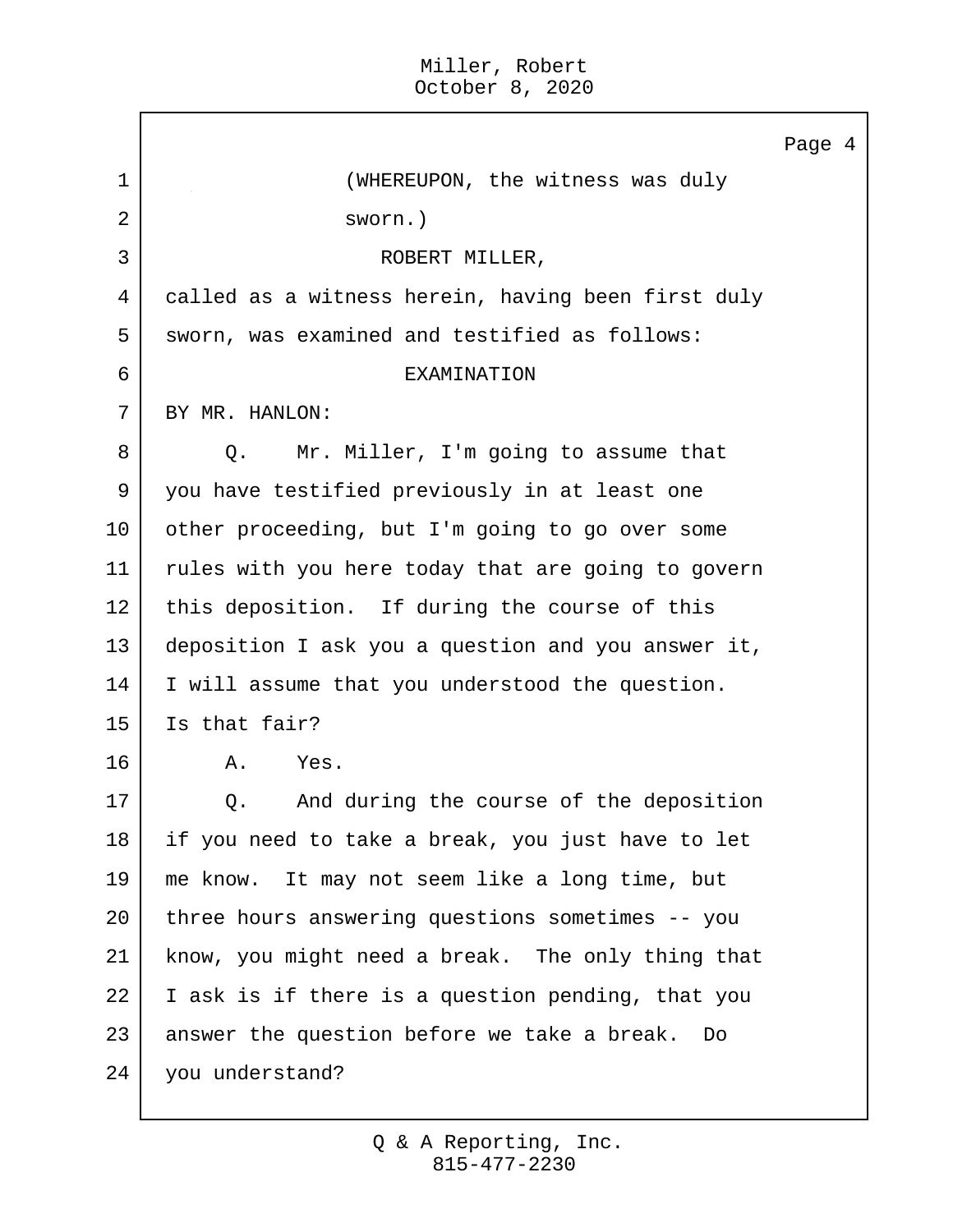|             |                                                   | Page 5 |  |
|-------------|---------------------------------------------------|--------|--|
| $\mathbf 1$ | I do.<br>Α.                                       |        |  |
| 2           | Okay. During the course of this<br>Q.             |        |  |
| 3           | deposition your counsel, Mr. Gooch, may raise     |        |  |
| 4           | objections for the record and those are for the   |        |  |
| 5           | record. Now, in most cases you have to answer the |        |  |
| 6           | question anyway unless you receive instruction    |        |  |
| 7           | from your counsel not to answer the question. Do  |        |  |
| 8           | you understand that?                              |        |  |
| 9           | I do.<br>Α.                                       |        |  |
| 10          | And if you don't understand a question<br>Q.      |        |  |
| 11          | that I ask you, will you kindly let me know that  |        |  |
| 12          | you do not understand the question?               |        |  |
| 13          | I will.<br>Α.                                     |        |  |
| 14          | And with those rules in mind, the --<br>Q.        |        |  |
| 15          | I'm going to start off with a couple of quick     |        |  |
| 16          | background questions on yourself.                 |        |  |
| 17          | Rob, I wanted to make a record.<br>MR. GOOCH:     |        |  |
| 18          | I wanted the court reporter to know Sabina        |        |  |
| 19          | Walczyk, my associate, is also present.           |        |  |
| 20          | Unfortunately, she's down at the end of the       |        |  |
| 21          | conference room table, so you are not picking it  |        |  |
| 22          | up on the camera.                                 |        |  |
| 23          | MR. HANLON: Oh, well, I am okay with that.        |        |  |
| 24          | You know, that is what we all do. So thanks for   |        |  |
|             |                                                   |        |  |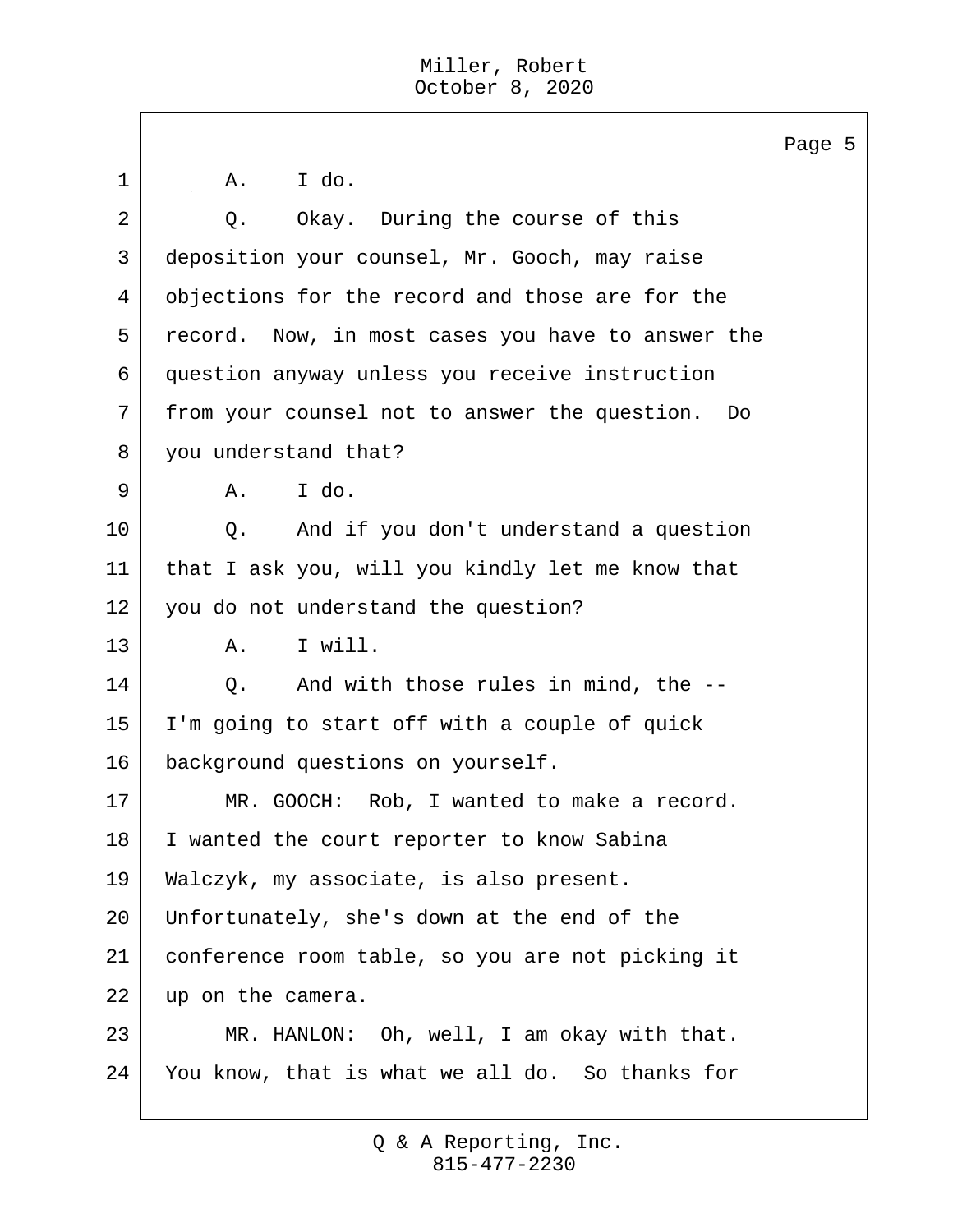Page 6 1 letting me know. And hello. 2 | Ts there anything else so I can get in 3 | my examination here, Mr. Gooch? 4 MR. GOOCH: No. Not a word. 5 BY MR. HANLON: 6 Q. So, Mr. Miller, can you tell me what 7 your date of birth is? 8 | A. October 1st, 1954. 9 Q. And what is your highest level of 10 education? 11 | A. I'm sorry. What was that? 12 | Q. What is your highest level of 13 education? 14 | A. High school and some college. 15 Q. When you say "some college," what kind 16 of courses did you take? 17 | A. Medicine, fire service courses 18 throughout my career with the fire department. 19 Q. When did you first start working for 20 the Algonquin Township Road District? 21 A. October 1st, 1972. 22 Q. And you were working for your father at 23 the time; is that correct? 24 A. No. That is not correct.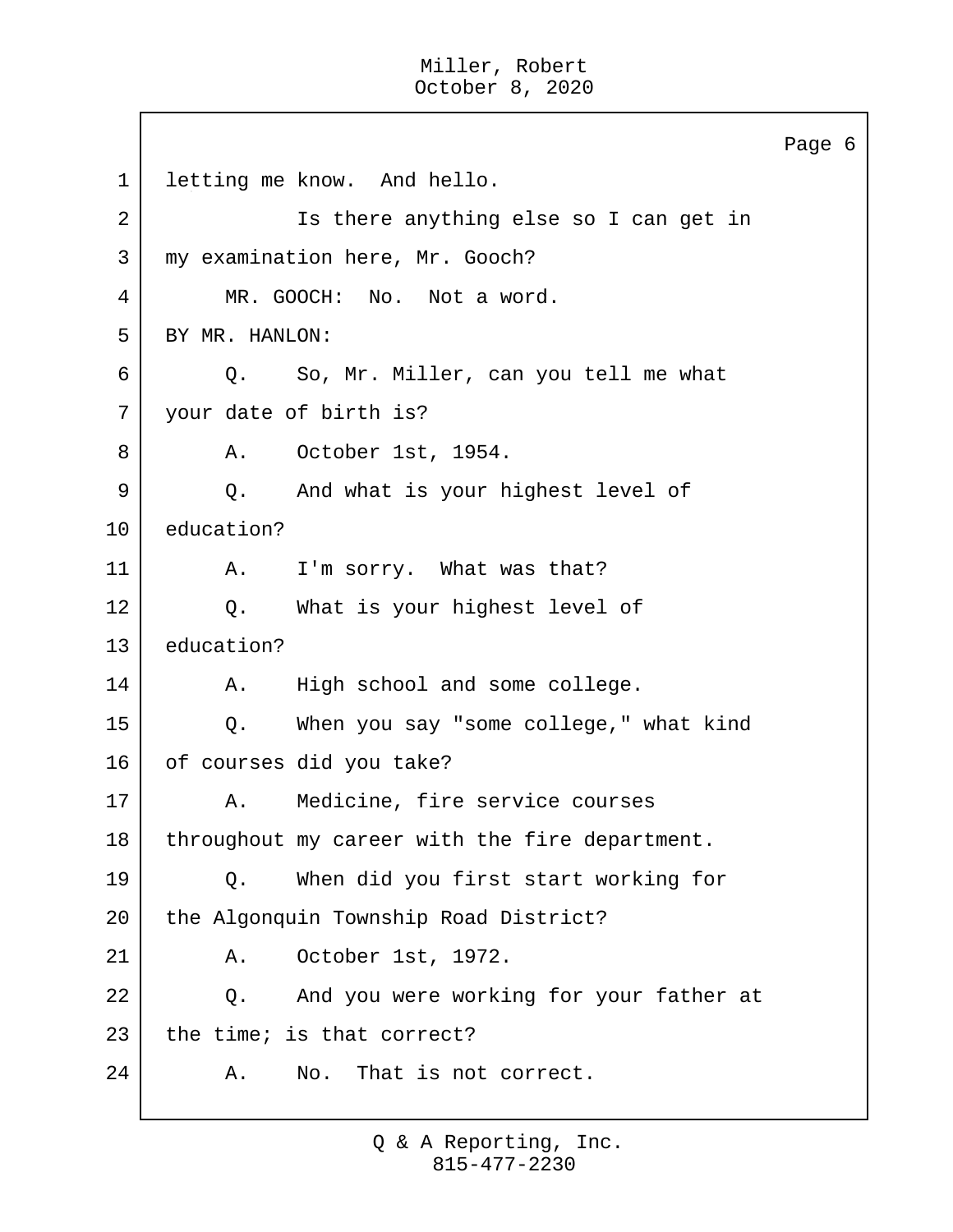$\Gamma$ 

|    |                                                    | Page 7 |
|----|----------------------------------------------------|--------|
| 1  | Who were you working for at that time?<br>Q.       |        |
| 2  | Algonquin Township Road District<br>Α.             |        |
| 3  | highway commissioner at that time was Julian       |        |
| 4  | Dvorak.                                            |        |
| 5  | And are you related by blood or<br>Q.              |        |
| 6  | marriage to Mr. Dvorak?                            |        |
| 7  | Yes. He was my grandfather.<br>Α.                  |        |
| 8  | Okay. And did you work under any other<br>Q.       |        |
| 9  | highway commissioners during your tenure as an     |        |
| 10 | employee of the Road District?                     |        |
| 11 | Yes, I did.<br>Α.                                  |        |
| 12 | And who is that?<br>Q.                             |        |
| 13 | My father, Delbert Miller.<br>Α.                   |        |
| 14 | When were you first elected as the<br>Q.           |        |
| 15 | highway commissioner?                              |        |
| 16 | I believe it was 1993.<br>Α.                       |        |
| 17 | One second, please. During your term<br>Q.         |        |
| 18 | as -- and I think I am going to limit my questions |        |
| 19 | to a timeframe of the last ten years in which you  |        |
| 20 | served as the highway commissioner of Algonquin    |        |
| 21 | Township. Is that clear?                           |        |
| 22 | I'm sorry. I don't understand the<br>Α.            |        |
| 23 | question.                                          |        |
| 24 | For the questions I'm going to ask you<br>Q.       |        |
|    |                                                    |        |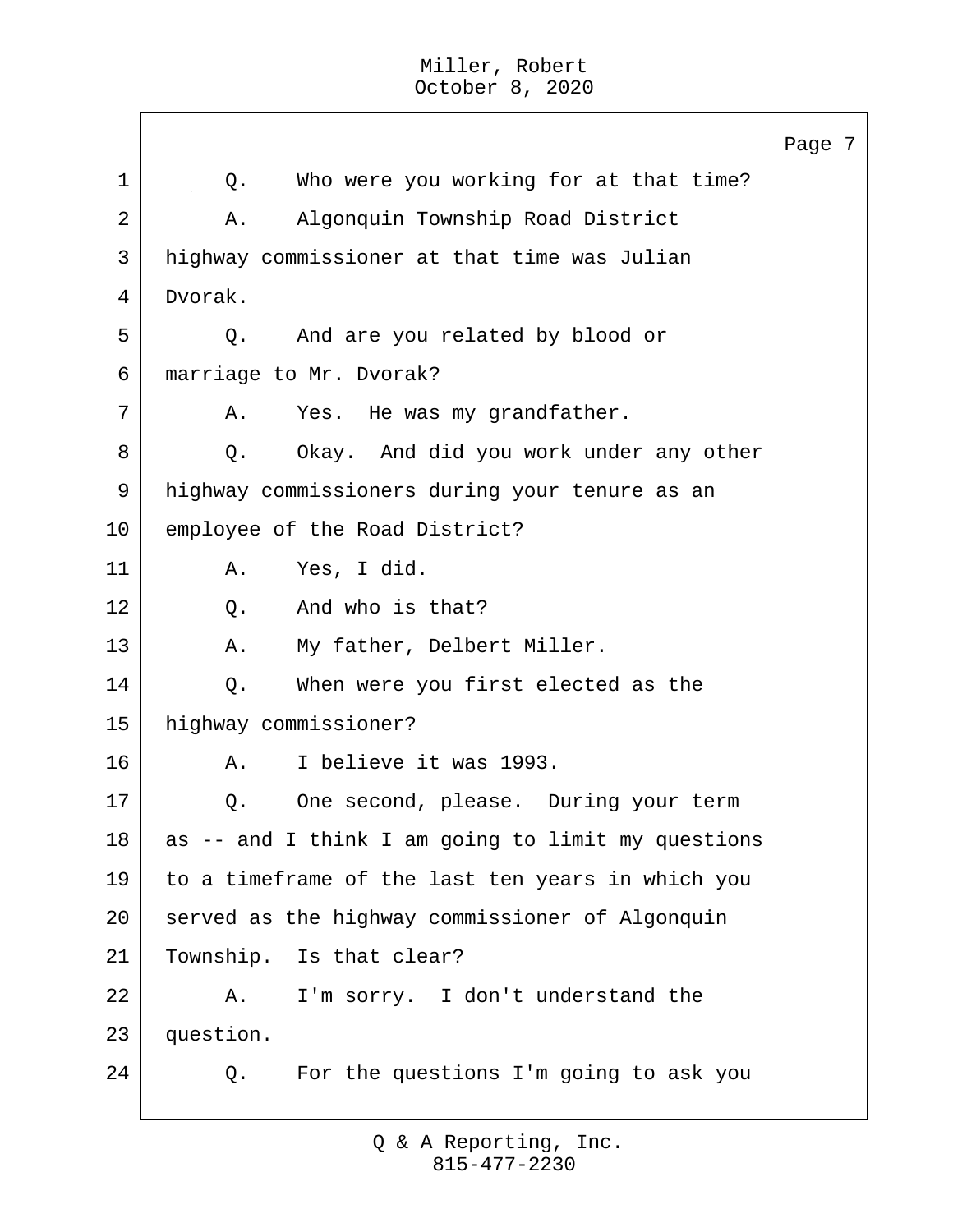Page 8 1 moving forward, the timeframe is going to be the 2 ast ten years that you served as highway 3 commissioner. Is that clear? 4 A. Yes. 5 | O. Okay. And when I am done with that 6 series of questions, I will let you know if the 7 timeframe changes, but most of my questions will 8 be in that realm of time period. Do you 9 understand that? 10 A. Yes, I do. 11 | Q. Okay. Can you identify any 12 municipality within McHenry County that donated 13 salt to Algonquin Township Road District?  $14$  A. I don't  $-$  I am not aware of any 15 specific municipality that donated salt to the 16 Road District. 17 Q. So at any point in time did any 18 municipality tender salt to the Road District to 19 hold on their behalf? 20 A. Yes, they did. 21 | Q. Okay. And what municipality was that? 22 A. There were several. 23 Q. Which ones? 24 A. I believe the Village of Oakwood Hills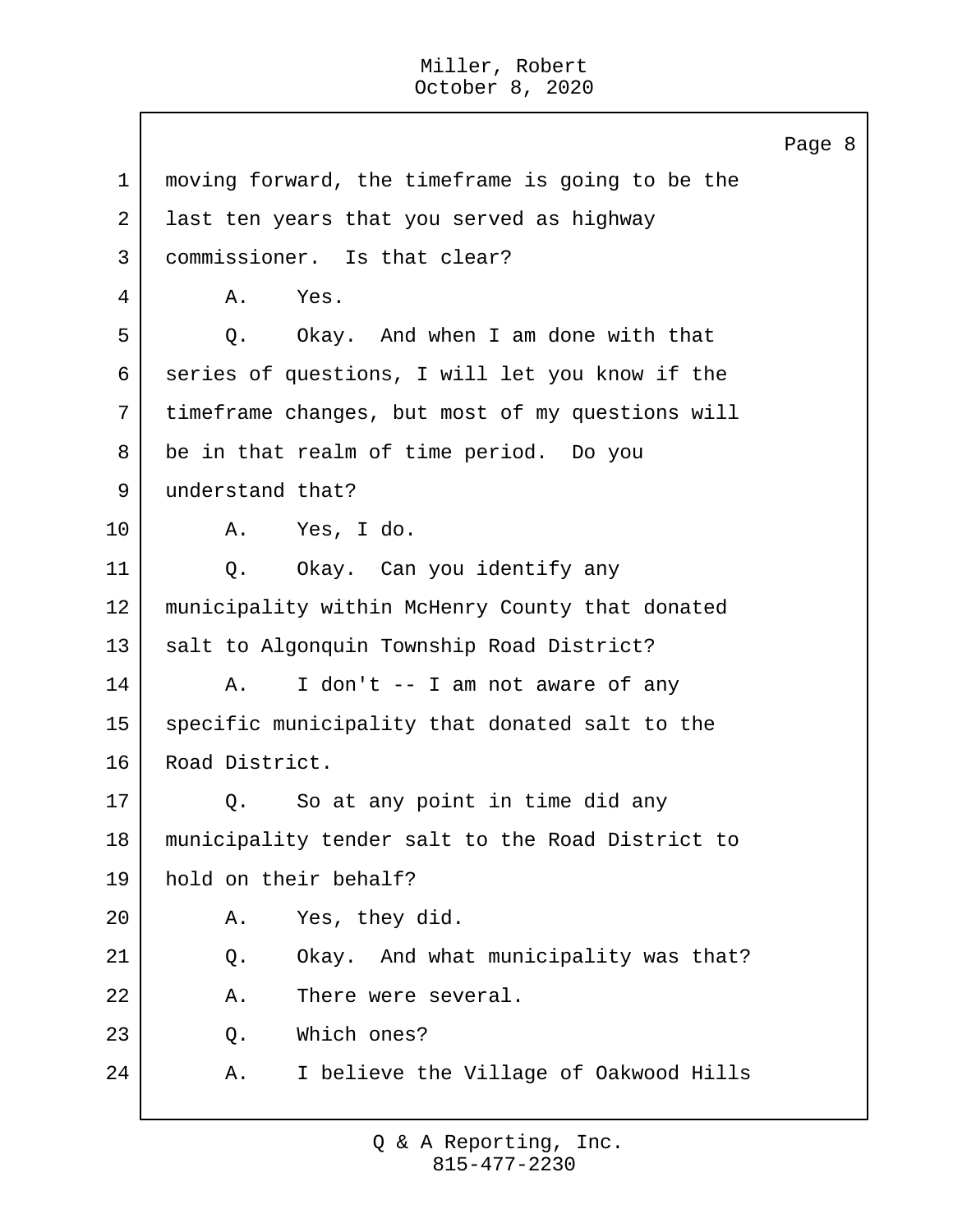Page 9 1 | is one. Village of Cary. Village of Fox River 2 Grove. Village of Trout Valley. There may have 3 been more. It's been a while at this time. 4 Q. Would you have documented these 5 deposits of salt with the Road District? 6 A. Yes, they were. They employees were 7 instructed. 8 Q. I asked you if you documented it with 9 the Road District. 10 | A. Did I personally, no. I oversaw the 11 inventory. 12 | Q. Who documented those deposits of salt? 13 A. My foreman at the time. 14 Q. And who was that? 15 A. Two of them. One was a gentleman by 16 the name of Michael Barnas, and the second, when 17 Michael retired, it became the responsibility of 18 Derek Lee. 19 Q. And where were these records kept? 20 A. On a computer in the foreman's office. 21 Q. And would you be surprised to learn 22 that those municipalities, when given a FOIA 23 request by a third-party, had no knowledge of any 24 deposits or storing of salt at the Algonquin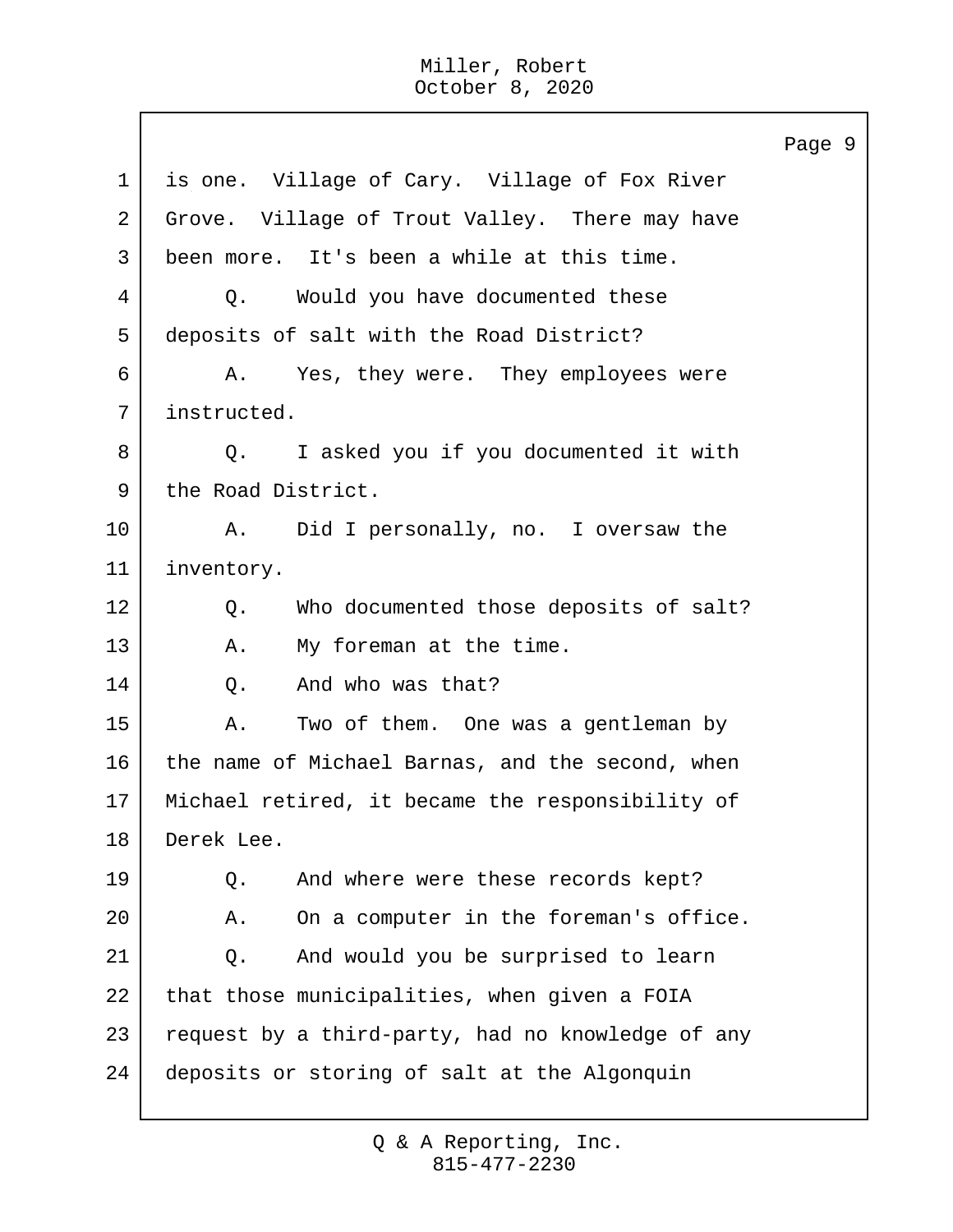$\mathbf{I}$ 

|    |                                                    | Page 10 |
|----|----------------------------------------------------|---------|
| 1  | Township Road District?                            |         |
| 2  | I'm sorry. You are going to need to<br>Α.          |         |
| 3  | repeat that question.                              |         |
| 4  | MR. HANLON: Stacy.                                 |         |
| 5  | (WHEREUPON, the record was                         |         |
| 6  | read by the reporter.)                             |         |
| 7  | BY THE WITNESS:                                    |         |
| 8  | That wouldn't surprise me.<br>Α.<br>No.            |         |
| 9  | Why would it not surprise you?<br>Q.               |         |
| 10 | Α.<br>Perhaps they didn't keep a written           |         |
| 11 | document of it. They trusted us to do it.          |         |
| 12 | How much salt did Oakwood Hills deposit<br>Q.      |         |
| 13 | with the Algonquin Township Road District?         |         |
| 14 | Off the top of my head, I have no idea.<br>Α.      |         |
| 15 | I probably could find paperwork somewhere if I was |         |
| 16 | still at the Township to find that, but off the    |         |
| 17 | top of my head, I could not answer that question   |         |
| 18 | with any degree of accuracy.                       |         |
| 19 | Okay. So there is paperwork that<br>Q.             |         |
| 20 | reflects that, correct?                            |         |
| 21 | There was a database.<br>Α.                        |         |
| 22 | It was solely on this database; is that<br>Q.      |         |
| 23 | your testimony?                                    |         |
| 24 | MR. GOOCH: I think he has answered the             |         |
|    |                                                    |         |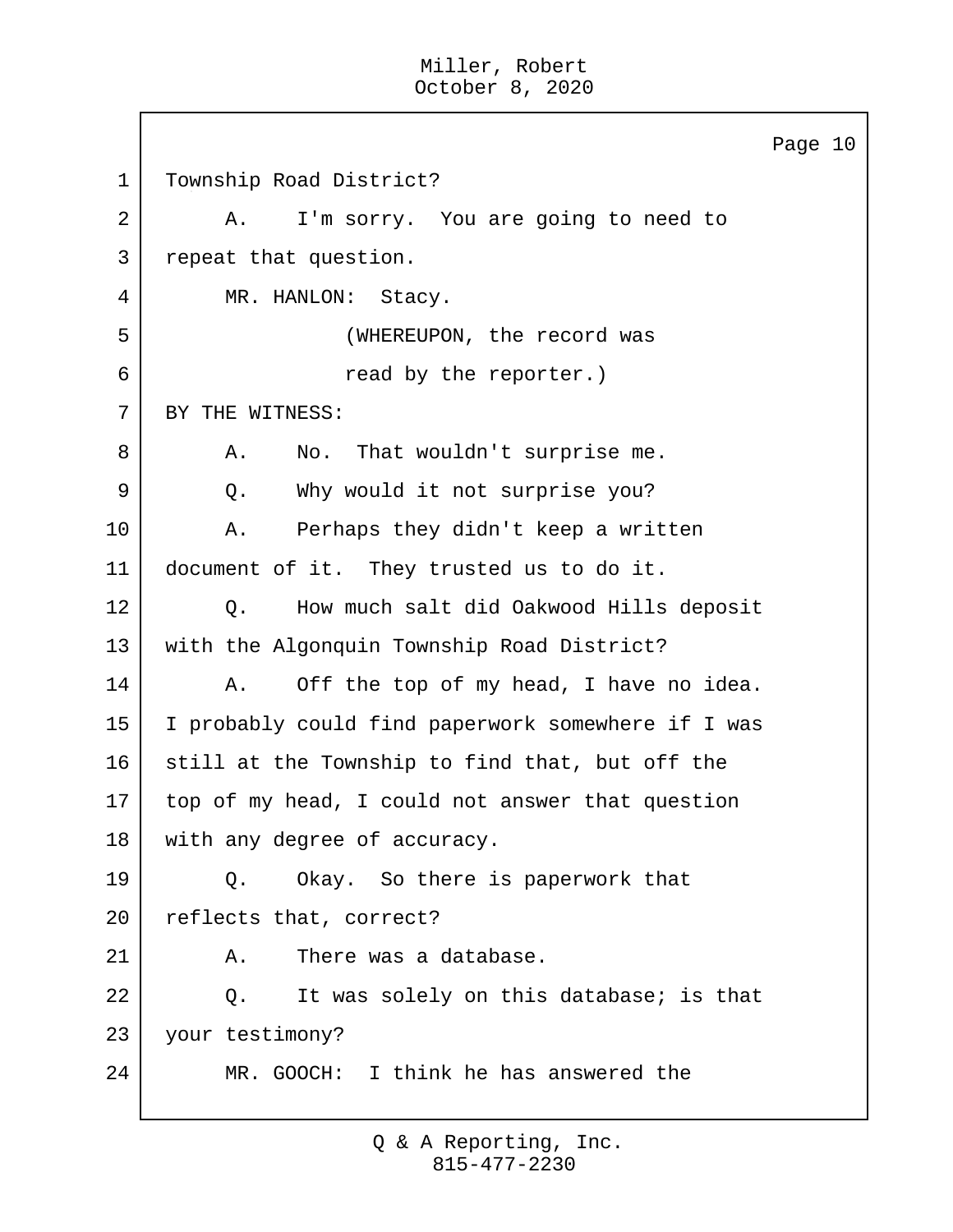Page 11 1 question. Objection to form. 2 MR. HANLON: I said I asked him solely. 3 BY MR. HANLON: 4 Q. Solely on this database; no other 5 location? 6 A. I don't know how else it could be kept. 7 Q. Wasn't there a log, a paper log in the 8 actual salt dome of the movement of salt in and 9 out of the salt dome? 10 A. No. 11 O. You are sure of that? 12 | A. I am positive. 13 Q. And why are you positive? 14 | A. Because I don't believe there was 15 anything in the salt dome that kept any kind of an 16 accurate accounting. 17 | Q. Well, I am asking you why you are 18 positive there is no papers in the actual salt 19 dome with a log -- 20 THE COURT REPORTER: Mr. Hanlon, you've kind 21 of cut out there. 22 MR. HANLON: Sorry about that. It muted me  $23$  for a moment. So I am going to rephrase the 24 question.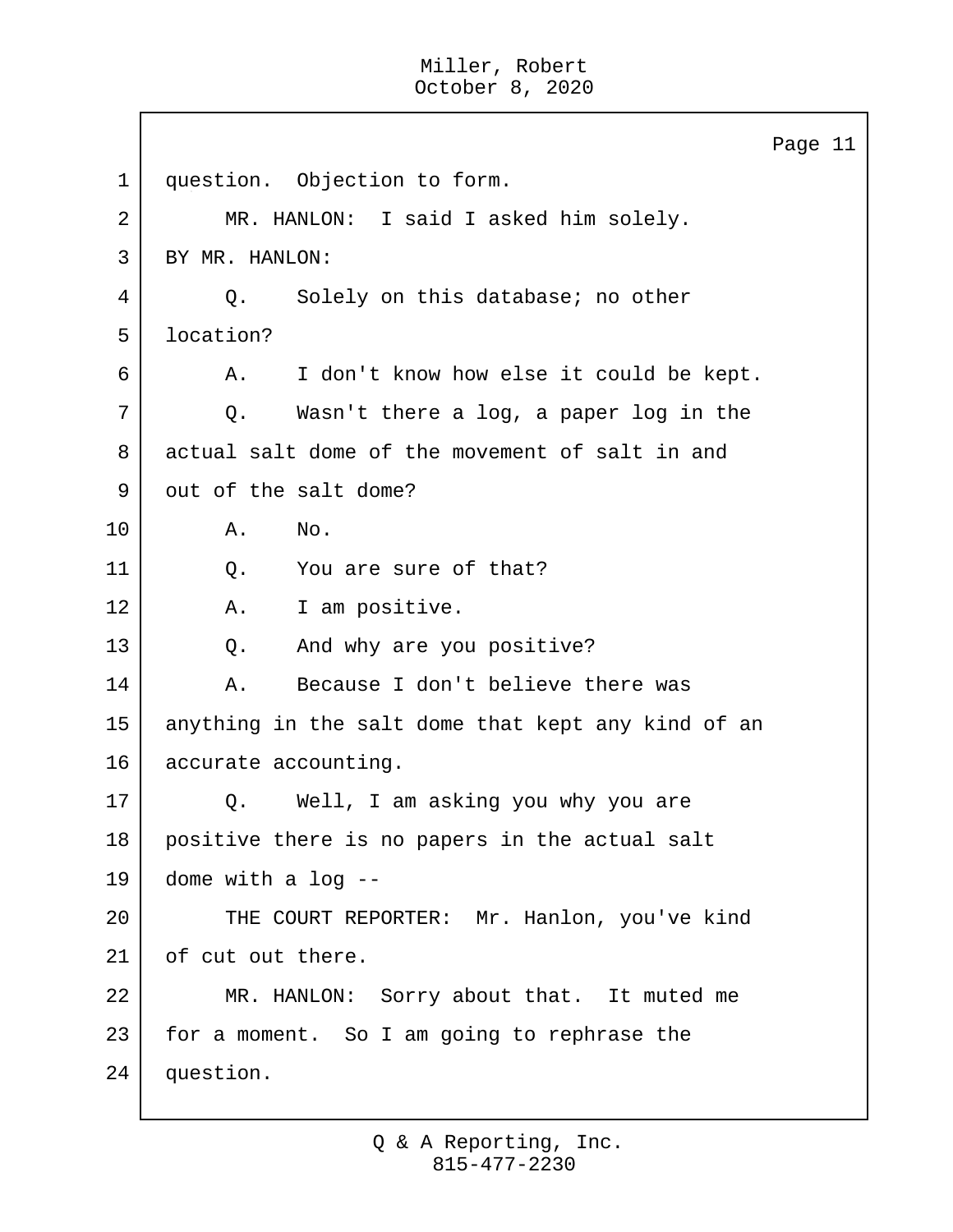Г

|    | Page 12                                            |
|----|----------------------------------------------------|
| 1  | BY MR. HANLON:                                     |
| 2  | I asked you earlier whether or not<br>$Q$ .        |
| 3  | there was a log in the salt dome. Do you remember  |
| 4  | that testimony?                                    |
| 5  | I do.<br>Α.                                        |
| 6  | And you said that there was not,<br>Q.             |
| 7  | correct?                                           |
| 8  | That is correct.<br>Α.                             |
| 9  | Okay. So if I -- if I am looking at a<br>Q.        |
| 10 | log, that would be manufactured; is that correct?  |
| 11 | You would have to show me what you are<br>Α.       |
| 12 | looking at. I do not know at this time what you    |
| 13 | mean.                                              |
| 14 | Okay. There was no piece of paper that<br>Q.       |
| 15 | had a series of entries as to deposits or          |
| 16 | withdraws of salt from the salt dome?              |
| 17 | There was a piece of paper kept in the<br>Α.       |
| 18 | front-end loader that indicated who got what when. |
| 19 | Okay. So that would be a paper record<br>Q.        |
| 20 | that would be not on a database, correct?          |
| 21 | That is what the database was<br>Α.                |
| 22 | constructed from.                                  |
| 23 | So there was a record. It was not<br>Q.            |
| 24 | solely on the database, correct?                   |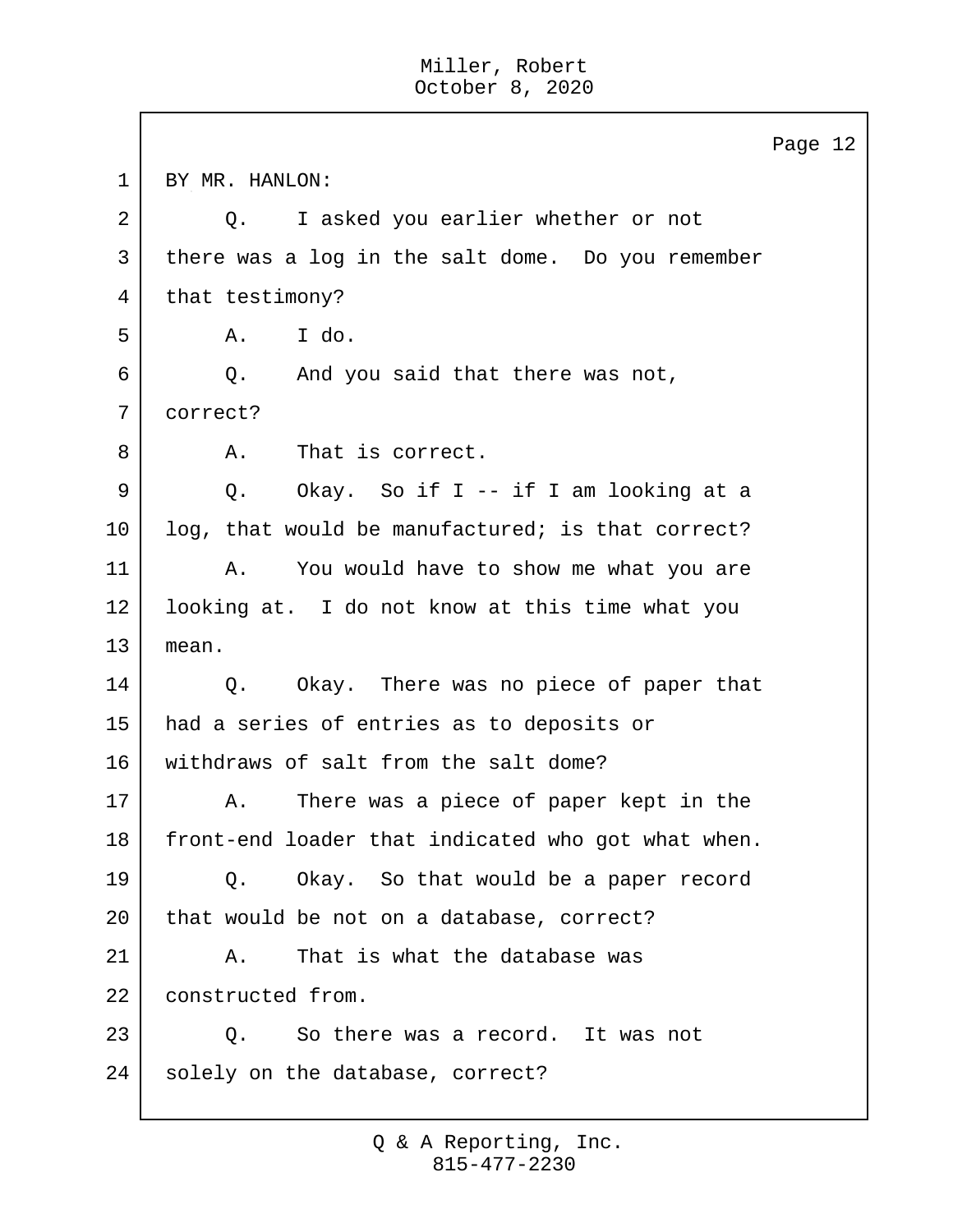Page 13 1 | A. Well, the two complement one another. 2 The paper with the inventory you may or may not be 3 looking at was totally useless without the 4 database that it was transposed to. 5 Q. So a piece of paper that logs each and 6 every load and delivery of salt in and load out 7 would be useless without the database; that is 8 your testimony? 9 A. I believe that to be true because there 10 would not be totals connected to the in and out. 11 So you would have no way of reconciling. 12 Q. Okay. Do you know who Keith Seda is? 13 A. I'm sorry. Is that a question? 14 Q. I asked you if you knew who Keith Seda 15 is? 16 A. Yes, I do. 17 | O. Okay. And who is Keith Seda? 18 A. He was our IT person at the Township in 19 the Road District. 20 Q. When you say "IT person," what do you 21 mean by IT person? 22 A. Our person that worked on our IT 23 | affairs, computers and such. 24 Q. So you gave Mr. Seda instructions as to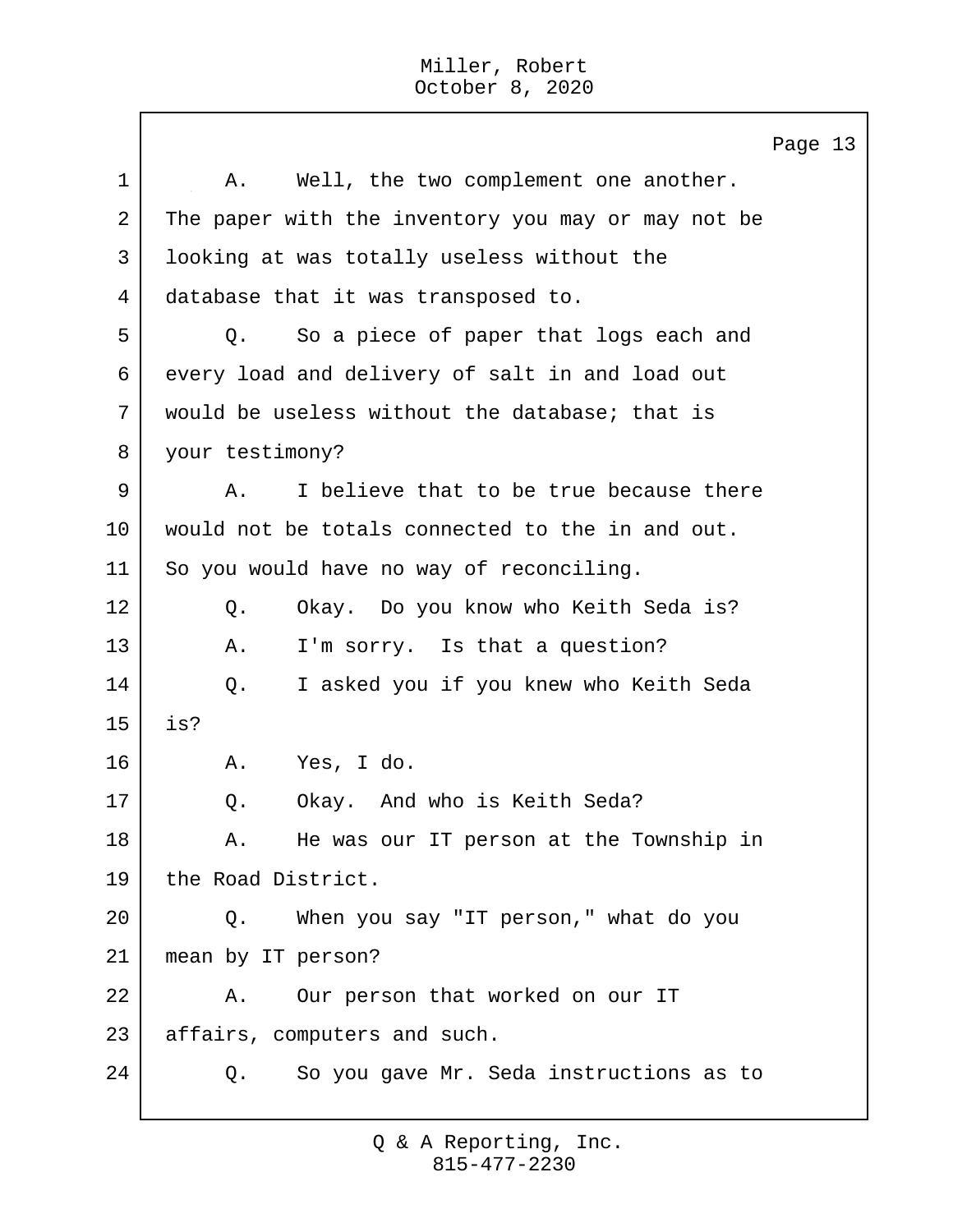Page 14 1 | the maintenance of those computers; is that 2 correct? 3 A. Yes. That is correct. 4 Q. Okay. And did you give Mr. Seda any 5 instructions to run software on the computer that 6 was in your office that would eliminate the data 7 and history of the content of what was on that 8 computer? 9 A. I do not recall. 10 | Q. You don't recall. So if Mr. Seda 11 | testifies that you gave him such instructions, 12 would he be truthful? 13 A. I have no idea what Mr. Seda said or 14 didn't say. I do not remember giving such 15 instruction. 16 | C. Now, you understand that when you say 17 | that you don't remember, if you actually do 18 remember, that would be a false statement, 19 correct? 20 MR. GOOCH: Objection. That is not a correct 21 question, and I strongly suggest you not give my 22 | client legal advice. 23 MR. HANLON: I wasn't giving him legal 24 advice. I was asking him a question.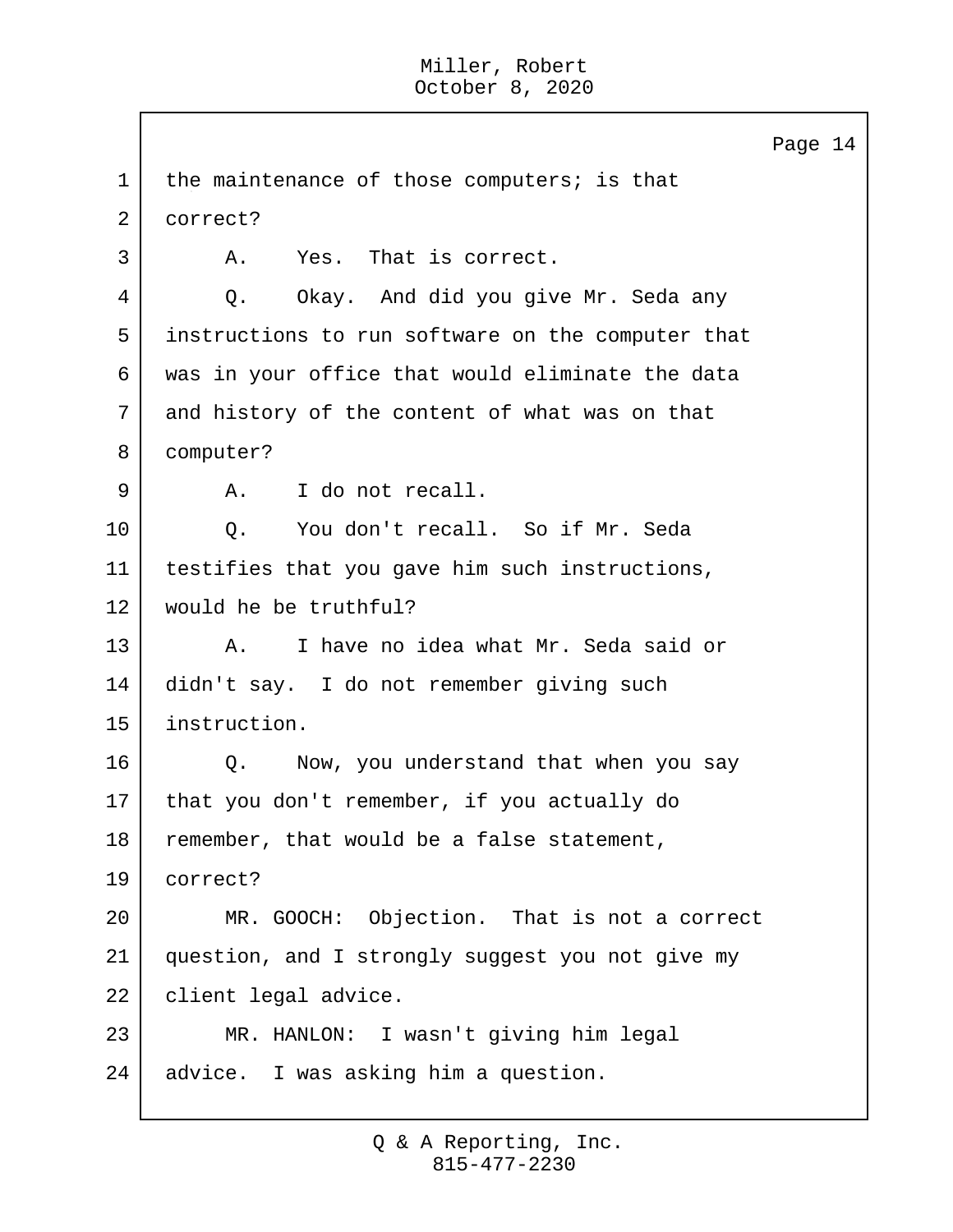Page 15 1 Stacy, can you read back the question, 2 please. 3 (WHEREUPON, the record was 4 a read by the reporter.) 5 THE WITNESS: I must admit, I am confused by 6 your question. If that is yes, no -- I'm sorry. 7 I do not understand your question. Even 8 rephrased, I don't understand your question. 9 BY MR. HANLON: 10 Q. Mr. Miller, you are wearing a white 11 shirt today, right? 12 A. No. 13 O. What's that? 14 | A. No, I am not. 15 Q. Okay. You are wearing a shirt today, 16 right? 17 | A. That is correct. 18 | Q. Okay. And you put that shirt on today, 19 right? 20 A. That is correct.  $21 \times 1*$ 22 Q. Okay. And if you were to tell me you 23 didn't remember putting your shirt on this 24 morning, could that be a lie if you actually know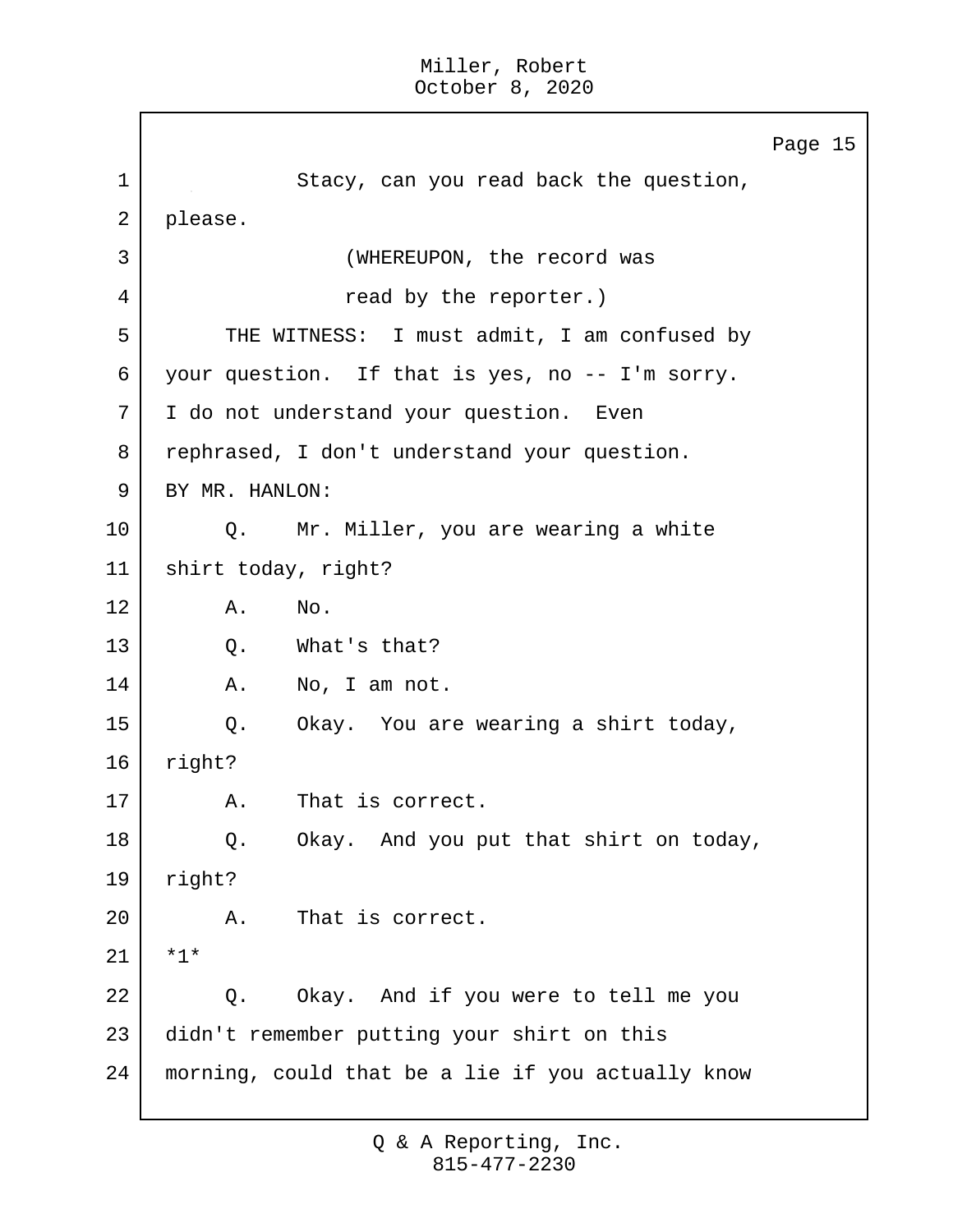Page 16 1 | that you put your shirt on today? 2 MR. GOOCH: Objection, argumentative. Don't 3 answer the question. 4 MR. HANLON: Then we can certify that, Stacy. 5 BY MR. HANLON: 6 Q. Have you ever used a Road District 7 credit card for anything that was not for Road 8 District business? 9 | A. Not to my knowledge. 10 | Q. Are you sure about that? 11 MR. GOOCH: Objection. He already answered 12 the question. 13 MR. HANLON: The question was if he was sure. 14 I am asking if he is sure. 15 BY THE WITNESS: 16 | A. Not to my knowledge. I have no 17 personal recollection using a credit card for 18 non-business uses. 19 BY MR. HANLON: 20 Q. All right. You had actually two credit 21 | cards that were Road District credit cards; is 22 that correct? 23 A. That's correct. 24 Q. And one was an American Express card,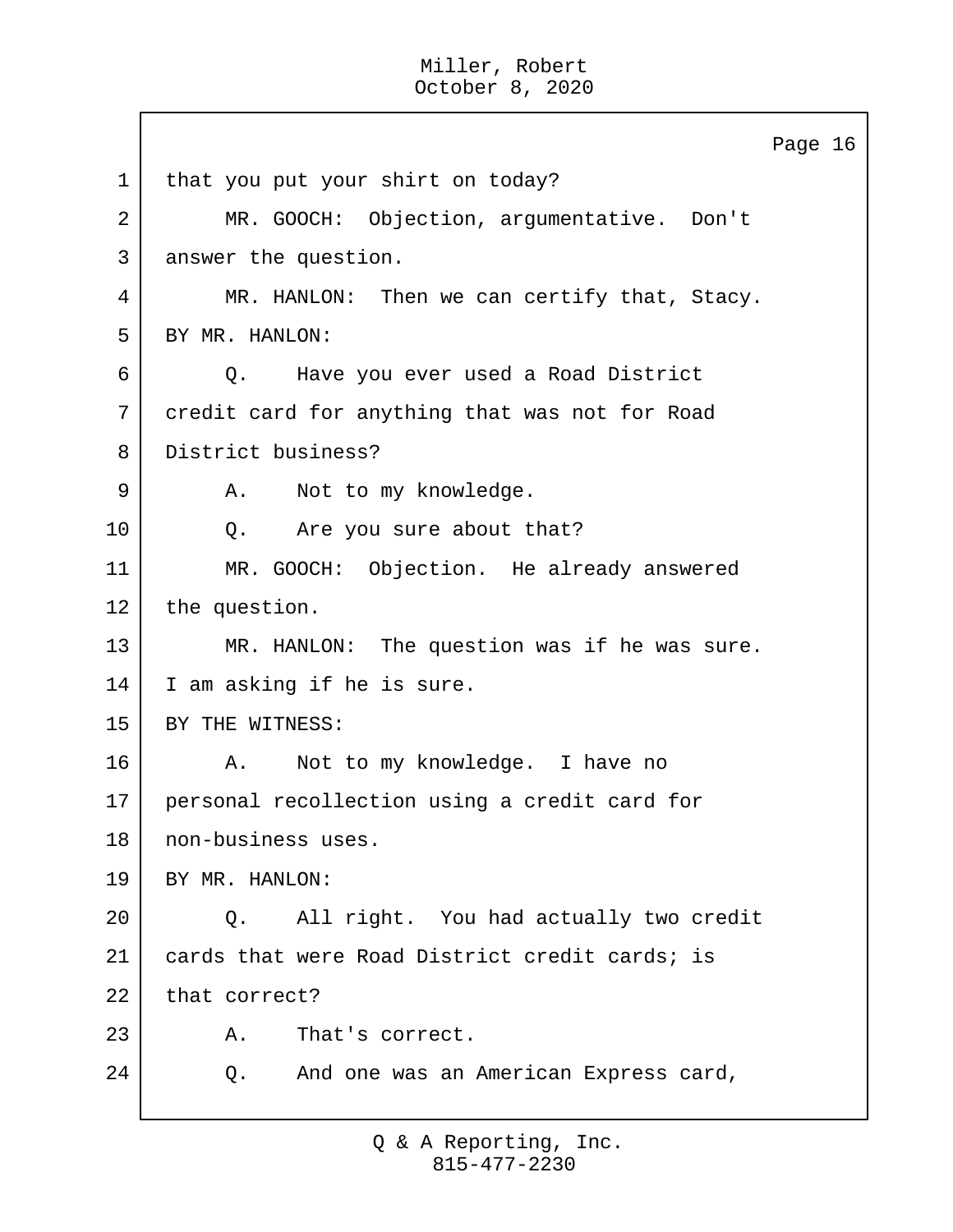|    |                                                   | Page 17 |  |
|----|---------------------------------------------------|---------|--|
| 1  | correct?                                          |         |  |
| 2  | A. That is correct.                               |         |  |
| 3  | Q. Okay. And the other one -- who                 |         |  |
| 4  | provided the other card?                          |         |  |
| 5  | I would have to research my paperwork<br>Α.       |         |  |
| 6  | that I left behind. I don't recall. It's been a   |         |  |
| 7  | couple years.                                     |         |  |
| 8  | Q. One second. There is a Capital One             |         |  |
| 9  | card, correct?                                    |         |  |
| 10 | It may have been.<br>A.                           |         |  |
| 11 | There was also a Visa card, wasn't<br>$Q$ .       |         |  |
| 12 | there?                                            |         |  |
| 13 | To be honest, I remember the American<br>A.       |         |  |
| 14 | Express card. If there were two other cards, I am |         |  |
| 15 | not exactly sure.                                 |         |  |
| 16 | And there was a Lowe's card, correct?<br>Q.       |         |  |
| 17 | There may have been.<br>Α.                        |         |  |
| 18 | Now, on December the 2nd, 2010, you<br>Q.         |         |  |
| 19 | purchased a Fridgidaire top freezer refrigerator. |         |  |
| 20 | Do you recall that?                               |         |  |
| 21 | I do not.<br>Α.                                   |         |  |
| 22 | Do you recall purchasing a microwave?<br>Q.       |         |  |
| 23 | Yes, I do.<br>Α.                                  |         |  |
| 24 | Okay. And --<br>Q.                                |         |  |
|    |                                                   |         |  |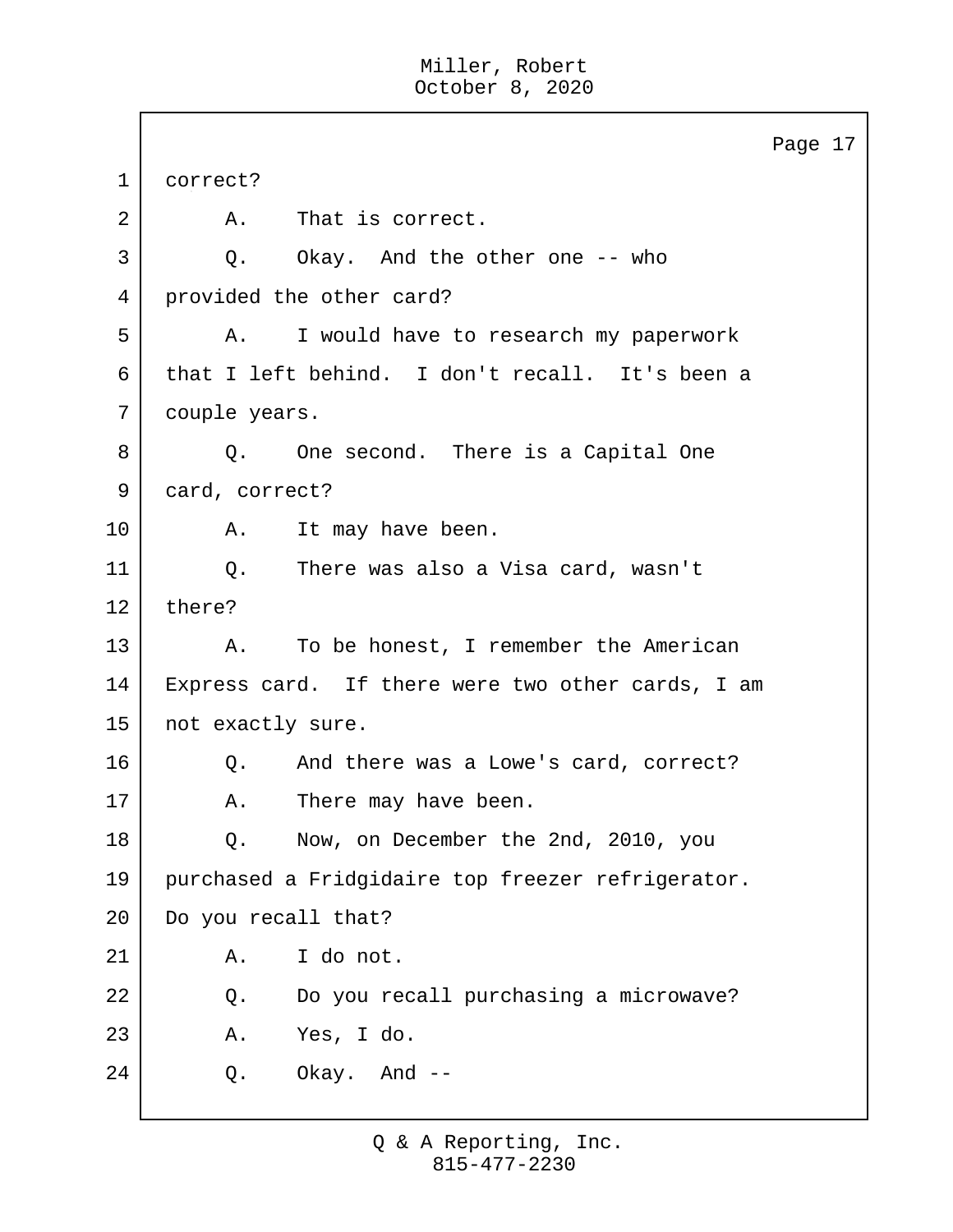Page 18 1 | A. I bought the microwave and refrigerator 2 on the same day, and I -- you have refreshed my 3 memory. 4 Q. Okay. Where was the top freezer 5 refrigerator located? 6 A. In the employee break room. 7 | C. And where was the microwave located? 8 | A. Same place. 9 | Q. And on December 22nd, 2010, at Lowe's 10 did you buy sets of elas-poly coverall trims and 11 Tyvek coveralls Trimaco? 12 | A. I would have to look at paperwork to 13 prove that happened. I have no instant 14 recollection of that. 15 | O. You also had a Sam's credit card; is 16 that correct? 17 | A. I believe so, yes. 18 | O. Okay. And you purchased a 47-inch LG 19 TV; is that correct? 20 A. I have no recollection. I purchased 21 several TVs over the years. 22 Q. Okay. So on May 19th, 2010, had you 23 purchased this 47-inch LG TV for a surveillance 24 monitor?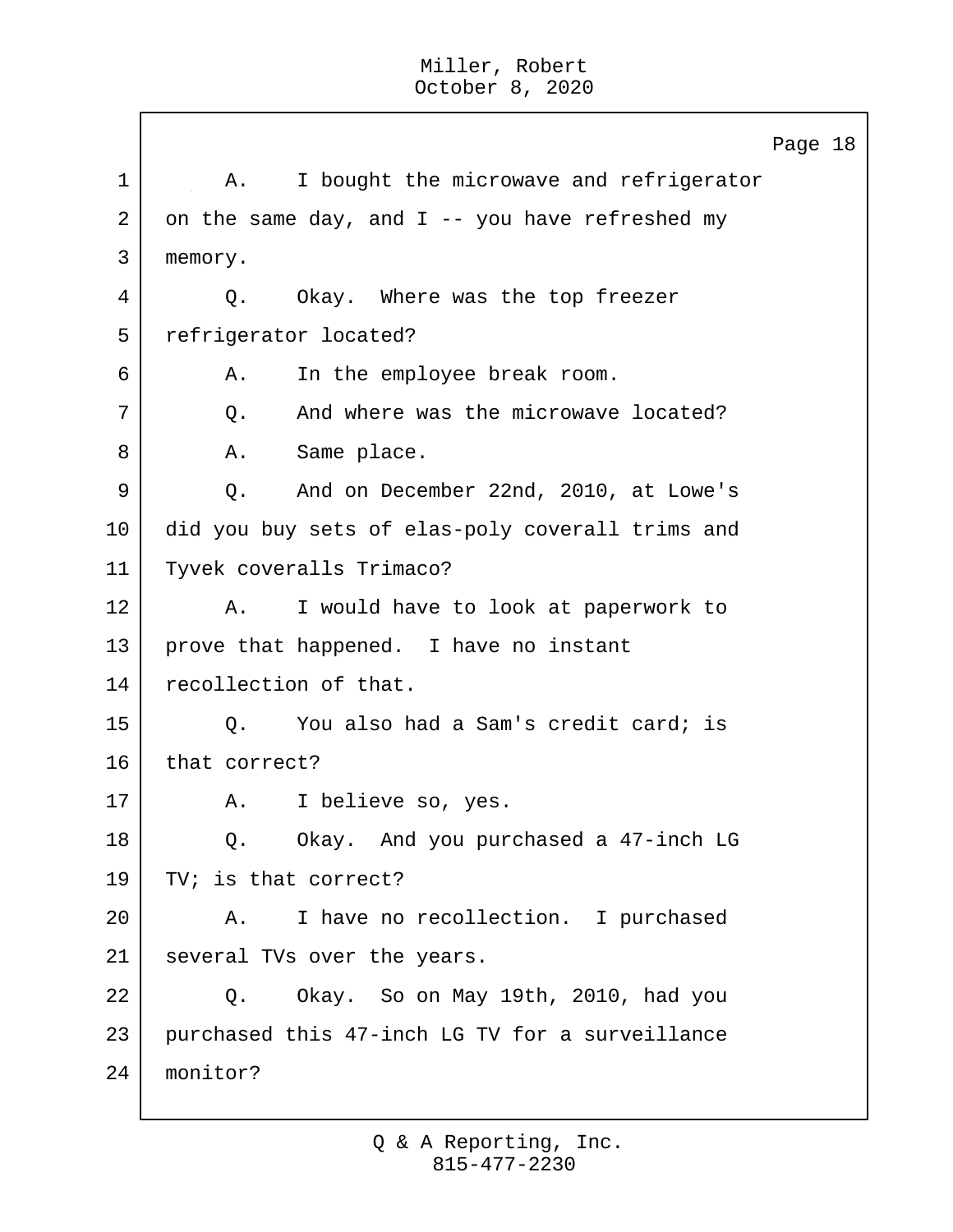Page 19 1 | A. It may have been the TV that was 2 | located in the same break room we were previously 3 talking about. Obviously, we outfitted that room 4 that day or that week or that month or during the 5 timeframe. I don't know if the TV was used for 6 that. We also had TVs used for surveillance, as 7 you stated. I have no recollection which one went 8 where. 9 Q. Can you tell me why you would have made 10 a purchase of \$78 at Renee's of Ridgefield? 11 A. I can't remember at the time what that 12 | may or may not have been for. 13 Q. Well, isn't Renee's of Ridgefield a 14 flower shop? 15 A. Yes, it is. 16 | O. Okay. And so on June 4th, 2010, your 17 credit card was used to expend \$77.99 at Renee's 18 of Ridgefield. Can you tell me what the public 19 purpose of that was? 20  $\vert$  A. I believe is that  $-$  I am not sure 21 which elected official it was, but one of our 22 officials was either in the hospital or having 23 surgery of some sort, and we sent -- I believe it 24 was a supervisor and the Road District combined to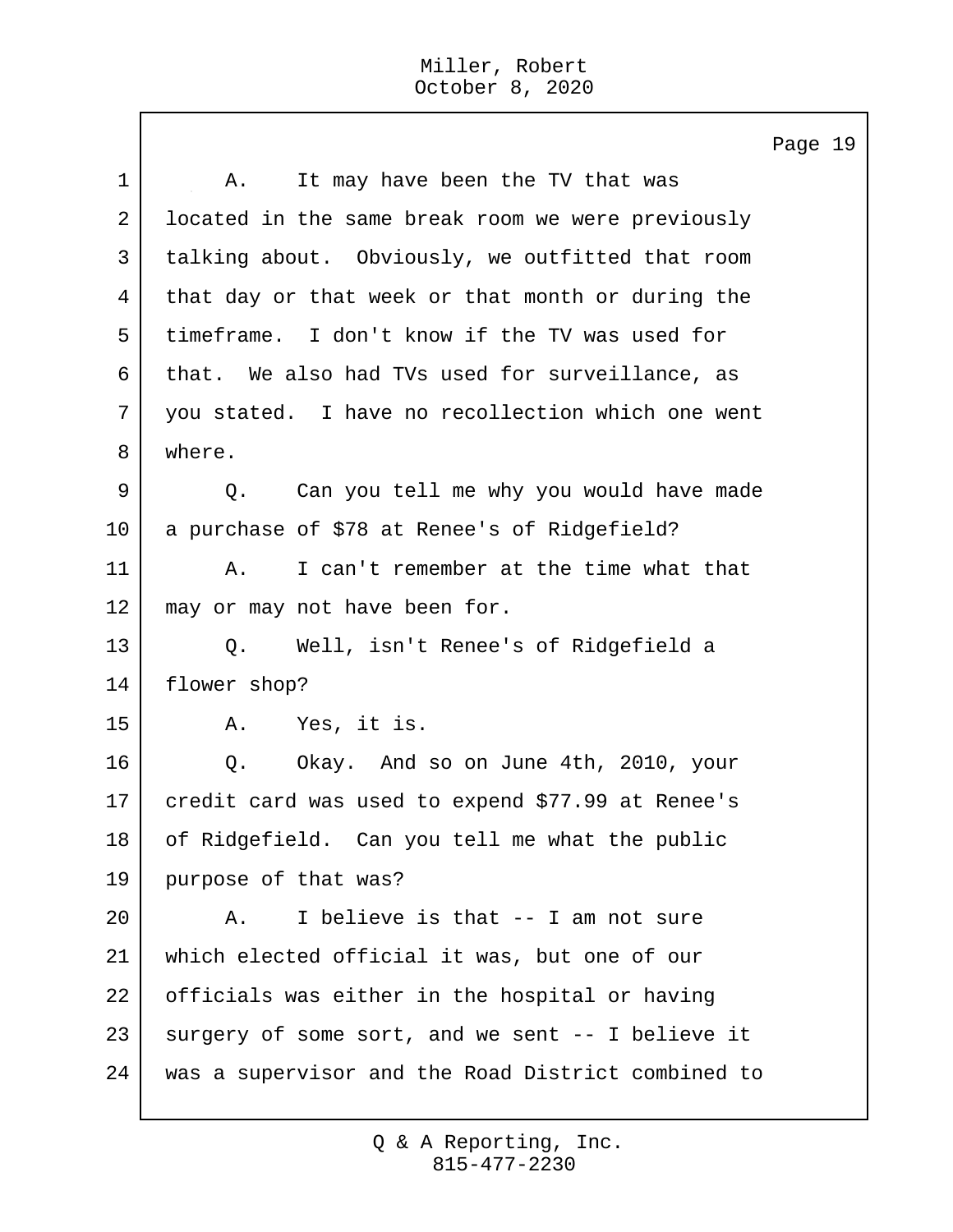Page 20 1 send some flowers. 2 Q. All right. And that is all very nice 3 and everything, but what was the public purpose of 4 sending flowers? 5 MR. GOOCH: Objection. That's a legal 6 opinion what the public purpose is. You are not 7 answering the question. 8 BY MR. HANLON: 9 Q. Mr. Miller, do you understand what I 10 mean by a public purpose? 11 | A. I do not know exactly what -- I am not 12 a lawyer. So I do not know what you mean. 13 Q. Okay. And you know what public is, 14 right? 15 | A. I believe I understand the word public. 16 | O. Do you understand the word purpose? 17 A. I believe I do. But as far as the 18 legal terminology, I couldn't tell you what it 19 means. 20 \*2\* 21 | Q. Okay. In the parlance of your nonlegal 22 vocabulary, can you tell me what the public 23 purpose was for the purchase of flowers? 24 MR. GOOCH: Objection. Same objection.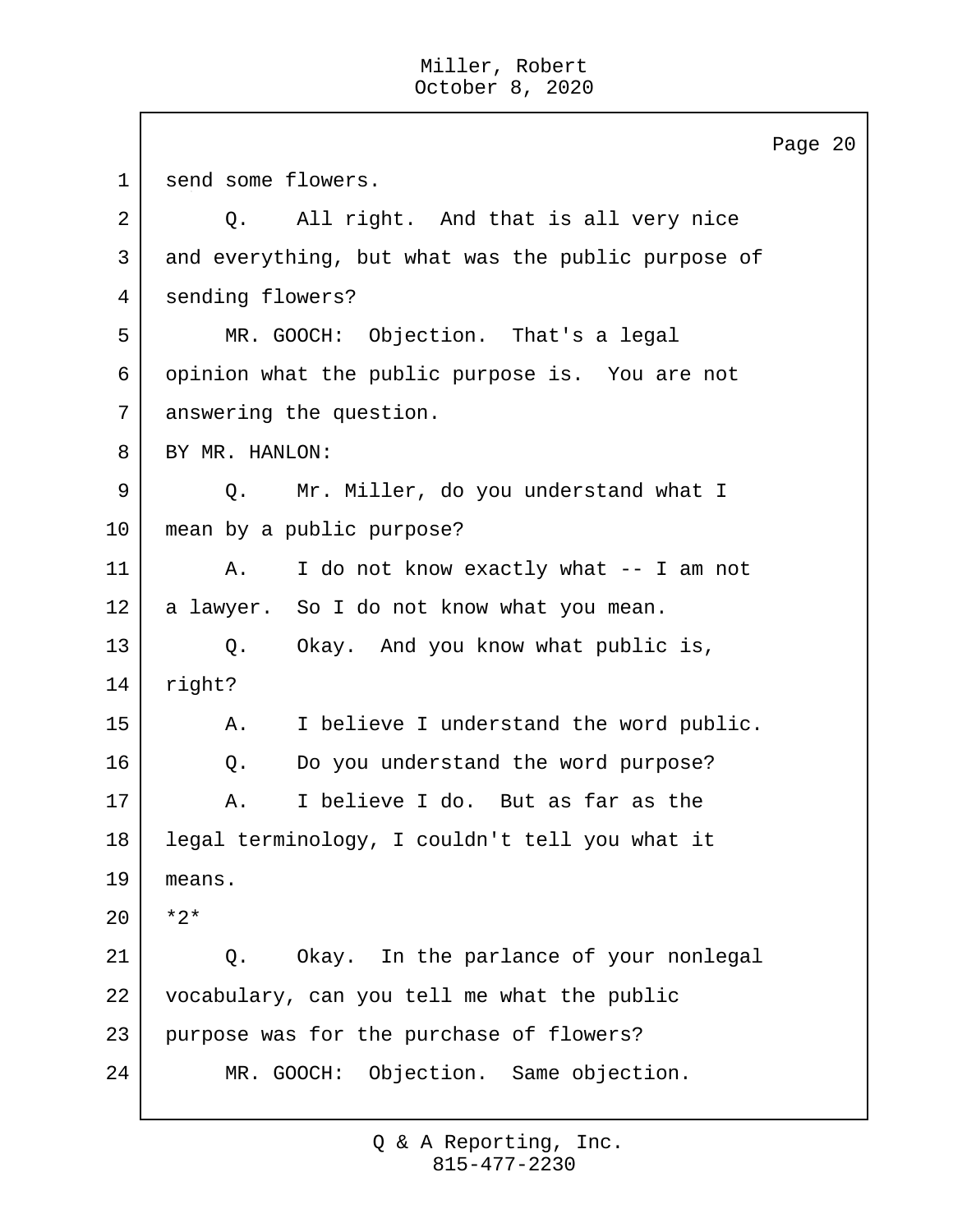1 Calls for a legal opinion. Don't answer the 2 question. 3 MR. HANLON: I'm not asking him for a legal 4 opinion, Mr. Gooch. I guess if this is going to 5 continue, because this question is going to, you 6 know, come up time and time again -- so, Stacy, we 7 are going to certify that question to the court. 8 BY MR. HANLON: 9 Q. Let's talk about American Express for a 10 minute. Do you recall your testimony earlier was 11 that you had an American Express card and that was 12 issued to the Township, correct -- or I mean, 13 | sorry, to the Road District, correct? 14 A. Correct. 15 Q. And there were membership rewards 16 points that were earned as a result of that card, 17 correct? 18 R. I believe so, yes. 19 Q. And commencing in 2009 you had 20 | 105,312 points, which I guess was the balance on 21 January 1, 2010, and you made numerous purchases 22 through Amazon. Do you know what you used those 23 points for in February and March to purchase at 24 Amazon?

Page 21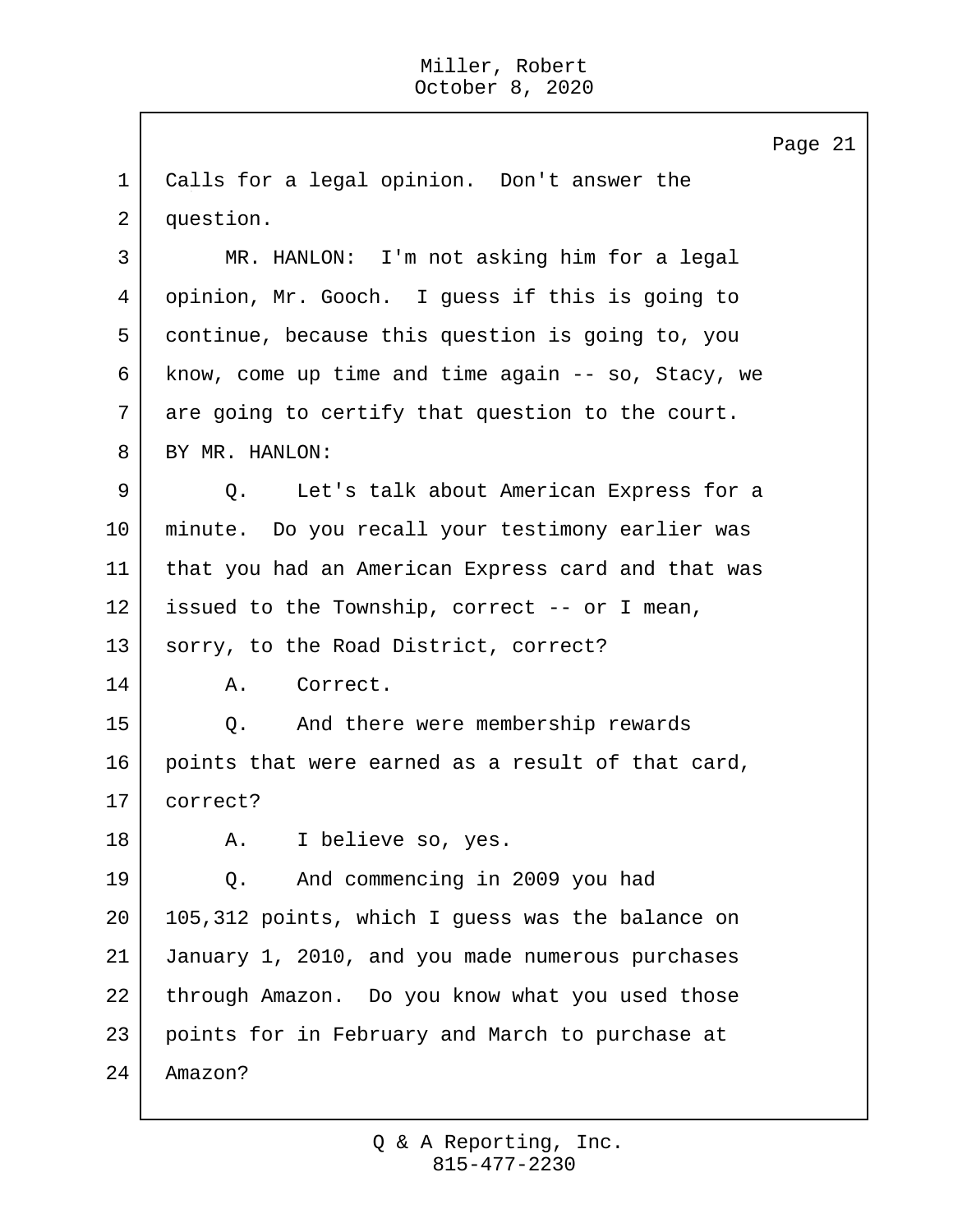Page 22 1 | A. I do not recall. I would have to look 2 at the paperwork and see what I purchased. Each 3 and every bill was backed up with backup. 4 Q. Well, when you purchased these items, 5 where did they go? 6 A. Office, garage for purposes for the 7 | Township Road District. 8 Q. Did you ever make a record that these 9 points were being used and how they were being 10 used? 11 | A. No, I did not. 12 | Q. So if I direct your attention to 13 July 28, 2014, you used 28,886 points for another 14 Amazon order, would you know what that was for? 15 | A. Without looking at what you are looking 16 at, no. 17 MR. GOOCH: We have as available, Rob, if you  $18$  give me the Bates stamp number, I can pull it up 19 | real fast. 20 MR. HANLON: I appreciate your desire to 21 assist me, Mr. Gooch, but I will continue with my 22 examination. 23 MR. GOOCH: That means you don't have it in 24 front of you.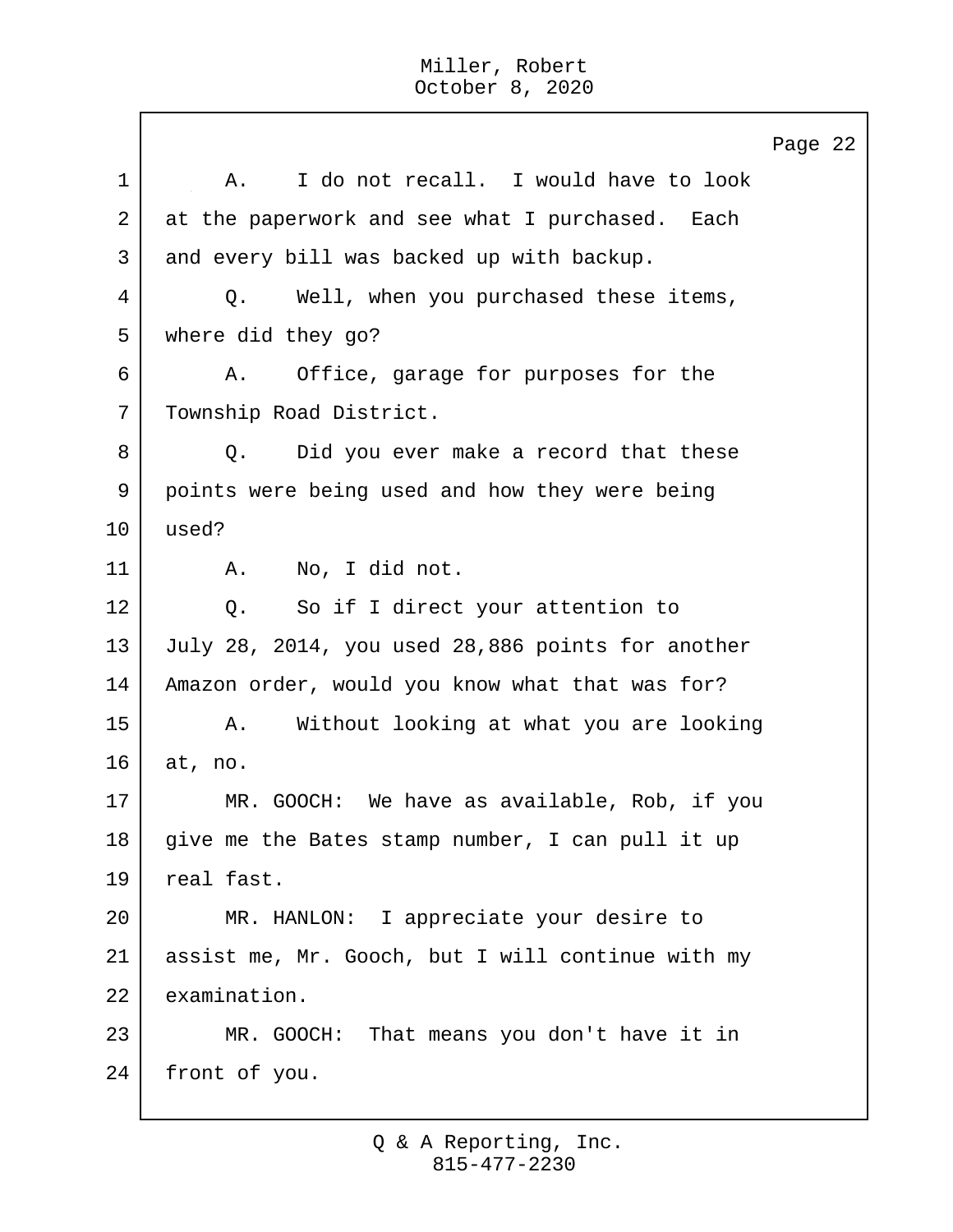Page 23 1 | MR. HANLON: Well, Mr. Gooch, I have lots of 2 things in front of me at the moment, but this is 3 about a deposition, not about your speculation. 4 So just put a cork in it until you have time to 5 file -- or raise an objection. 6 BY MR. HANLON: 7 Q. In 2011 you spent \$1,500 on airline 8 tickets. Can you tell me why you spent \$1,500 on 9 airline tickets in August of 2011? 10 | A. I do not know, again, without looking 11 at what you are looking at. You would have to 12 tell me a destination for me to tell you what the 13 purpose of those airline tickets were for. 14 | Q. I didn't ask what the purpose was. I 15 asked you if you remember obtaining airline 16 tickets on August 19th, 2011. 17 A. I do not recall. 18 | O. Okay. Did you ever purchase tickets 19 for your family members using a Road District's 20 American Express card? 21 | A. No, I did not. 22 | C. And you are sure of that? 23 A. I purchased tickets for employees and 24 employees' families for participation in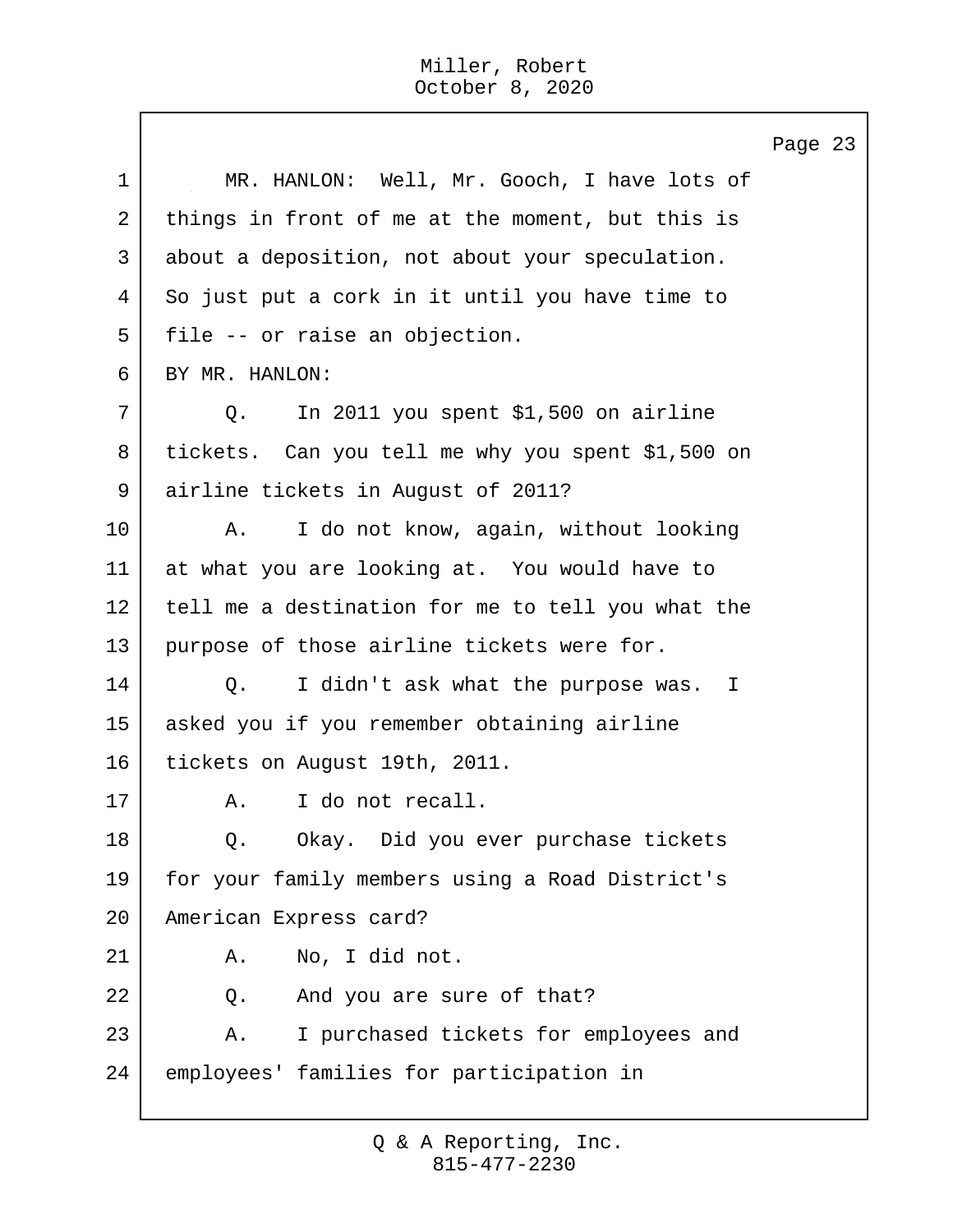Page 24 1 conferences such as the APWA shows, which stand 2 for American Public Works Association. 3 Q. All right. And so you went on a trip 4 to New Orleans. Do you recall that trip? 5 A. I did not go on a trip. I went to a 6 conference that was, again, sponsored by the 7 American Public Works Association for -- 8 Q. Who went on that particular travel 9 destination? 10 | A. You could probably help me if you could 11 tell me where that destination was. 12 | O. Okay. I asked you about the New 13 Orleans trip. So is that clear to you now? 14 | A. That is what I was asking you. 15 | Q. Okay. So your trip to New Orleans, 16 when did you take your trip to New Orleans, 17 | roughly? 18 A. I attended a conference in New Orleans 19 for the APWA, and I believe that the accompanying 20 people on that trip were my foreman, my 21 administrative assistant, the assistant foreman, 22 the foreman's wife and the assistant foreman's 23 Wife and minor child. 24 O. Let's use their names. Okay. So who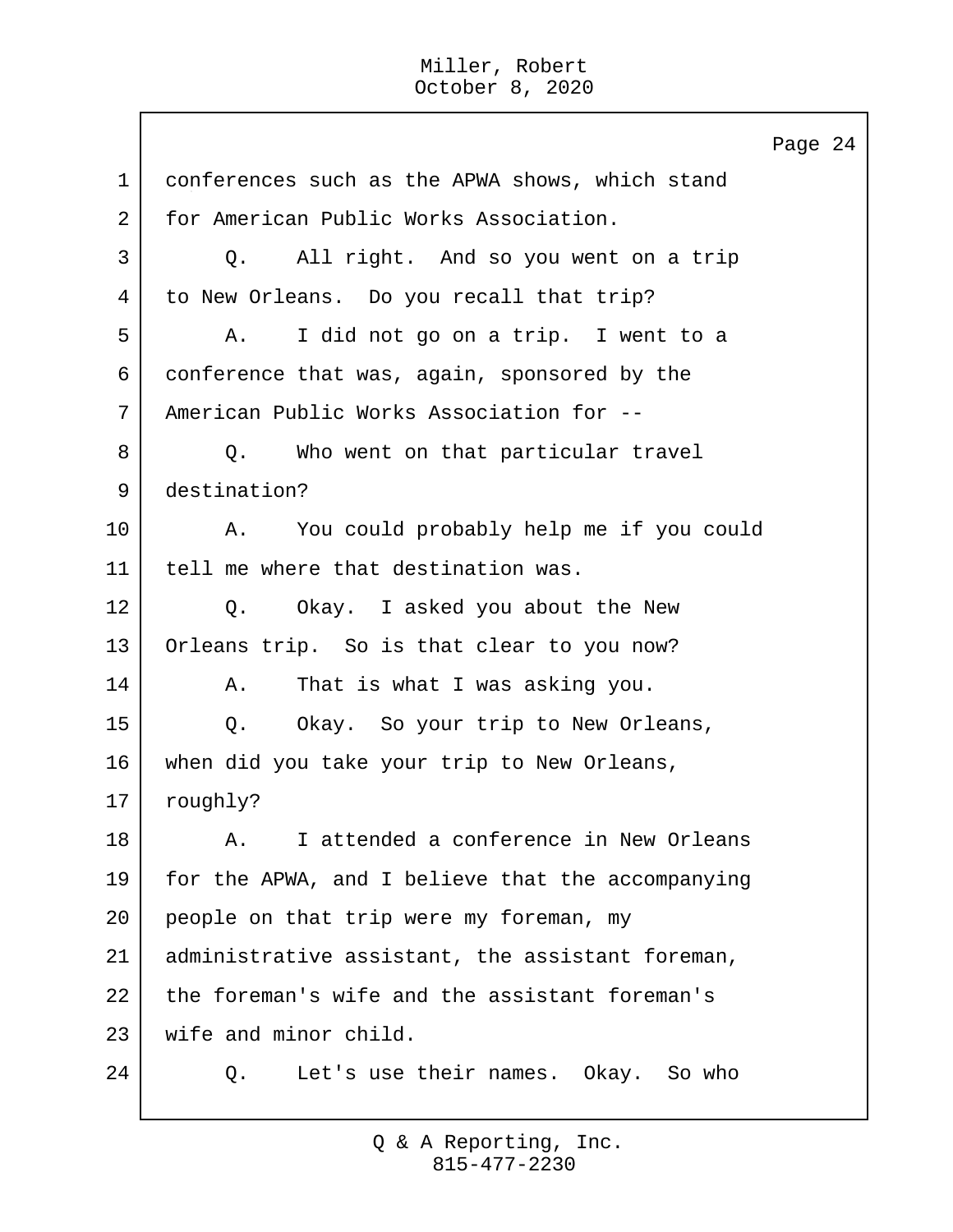|             | Page 25                                           |
|-------------|---------------------------------------------------|
| $\mathbf 1$ | were the people that were on the trip to          |
| 2           | New Orleans?                                      |
| 3           | Myself; my secretary/administrative<br>Α.         |
| 4           | assistant, Anna May Miller; my foreman, Michael   |
| 5           | Barnas; my foreman's wife, Beth -- Elizabeth      |
| 6           | Barnas; my other foreman, my co-foreman, Derek    |
| 7           | Lee; Derek Lee's wife, Rebecca Lee, and their     |
| 8           | minor child. At the time I believe there was only |
| 9           | one, Samantha Lee.                                |
| 10          | Q. All right. So Derek Lee is married to          |
| 11          | your daughter Rebecca Lee, correct?               |
| 12          | Well, I don't know what relevance that<br>A.      |
| 13          | might have, but, you know --                      |
| 14          | Just answer the question, Mr. -- your<br>Q.       |
| 15          | lawyer can raise an objection if it is improper.  |
| 16          | Don't be asking me questions or, you know,        |
| 17          | getting -- I'm going to ask questions and you are |
| 18          | going to answer them.                             |
| 19          | MR. GOOCH: Quiet. You have -- you lecture         |
| 20          | me and I will tell him how to behave. Do not      |
| 21          | raise your voice with my client. Do not --        |
| 22          | MR. HANLON: Answer the question. Answer the       |
| 23          | question, please.                                 |
| 24          | THE WITNESS: Could I please have the              |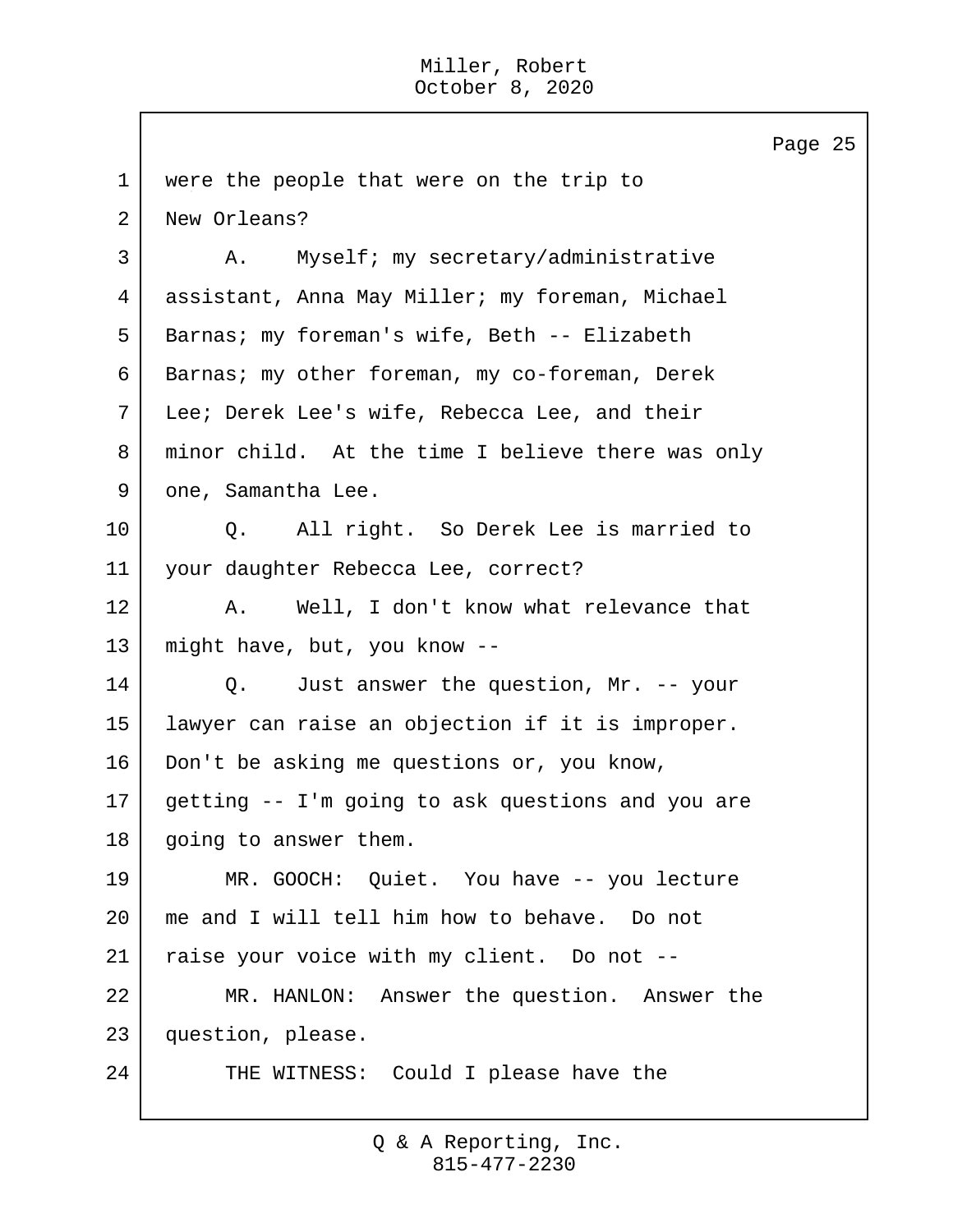Page 26 1 | question repeated. 2 WHEREUPON, the record was 3 a sead by the reporter.) 4 BY THE WITNESS: 5 A. Thank you. Derek Lee is married to my 6 daughter Rebecca Lee. That is a correct 7 statement. 8 BY MR. HANLON: 9 | O. All right. And so the individuals that 10 | were on the trip to New Orleans were yourself, 11 your wife, Mr. and Mrs. Barnas; is that correct? 12 A. That's correct. 13 | O. Your son-in-law Derek Lee, your 14 | daughter and your granddaughter, correct? 15 A. Well, they were there. They --16 obviously, we can't deny the family relation. It 17 is what it is. But as I said, they were there 18 because that is the policy of the Township, and 19 that is who accompanied the Township 20 representative group to that conference. 21 Q. What public purpose was served by 22 having your granddaughter's transportation paid by 23 the Road District to that event? 24 A. As I stated before previously, I did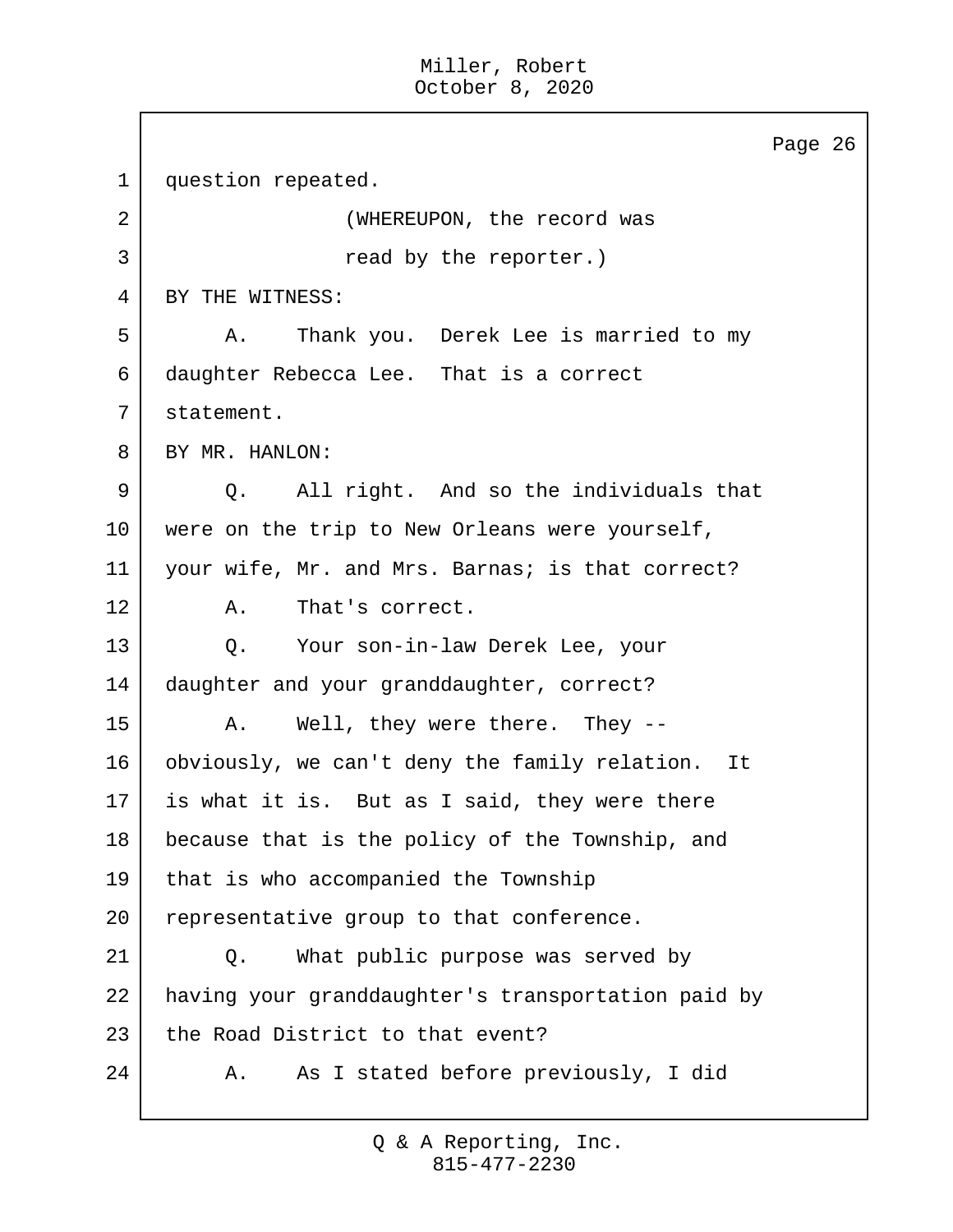|             | Page 27                                             |
|-------------|-----------------------------------------------------|
| $\mathbf 1$ | not bring my granddaughter to any conference.       |
| 2           | Okay.<br>Q.                                         |
| 3           | Along with the contingent from<br>Α.                |
| 4           | Algonquin Township had relatives that were in that  |
| 5           | group. I brought my foreman, my assistant           |
| 6           | foreman, and they, in turn, brought their           |
| 7           | families. That was the current policy of the Road   |
| 8           | District at the time as well as the policy for the  |
| 9           | Township.                                           |
| 10          | Mr. Miller, I asked you a question.<br>Q.           |
| 11          | You didn't answer my question.                      |
| 12          | I'm sorry. I $-$<br>A.                              |
| 13          | So your job in this deposition is<br>Q.             |
| 14          | answer my questions, not some other question.<br>So |
| 15          | I asked you what the -- what public purpose was     |
| 16          | served by having Samantha Lee present at the        |
| 17          | expense of the Road District?                       |
| 18          | MR. GOOCH: Objection. Calls for -- as I             |
| 19          | said before, a legal opinion. I direct him not to   |
| 20          | answer any questions requiring a legal opinion.     |
| 21          | MR. HANLON: It doesn't require a legal              |
| 22          | opinion, Mr. Gooch.                                 |
| 23          | BY MR. HANLON:                                      |
| 24          | I would like to know what -- the<br>Q.              |
|             |                                                     |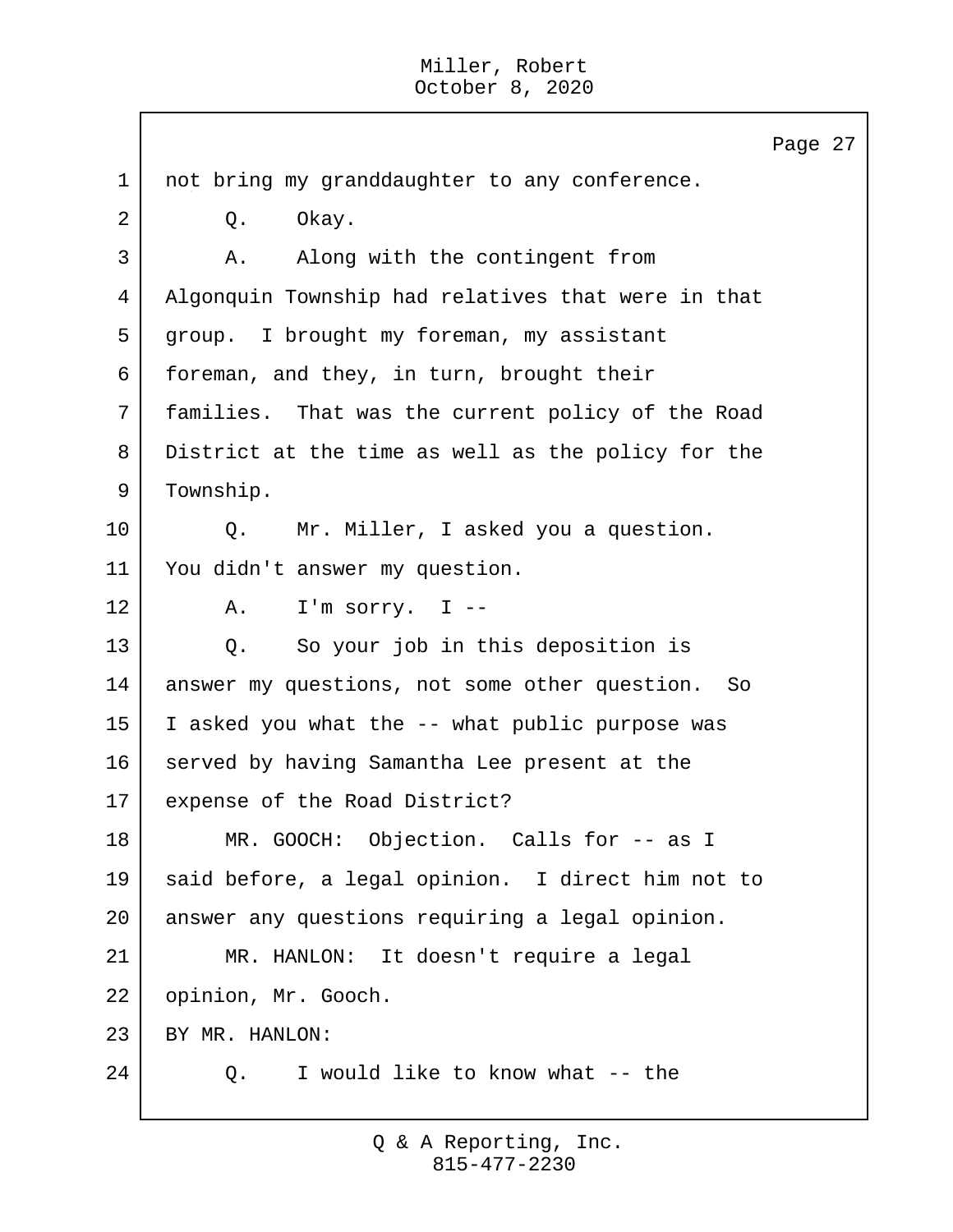Page 28 1 purpose of having Samantha Lee on that trip at the 2 expense of the Road District. What was the 3 purpose? 4 | A. It was the belief of the Township and 5 the Road District that they would get greater 6 participation of their elected officials if their 7 families could come along. That would get the 8 elected official to the venue and that was the 9 whole idea was education. 10 | Q. Well, these were your employees, 11 correct? 12 A. Correct. 13 Q. Okay. So you could direct your 14 employees to go to a conference, correct? 15 | A. I could ask my employees if they were 16 interested in attending a conference. They were 17 never ever demand -- there was no demand on my 18 employees. 19 Q. Those employees were under your 20 direction and control as the highway commissioner, 21 correct? 22 A. Correct. 23 Q. In 2014 and 2015 you purchased gift 24 cards at Home Depot. Do you recall doing that?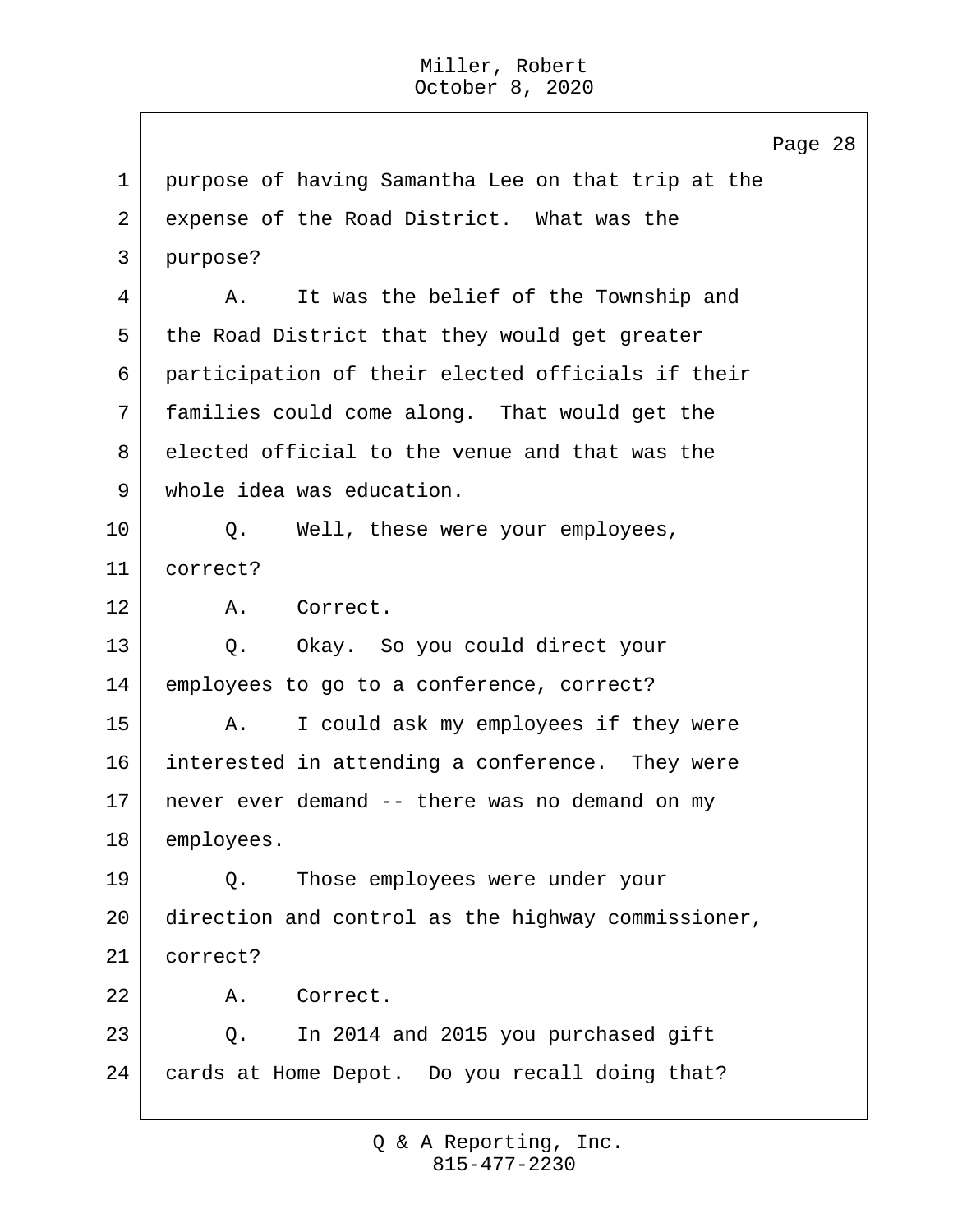1 | A. I purchased several gift cards from 2 several places. I don't specifically remember why 3 the gift cards from Home Depot, but I do know from 4 time to time I purchased gift cards. 5 | C. What did you do with the gift cards? 6 A. They were used to compensate people for 7 damages that had occurred. We had a piece of 8 equipment we referred to as our boom mower that 9 was quite destructive. And now and again in the 10 course of doing his job, our operator would take 11 | out people's bushes, trees, flowers and such, and 12 to try to make those people whole again without 13 going out and replanting, we would offer a gift 14 card as compensation. 15 We had a volunteer that came in and 16 plowed our parking lot and asked for no money, and 17 as a thank you we gave him a gift card, which I 18 understand is a -- it is continued even at the 19 Township today. 20 But the gift cards went to -- also in 21 the wintertime we had a limit on how much we would 22 spend to replace somebody's monument mailbox. 23 Some people spend \$1,000 or more, believe it or 24 not, building their mailbox. We found that to be

Page 29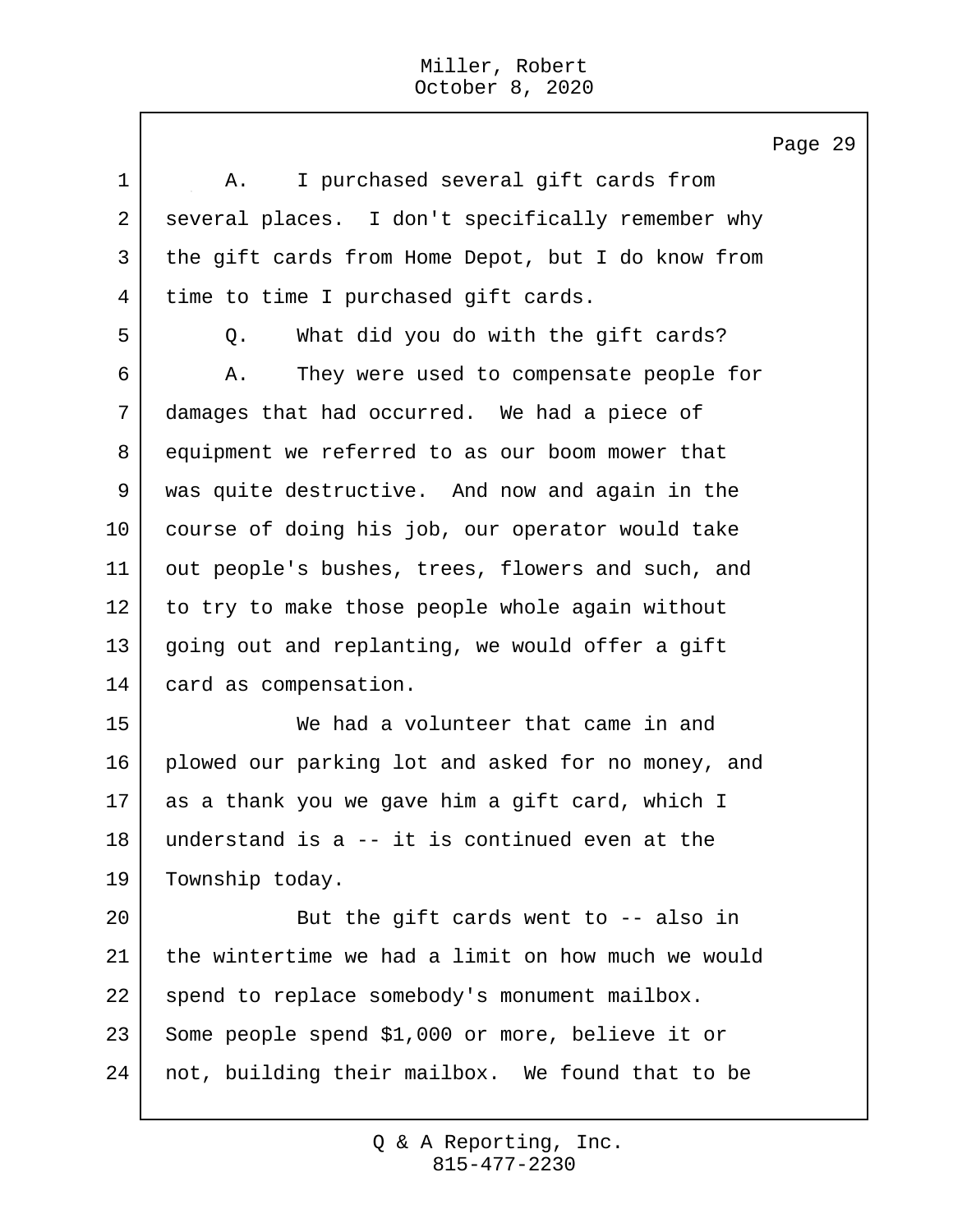$\mathbf{I}$ 

|             | Page 30                                            |
|-------------|----------------------------------------------------|
| $\mathbf 1$ | just not tolerable. We couldn't replace it with    |
| 2           | what they had. So in compensation we would put up  |
| 3           | what we consider a regulation mailbox and give     |
| 4           | them a gift card to further improve it, if they so |
| 5           | chose. We had --                                   |
| 6           | Q. All right.                                      |
| 7           | $--$ we had $--$ there were $--$<br>A.             |
| 8           | MR. GOOCH: He is not done answering his            |
| 9           | question.                                          |
| 10          | BY THE WITNESS:                                    |
| 11          | There were purposes that the gift cards<br>Α.      |
| 12          | were given. When we had people that came in, we    |
| 13          | dug up their doghouse putting in a culvert, and    |
| 14          | rather than go in and hiring somebody to do it, we |
| 15          | would compensate them with that gift card where    |
| 16          | they could have it repaired or use it for          |
| 17          | something else.                                    |
| 18          | BY MR. HANLON:                                     |
| 19          | On 7-14-2010 you purchased Orchard<br>Q.           |
| 20          | Meats & Deli & Wine in the amount of \$670. Do you |
| 21          | recall what that was for?                          |
| 22          | I am not sure, and I would be guessing.<br>Α.      |
| 23          | I don't know if my attorney would feel comfortable |
| 24          | with me guessing.                                  |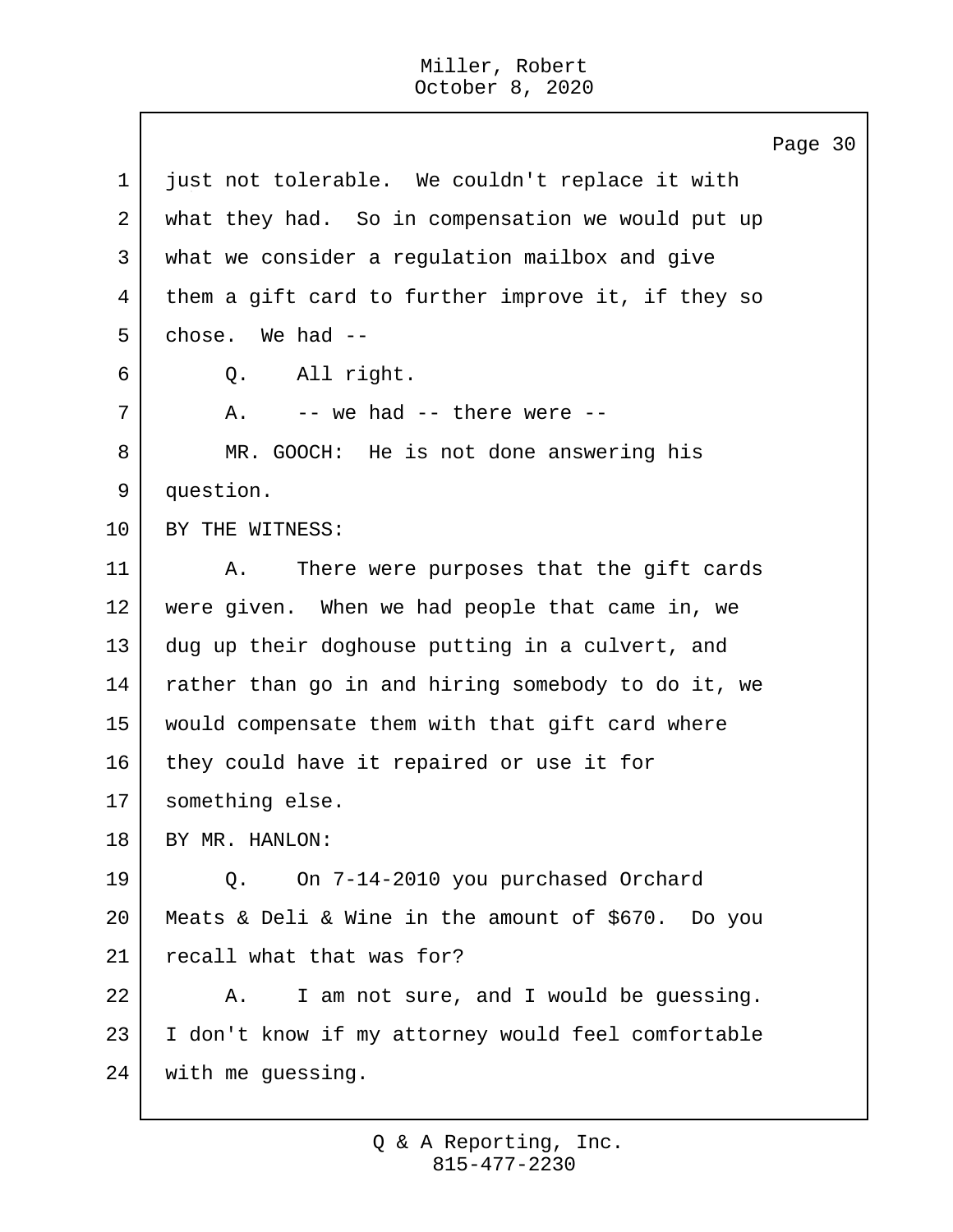|    | Page 31                                            |
|----|----------------------------------------------------|
| 1  | MR. GOOCH: No, I wouldn't.                         |
| 2  | MR. HANLON: I don't want you to guess.             |
| 3  | BY MR. HANLON:                                     |
| 4  | And so you have no recollection of<br>Q.           |
| 5  | purchasing \$670 of meat and wine, correct?        |
| 6  | I do not believe I purchased any wine.<br>Α.       |
| 7  | I know the things that were purchased from Orchard |
| 8  | Prime Meats, and it was meat.                      |
| 9  | During the first week of October in<br>Q.          |
| 10 | 2010, did you go on any trips on behalf of the     |
| 11 | Road District?                                     |
| 12 | I have absolutely no idea.<br>Α.                   |
| 13 | Okay. Did you attend any conferences<br>$Q$ .      |
| 14 | in Peoria, Illinois?                               |
| 15 | I attended many conferences in Peoria,<br>Α.       |
| 16 | Illinois throughout my years and tenure as highway |
| 17 | commissioner.                                      |
| 18 | In August of 2010 did you attend any<br>Q.         |
| 19 | conferences in Peoria, Illinois?                   |
| 20 | I didn't go every year. So I may have<br>Α.        |
| 21 | gone that year. I have no direct recollection      |
| 22 | because I did it for over 20 years. They kind of   |
| 23 | all run together.                                  |
| 24 | In August of 2010 did you purchase four<br>Q.      |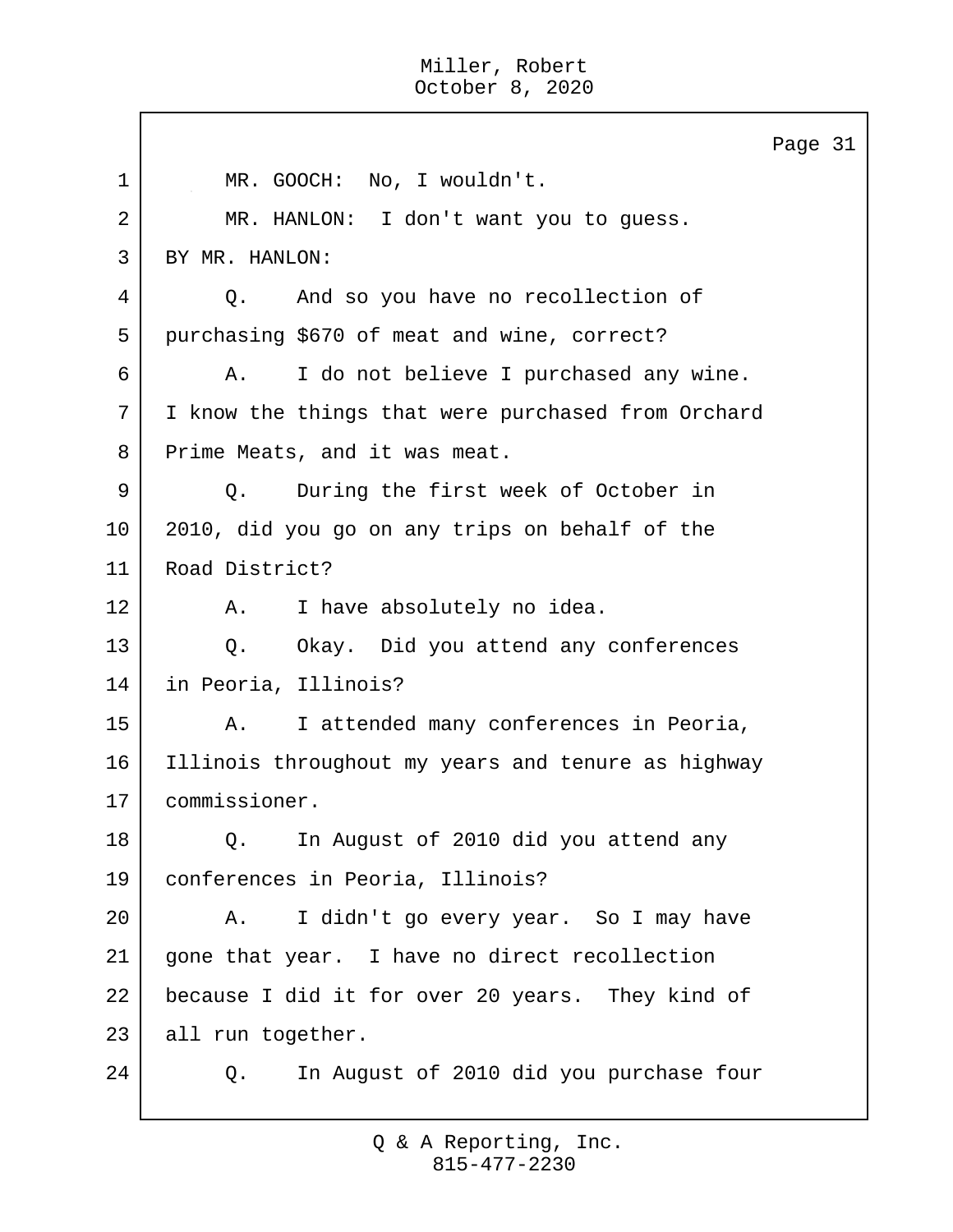Page 32 1 airline tickets each in the amount of \$280.40? 2 A. Maybe. I couldn't tell you. I don't 3 know. 4 THE COURT REPORTER: I'm going to interrupt 5 for just one second. I'm so sorry. I think 6 Mr. Kelly is joining us. 7 | (WHEREUPON, MR. KELLY 8 a separator of the Zoom deposition 9 proceedings.) 10 BY MR. HANLON: 11 |  $\qquad$  O. Between the time you lost the primary 12 election of 2017 and May 15th, 2017, did you -- 13 I'm sorry -- did the Road District hire the 14 I.T. Connection to forensically wipe the computers 15 and hard drives and servers at Algonquin Township 16 Road District? 17 | A. They weren't forensically wiped. That 18 is not what my understanding was. Did I eliminate 19 personal information, yes. Road District records 20 were retained. 21 Q. Can you explain how there wasn't a 22 single email on your computer at the time that 23 Mr. Gasser took office? 24 A. The emails that were retained by MC, I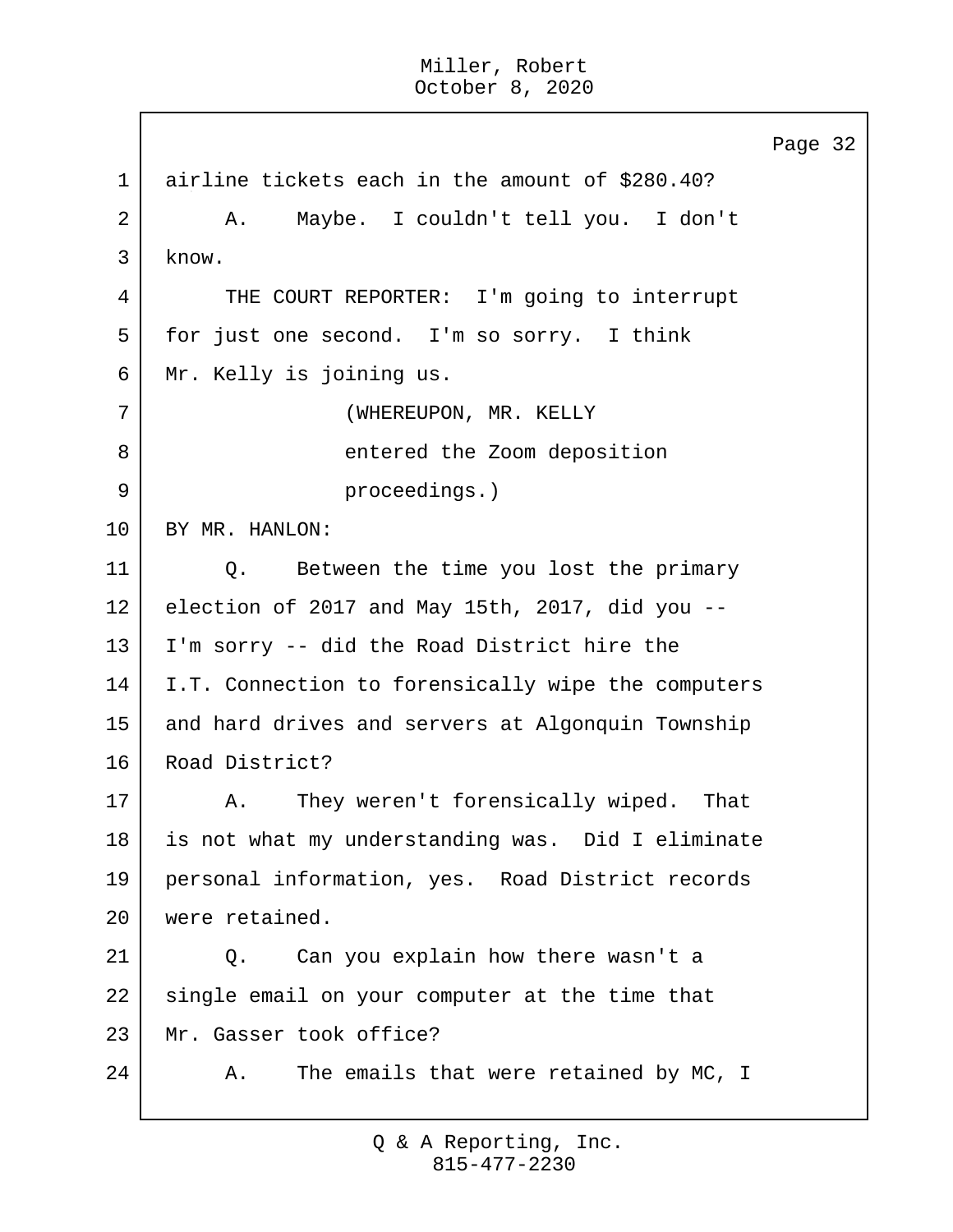Page 33 1 was under the impression they were archived and 2 they could be obtained by anybody at any time. 3 | O. Who archived them? 4 MR. GOOCH: I'm sorry. I didn't catch that 5 last question. 6 BY MR. HANLON: 7 | O. Who archived the records? 8 A. I was under the understanding that MC 9 dot -- the carrier for the email archived them. 10 | Q. You had two different email addresses 11 that you used in your time as highway 12 | commissioner, correct? 13 A. No. I had one personal email. My 14 business card was -- would be perceived as a 15 business email. The other is personal. 16 | O. So commissionerbob@hotmail.com, was 17 | that your business or personal? 18 A. It was my personal. 19 Q. And bobmiller@mc.net was your -- the 20 only email address that you used for Road District 21 business; is that correct? 22 A. In the beginning, email was in its 23 | infancy and I don't think I put it on my business 24 card until towards the latter end of my tenure,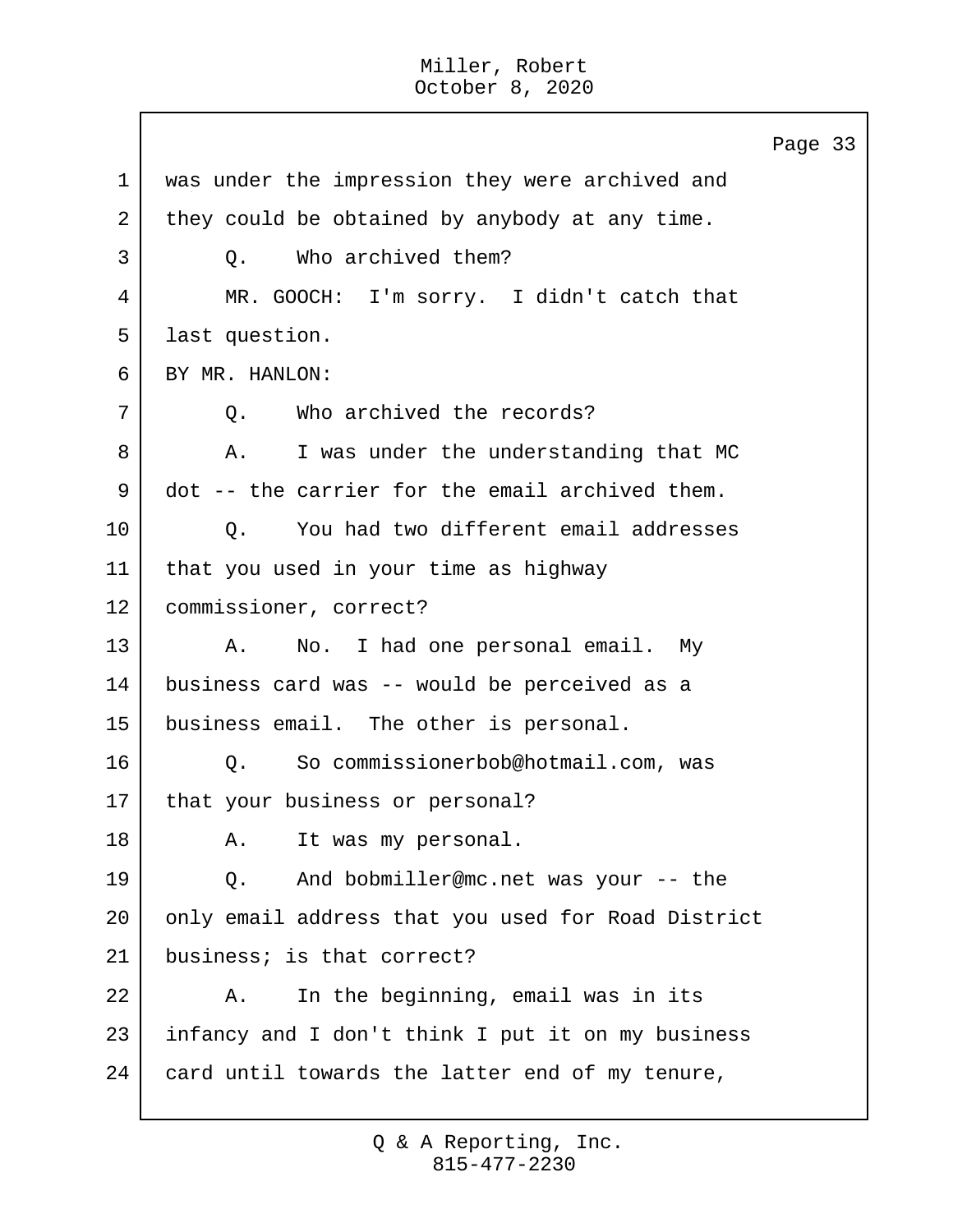$\mathbf{I}$ 

|             | Page 34                                            |  |
|-------------|----------------------------------------------------|--|
| $\mathbf 1$ | but eventually it did make it on there. So, yes,   |  |
| 2           | it was as close to a business email. There was     |  |
| 3           | also an Algonquin Township email that I may or may |  |
| 4           | not have used. I don't remember. That was also     |  |
| 5           | in the newsletter. I don't even remember what it   |  |
| 6           | was anymore.                                       |  |
| 7           | Are you familiar with PC Cleaner?<br>Q.            |  |
| 8           | Α.<br>No, I am not.                                |  |
| 9           | I will represent to you, Mr. Miller,<br>Q.         |  |
| 10          | that Mr. Seda articulated to me that he handed to  |  |
| 11          | you two hard drives which he had removed from the  |  |
| 12          | servers at Algonquin Township. Do you know what    |  |
| 13          | happened to those hard drives?                     |  |
| 14          | They were left behind in my office.<br>Α.          |  |
| 15          | They had left them in the box that they came in    |  |
| 16          | underneath a credenza, if I remember right.        |  |
| 17          | Mr. Seda built the computers --                    |  |
| 18          | You have answered the question.<br>Q.              |  |
| 19          | I did.<br>Α.                                       |  |
| 20          | You purchased a Blink camera on a Road<br>Q.       |  |
| 21          | District credit card; is that correct?             |  |
| 22          | That's correct.<br>Α.                              |  |
| 23          | And you installed that Blink camera in<br>Q.       |  |
| 24          | your home; is that correct?                        |  |
|             |                                                    |  |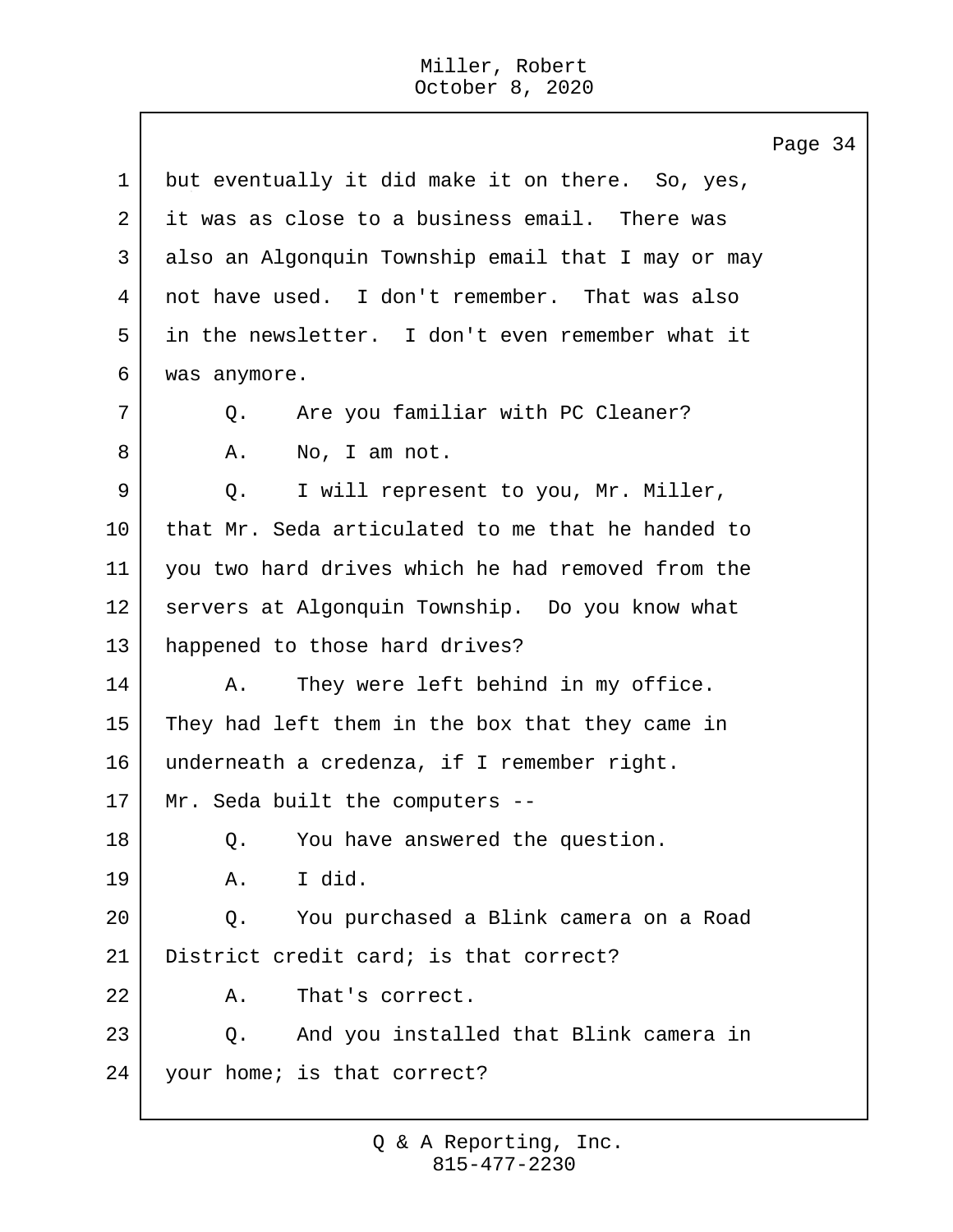Page 35 1 | A. That is not correct. I installed it in 2 the office. 3 Q. Do you have a security system in your 4 home? 5 A. I liked the Blink camera so much, I 6 purchased one for my home with my own funds. 7 Q. And then did you have that Blink camera 8 tied in with your email at the Road District, the 9 MC.net account? 10 A. All of them were, yes, my home and the 11 | Township. 12 | Q. You had a clothing policy that you 13 adopted in writing at the Road District; is that 14 correct? 15 | A. I had a written clothing policy for the 16 employees in the shop. The clothing policy for 17 the office staff, which was one person, was based 18 on that, but not written down. 19 Q. So there was a separate policy for your 20 wife; is that correct? 21 A. That would be correct. 22 Q. Was it written? 23 A. No, as I stated in the last answer to 24 your question.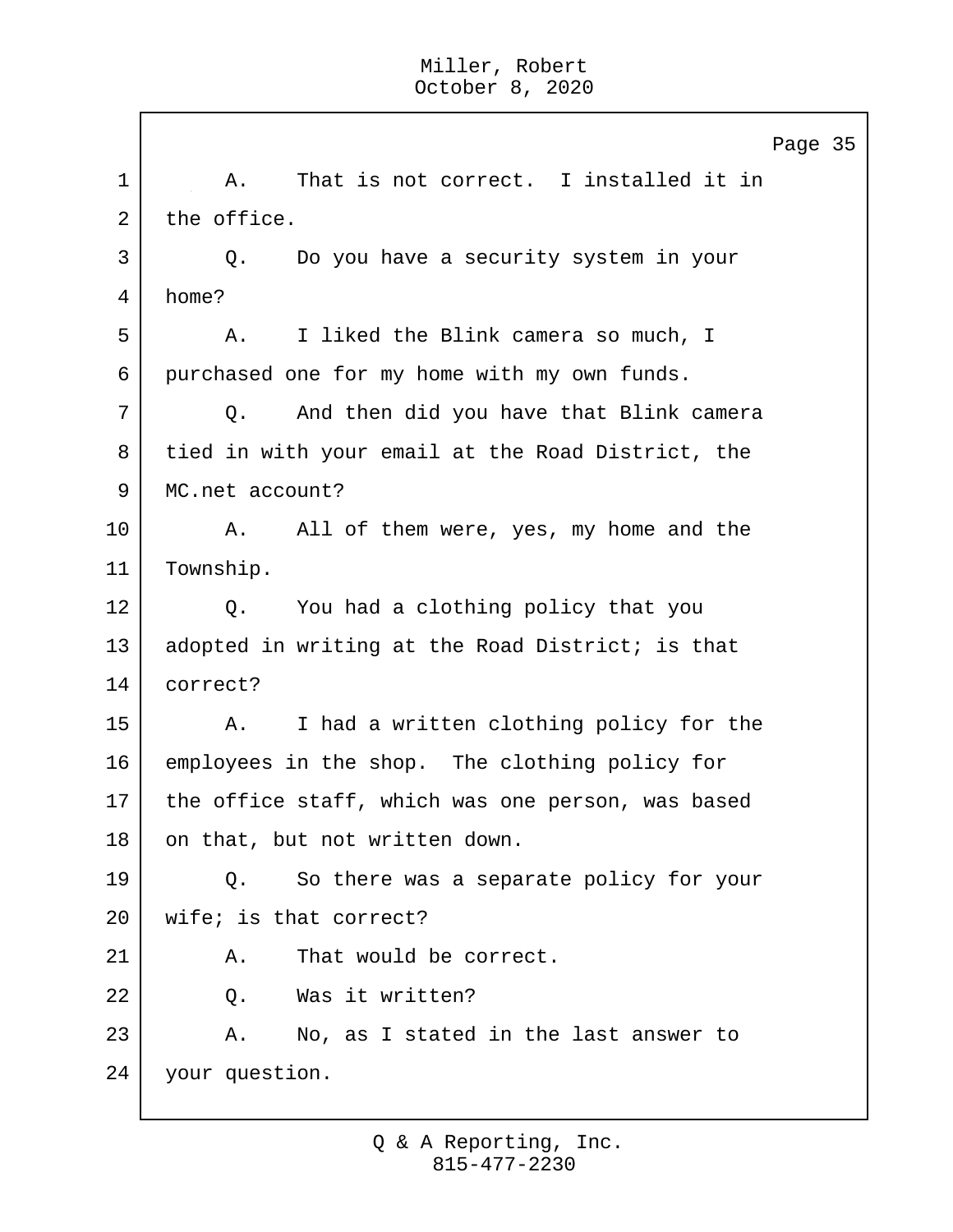Page 36 1 | 0. What was the policy then? 2 A. The same as the -- it mimicked the 3 policy that I had in the shop, only it was a 4 non-uniform clothing allowance. 5 Q. There was an allegation in the 6 complaint in which you denied, it's paragraph 33. 7 I have given to Mr. Gooch as Exhibit No. 1 that 8 instrument and I have sent a copy to the court 9 reporter. 10 Do you have that in front of you? 11 MR. GOOCH: Yes, he has got it. I will mark 12 it as Deposition Exhibit 1 of Robert Miller. 13 Okay. 14 BY MR. HANLON: 15 | Q. At the time that you left office, was 16 that Levenger bag in the possession of Anna May 17 Miller or yourself? 18 A. No. No, it was not. 19 O. And where was that left? 20 A. That was left in the clerk's office. I 21 believe that over the course -- 22 Q. I didn't ask you anything else other  $23$  than where it was. I just asked  $-$ 24 MR. GOOCH: Stop interrupting when he is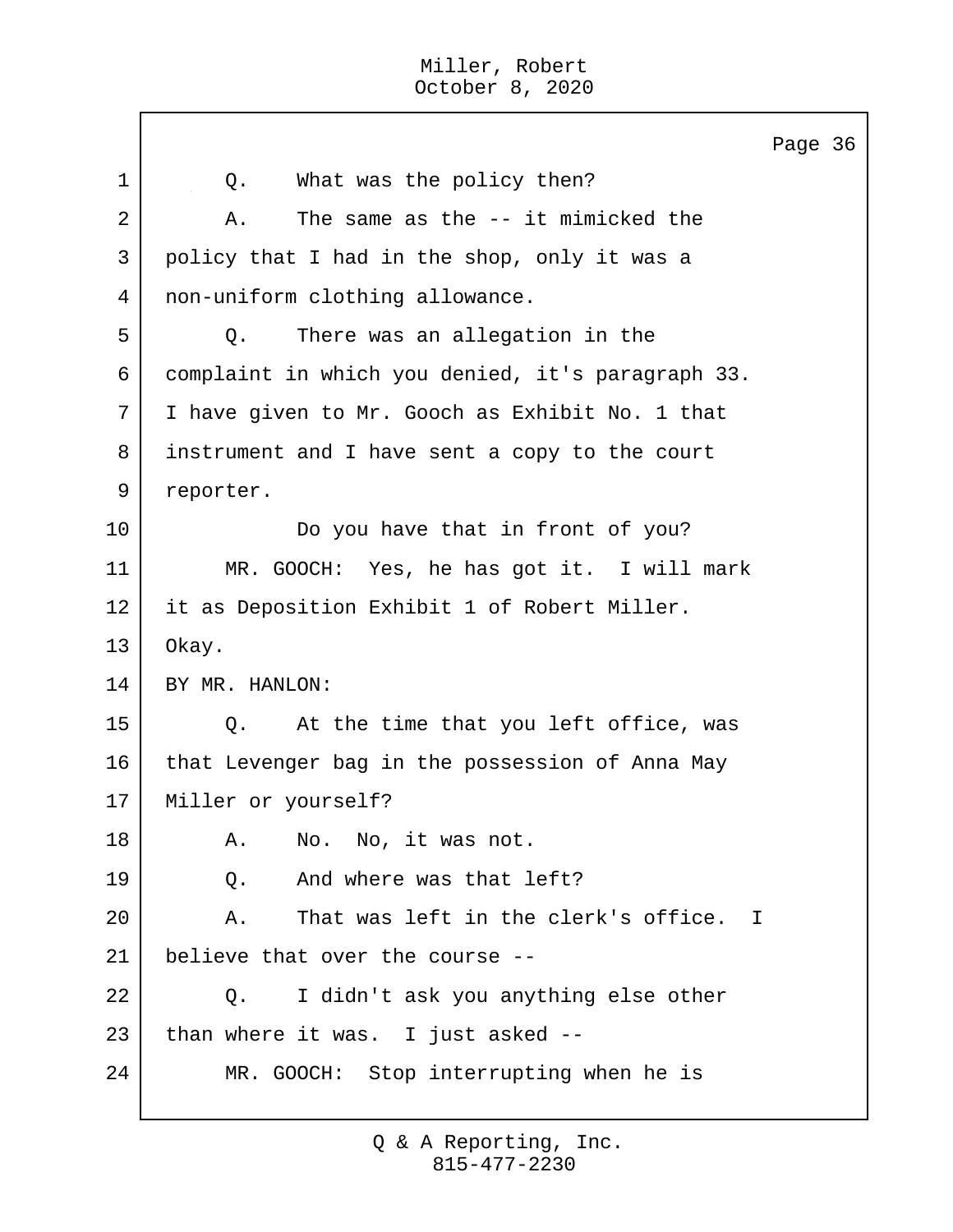Page 37 1 making a answer. 2 MR. HANLON: Well, his answer was complete 3 and he wanted to ramble on and waste time and I 4 know the game. So stop it. 5 MR. GOOCH: You know, wasting time is not 6 having questions ready to ask, Rob. I mean, he 7 was trying to -- 8 | MR. HANLON: Mr. Gooch. 9 MR. GOOCH: No, don't Mr. Gooch me. He was 10 trying to answer the question. 11 MR. HANLON: We are not doing this right now. 12 You are wasting my time, and, you know, we are 13 going to be back at it if you keep it up. 14 BY MR. HANLON: 15 | Q. With respect to -- oh, excuse me. 16 You attended a Hooters restaurant and 17 charged \$210.90 to your card at the Hooters 18 restaurant. Do you recall doing that? 19 A. I do. 20 Q. Okay. And why were you at the Hooters 21 restaurant? 22 A. There was a Public Works Association 23 meeting in Milwaukee, Wisconsin, and I took the 24 employees to that educational opportunity and we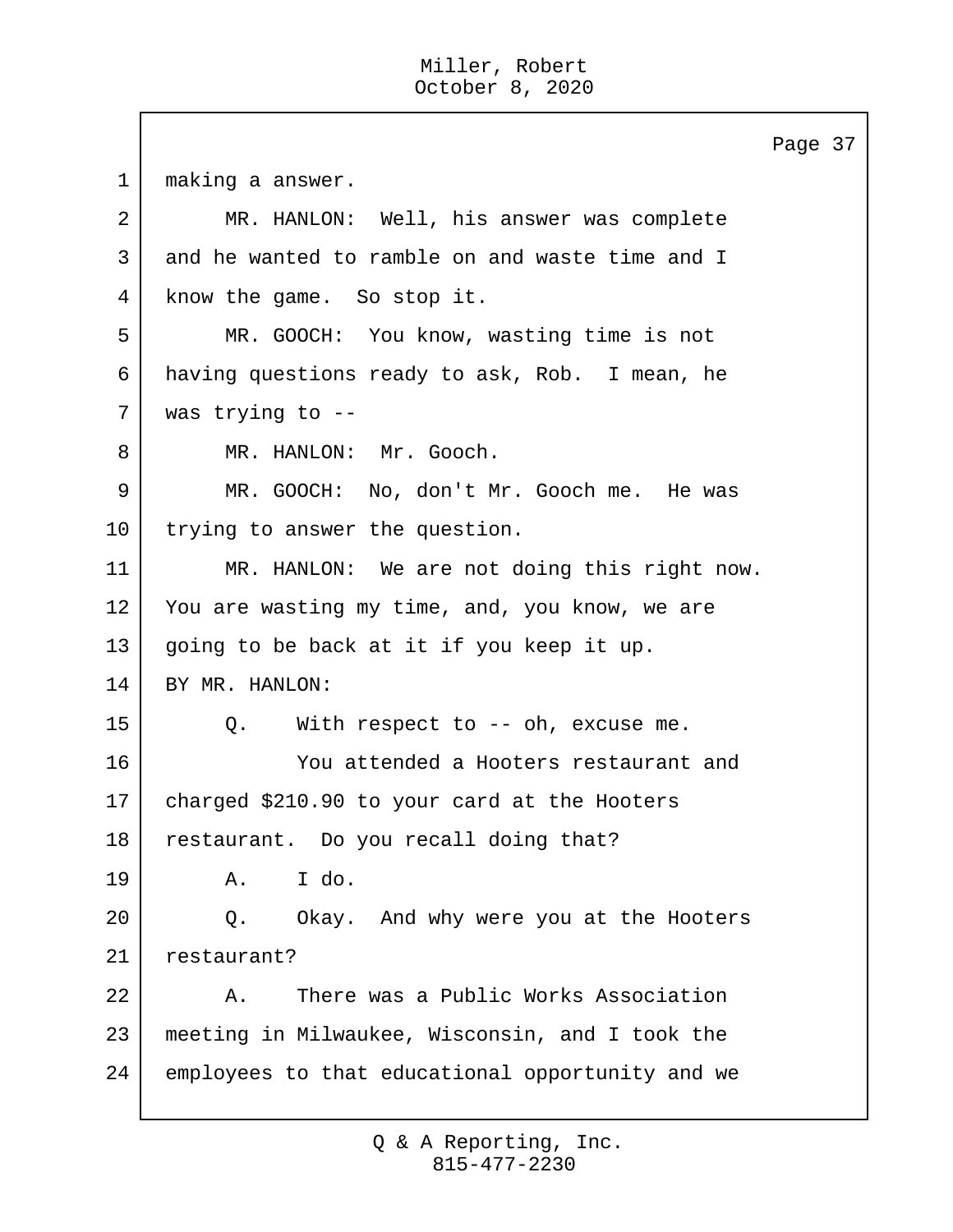Page 38 1 went to several seminars and it was an equipment 2 show. And we  $-$  after we were done with the show, 3 to recall and talk about what we saw, what we 4 wanted to buy, what our dreams and plans were for 5 the next year, I took them all to lunch. And I 6 asked them where they would like to go. They 7 suggested Hooters. And since I knew it was a nice 8 | family restaurant, that is where we went. 9 Q. With respect to your use of the 10 American Express card, you had purchased American 11 Express gift cards at Jewel. Do you recall using 12 your American Express card to purchase American 13 Express gift cards? 14 | A. You know, I think I do. I do recollect 15 doing that, yes. 16 | O. And what was the purpose of those gift 17 cards? 18 A. Same. Same as I stated before. The 19 gift cards were used for various activities, and 20 they were purchased from various locations. 21 Q. Okay. You got them from Home Depot, 22 correct? 23 A. Do you want a complete answer? 24 Q. All right. I'm going to list off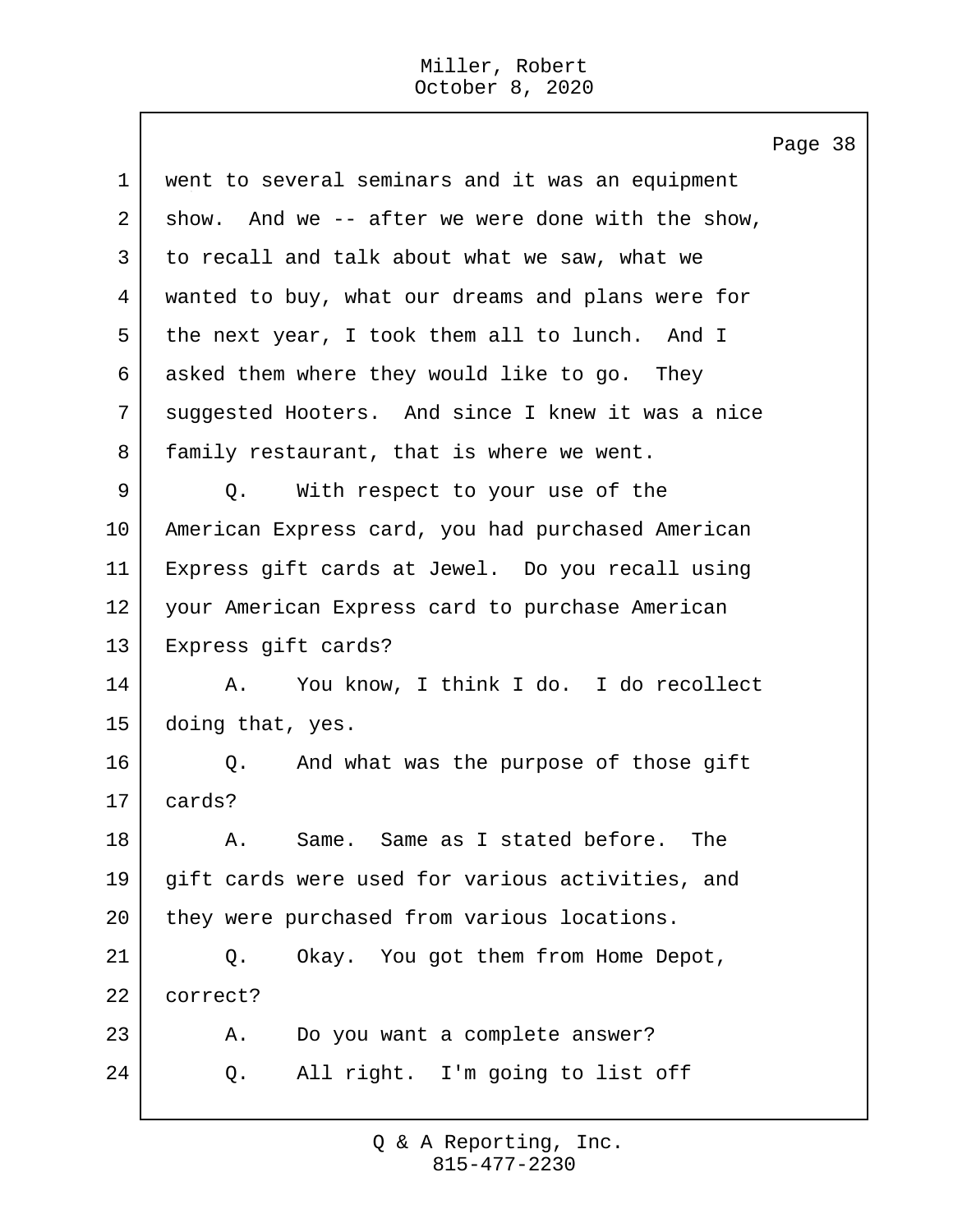Page 39 1 several different ones that you obtained these 2 gift cards at. So one of them was Home Depot, 3 correct? 4 A. Yes. 5 Q. And one of them was The Barn Nursery, 6 correct? 7 | A. That's correct. 8 Q. And one of them was Jewel, correct? 9 | A. I don't know. They weren't Jewel gift 10 certificates. They were, like you said, American 11 Express gift cards. So they were given to people 12 to make them whole again after they suffered some 13 sort of damage. 14 Q. Identify one person that you gave those 15 cards to. 16 A. I couldn't tell you. I should have 17 probably written it down, but it's been so many 18 years, I don't remember. I can probably point out 19 the house. Maybe I remember some of the job. But 20 the actual people I gave them to, very sorry. It 21 was the owners of record of the homes and the 22 places where we put bike paths and things that 23 impacted their property. 24 Q. I asked you to identify the people. I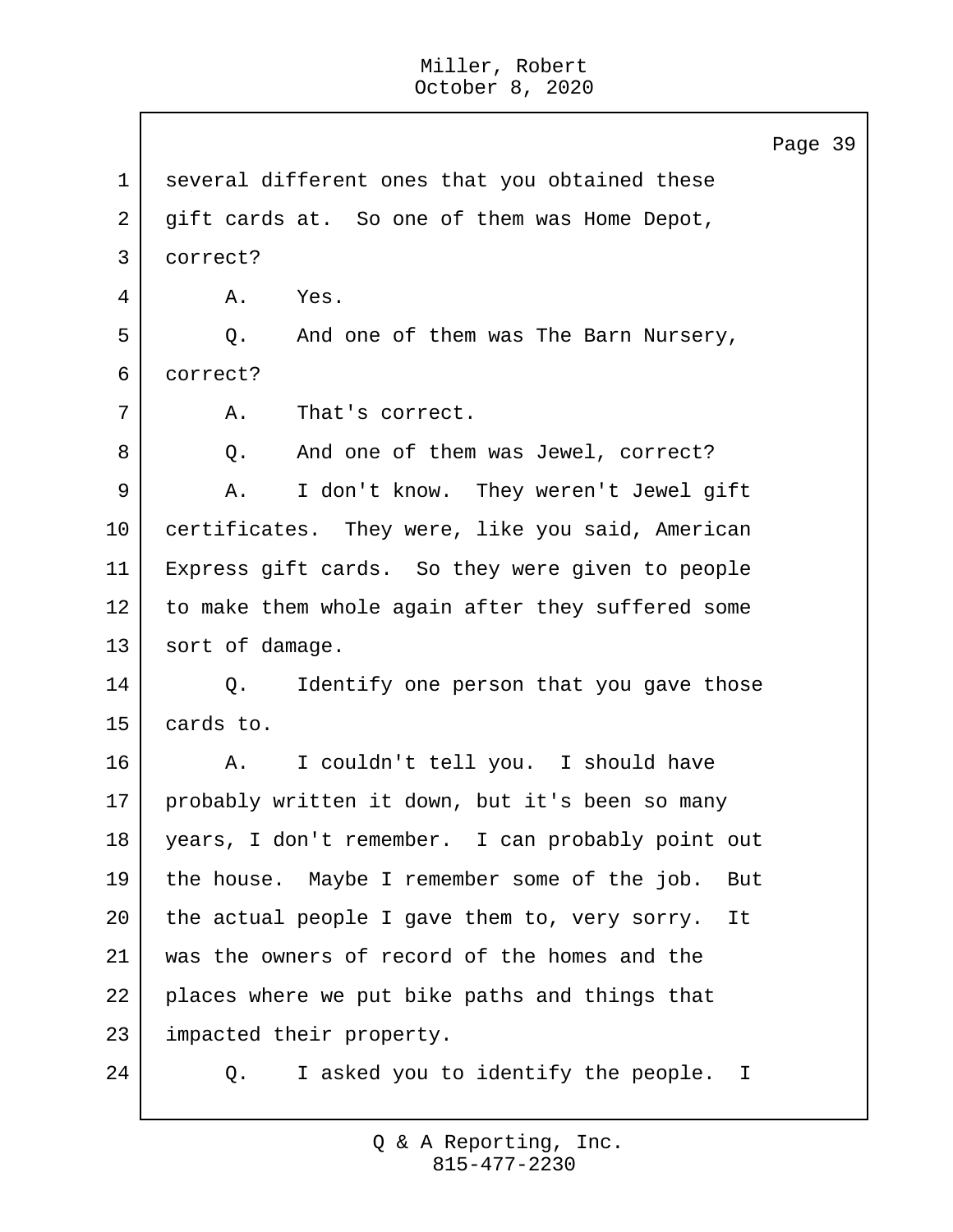Page 40 1 didn't ask you about the rest of that stuff. So 2 just simply, can you identify one person that you 3 gave one of those cards to by name? 4 | A. I did not keep a list. 5 Q. As you sit here today, you cannot think 6 of a single person that you gave a gift card to; 7 is that correct? 8 A. I can remember at least one.  $9 \mid 0.$  Who? 10 | A. His name was Donald Ehrensperger. He 11 was the former band director from Cary-Grove High 12 School. And I didn't know they lived there. But 13 when I went up to give him his gift card, when a 14 mower operator cutting -- 15 Q. I asked you for his name. I didn't ask 16 you for the rest of it. 17 So with respect to that individual 18 Donald, how do you spell his last name? 19 A. I have no idea. 20 Q. How do you think it is spelled? 21 | A. It starts with an E. I have no idea. 22 I didn't ask him to spell his name when I gave him 23 his gift card. 24 | O. What street did he live on?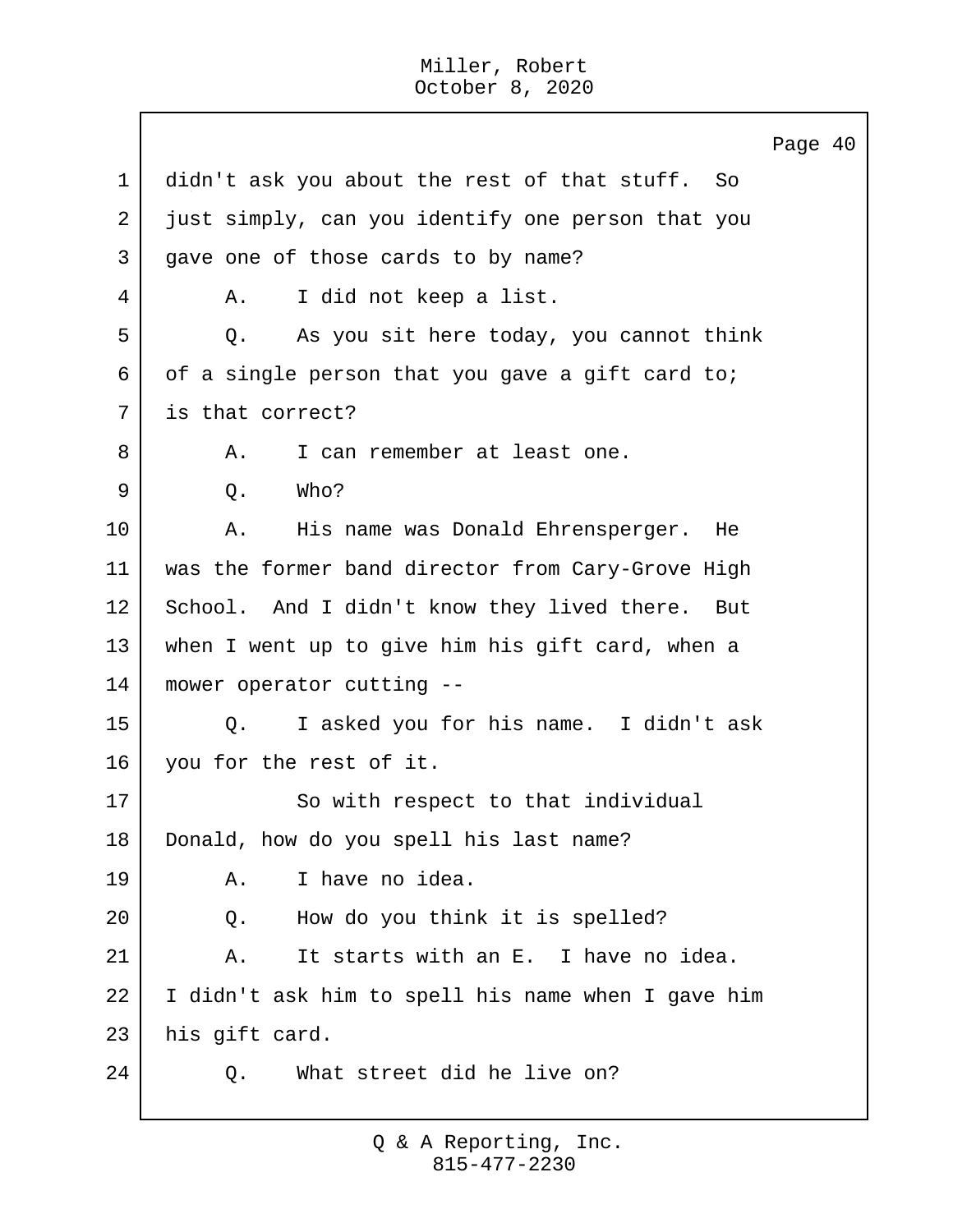|             |                                                    | Page 41 |  |
|-------------|----------------------------------------------------|---------|--|
| $\mathbf 1$ | Kilkenny Drive.<br>Α.                              |         |  |
| 2           | Do you know if he is still alive?<br>Q.            |         |  |
| 3           | I believe he is. I just saw his<br>Α.              |         |  |
| 4           | picture in the paper about a week ago.             |         |  |
| 5           | Is there any other human being that you<br>Q.      |         |  |
| 6           | can identify that received a gift card from you as |         |  |
| 7           | you allege?                                        |         |  |
| 8           | Well, I know where the guy lived, but I<br>Α.      |         |  |
| 9           | don't remember his name. I did not keep track of   |         |  |
| 10          | who I gave them to. Sometimes they were done when  |         |  |
| 11          | $we$ --                                            |         |  |
| 12          | Okay. That would be a no then,<br>Q.               |         |  |
| 13          | correct?                                           |         |  |
| 14          | That would be a no.<br>Α.                          |         |  |
| 15          | All right. So can you stick to<br>Q.               |         |  |
| 16          | answering my questions as opposed to wasting this  |         |  |
| 17          | time?                                              |         |  |
| 18          | MR. GOOCH: Objection, argumentative. Don't         |         |  |
| 19          | answer it.                                         |         |  |
| 20          | BY MR. HANLON:                                     |         |  |
| 21          | You purchased an iPad 2 and an iPad 2<br>Q.        |         |  |
| 22          | smart case. Do you recall doing that?              |         |  |
| 23          | A. Yes, I do.                                      |         |  |
| 24          | Q. Okay. And that was with Road District           |         |  |
|             |                                                    |         |  |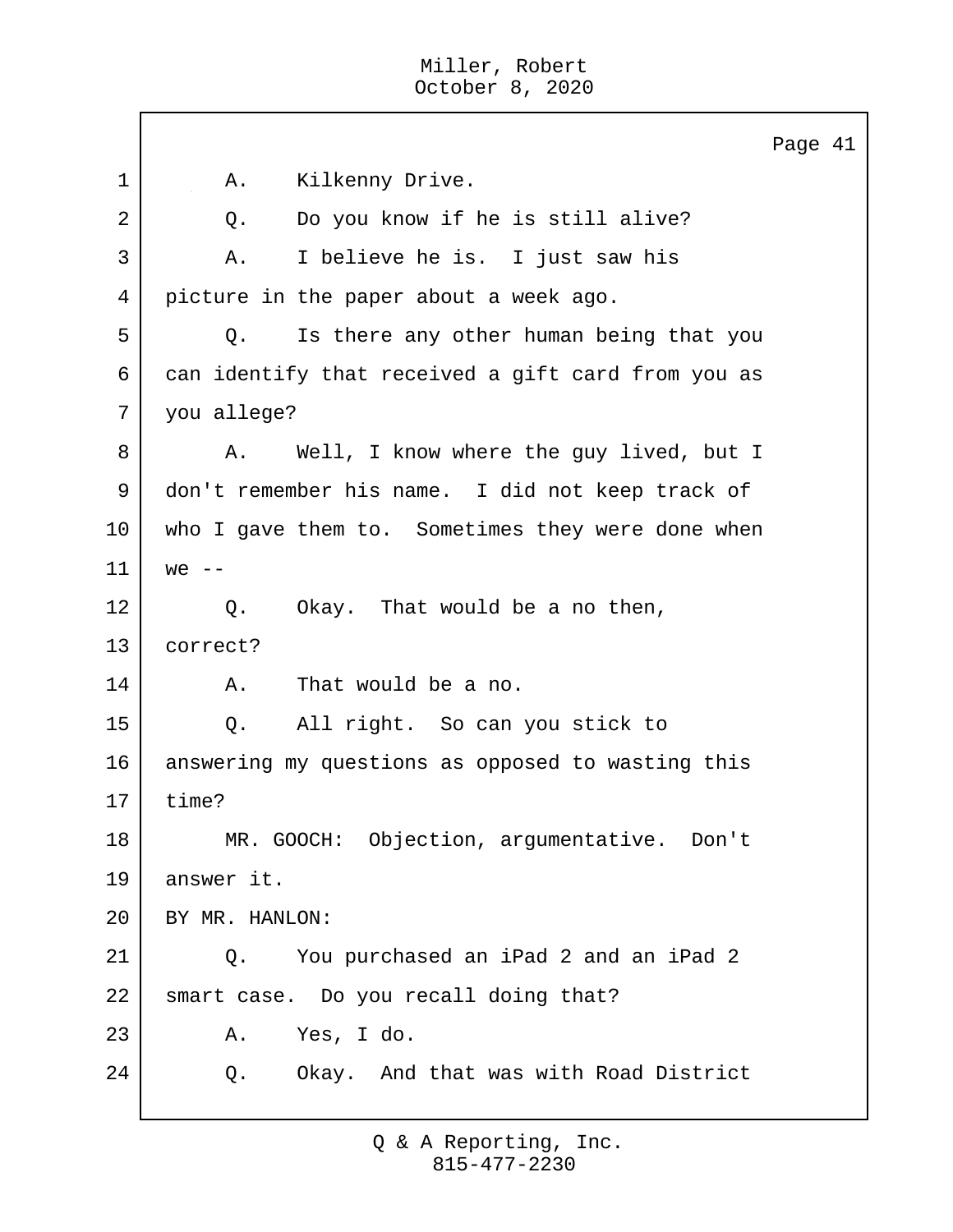$\Gamma$ 

|             |                                                   | Page 42 |  |
|-------------|---------------------------------------------------|---------|--|
| $\mathbf 1$ | funds, correct?                                   |         |  |
| 2           | Yes, it was.<br>Α.                                |         |  |
| 3           | Okay. And you did not list that iPad<br>Q.        |         |  |
| 4           | or the iPad 2 on the inventory tendered to        |         |  |
| 5           | Mr. Gasser; is that correct?                      |         |  |
| 6           | I believed it was on there. To the<br>Α.          |         |  |
| 7           | best of my knowledge, it was on the list.         |         |  |
| 8           | Are you sure about that?<br>Q.                    |         |  |
| 9           | Α.<br>No. I am not sure.                          |         |  |
| 10          | Can you tell me what the purpose of<br>Q.         |         |  |
| 11          | purchasing clothing from Orvis was for the Road   |         |  |
| 12          | District?                                         |         |  |
| 13          | It was purchased for my administrative<br>Α.      |         |  |
| 14          | assistant in the non-uniform clothing allowance.  |         |  |
| 15          | I assume that your administrative<br>Q.           |         |  |
| 16          | assistant has one a size of clothing; is that     |         |  |
| 17          | correct?                                          |         |  |
| 18          | I assume so.<br>Α.                                |         |  |
| 19          | Okay. Do you know what your wife's<br>Q.          |         |  |
| 20          | size is?                                          |         |  |
| 21          | MR. GOOCH: Objection. You don't have to           |         |  |
| 22          | answer that question.                             |         |  |
| 23          | MR. HANLON: It is relevant because there is       |         |  |
| 24          | a purchase for women's clothing and the sizes are |         |  |
|             |                                                   |         |  |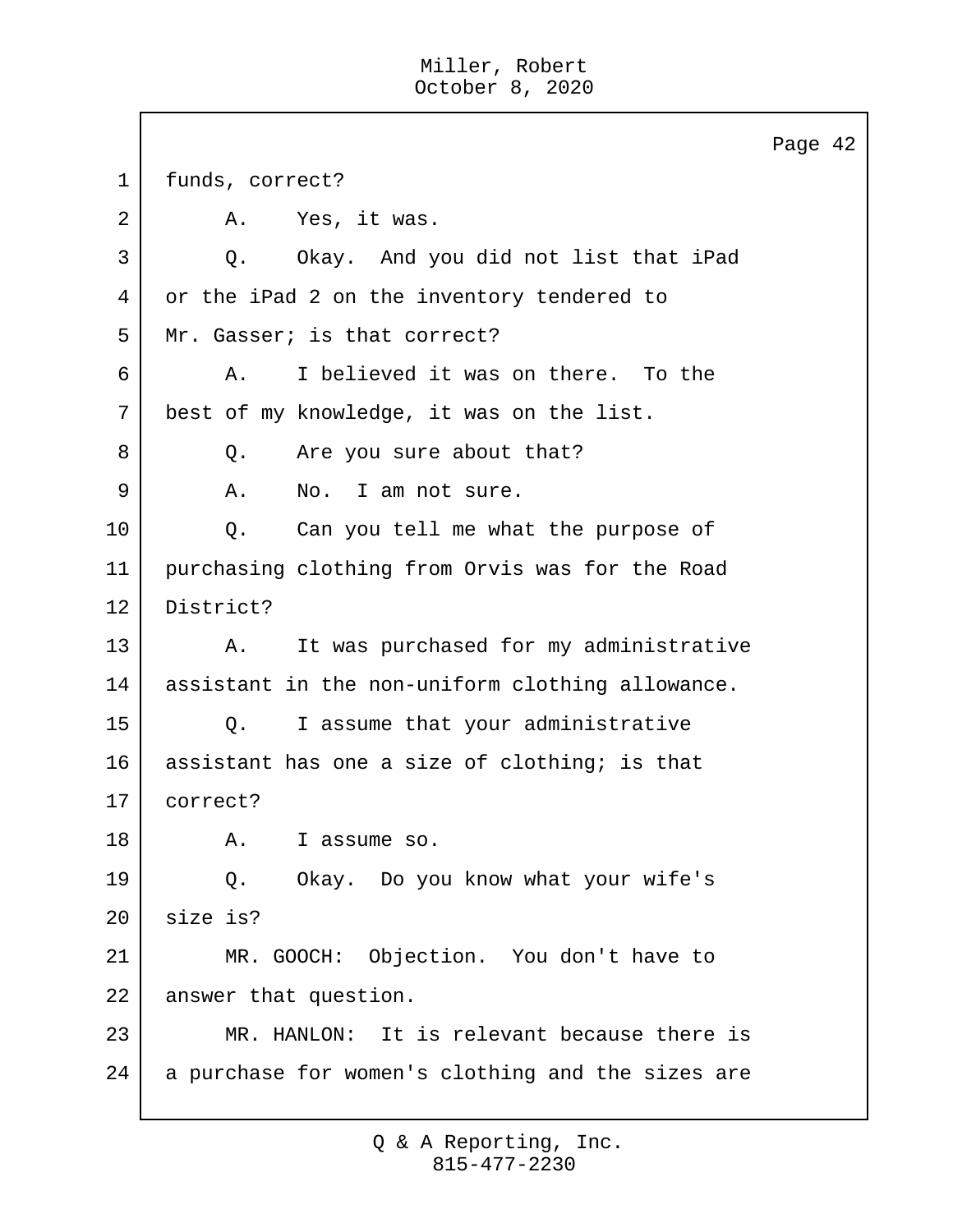Page 43 1 enumerated within the purchases. It is in the 2 | complaint. So he can answer, Mr. Gooch. Are you 3 instructing him not to answer? 4 MR. GOOCH: You betcha. All you are trying 5 to do is humiliate his wife by wanting to know her 6 clothing size. 7 MR. HANLON: No, Mr. Gooch, because she or 8 your client purchased the same items in multiple 9 | sizes. I would like to know why. 10 MR. GOOCH: Now, that is a question that's -- 11 THE WITNESS: That is a good question. I 12 would be happy to answer that. 13 BY THE WITNESS: 14 | A. Multiple sizes were because all of the 15 clothing purchased were -- was not just for my 16 administrative assistant. 17 BY MR. HANLON: 18 | O. Okay. So the -- who was the clothing 19 | for other than your administrative assistant? 20 A. Various staff members. We had 21 specialized recycling -- 22 Q. I asked you who, not what they did or 23 | not what their job function was. What are their 24 names?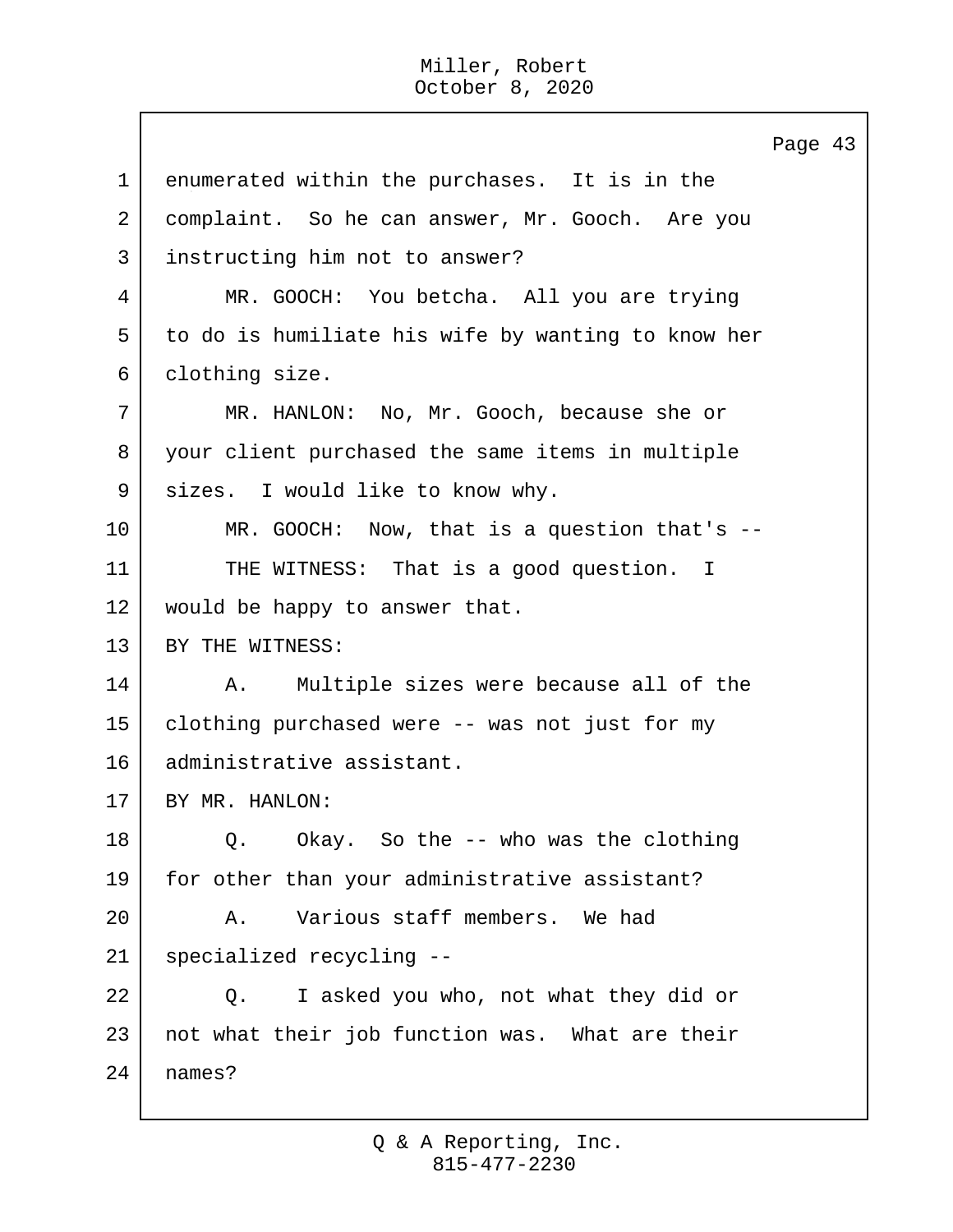$\mathbf{I}$ 

|    | Page 44                                            |
|----|----------------------------------------------------|
| 1  | MR. GOOCH: Objection, argumentative. Change        |
| 2  | your tone of voice.                                |
| 3  | MR. HANLON: Mr. Gooch, he is going to answer       |
| 4  | the question and stop playing the games.           |
| 5  | BY MR. HANLON:                                     |
| 6  | Identify them by name.<br>Q.                       |
| 7  | MR. GOOCH: If you can.                             |
| 8  | MR. HANLON: You can't coach the witness to         |
| 9  | claim that he can't identify his employees.        |
| 10 | MR. GOOCH: Don't be ridiculous.                    |
| 11 | BY THE WITNESS:                                    |
| 12 | They were the people that volunteered<br>Α.        |
| 13 | to help us do our specialized recycling, and I did |
| 14 | not keep their names or even have them log in. We  |
| 15 | had many people volunteer. We used give them       |
| 16 | shirts to thank them or a sweater or a sweatshirt, |
| 17 | depending on what the weather was.                 |
| 18 | BY MR. HANLON:                                     |
| 19 | Mr. Miller, you are represented by<br>Q.           |
| 20 | Mr. Gooch here, and I know Mr. Gooch to be a       |
| 21 | competent lawyer, and I am assuming that before he |
| 22 | filed anything with the court you had an           |
| 23 | opportunity to review it; is that correct?         |
| 24 | MR. GOOCH: Objection. Any conversations or         |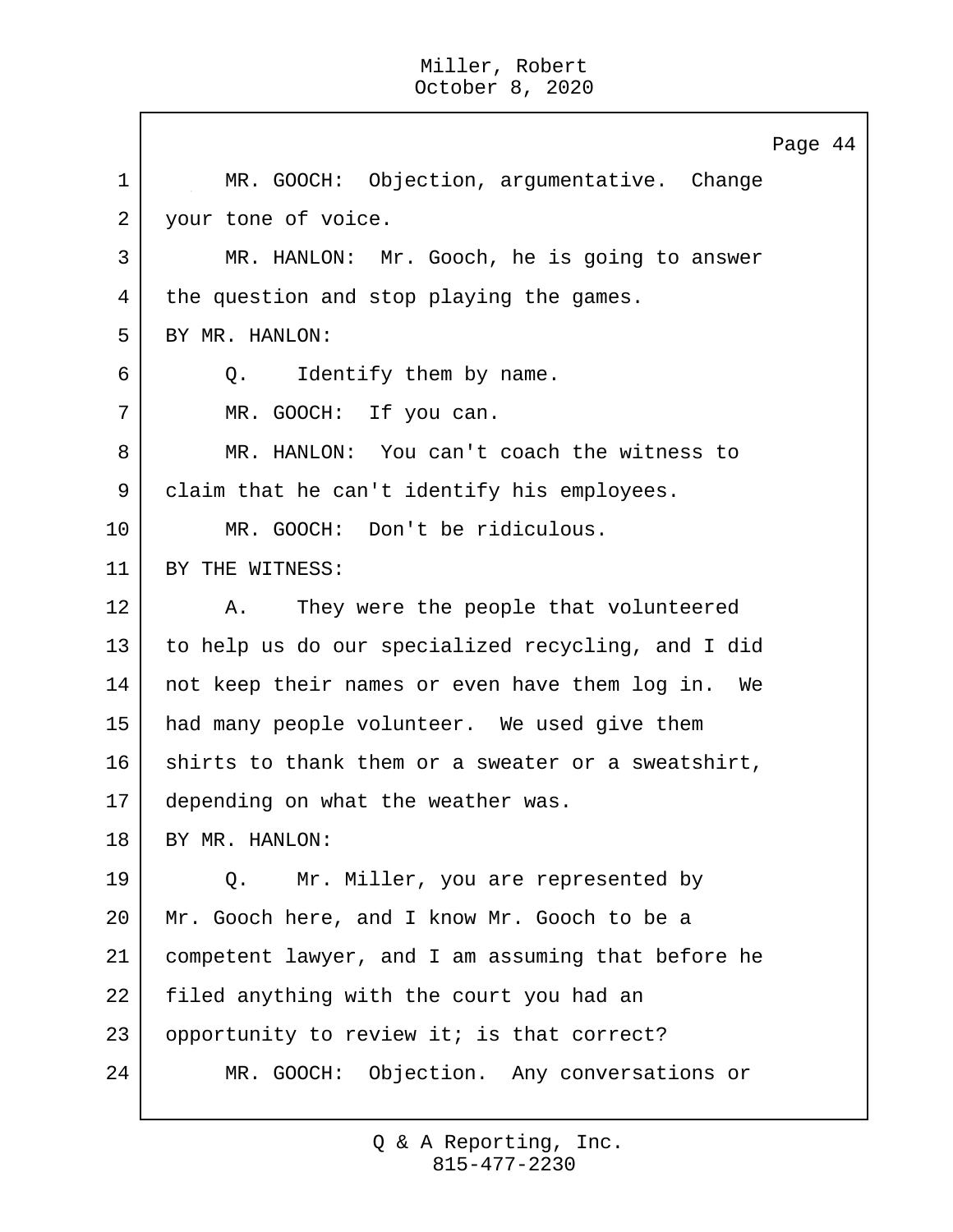Page 45 1 anything I may have done with him is all 2 protected. Do not answer the question. 3 MR. HANLON: I am not asking for what you 4 talked about. I am just asking whether or not he 5 reviewed the documents that you filed before they 6 were filed. Not privileged. 7 MR. GOOCH: Which document? 8 | MR. HANLON: Any document that's been filed 9 | in this case. 10 MR. GOOCH: I don't know if he can answer 11 that. 12 MR. HANLON: Well, let's let him answer it, 13 Mr. Gooch. 14 THE WITNESS: What was the question again? 15 BY MR. HANLON: 16 | O. I asked you whether or not you had 17 reviewed the documents that Mr. Gooch filed on 18 your behalf before they were filed. 19 | A. I reviewed them with my lawyers, yes. 20 Q. I don't understand your answer. Did 21 you not review the documents before they were 22 filed? 23 MR. GOOCH: Objection. Which document? 24 BY MR. HANLON: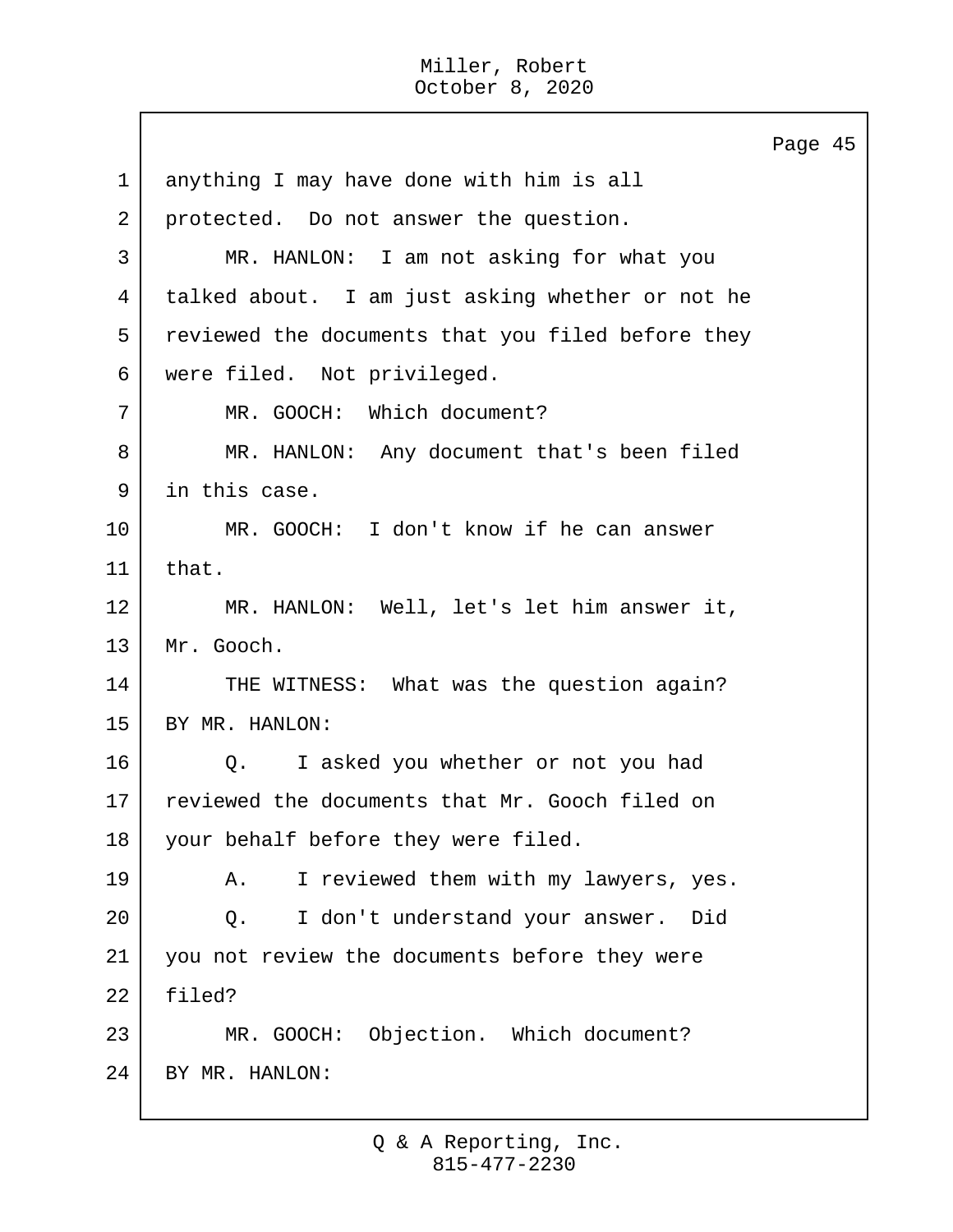Page 46 1 | O. Okay. The documents that Mr. Gooch has 2 filed on your behalf in this case. You know what 3 this case is, right? 4 MR. GOOCH: Objection, argumentative. 5 BY MR. HANLON: 6 Q. Do you know what case I am talking 7 about when I say "this case?" 8 A. I think we do. Yes, we do. 9 Q. Okay. So we have been at this for a 10 couple of years now. You get the documents and 11 you review them before they are filed; is that 12 correct? 13 A. I believe I've reviewed most of the 14 documents. There is a lot of documents. As you 15 said, it's been a lot of years. To the best of my 16 | knowledge, I have reviewed the documents. 17 MR. HANLON: Okay. So I'm going to forward 18 to you -- I think we lost Mr. Kelly. Oh, there he 19 is. My apologies. 20 MR. GOOCH: While you get yourself organized, 21 why don't we take a short break. 22 MR. HANLON: I just sent this out to you. I 23 am ready to go. Do you need a break, Mr. Miller? 24 If you need a break, go ahead, Mr. Gooch.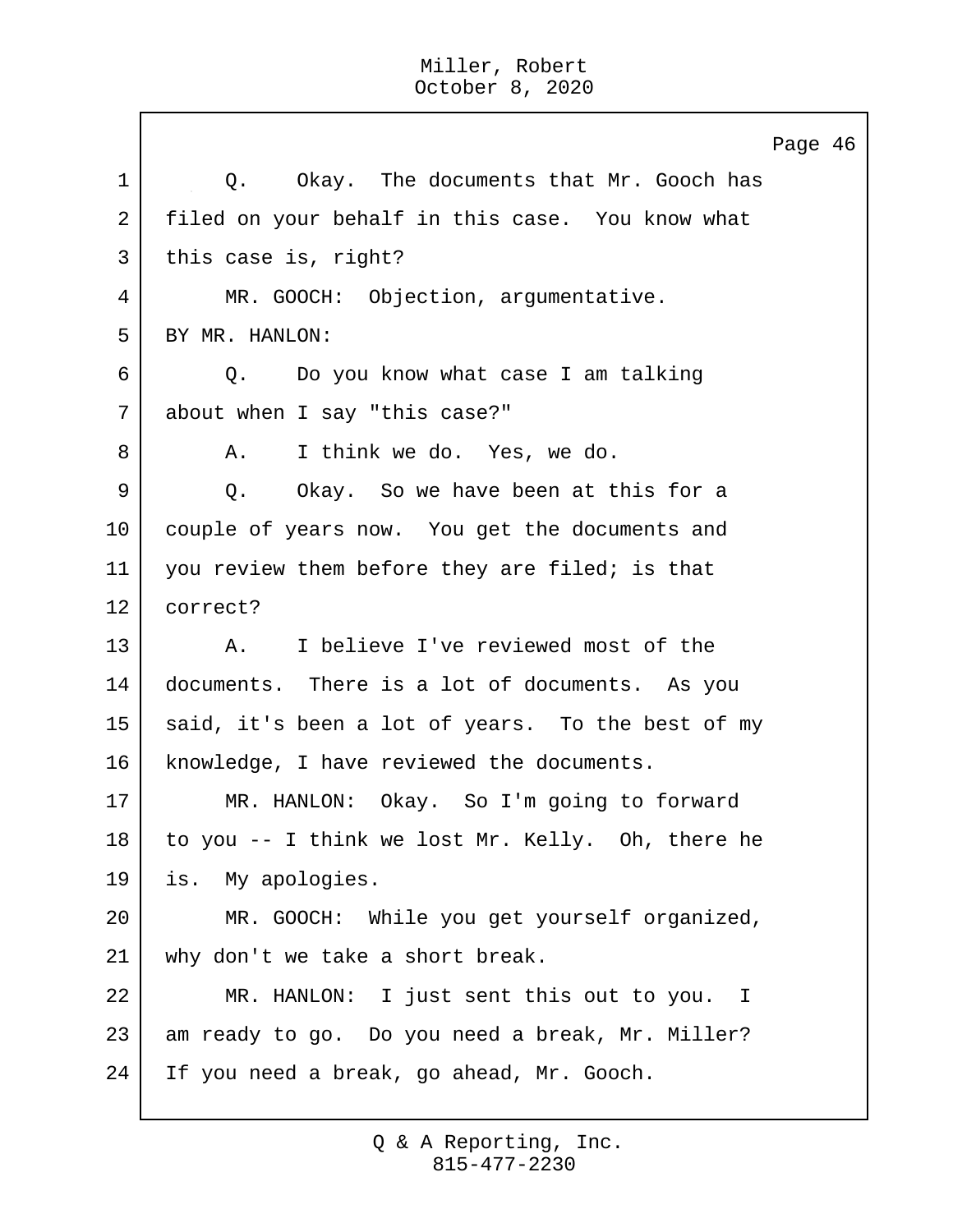$\mathbf{I}$ 

|             | Page 47                                           |
|-------------|---------------------------------------------------|
| $\mathbf 1$ | Stacy, would you mind making -- keeping           |
| 2           | track of the time.                                |
| 3           | THE COURT REPORTER: Sure.                         |
| 4           | MR. GOOCH: No. We stay going. I'm going to        |
| 5           | have to get up and go to the other computer to    |
| 6           | download the email, print it and bring it back.   |
| 7           | MR. HANLON: Well, then I am going to ask my       |
| 8           | questions.                                        |
| 9           | MR. GOOCH: I'm sorry?                             |
| 10          | MR. HANLON: I'm going to ask my questions.        |
| 11          | Or if you want to take a break, then we will take |
| 12          | a break.                                          |
| 13          | MR. GOOCH: No, I don't want to take a break.      |
| 14          | MR. HANLON: Okay.                                 |
| 15          | MR. GOOCH: Did you send me that document by       |
| 16          | email?                                            |
| 17          | MR. HANLON: One second, Mr. Gooch. I just         |
| 18          | sent it to you by email, Mr. Gooch.               |
| 19          | MR. GOOCH: I'm sorry?                             |
| 20          | MR. HANLON: I just sent it to you by email,       |
| 21          | Mr. Gooch.                                        |
| 22          | MR. GOOCH: Sabina, will you go and print it       |
| 23          | out?                                              |
| 24          | MS. WALCZYK: Yes.                                 |
|             |                                                   |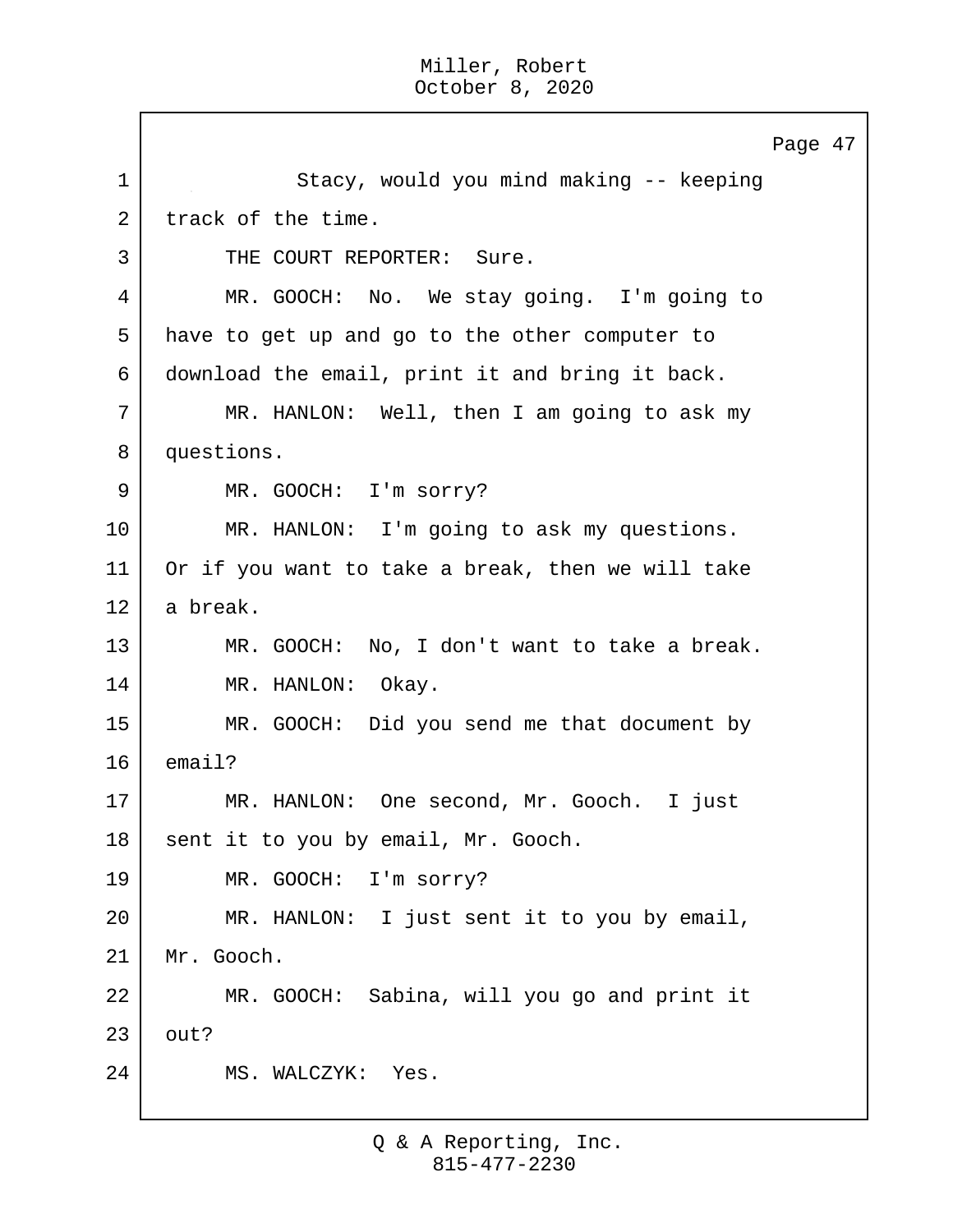Page 48 1 MR. GOOCH: As soon as it comes in and they  $2$  print it  $-$ 3 MR. HANLON: Stacy, I sent it to Kathy's as 4 well. 5 THE COURT REPORTER: Thank you. 6 MR. GOOCH: I'm sorry? 7 MR. HANLON: I said I sent it to the court 8 reporter as well. 9 BY MR. HANLON: 10 | Q. All right. So it is a very short 11 document. It is only six pages. 12 MR. GOOCH: We will review it when it gets 13 | here. This is what I cautioned you about earlier. 14 MR. HANLON: Mr. Gooch, I am not going to 15 engage in a discussion with you about this. You 16 know what, I am just going to ask him some more 17 questions. So let's be clear about something. 18 BY MR. HANLON: 19 Q. Did you ever approve a timecard for 20 your wife for hours that your wife did not work? 21 A. No. 22 |  $\qquad$  0. And you are sure about that, right? 23 A. I am as sure as I can be that I did not 24 do that, yes.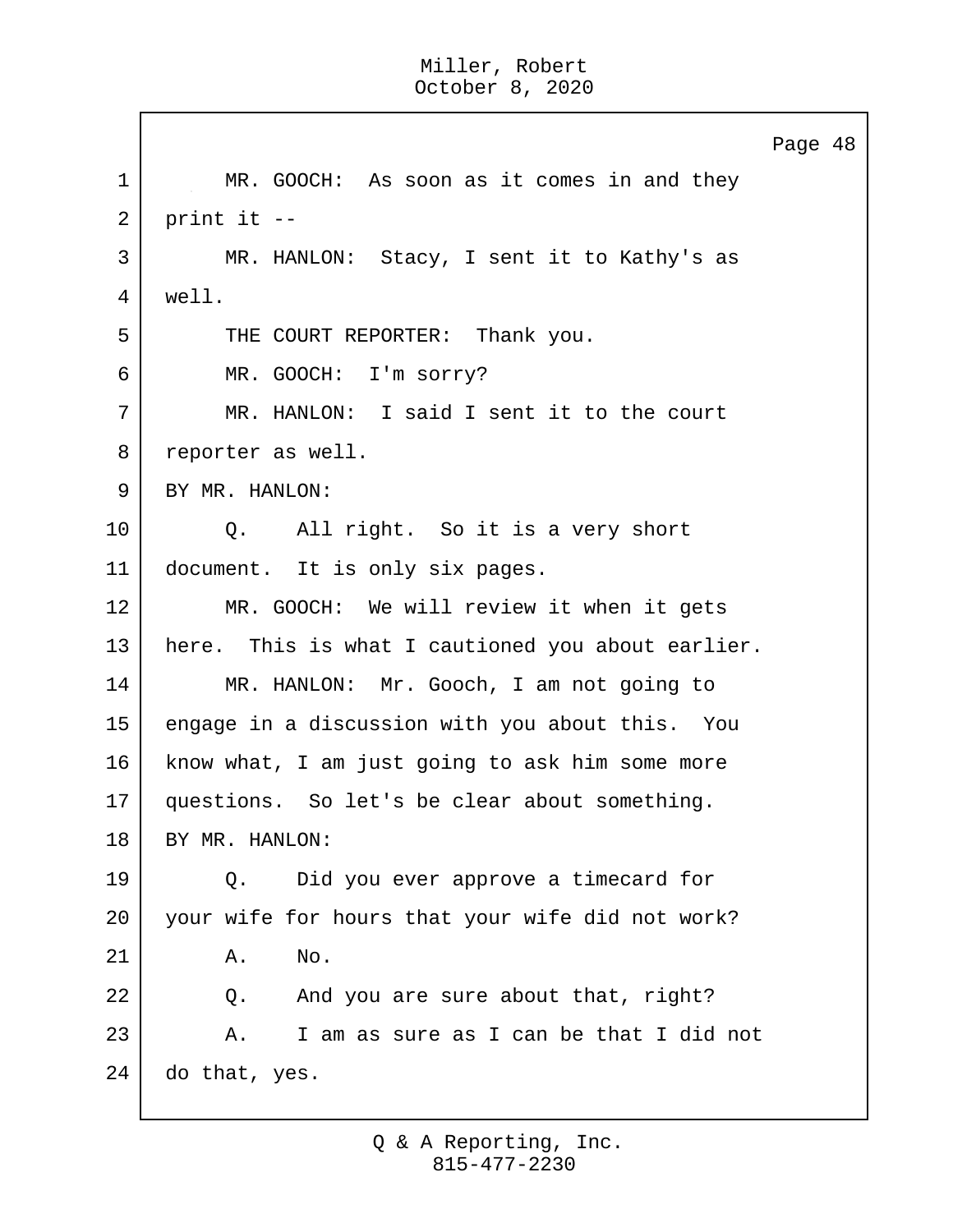Page 49 1 1 Q. Did you document the actual vacation 2 time taken by your employees when you were the 3 highway commissioner? 4 A. No, I did not. 5 Q. As president of the Northern Illinois 6 Highway Commissioners Association, isn't it true 7 | that you used Road District resources for that 8 association? 9 THE WITNESS: I'm sorry. What was the 10 question? 11 MR. HANLON: Can you repeat it, Stacy. 12 | (WHEREUPON, the record was 13 and the reporter.) 14 BY THE WITNESS: 15 A. I was the president of the Northern 16 Illinois Highway Commissioners Association. 17 Q. I didn't ask you if you were the 18 president. I asked you if you used Road District 19 resources for that association. 20 A. I don't know if I did or not. I am not 21 aware of whether I would have used -- 22 | O. All right. There is a document that 23 Mr. Gooch has. I would like for you to take a 24 | look at the document. We are going to call this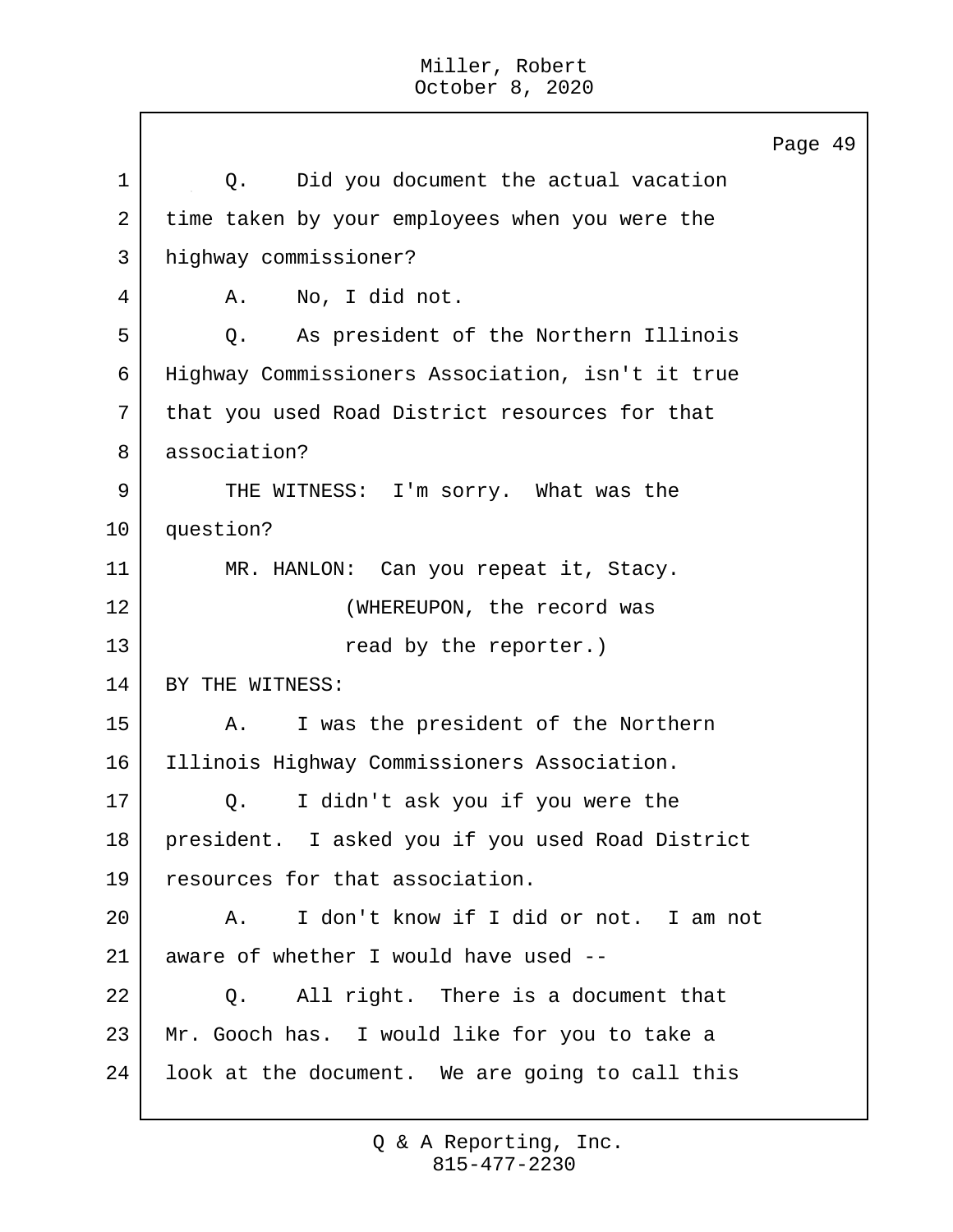Page 50 1 No. 2, and it's a motion to correct the record 2 that was filed with the court on 1-16 of 2018. 3 My question for you, Mr. Miller, is: 4 Had you seen this before it was filed? 5 A. I may have. I don't recall. 6 Q. Okay. Is everything contained in that 7 | motion true and correct? 8 A. No. There is some discrepancy in how 9 the sick pay was paid to me and an ex-employee of 10 the Road District. 11 | Q. But your attorney filed that on your 12 behalf, correct? 13 A. Right. But there was some confusion, 14 but yeah. We thought we corrected it. 15 Q. This is after you filed the original 16 document, right? 17 A. There was some confusion, and I believe 18 we corrected it. 19 | O. And this is the correction, correct? 20 A. I don't know if this was before we 21 corrected it or after. 22 | O. It says "motion to correct record." 23 A. All I know is what the truth is. And 24 what came first, the chicken or the egg, I could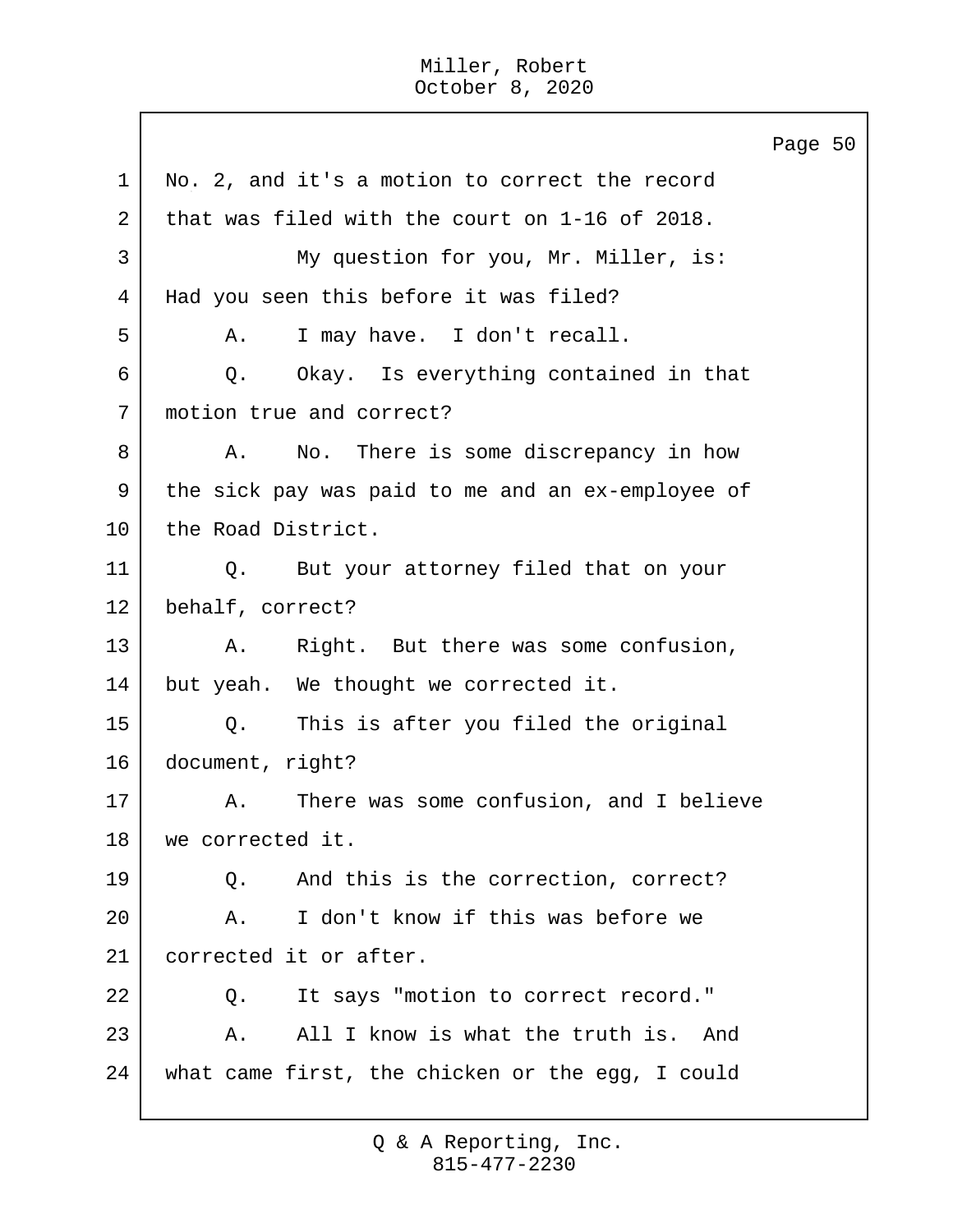Page 51 1 not tell you. 2 Q. Okay. As you sit here today, do you 3 believe that Mr. Gooch filed anything that was 4 false? 5 MR. GOOCH: Objection, invading the 6 attorney-client privilege. Do not answer the 7 question. 8 MR. HANLON: I am not asking on that. I am 9 asking what he believes. I didn't ask him what 10 | you talked about. 11 BY MR. HANLON: 12 | O. It is a document and I want to know 13 about the truth and veracity of this particular 14 document. 15 MR. GOOCH: Objection, invading 16 attorney-client privilege. Don't answer the 17 question. 18 BY MR. HANLON: 19 Q. Is the document true, yes or no? 20 MR. GOOCH: How would he know? I wrote it. 21 Do you want to take my dep next? 22 MR. HANLON: Mr. Gooch, you cannot testify 23 for the witness. 24 BY MR. HANLON: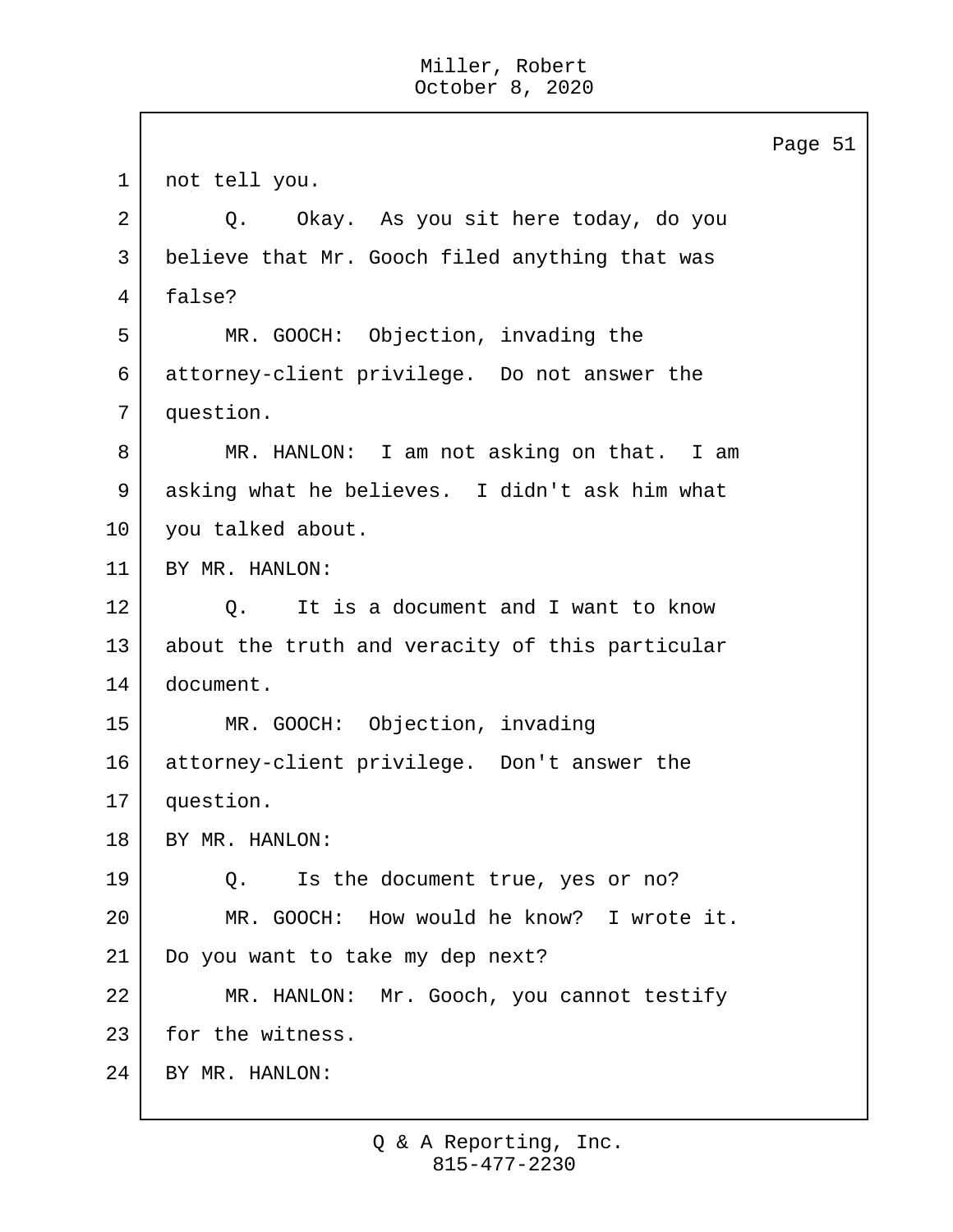Page 52 1 | O. Is there anything in the submission to 2 the court that I have given you as Exhibit No. 2 3 | that is not true? 4 A. I have no idea if this was the final, 5 if this was corrected or if this was after it was 6 corrected. In the whole timeline of this 7 particular case, I don't know where this fits in.  $8$  So  $-$ 9 Q. Can you look at the text of that 10 motion, Mr. Miller, and tell me what, if anything, 11 in that motion is not true? It is okay if it is 12 true. It is okay if it is not true. I just want 13 to know what, if anything, is not true in that 14 motion. 15 MR. GOOCH: Objection, calls for a legal 16 opinion I think. Objection, invades the 17 attorney-client privilege. 18 However, I will stipulate that what's 19 in the -- on behalf of my client that what is in 20 the motion is true. 21 MR. HANLON: Okay. I will accept the 22 stipulation. Everything in that motion is true, 23 | correct? That is your stipulation? 24 MR. GOOCH: Stipulation.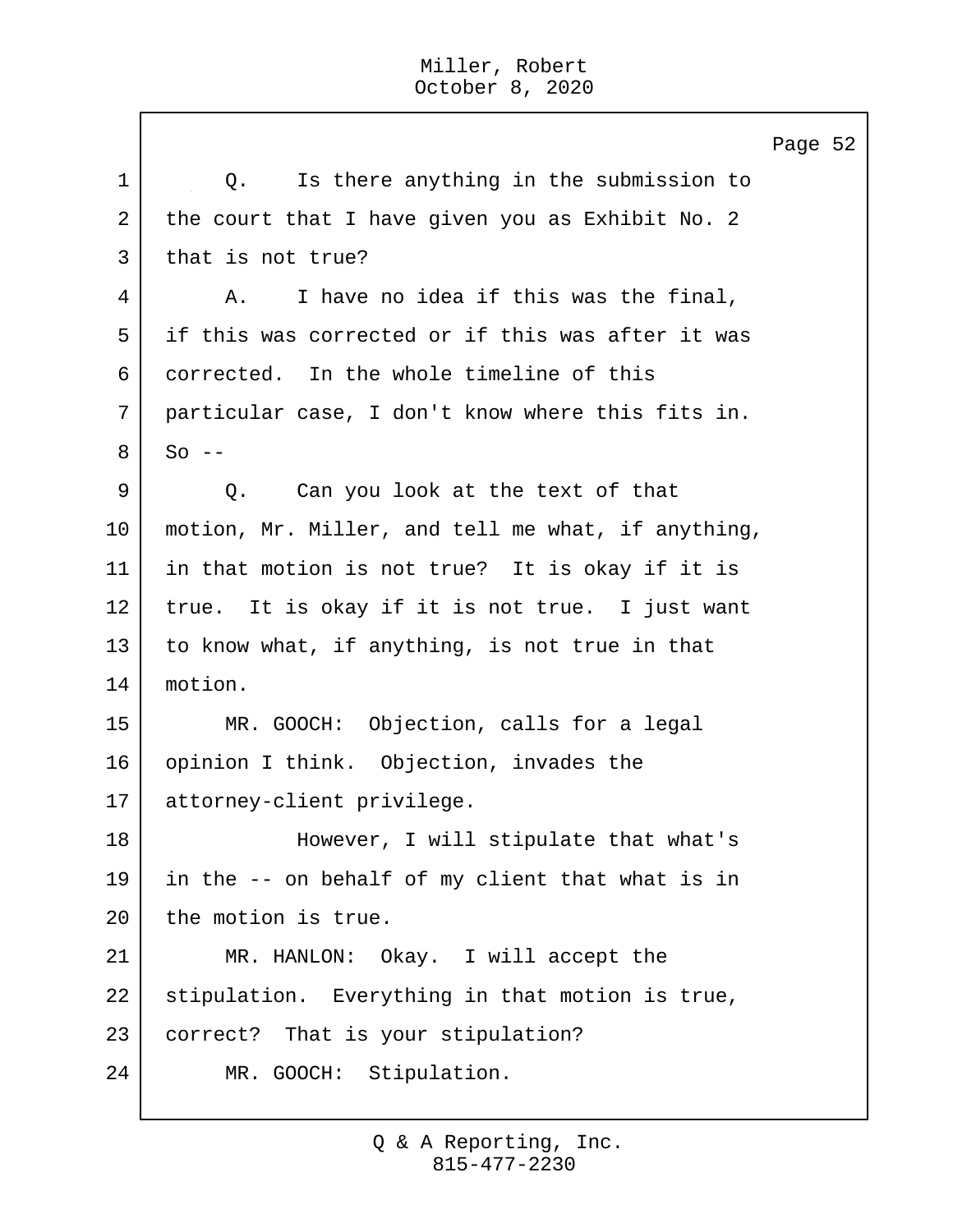$\mathbf{I}$ 

|             | Page                                             |  |
|-------------|--------------------------------------------------|--|
| $\mathbf 1$ | MR. HANLON: Okay. Stacy, did you get that        |  |
| 2           | stipulation? I want to make sure that it is very |  |
| 3           | clear in the record that the contents and the    |  |
| 4           | statements contained in paragraphs one through   |  |
| 5           | three of the motion to correct record, our       |  |
| 6           | Exhibit No. 2, is stipulated to be true and      |  |
| 7           | correct.                                         |  |
| 8           | And that is your stipulation, correct,           |  |
| 9           | Mr. Gooch?                                       |  |
| 10          | MR. GOOCH: The stipulation is what I said it     |  |
| 11          | was. I am not going to repeat it for you. I      |  |
| 12          | don't have to repeat it for you. I filed it.     |  |
| 13          | MR. HANLON: I repeated it to you. I made a       |  |
| 14          | record. You are saying you are stipulating it is |  |
| 15          | true. I am good with that. I just want to make   |  |
| 16          | sure that those three paragraphs are true. That  |  |
| 17          | is the testimony. That is the stipulation,       |  |
| 18          | correct?                                         |  |
| 19          | MR. GOOCH: I am not answering that question.     |  |
| 20          | MR. HANLON: Well, then you are not               |  |
| 21          | stipulating. So now we can have Mr. Miller tell  |  |
| 22          | us whether or not you lied in court, Mr. Gooch.  |  |
| 23          | Objection. Don't answer the<br>MR. GOOCH:        |  |
| 24          | question. Argumentative.                         |  |

Page 53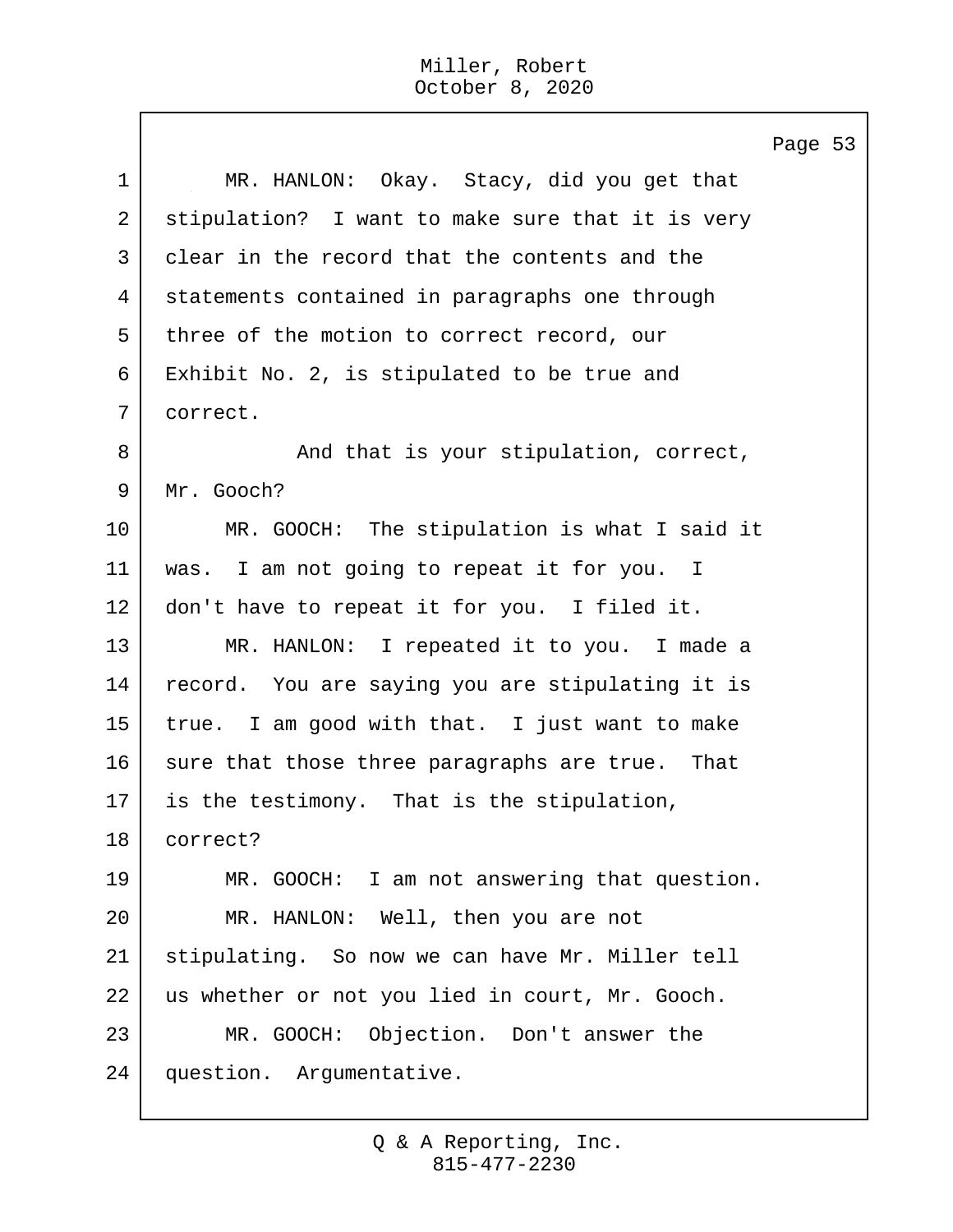Page 54 1 BY MR. HANLON: 2 Q. Item No. 1 in that motion says, 3 "Defendant recently filed a reply brief to his 4 motion to dismiss due to lack of standing which 5 contains two errors." Do you see that? 6 MR. GOOCH: Are you talking to me or are you 7 | talking to the witness? 8 | MR. HANLON: I am talking to the witness. I 9 am not talking to you, Mr. Gooch. 10 THE WITNESS: I'm sorry. Was that a 11 question? 12 BY MR. HANLON: 13 Q. Paragraph one of the motion to correct 14 record -- do you see paragraph one? 15 A. No. I was on page -- I was on 16 paragraph two. 17 | Q. There is only three paragraphs here. 18 So let's look at paragraph number one. 19 A. All right. I found it. 20 Q. Okay. Do you have any personal 21 knowledge with respect to paragraph number one, 22 yes or no? 23 A. I am confused. I'm sorry. I don't  $24$  know what we are  $-$  I have no idea what the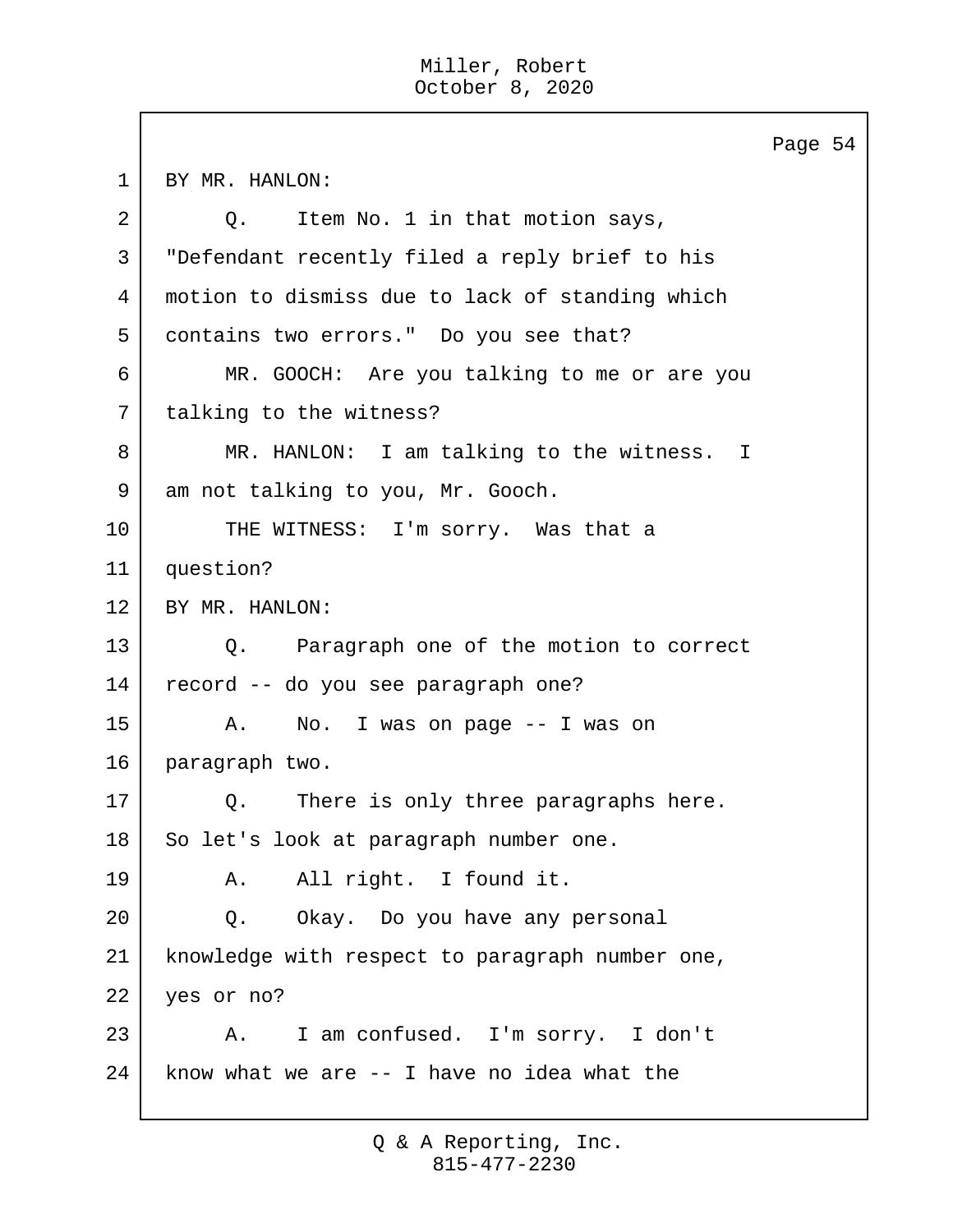Page 55 1 question is or what my response would be. I don't 2 know what you are talking about. 3 Q. Paragraph number one says, "Defendant 4 recently filed a reply brief to his motion to 5 dismiss due to a lack of standing which contains 6 | two errors." Do you see that? 7 A. Yes, I do. 8 Q. Okay. And as you sit here today, do 9 you have any reason to believe that is not true? 10 A. That there were errors? 11 | Q. Correct. I mean, we all make mistakes. 12 Mr. Gooch is saying he made a mistake. At least 13 that is how I read this. 14 MR. GOOCH: Is that a question? 15 MR. HANLON: I am asking if the witness knows 16 or has any reason to believe, as he sits here 17 | today, that paragraph one is not true. 18 | BY THE WITNESS: 19 A. I have no idea. 20 BY MR. HANLON: 21 | Q. So you have no idea, you know, one way 22 or the other as to the truth or veracity of 23 paragraph one, correct? 24 MR. GOOCH: Objection, asked and answered.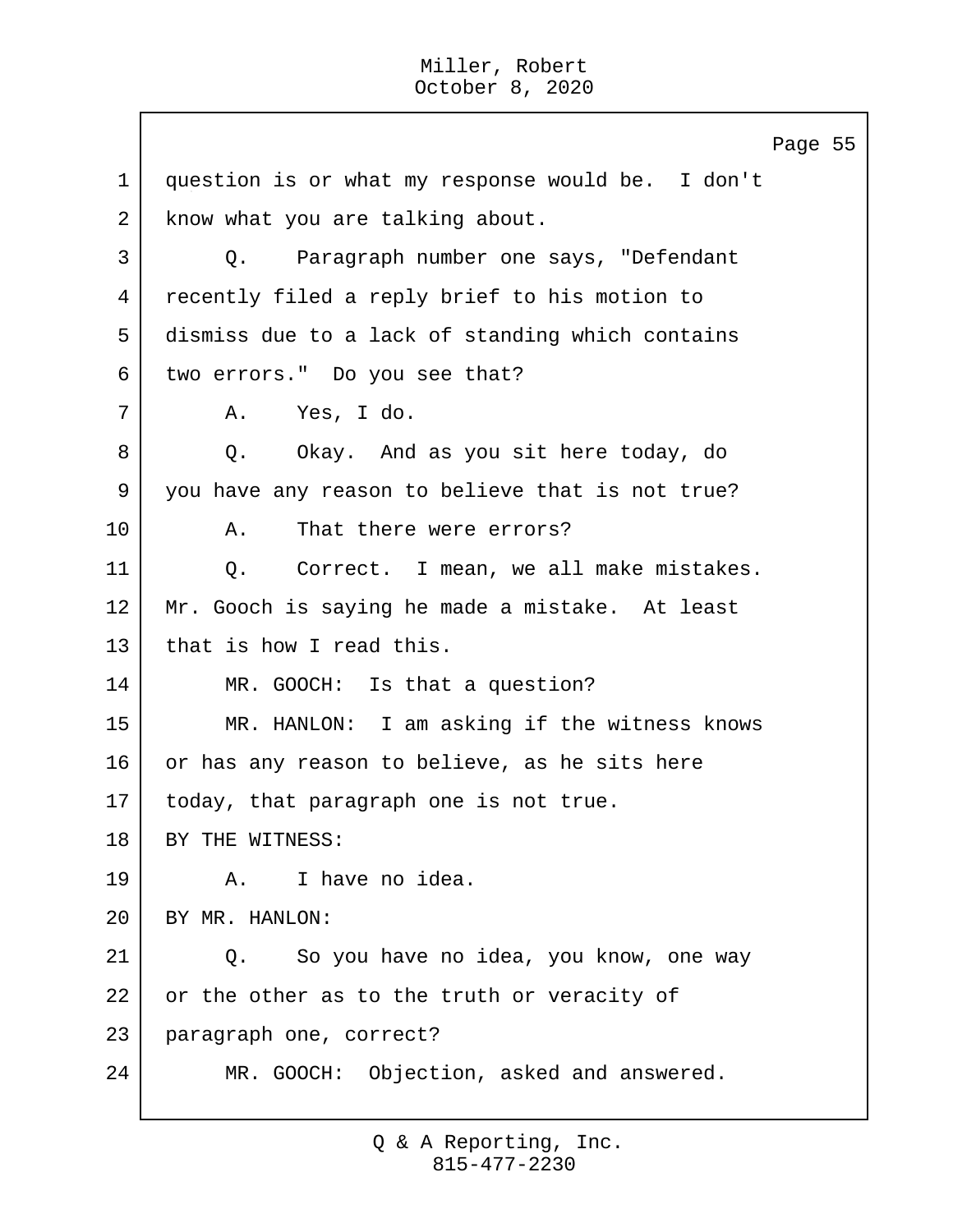Page 56 1 | Don't answer it again. 2 MR. HANLON: He didn't answer the question. 3 MR. GOOCH: Yes, he did. The record will  $4$  show that he said he  $-$ 5 MR. HANLON: Stacy, read back his answer for 6 me, please. 7 (WHEREUPON, the record was 8 a 8 read by the reporter.) 9 MR. GOOCH: The objection --10 MR. HANLON: It is a different question. Are 11 you instructing the witness not to answer, 12 Mr. Gooch? 13 MR. GOOCH: That is right. Move on. 14 BY MR. HANLON: 15 Q. Okay. Paragraph two of the motion to 16 correct the record, do you have any knowledge that 17 anything contained in paragraph number two is not 18 true? 19 A. I don't understand paragraph two. I 20 don't know what  $-$  I don't understand what was 21 wrong and what was right. I'm sorry. This is 22 confusing to me. 23 Q. As you sit here today -- 24 A. Yes.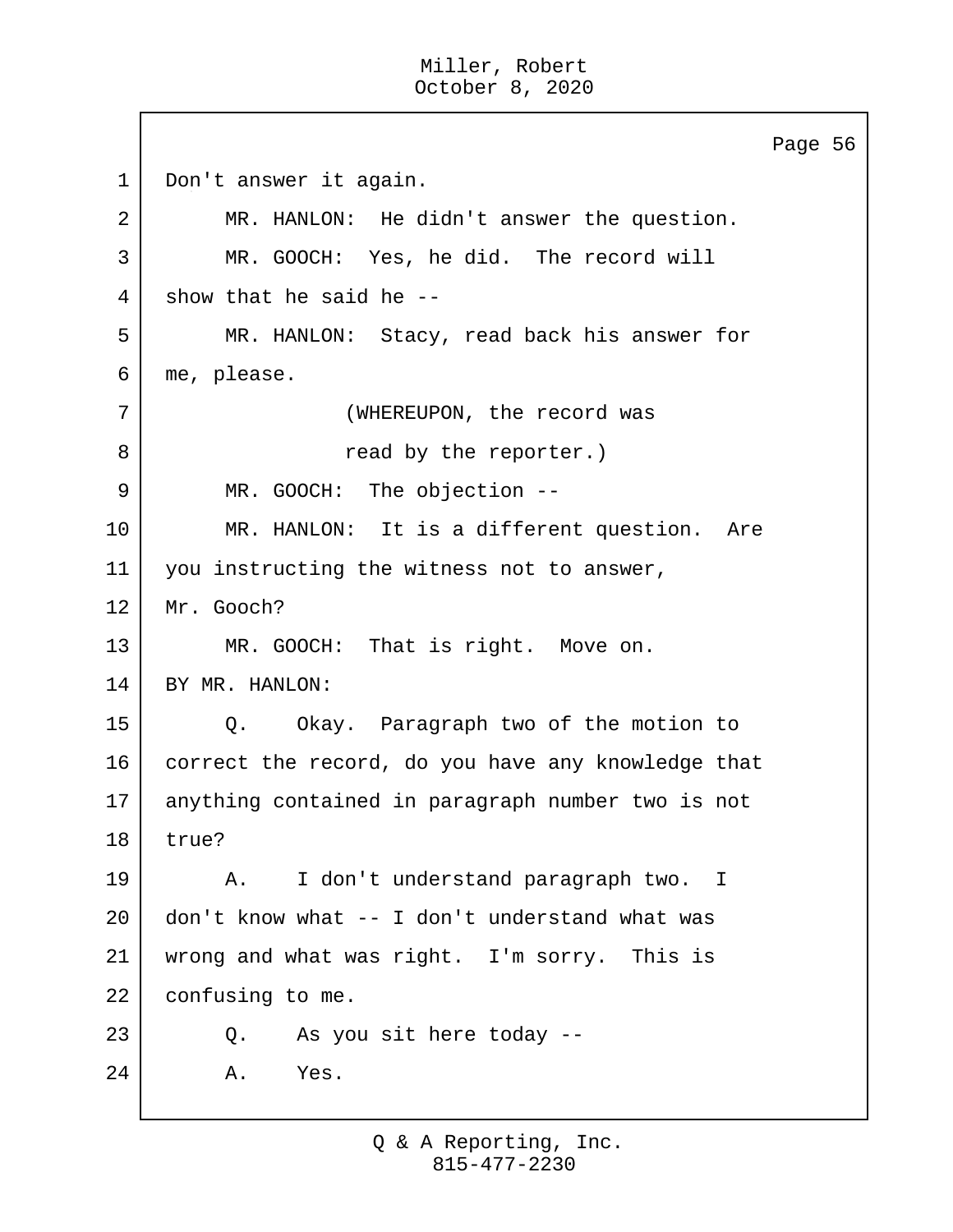Page 57 1 co. -- do you have any knowledge that would 2 suggest that the motion to correct the record 3 containing three paragraphs, one, two and three, 4 was not truthful when it was filed? 5 A. No. I know to the best of my 6 knowledge -- misinformation was given to my 7 attorney, and to the best of my knowledge no 8 information was filed by my attorney that wasn't 9 true. 10 Q. And that is in light of looking at this 11 document, correct? 12 | A. Well, again, this -- I do not 13 understand legalese. I am not an attorney. I 14 | don't understand this document. 15 Q. As you sit here today, do you know of 16 anything that is in this motion in front of you 17 that is not true? 18 MR. GOOCH: Objection, asked and answered. 19 Don't answer the question. 20 MR. HANLON: He hasn't answered the question. 21 I want an answer to my question. 22 MR. GOOCH: Move on. Move on. 23 MR. HANLON: I am not moving on. I want an 24 answer to my question.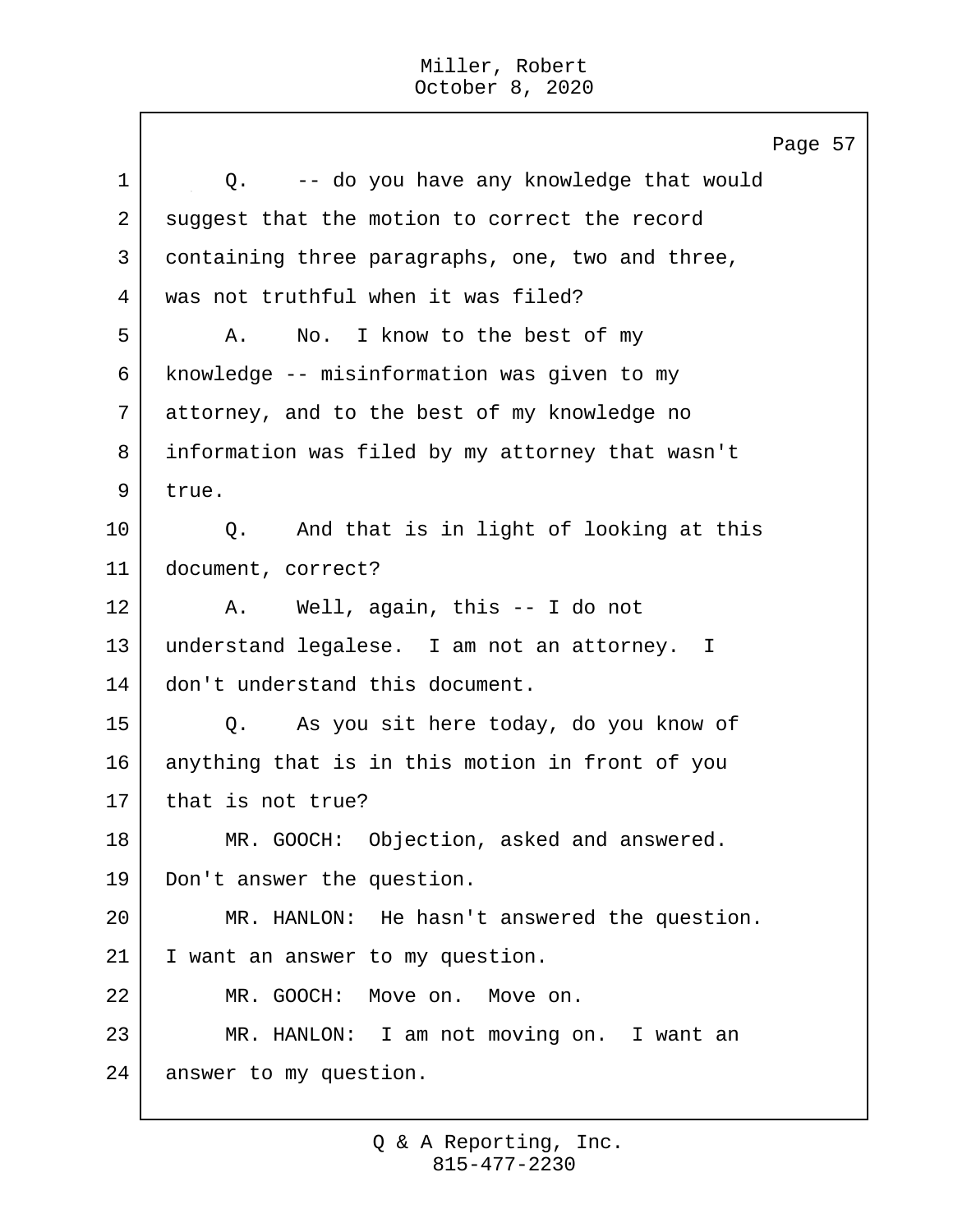|             | Page 58                                          |
|-------------|--------------------------------------------------|
| $\mathbf 1$ | MR. GOOCH: Objection, argumentative.             |
| 2           | MR. HANLON: It is not argumentative. I want      |
| 3           | an answer to my question.                        |
| 4           | MR. GOOCH: He answered the question. Move        |
| 5           | on.                                              |
| 6           | MR. HANLON: Are you instructing the witness      |
| 7           | not to answer, Mr. Gooch?                        |
| 8           | MR. GOOCH: I already did.                        |
| 9           | BY MR. HANLON:                                   |
| 10          | Q. With respect to paragraph three of the        |
| 11          | motion to correct the record -- do you see       |
| 12          | paragraph three?                                 |
| 13          | A. I do.                                         |
| 14          | Is paragraph three true, yes or no?<br>$Q$ .     |
| 15          | MR. GOOCH: Objection to the form of the          |
| 16          | question, demanding a yes or a no answer. If you |
| 17          | can answer it that way, that is one thing.       |
| 18          | MR. HANLON: It is either true or it is not,      |
| 19          | Mr. Gooch.                                       |
| 20          | BY THE WITNESS:                                  |
| 21          | I am going to repeat what I said about<br>A.     |
| 22          | question -- or paragraph two. I don't understand |
| 23          | what this is saying. This is not clear to me.    |
| 24          | BY MR. HANLON:                                   |
|             |                                                  |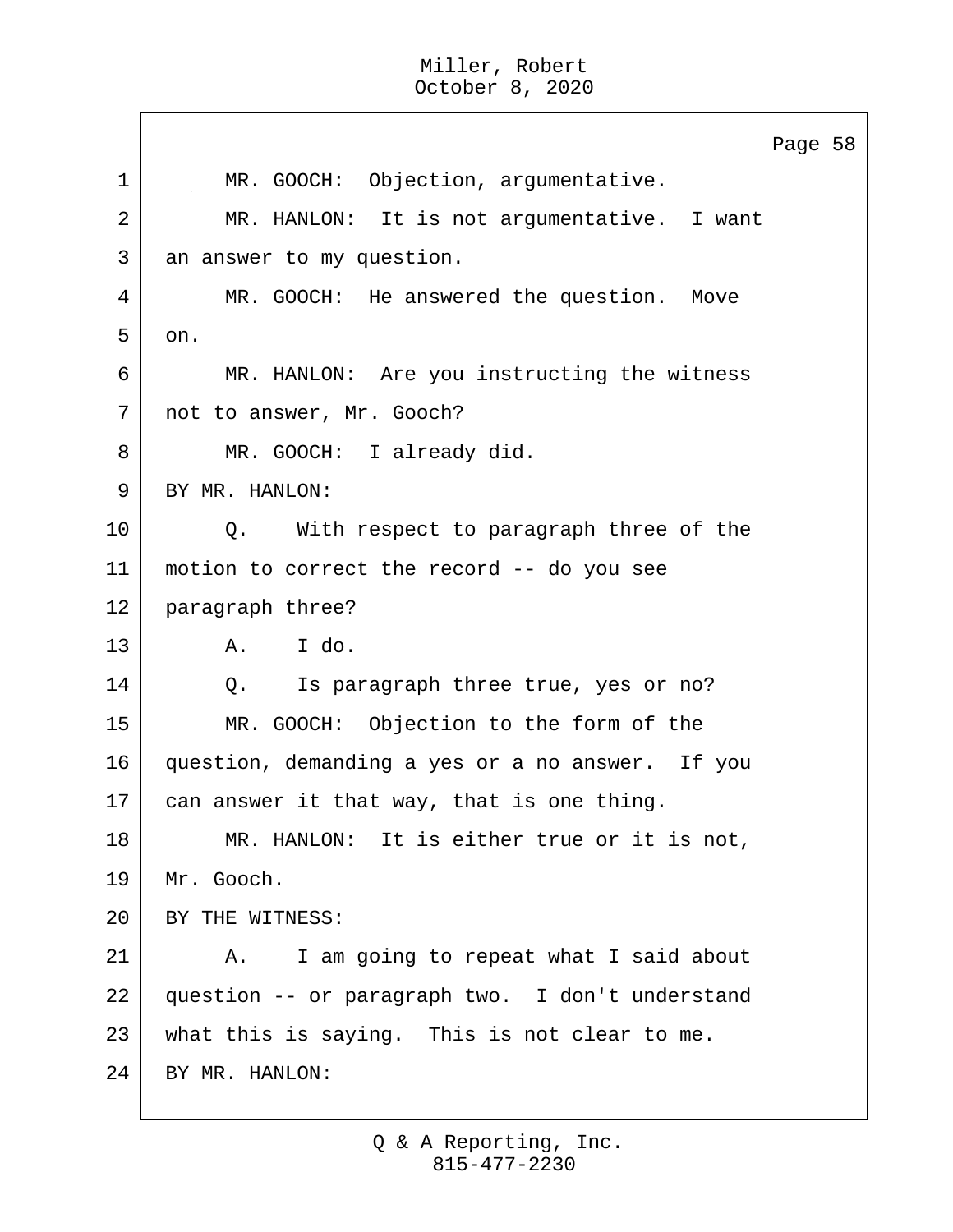Page 59 1 0. Okay. Did you authorize Mr. Gooch to 2 file this on your behalf? 3 MR. GOOCH: What? 4 MR. HANLON: Repeat the question, Stacy. 5 Mr. Gooch didn't hear me. 6 (WHEREUPON, the record was 7 | Tread by the reporter.) 8 MR. GOOCH: Okay. 9 BY THE WITNESS: 10 | A. I assume I did. Again, I don't 11 remember when this was filed. 12 MR. HANLON: Yeah, I don't answer questions. 13 | I ask them. If you need to look at the document, 14 it is in front of you. 15 THE WITNESS: And I answered my -- I gave you 16 | my answer to the best of my recollection. 17 BY MR. HANLON: 18 | O. And to the best of this recollection of 19 yours, as you sit here today, there is nothing 20 that jumps out at you as being incorrect about 21 | this document, correct? 22 A. I can respectfully tell you I have 23 answered the question to the best of my ability. 24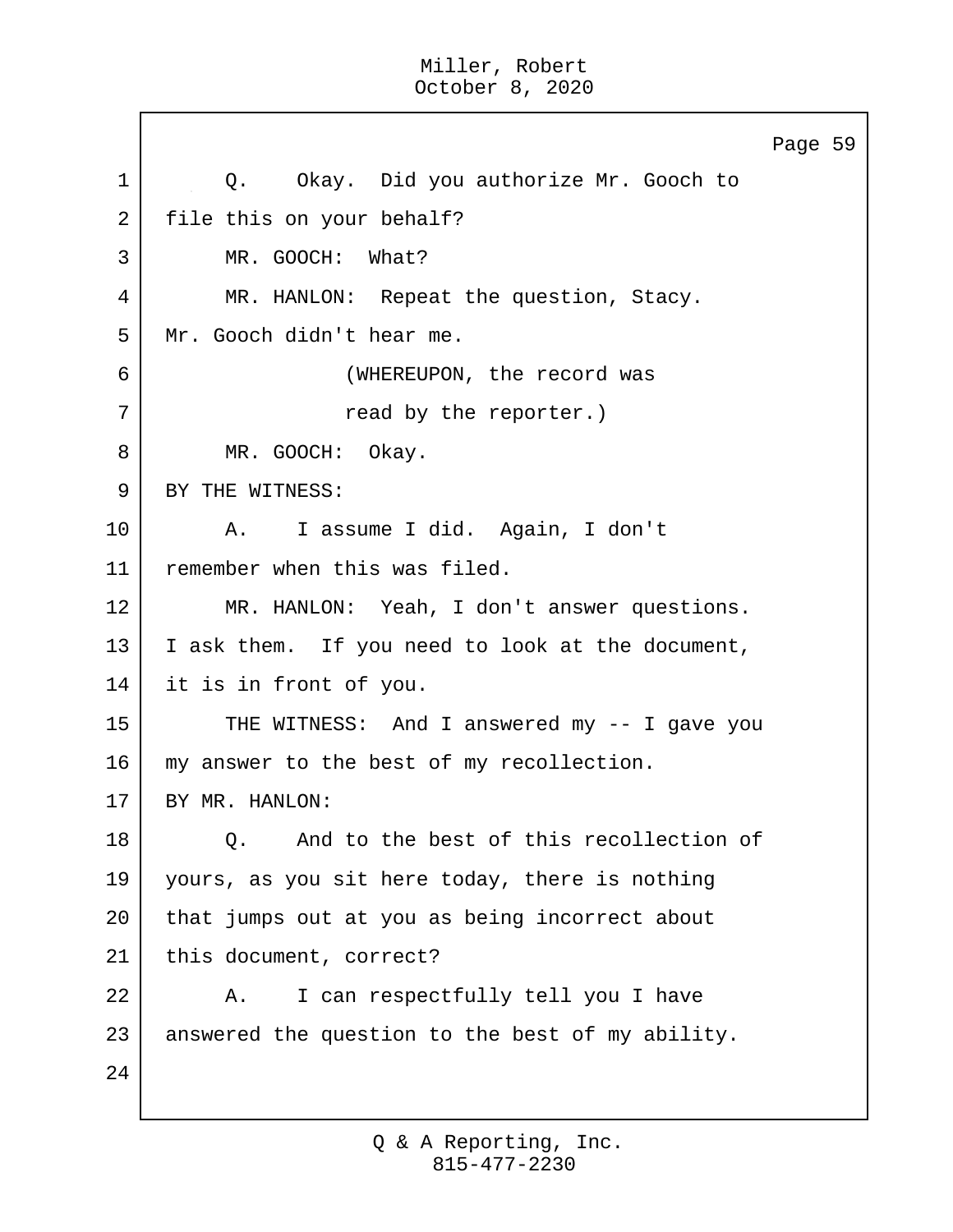$\Box$ 

|             |                                                    | Page 60 |  |
|-------------|----------------------------------------------------|---------|--|
| $\mathbf 1$ | $*3*$                                              |         |  |
| 2           | Well, you are not going to suddenly<br>Q.          |         |  |
| 3           | realize, after this deposition, that there is some |         |  |
| 4           | glaring error in this document; is that correct?   |         |  |
| 5           | MR. GOOCH: Objection, argumentative. Don't         |         |  |
| 6           | answer the question.                               |         |  |
| 7           | MR. HANLON: Certify it, Stacy.                     |         |  |
| 8           | I am going to take a five-minute break             |         |  |
| 9           | here.                                              |         |  |
| 10          | MR. GOOCH: It is on your time, not on mine.        |         |  |
| 11          | MR. HANLON: It is 2:12. I am taking a              |         |  |
| 12          | break. It is three hours on the record,            |         |  |
| 13          | Mr. Gooch. I will be back.                         |         |  |
| 14          | (WHEREUPON, a recess was had.)                     |         |  |
| 15          | BY MR. HANLON:                                     |         |  |
| 16          | Mr. Miller, you had an I-pass<br>Q.                |         |  |
| 17          | transponder on your Corvette that was paid for by  |         |  |
| 18          | the Road District; is that correct?                |         |  |
| 19          | That is not correct.<br>Α.<br>No.                  |         |  |
| 20          | After you had left office, had you<br>Q.           |         |  |
| 21          | accessed the I-pass account of the Road District?  |         |  |
| 22          | Yes. Mr. Gasser had taken all of my<br>Α.          |         |  |
| 23          | funds. I was quite shocked.                        |         |  |
| 24          | What do you mean he had taken your<br>Q.           |         |  |
|             |                                                    |         |  |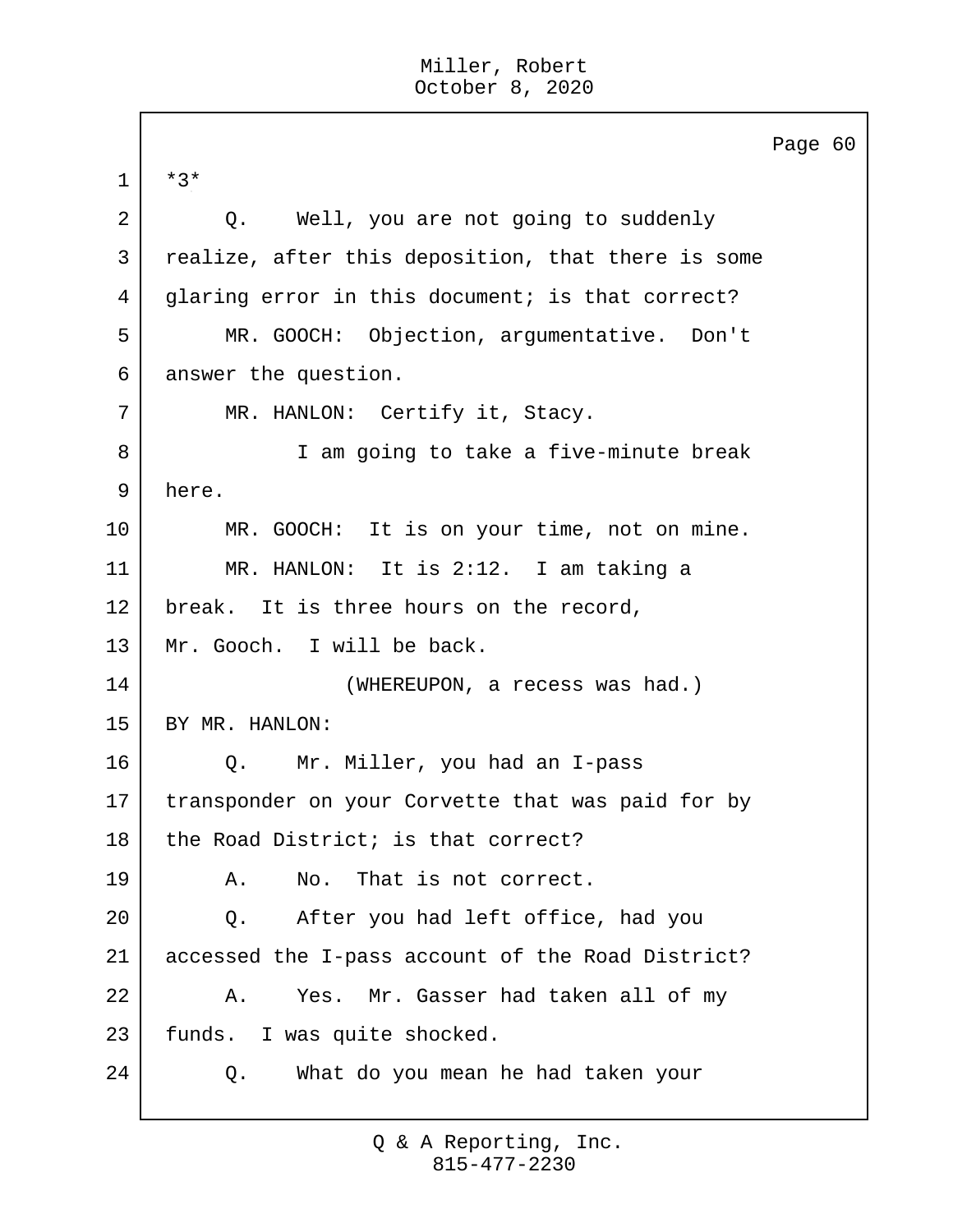1 funds? 2 A. The I-pass account was paid for with my 3 personal American Express account. I did not use 4 the I-pass enough that I thought it was really 5 worth it for the Township. So I had one and I put  $6$  the Township's vehicles on my I-pass. 7 Q. And that I-pass account was actually in 8 | the name of the Road District; isn't that correct? 9 A. I think the State did that. It was 10 originally under my name. I don't know why -- how 11 | the Road District got on there, but --12 | O. But it was in the Road District's name 13 at the time that you left office, correct? 14 A. That was under my name. The Road 15 District may have been mentioned. I don't know. 16 But it was paid for by me and it was my I-pass. 17 Mr. Gasser took my funds, and then my I-passes had 18 them -- made them null and void and I had to buy 19 new ones. 20 | C. Mr. Miller, there were several 21 telephones that were owned by the Road District in 22 your tenure as the highway commissioner; is that 23 correct? 24 A. Yeah. The Road District had a lot of

> 815-477-2230 Q & A Reporting, Inc.

Page 61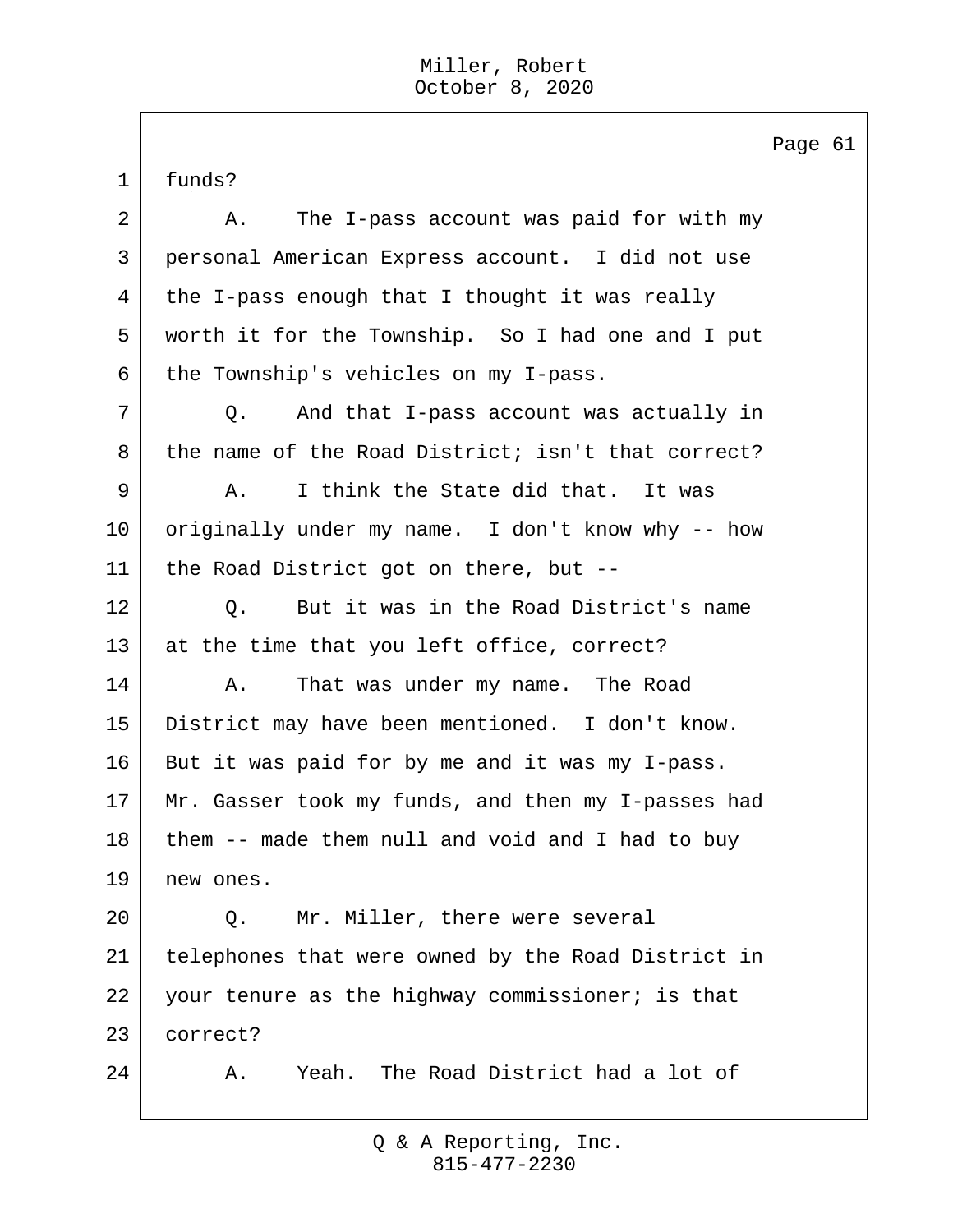Page 62 1 | telephones, correct. 2 Q. I'm talking about cellular phones.  $3$  A. Oh. 4 Q. So do you know whose cellular telephone 5 number was 847-878-1613? 6 A. No, I do not. 7 Q. Okay. Do you remember transferring the 8 phone that was associated with that to any of your 9 family members? 10 A. No, I do not. 11 | Q. Okay. Do you remember transferring any 12 | telephone that the Road District owned to any of 13 your family members? 14 | A. I did not transfer any telephones that 15 I am aware of to my family members outside of my 16 employees. 17 Q. In the period of June -- I'm sorry. 18 Strike that. 19 | The period between February 2017 and 20 May 2017 did you transfer any telephone numbers 21 from the Road District to anyone who is related to 22 you within three degrees of consanguinity? 23 A. What does that mean? 24 Q. Okay. How about your children?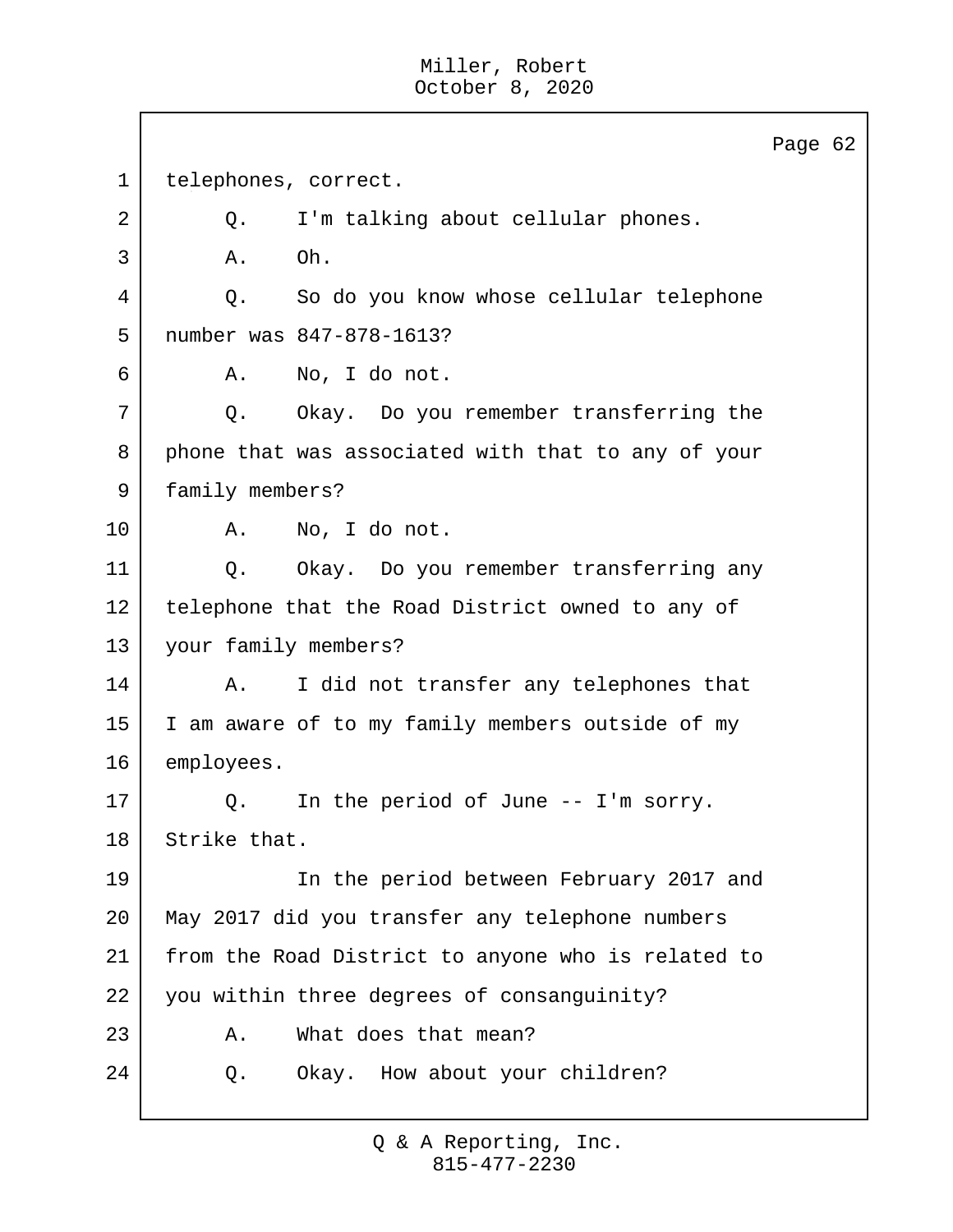Page 63 1 | A. Did I transfer Township cell phones to 2 my children? 3 Q. Any of your children. 4 A. Not that I am aware of. 5 Q. Did you transfer any Township phone or 6 phone numbers to your son-in-laws? 7 A. I transferred telephone numbers to 8 employees. Some may or may not have been related. 9 But I didn't transfer anything to a relative, 10 per se. I transferred numbers. It was -- would 11 you care for an explanation? 12 | Q. No. I am not asking for an 13 explanation. I am asking whether you did it or 14 not. 15 Now, did those employees pay any money 16 to the Road District for the receipt of either the 17 | phone numbers or the phones that were associated 18 with those Road District accounts? 19 MR. GOOCH: Same -- 20 MR. HANLON: Mr. Gooch, I can hear you. Stop 21 it. 22 MR. GOOCH: I am reading a magazine. I'm  $23$  sorry  $-$ 24 MR. HANLON: Well, then keep your reading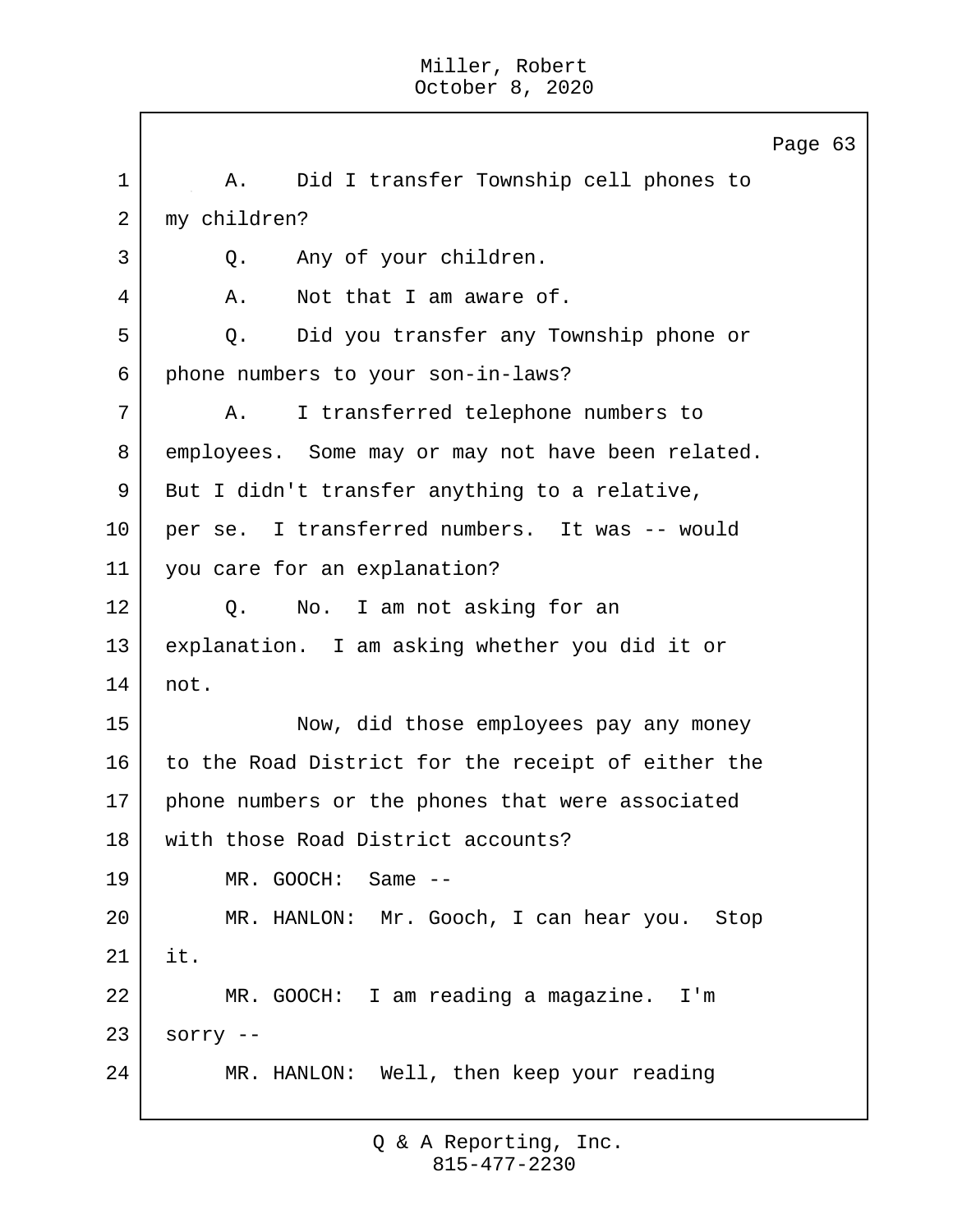|             | Page 64                                           |
|-------------|---------------------------------------------------|
| $\mathbf 1$ | silently.                                         |
| 2           | MR. GOOCH: I try to. Sometimes I,                 |
| 3           | unfortunately, read out loud (indicating). It is  |
| 4           | just a bad habit. Sorry.                          |
| 5           | BY MR. HANLON:                                    |
| 6           | Mr. Miller?<br>Q.                                 |
| 7           | Was there any money exchanged? Was<br>Α.          |
| 8           | that your question, sir?                          |
| 9           | Q.<br>Yes.                                        |
| 10          | No money was exchanged.<br>Α.                     |
| 11          | Did any employee give anything of value<br>Q.     |
| 12          | to the Road District for either the phone or the  |
| 13          | phone number?                                     |
| 14          | I am not aware a phone number had a<br>Α.         |
| 15          | value, and the phones themselves, the value was   |
| 16          | de minimis. It was our policy when we upgraded    |
| 17          | phones to either discard or allow the employee to |
| 18          | retain the phone.                                 |
| 19          | How many times did you do that?<br>Q.             |
| 20          | Every year or two since cell phones<br>Α.         |
| 21          | came out.                                         |
| 22          | Are you sure about that?<br>Q.                    |
| 23          | Pretty sure.<br>Α.                                |
| 24          | So you would buy a new phone for the<br>Q.        |
|             |                                                   |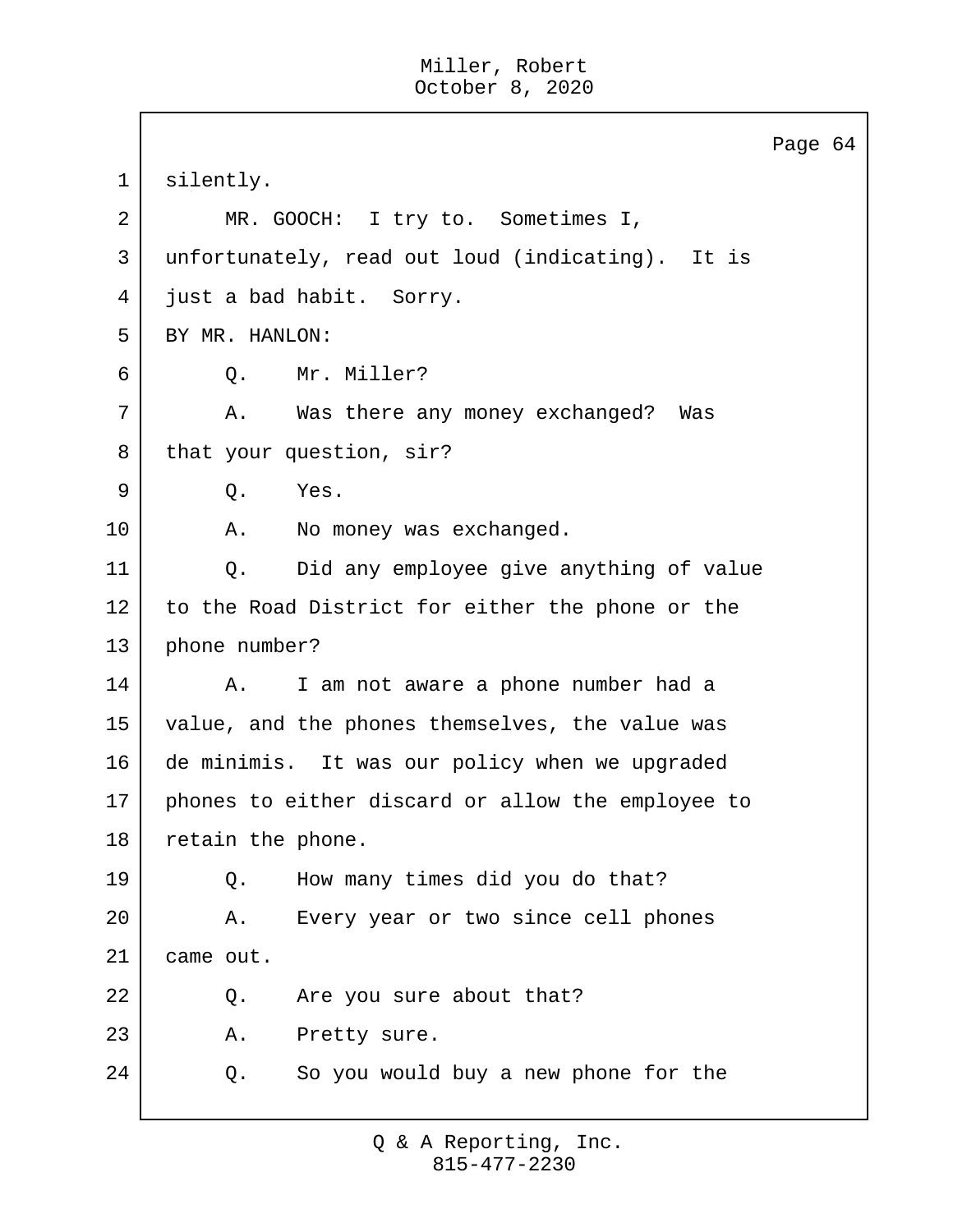Page 65 1 employee and the employee would then retain the 2 old phone? Is that your testimony? 3 A. Well, we used to trade them in, if my 4 recollection serves me correct. And the value, 5 because the phones were so degraded, cracked 6 screens, moisture, physical abuse, because they  $7$  are in  $-$ 8 MR. HANLON: Did I ask you about physical 9 abuse? I did not. Just answer my question. 10 Can you repeat my question. 11 MR. GOOCH: Do not interrupt him when he is 12 | trying to answer. 13 MR. HANLON: He wasn't answering the 14 question. He was doing the nonsense that you 15 advised him to do to waste time here. 16 Stacy, will you repeat my question to 17 Mr. Miller. 18 WHEREUPON, the record was 19 and by the reporter.) 20 BY THE WITNESS: 21 | A. That occasionally happened, correct. I 22 can't state that it happened every time. 23 Sometimes the phones were just discarded. We may 24 have kept them. We may not have.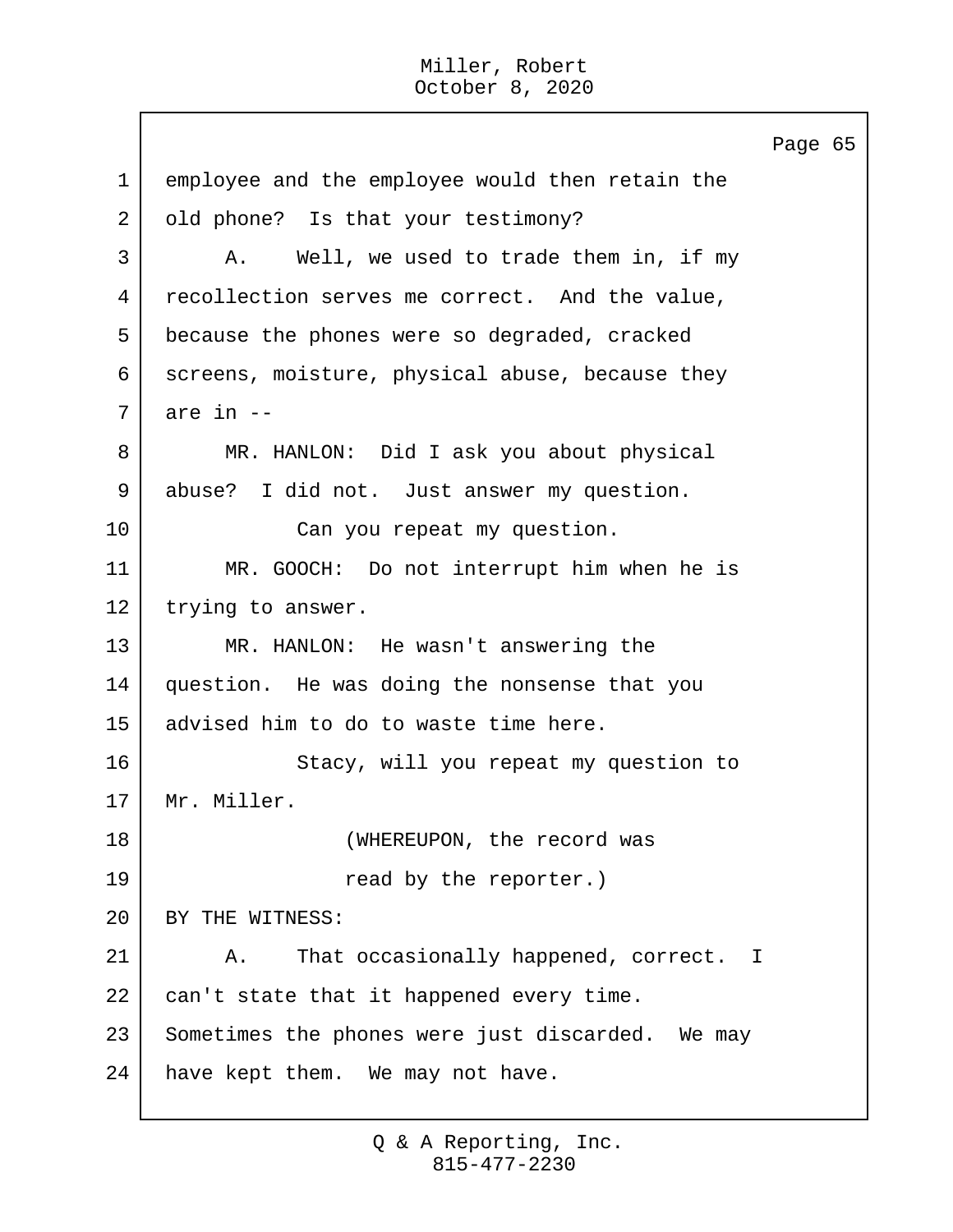Page 66 1 BY MR. HANLON: 2 Q. Had you ever used any Road District 3 equipment to improve your property? 4 A. No. 5 Q. Did you retain any shovels after you 6 left office that were the property of the Road 7 District? 8 A. No, I did not. 9 Q. Did you retain any saws that were the 10 property of the Road District after you left 11 office? 12 A. No, I did not. 13 Q. Did you retain any wrenches after you 14 left -- I'm sorry -- that belonged to the Road 15 District after you left office? 16 A. No, I did not. 17 | Q. Did you retain any hand tools that were 18 the property of the Road District after you left 19 office? 20 A. No, I did not. 21 | Q. Did you retain any power tools that 22 were the property of the Road District after you 23 left office? 24 A. No, I did not.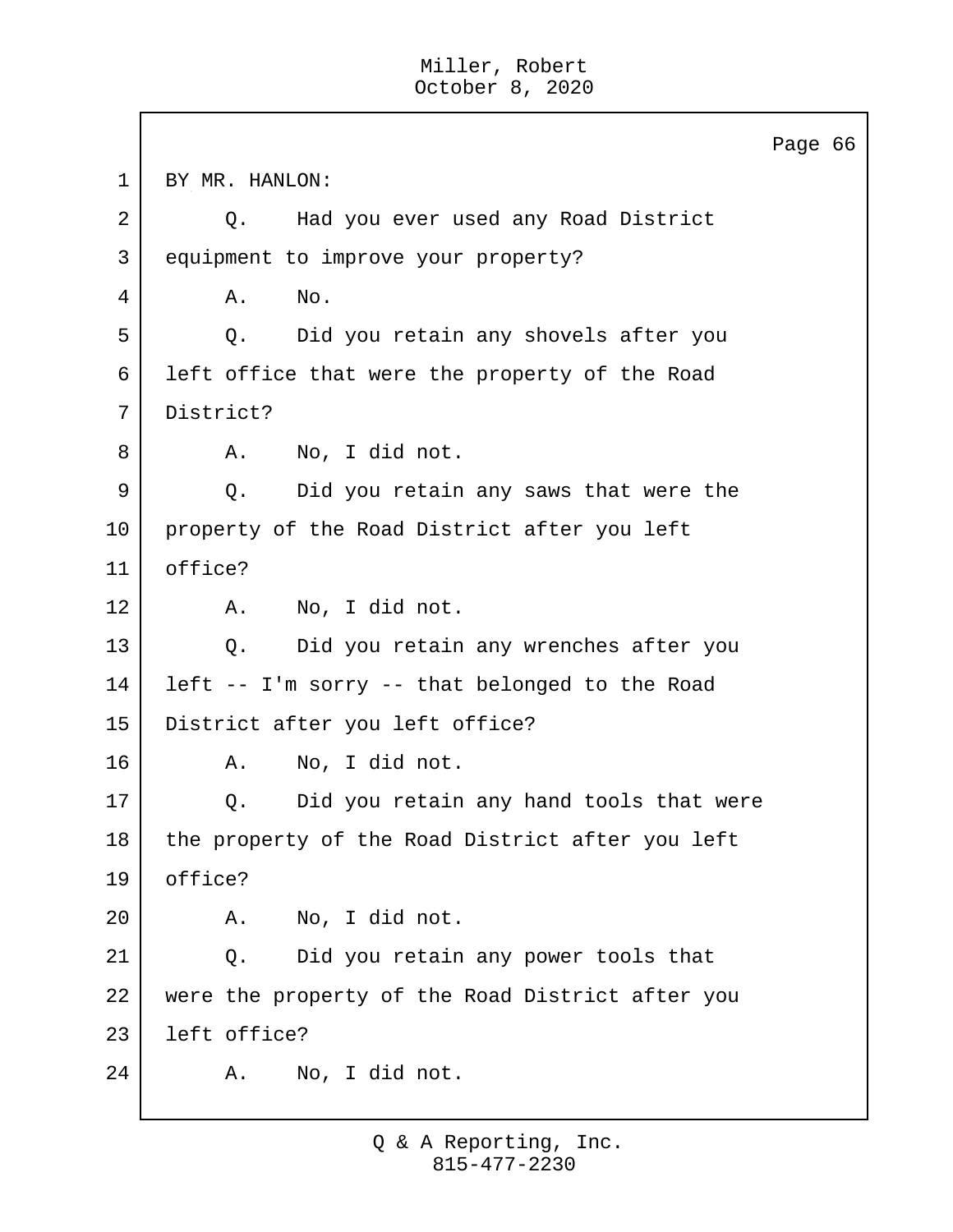Page 67 1 | Q. Did you retain any drills that were the 2 property of the Road District after you left 3 office? 4 A. No, I did not. 5 | C. Did you retain any Sawzalls that were 6 the property of the Road District after you left 7 office? 8 A. No, I did not. 9 Q. Did you retain a Cannon EOS camera 10 after you left office that was the property of the 11 Road District? 12 A. No, I did not. 13 | O. There was a Cannon EOS camera that was 14 purchased with Road District funds. Can you tell 15 me what happened to that camera? 16 A. The camera was left behind in the 17 office in the camera bag with the lens still 18 attached. 19 \*4\* 20 Q. Are you sure about that? 21 MR. GOOCH: Objection, argumentative. Don't 22 answer the question. You testified. 23 MR. HANLON: I asked him if he was sure. 24 Answer the question.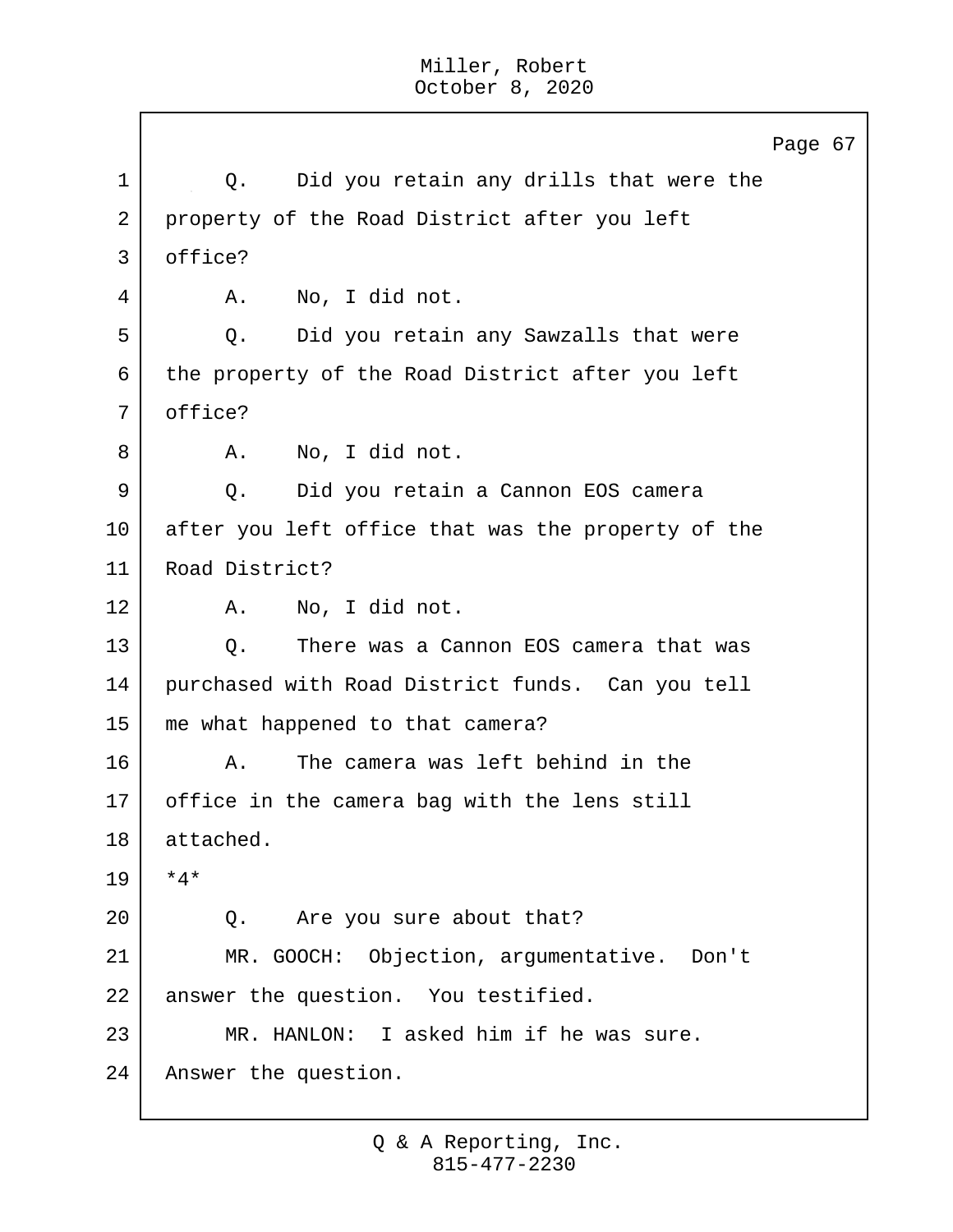Page 68 1 MR. GOOCH: Objection. Don't answer the 2 question. It is an argumentative --3 MR. HANLON: Certify it, please, Stacy. 4 BY MR. HANLON: 5 Q. Did you retain any municipal license 6 plate for any Road District vehicle after you left 7 office? 8 A. I did not. 9 Q. Can you tell me why the Road District 10 purchased Levenger gift cards? 11 | A. I don't remember Levenger. You would 12 have to show me the proof it was done. I do not 13 remember that. 14 Q. I asked you earlier about clothing 15 sizes. And on April 12th, 2011, there were two 16 pairs of women's Woolrich Kory pants that were 17 purchased in different sizes. Can you tell me 18 who, by identifying a name, received those two 19 pairs of pants? 20 A. It is possible it was part of the 21 non-uniform clothing allowance for my 22 administrative assistant. 23 | Q. So your administrative assistant 24 purchased two pairs of pants in different sizes?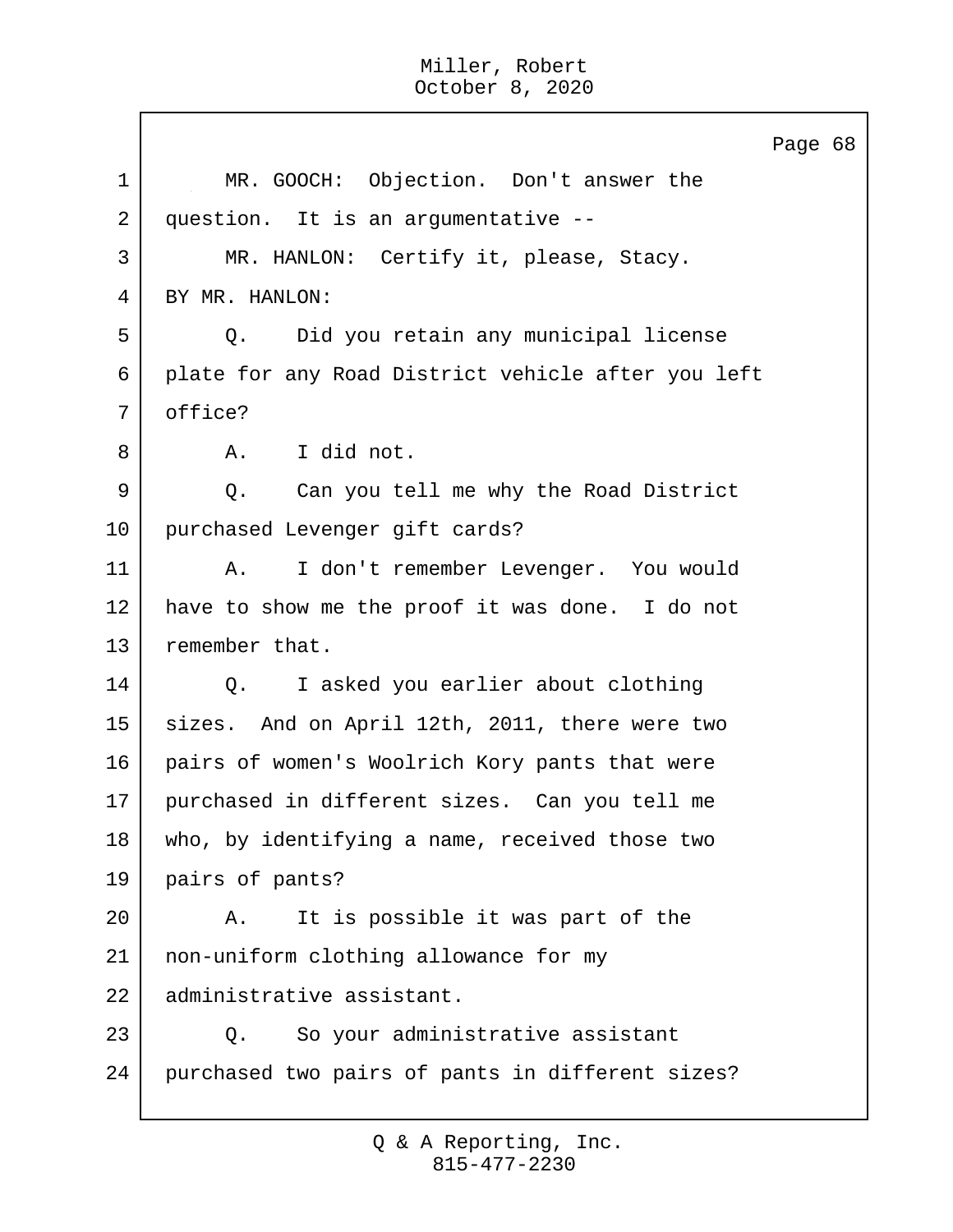Page 69 1 A. I have no idea whether they were in 2 different sizes. 3 Q. Can you tell me who received a women's 4 Woolrich Fisher Island tee purchased on April 12, 5 2011, for \$45? 6 A. Not without looking at the bill. 7 Q. What would the bill tell you as to who 8 received the shirt? 9 | A. At this time I don't have enough 10 information to answer that question. 11 Q. Who received the women's Kordel capri 12 pant purchased on April 12, 2011? 13 A. I don't have enough information to 14 | answer that question accurately. 15 Q. Who received a cashmere jacquard 16 cardigan sweater purchased with Road District 17 funds? 18 | A. Again, it is possible that that was 19 part of the non-uniform clothing allowance for my 20 administrative assistant. 21 | Q. I asked you who. That means a name. 22 Who received the cashmere jacquard cardigan 23 sweater purchased with Road District funds? 24 A. To the best of my knowledge, it may or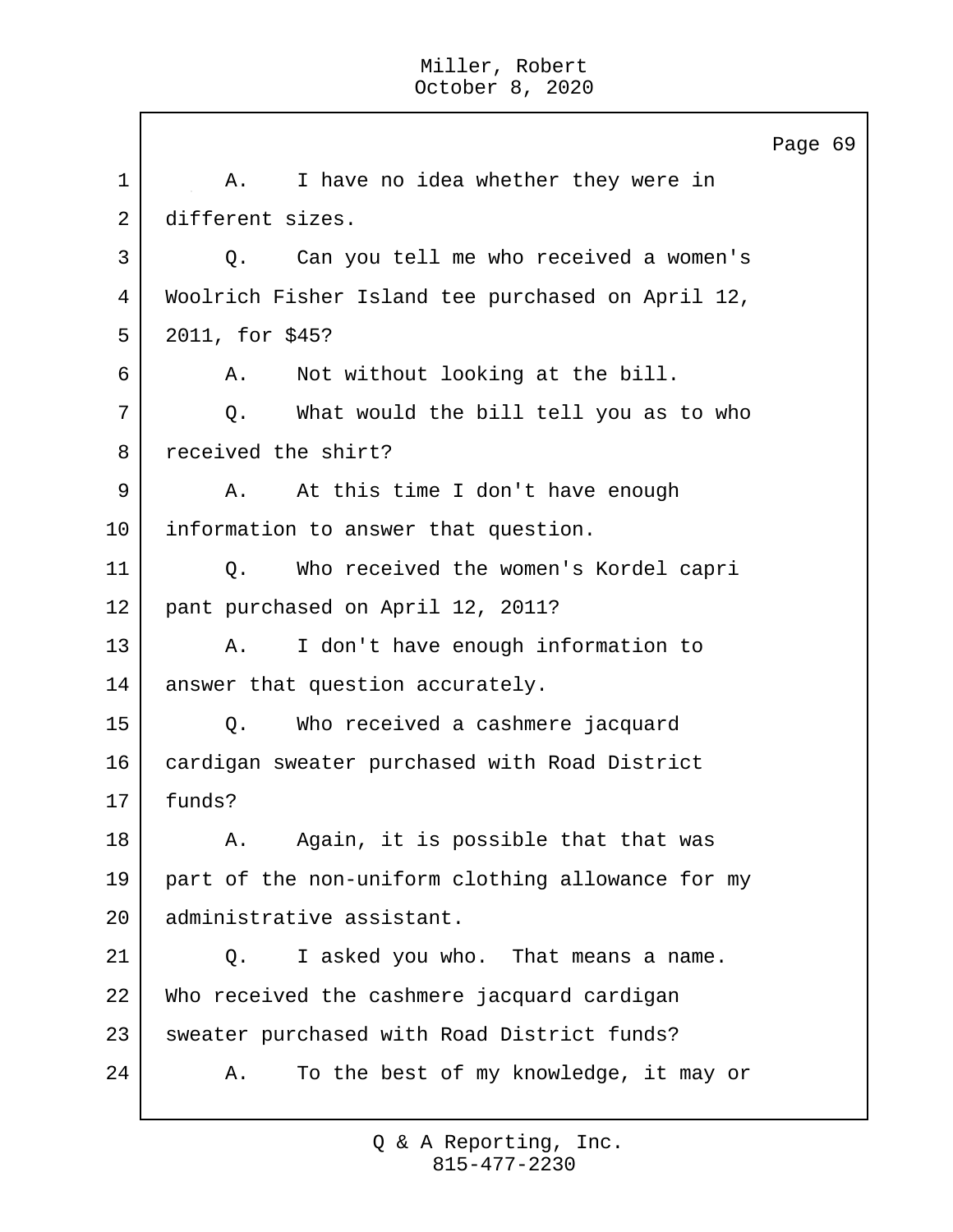Page 70 1 may not have been my administrative assistant. 2 Q. Again, I asked you to identify the 3 person by name. Who, with a person's name this 4 time, Mr. Miller, received the cashmere jacquard 5 cardigan sweater? 6 A. Again, to the best of my knowledge, I 7 believe I am telling you the truth. 8 Q. I asked you for a name. You are not 9 giving me a name. Who is your administrative 10 assistant? 11 A. At the time? 12 0. Yes. 13 A. I believe it was my wife, Anna May 14 Miller. 15 |  $\qquad$  O. Okay. So who received the cashmere 16 jacquard cardigan sweater purchased with Road 17 District funds? 18 | A. I believe it was my administrative 19 assistant, and the name I just attached for you. 20 Q. Okay. You've got to answer my 21 questions as opposed to this dodging stuff. So 22 who, by name, received the cashmere jacquard 23 cardigan sweater? 24 MR. GOOCH: Objection. You have answered the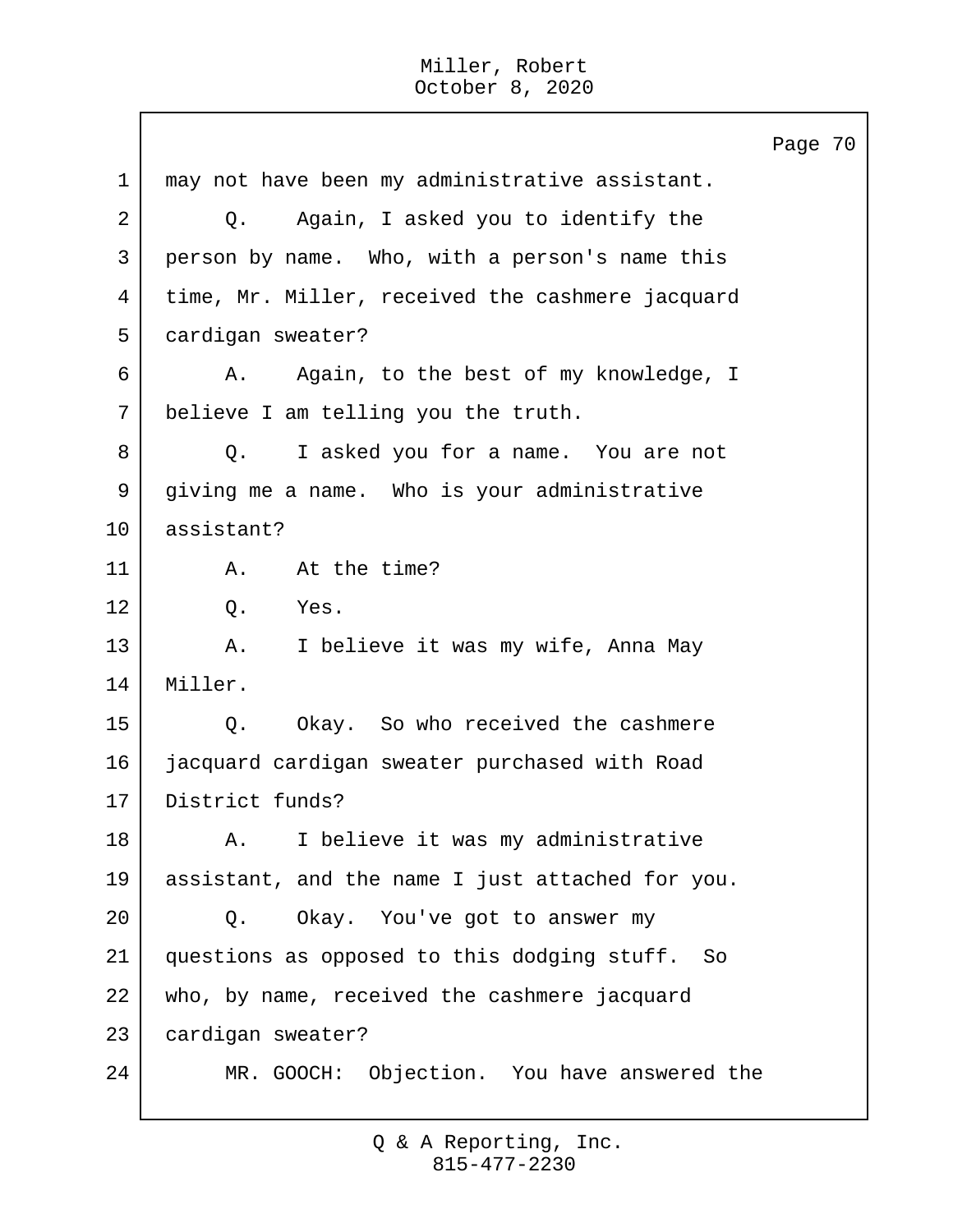Page 71 1 question. 2 MR. HANLON: No, he hasn't. He has not told 3 me the name as to who received the cashmere 4 jacquard cardigan sweater by name. 5 MR. GOOCH: He told you his administrative 6 assistant received it and her name was Anna May 7 | Miller. Now move on. 8 MR. HANLON: Okay. That is your testimony, 9 Mr. Gooch. I want to hear it from the witness. 10 BY MR. HANLON: 11 Q. So, Mr. Miller, who, by name, received 12 | the cashmere jacquard cardigan sweater? 13 A. To the best of my knowledge it would 14 have been my administrative assistant. 15 Q. Do you not understand "by name?" 16 A. I think I told you that at the time I 17 believe my administrative assistant was Anna May 18 Miller.  $19$  Q. Who, by name  $-$ 20 A. I have answered that question. 21 \*5\* 22 Q. I'm sorry. Who, by name, received the 23 cashmere jacquard cardigan sweater? 24 MR. GOOCH: Objection, asked and answered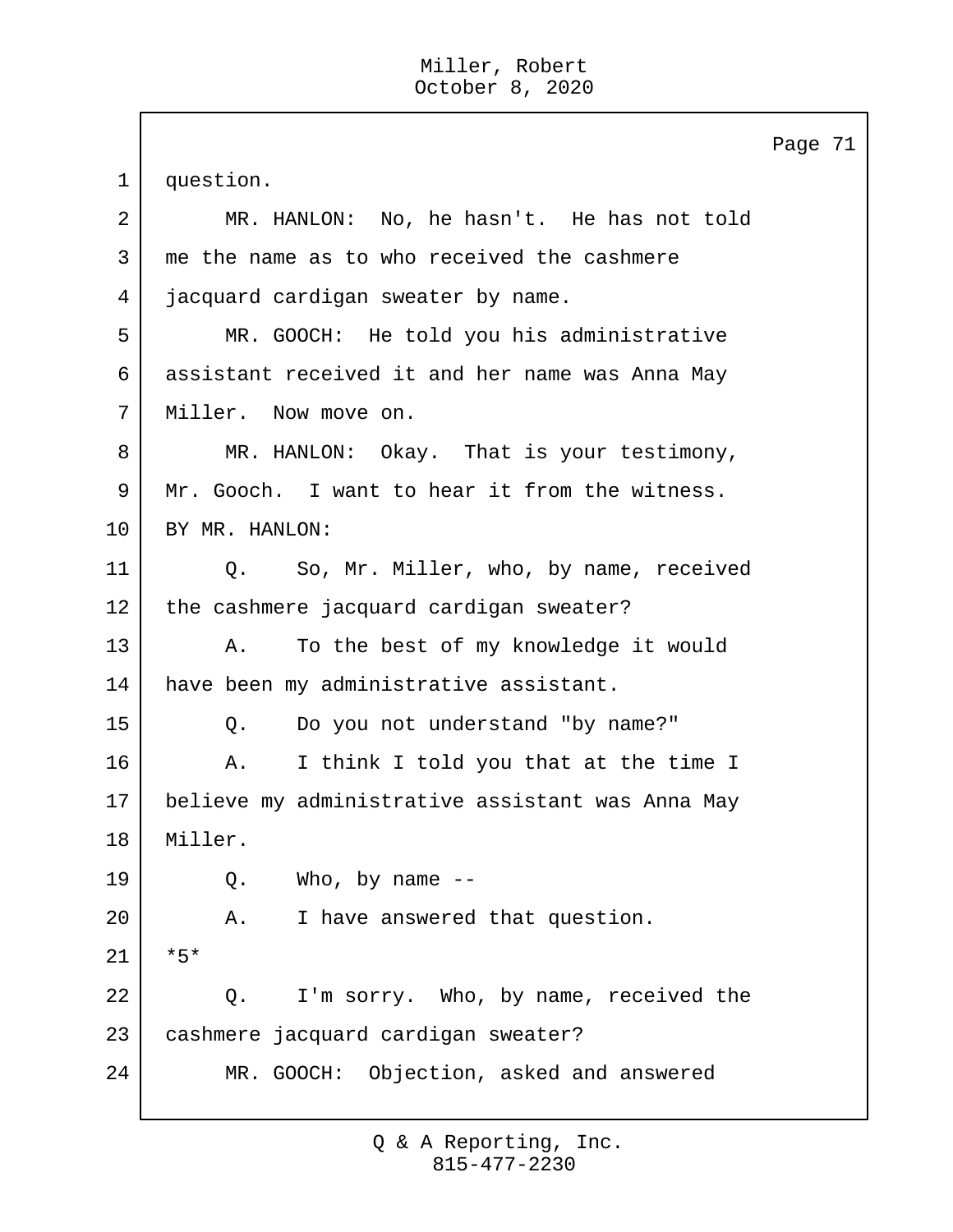Page 72 1 repeatedly. It's argumentative. Do not answer 2 the question. Move on. 3 | MR. HANLON: It is not argumentative, 4 Mr. Gooch. Certify the question, Stacy. 5 BY MR. HANLON: 6 Q. Okay. Once again, Mr. Miller, who, by 7 name, received the women's Suplma stripe pocket 8 cardigan sweater? 9 MR. GOOCH: Objection, argumentative, 10 harassment. It's been asked and answered. Do not 11 answer the question. 12 MR. HANLON: It is a separate -- different 13 sweater, Mr. Gooch. This one is a stripe pocket 14 cardigan sweater. 15 MR. GOOCH: Ah. Okay. Answer the question. 16 BY MR. HANLON: 17 | Q. By name this time, Mr. Miller. 18 | A. I believe my administrative assistant, 19 whose name is Anna May Miller, received a 20 | non-uniform clothing allowance. This may have 21 been part of it. 22 Q. Mr. Miller, I didn't ask you about 23 non-uniform clothing allowance. I asked you who, 24 by name, received the women's stripe pocket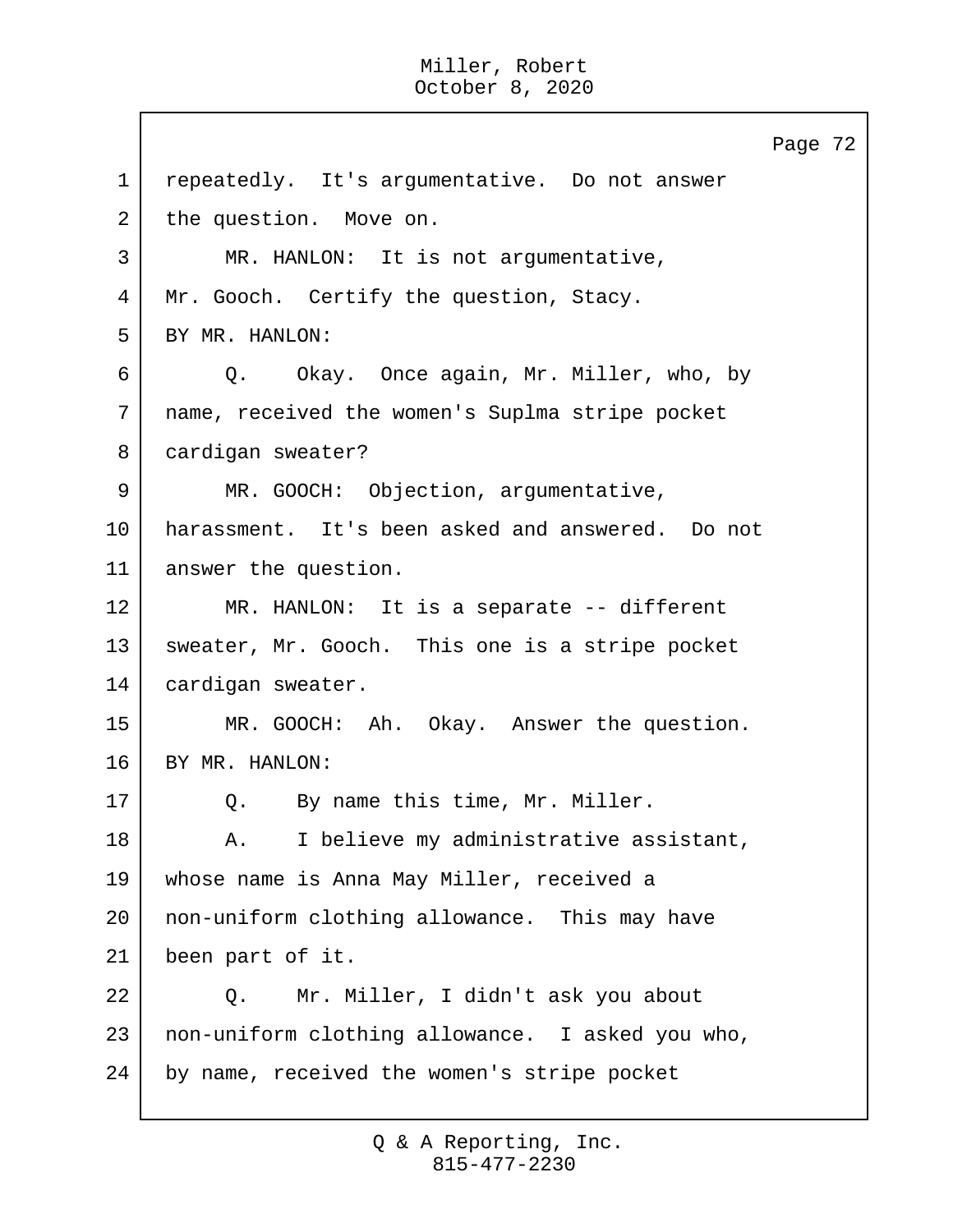Page 73 1 cardigan sweater. 2 A. Well, I may have used too many words 3 for you, sir, but I believe I answered the 4 question. 5 Q. Isn't it true that Anna May Miller 6 received the women's stripe pocket cardigan 7 sweater, yes or no? 8 A. I believe I already gave you that 9 answer, sir. 10 | Q. Now you are not answering that 11 question. I asked you: Anna May Miller received 12 | a women's stripe pocket cardigan sweater, yes or 13 no? 14 A. It would seem so. 15 Q. Is that a yes? 16 A. It would seem so. 17 Q. And is that a yes? 18 A. It would seem so. 19 Q. Okay. Is there some problem with your 20 ability to answer my questions? 21 MR. GOOCH: Objection, argumentative. 22 MR. HANLON: Okay. I would like to know 23 whether or not the witness is under the influence 24 of any drugs or alcohol that would impair his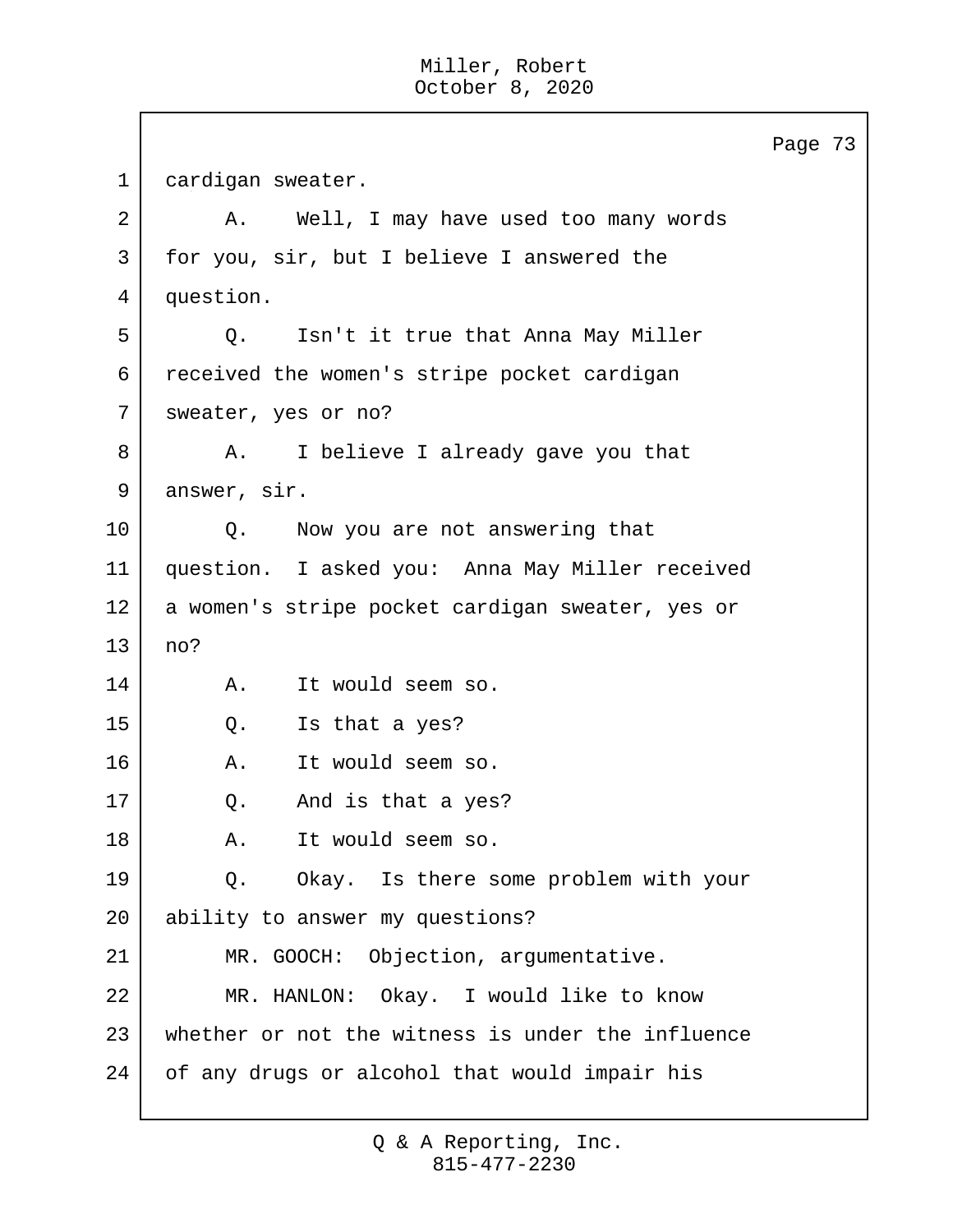Page 74 1 ability to answer my questions. 2 MR. GOOCH: Objection, argumentative. Don't 3 answer the question. 4 BY MR. HANLON: 5 O. Mr. Miller, before you came to this 6 deposition, did you take any drugs or alcohol that 7 would interfere with your ability to answer my 8 questions? 9 | A. No, I did not. 10 | Q. Okay. So with respect to my question, 11 isn't it true that the women's stripe pocket 12 | cardigan sweater was delivered to Anna May Miller; 13 is that correct? 14 A. I believe that is true, but, again, I 15 don't have notes in front of me, don't have a bill 16 in front of me to prove that is what I bought. So 17 I am taking your word for it. 18 | Q. The Road District -- I'm sorry. Strike  $19$  that. 20 | Tdentify, by name, the person who 21 received the women's print drape ballet shirt? 22 A. I believe it is the same -- all of 23 these things seem to be in line with items that 24 were purchased in regards to the non-uniform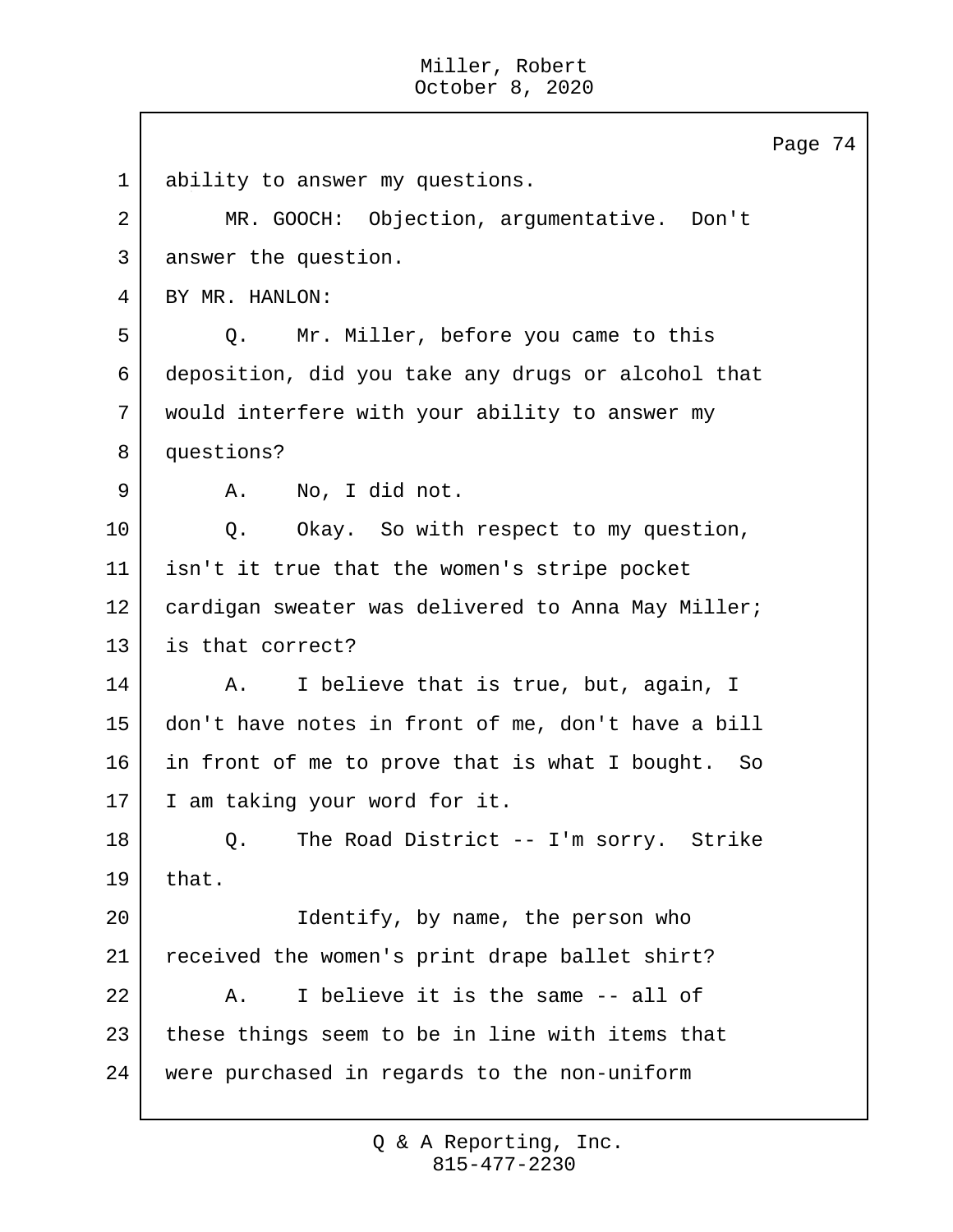Page 75 1 clothing allowance for Anna May Miller, who at the 2 time was my administrative assistant. 3 Q. So Anna May Miller received the women's 4 print drape ballet shirt, correct? 5 MR. GOOCH: Objection, asked and answered. 6 MR. HANLON: I didn't even ask that question, 7 Mr. Gooch. He can answer the question. 8 MR. GOOCH: He answered it. You asked the 9 question in a different form. 10 MR. HANLON: Stacy, would you repeat the 11 question that I asked of Mr. Miller. 12 WHEREUPON, the record was 13 and the reporter.) 14 BY THE WITNESS: 15 | A. My administrative assistant was my 16 wife, Anna May Miller. She received it in that 17 | capacity. 18 BY MR. HANLON: 19 Q. There were men's shirts embossed with 20 the words "Algonquin Township Highway Department." 21 You received those shirts; is that correct? 22 A. They were distributed to my employees 23 as well, but, yes, I did receive some of them. 24 | C. And where are those shirts now?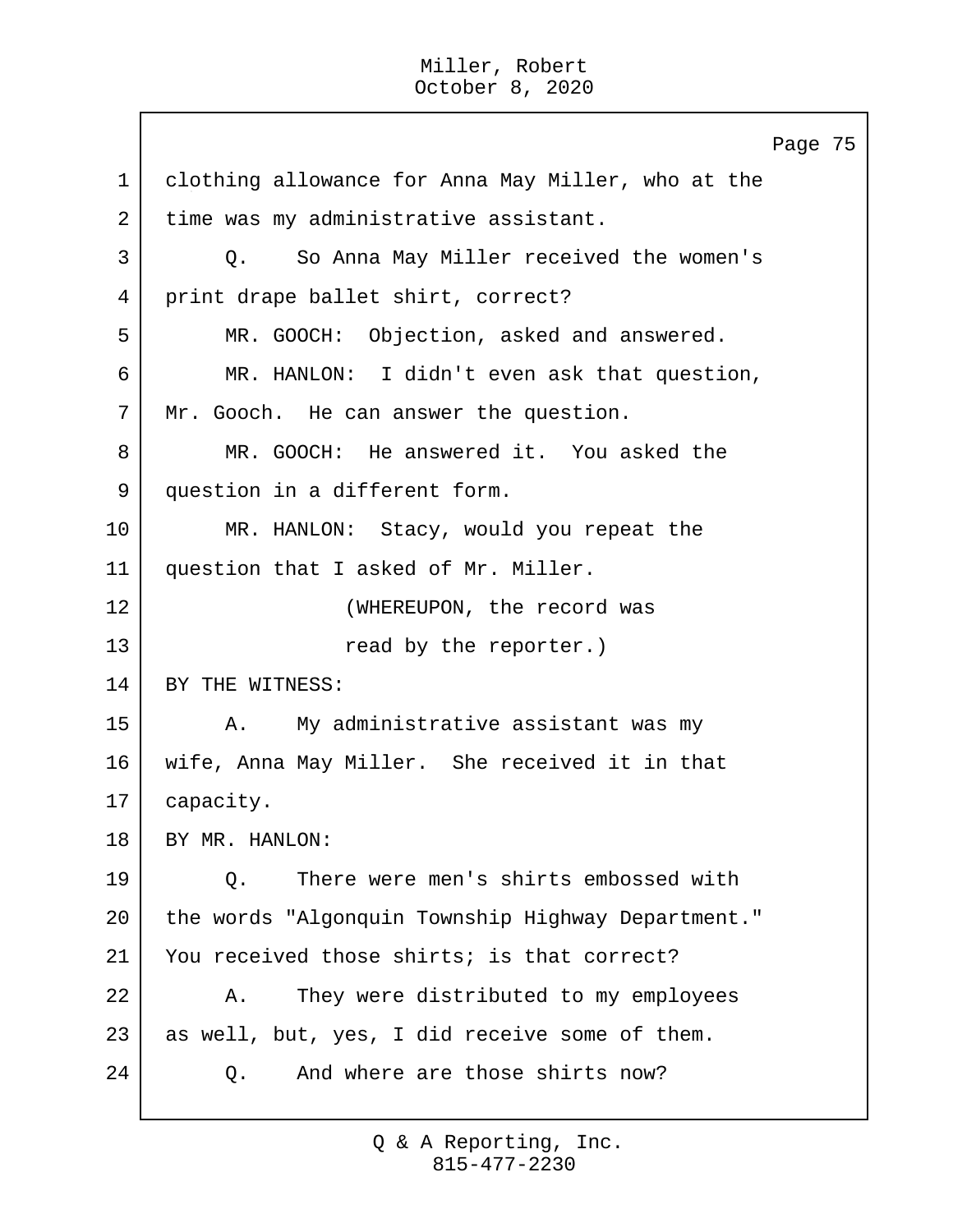Page 76 1 | A. They were all handed back to the 2 Township, placed in the container onsite, 3 recycled. 4 Q. Who received, by name, the women's drop 5 shoulder tuck shirt? 6 A. I have no idea. 7 Q. Who, by name, received the women's 8 Mountain parka? 9 A. I would assume that the items you are 10 mentioning were part of the non-uniform clothing 11 allowance that went to Anna May Miller, who was at 12 | the time my administrative assistant. 13 Q. Who, by name, received the bison 14 leather belt? 15 | A. I have absolutely no idea. 16 | O. Who, by name, received two long-sleeved 17 men's Woolrich polo shirts? 18 A. The uniforms that were obtained from 19 various outlets were distributed to all of the 20 employees. Who got what, I am sorry, I do not 21 remember. 22 Q. Do you know what a men's Woolrich polo  $23$  shirt is? 24 A. Do I know?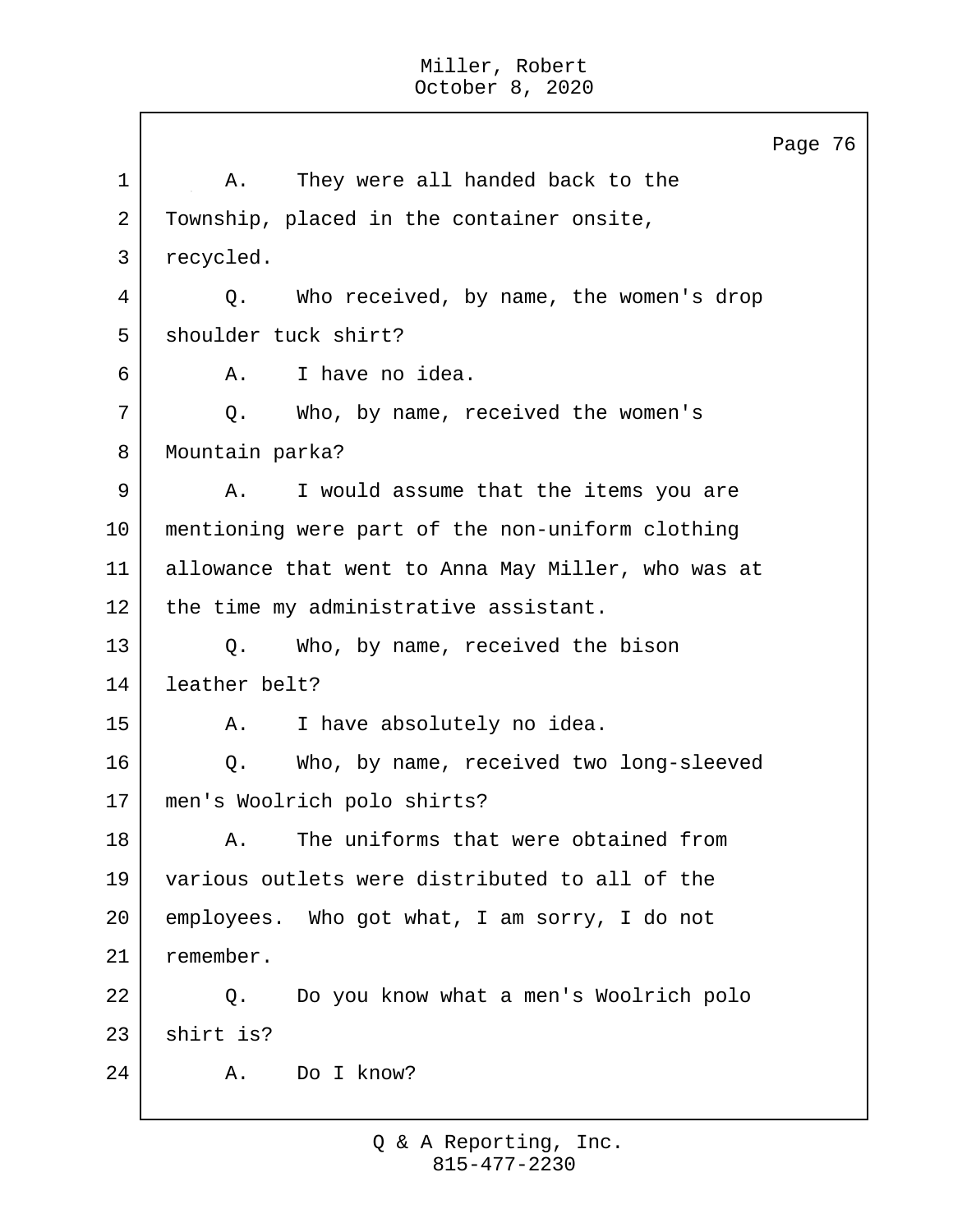|             | Page 77                                            |
|-------------|----------------------------------------------------|
| $\mathbf 1$ | Yeah.<br>Q.                                        |
| 2           | Offhand, no.<br>Α.                                 |
| 3           | Who, by name, received the women's<br>Q.           |
| 4           | Woolrich Mountain Laurel wrap cardigan?            |
| 5           | Is it okay for me to say the same<br>Α.            |
| 6           | answer as the last ten times you asked me?         |
| 7           | No. You are going to answer -- you are<br>Q.       |
| 8           | going to give me a name every time I ask you a     |
| 9           | question that asks for a name.                     |
| 10          | Who, by name, not by title, not by                 |
| 11          | function, not by policy, but who, by name,         |
| 12          | received that item?                                |
| 13          | I believe that item, as well as the<br>Α.          |
| 14          | other items, were part of the non-uniform clothing |
| 15          | allowance that Anna May Miller, my administrative  |
| 16          | assistant, received as part of the compensation.   |
| 17          | Mr. Miller, did I ask you about the<br>Q.          |
| 18          | non-uniform policy that you had?                   |
| 19          | MR. GOOCH: Objection. Let me make my               |
| 20          | objections. Argumentative question. Don't answer   |
| 21          | it.                                                |
| 22          | BY MR. HANLON:                                     |
| 23          | Okay. I am asking for a name. And so<br>Q.         |
| 24          | when I ask you a question for a name, I want only  |
|             |                                                    |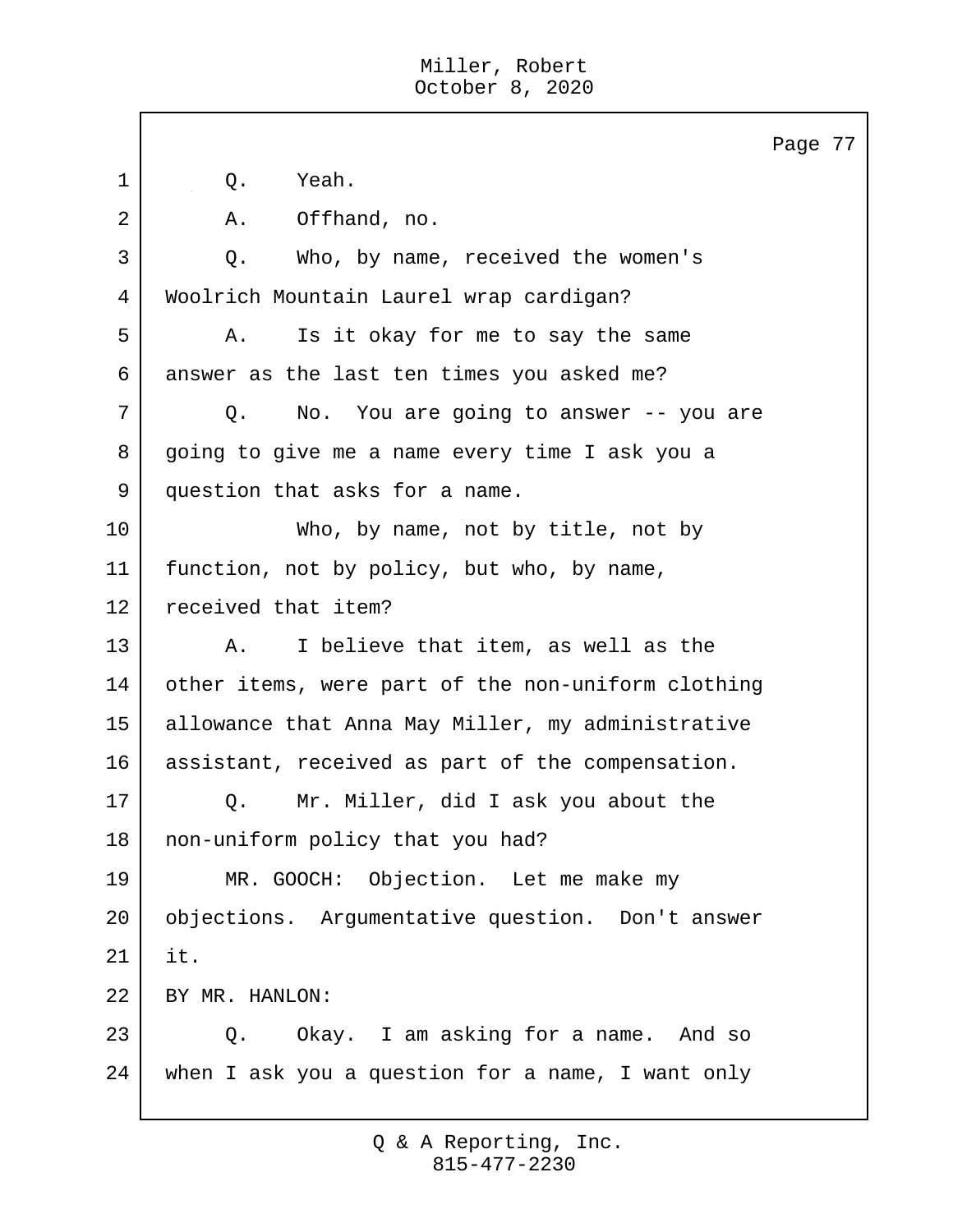Page 78 1 a name and not some other fact. Okay. 2 Who, by name, received the women's 3 | Woolrich Plateau Ridge tote bag? 4 MR. GOOCH: Same answer. 5 BY THE WITNESS: 6 A. I'm sorry. I believe my answer -- 7 MR. HANLON: Mr. Gooch, you've got to stop 8 doing that. It is not you reading your magazine 9 out loud anymore. You just said "same answer." 10 You can't do that. 11 I don't understand why you would be so 12 obstreperous at this point. I am asking him a 13 name of a person and you don't want him to give a 14 name, which he is obligated to answer and is under 15 oath. 16 MR. GOOCH: He can answer in the method he 17 deems best. What I was reading is your Exhibit N 18 attached to the complaint which lists all of the 19 property. I don't know why you don't show him the 20 exhibit and let him go quickly through it because 21 | he answered the same on each one. 22 MR. HANLON: Because I'm going to ask him the 23 questions that I decide that are proper for me to 24 ask. You don't get to tell me how to do it, and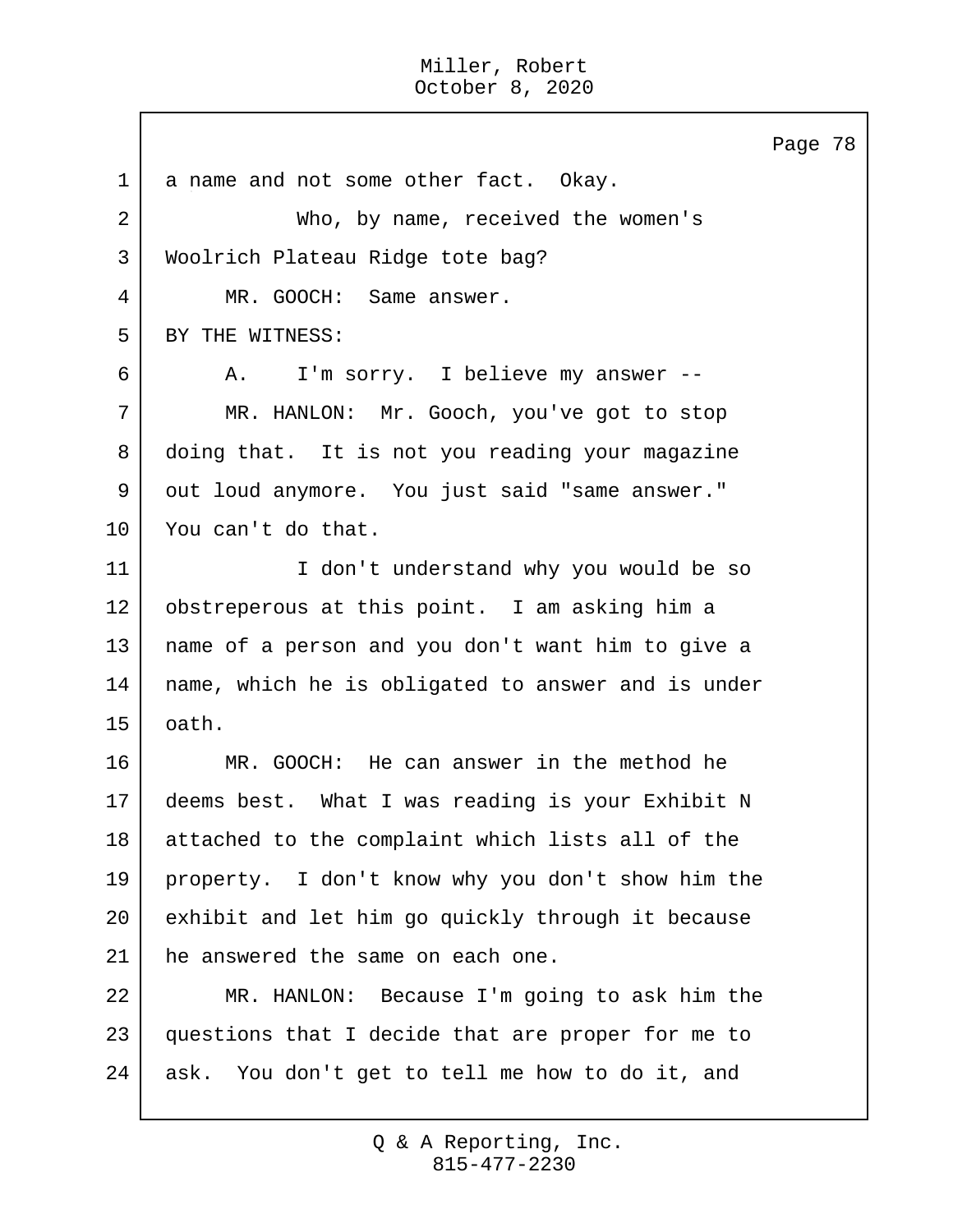Page 79 1 let's not waste time doing this. 2 BY MR. HANLON: 3 | O. Mr. Miller --4 MR. GOOCH: You don't get to tell -- 5 by MR. HANLON: 6 Q. -- who, by name, received the Woolrich 7 Plateau Ridge tote bag? It requires a name and 8 nothing else. 9 MR. GOOCH: Objection. He answered the 10 question to the best of his ability the way -- 11 MR. HANLON: I didn't hear a name. I didn't 12 hear a name. 13 BY THE WITNESS: 14 | A. I believe that item, as well as the 15 other items, were part of the non-uniform clothing 16 allowance that went to Anna May Miller who was at 17 the time my administrative assistant as part of 18 the compensation. 19 BY MR. HANLON: 20 Q. Anna May Miller received a Plateau 21 Ridge tote bag, correct? 22 A. I have no idea. I don't remember it 23 and I don't know what that is. 24 Q. Anna May Miller received the Woolrich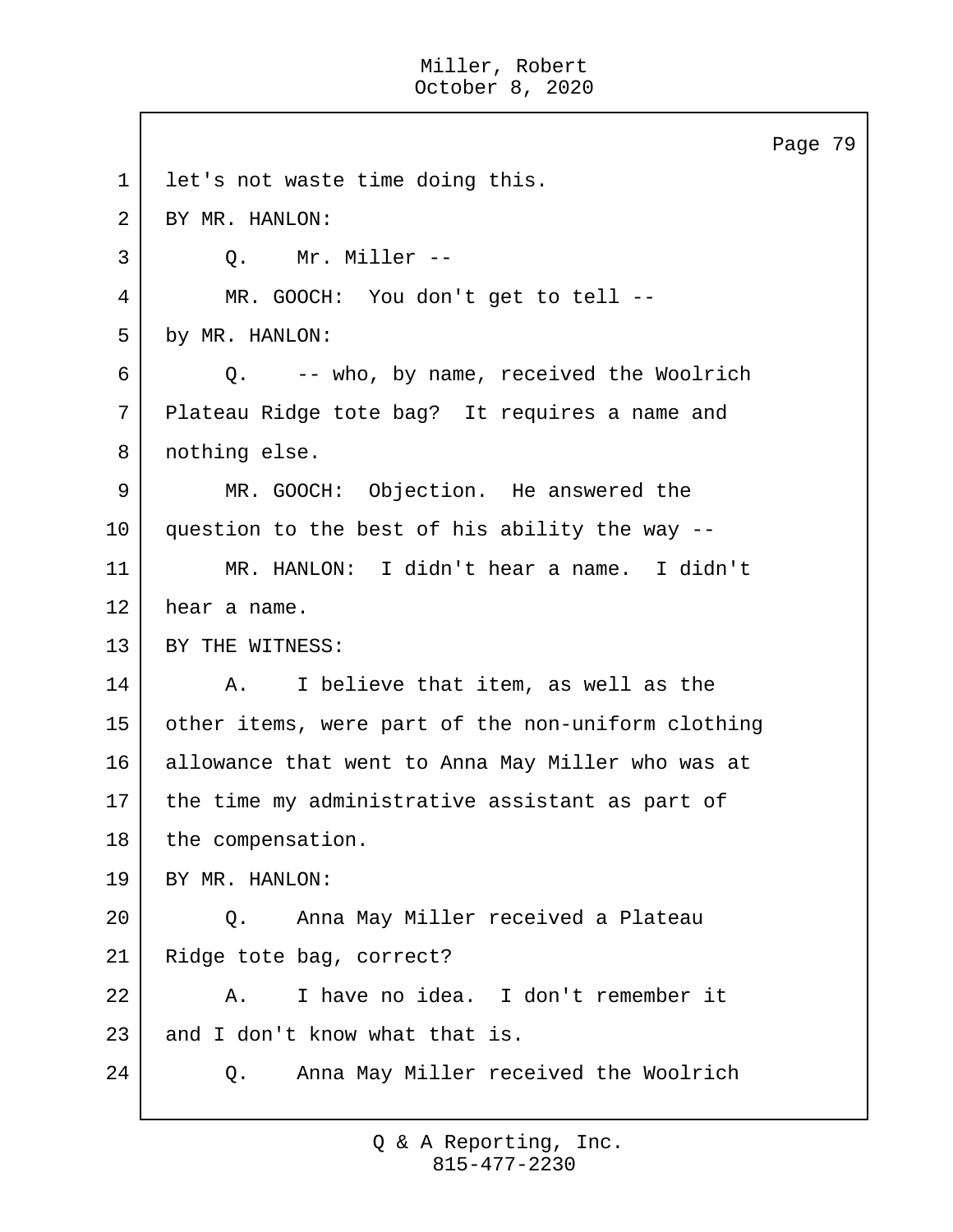Page 80 1 Restless Brook cardigan, correct? 2 A. I believe that these items were all 3 part of the non-uniform clothing allowance -- 4 Q. My question to you, Mr. Miller, was not 5 about the non-uniform clothing allowance. My 6 question to you was: Anna Miller received the 7 Plateau Ridge tote bag, correct? 8 | The calls for a yes or no answer. And 9 if you want to continue with this, it is really 10 fine, Mr. Gooch, because as he continues to do 11 this, I have quite a long record of his refusing 12 to cooperate with this process that will have him 13 come back for another deposition. So that is what 14 he is facing and that is what you are encouraging 15 him to do because he won't answer a simple direct 16 question with a simple direct answer. 17 So I ask the question: Who, by name, 18 received the Plateau Ridge tote bag? 19 MR. GOOCH: And I think he has answered the 20 question. 21 MR. HANLON: I want the name. Just the name. 22 Just so I have a record that shows the question 23 and the answer. 24 MR. GOOCH: What you want is just a name for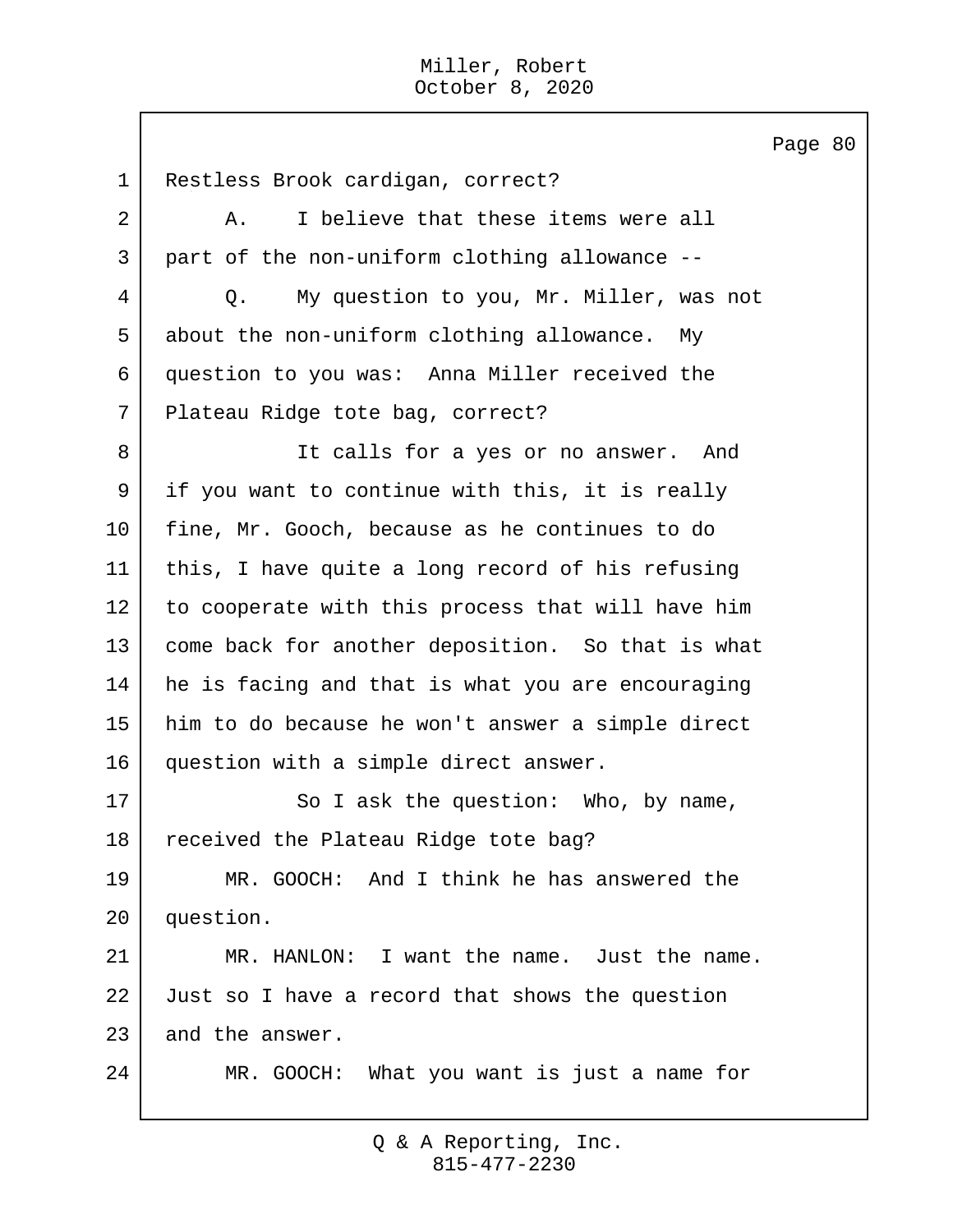Page 81 1 your nefarious purpose. He answered the question 2 adequately. He not only identified the person, he 3 identified who she was in relation to the 4 Township. 5 BY MR. HANLON: 6 Q. Who, by name, received the Restless 7 Brook cardigan? 8 A. I believe that item, as well as the 9 other items, were part of a non-uniform clothing 10 allowance that Anna May Miller, my administrative 11 assistant at the time, received as part of the 12 compensation. 13 \*6\* 14 Q. So Anna May Miller received the 15 Restless Brook cardigan, correct? 16 MR. GOOCH: Objection, asked and answered. 17 Don't answer the question. 18 MR. HANLON: Certify it. 19 BY MR. HANLON: 20 Q. Who, by name, received a women's sheep 21 sweater? 22 A. I am not exactly sure what that is, but  $23$  I believe that that item, as well as the other 24 items that were mentioned, were part of the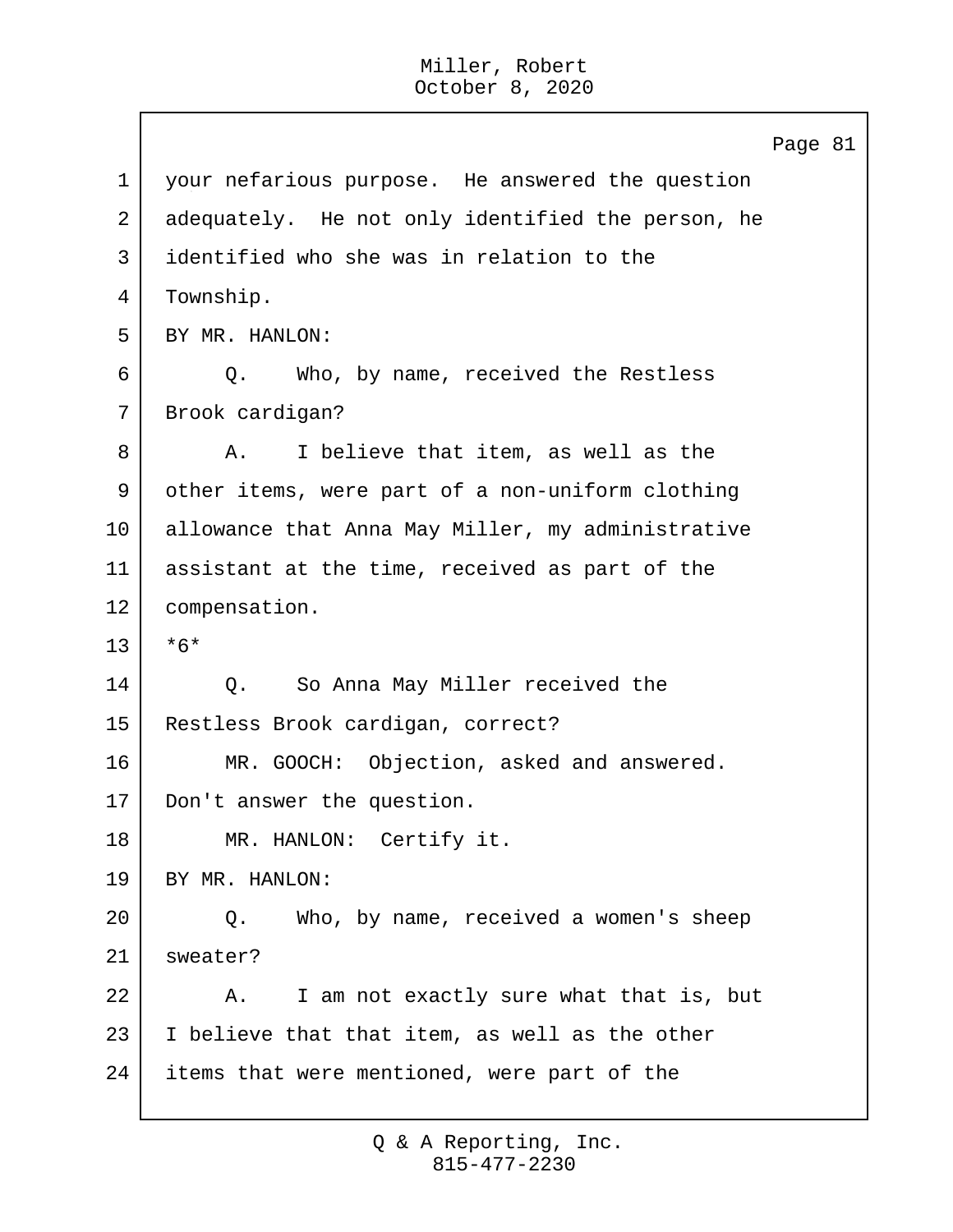non-uniform clothing allowance that was received by Administrative Assistant, Anna May Miller, in her capacity in Township Road District as the administrative assistant as part of her compensation. 6 Q. Who, by name, received the women's Alani cardigan sweater? 8 A. To the best of my knowledge, without looking at any further documentation, I believe 10 | that would have been my administrative assistant, Anna May Miller, as part of her compensation which was given as a non -- 13 | O. Who received the women's Lands' End fine-gauge performance cardigan sweater? I just want a name this time. Nothing else, Mr. Miller. Just the name. 17 MR. GOOCH: Don't tell him how to answer a question. He will answer the question to the best of his ability. BY MR. HANLON: 21 | Q. I am asking him only for a name, and 22 only a name is all I want an answer to. The name only of the person who received the women's  $-$  I'm sorry -- the fine-gauge performance cardigan

Page 82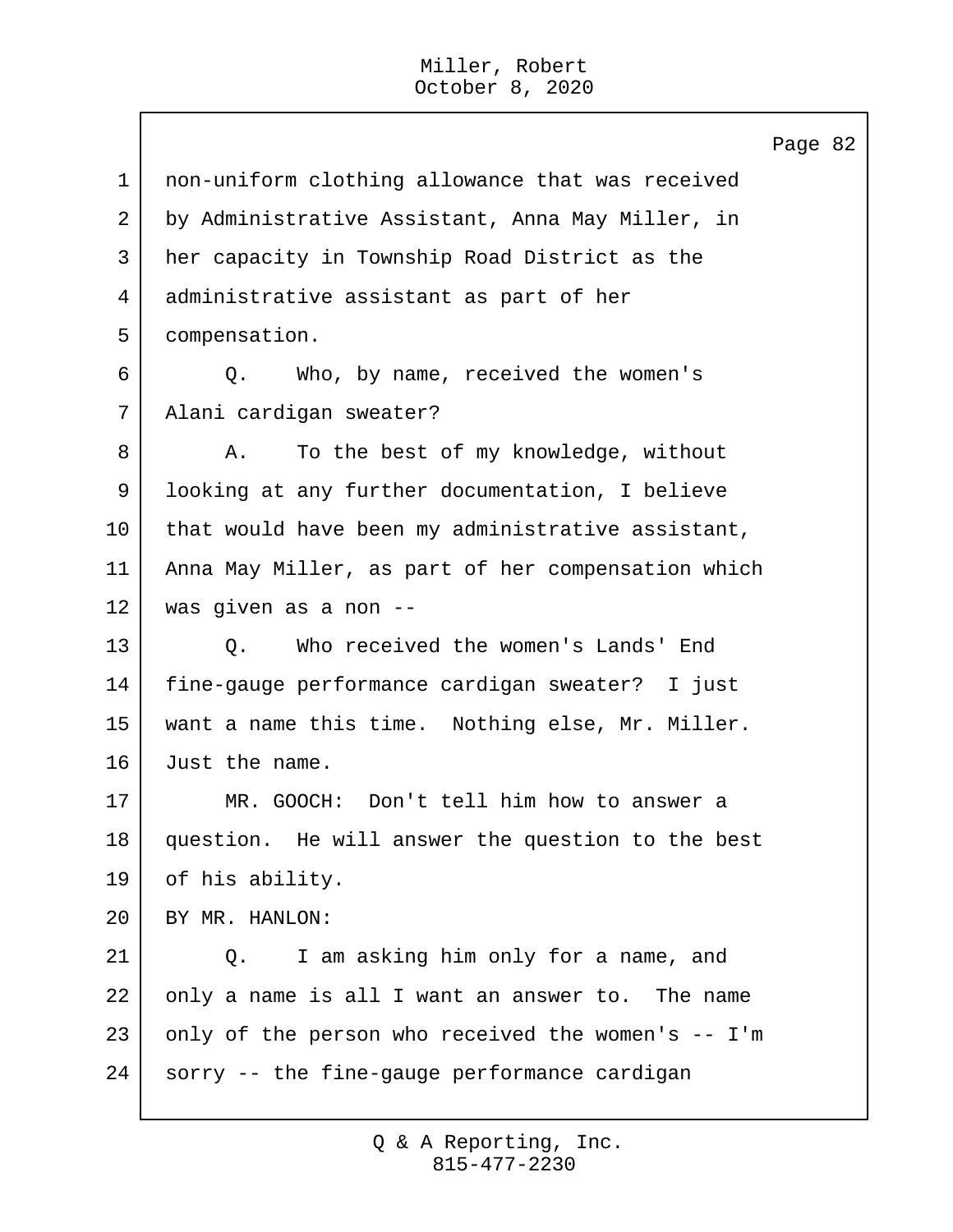$\mathbf{I}$ 

|             | Page 8                                            |
|-------------|---------------------------------------------------|
| $\mathbf 1$ | sweater.                                          |
| 2           | I think it is important to establish<br>Α.        |
| 3           | that that was part of the non-uniform clothing    |
| 4           | allowance that Anna May Miller, my administrative |
| 5           | assistant, received as part of the compensation.  |
| 6           | Is there some reason you can't just<br>Q.         |
| 7           | answer my question?                               |
| 8           | I believe I am, sir.<br>Α.                        |
| 9           | I asked you solely for a name.<br>Q.              |
| 10          | Solely -- and the next question, the only thing I |
| 11          | want is a name. I don't want an explanation. Who  |
| 12          | is a person that received the general merchandise |
| 13          | purchased at the Car Bath Wash in the amount of   |
| 14          | \$214.80?                                         |
| 15          | I'm sorry. Without looking at what you<br>Α.      |
| 16          | are looking at, I could not tell you. Could you   |
| 17          | repeat the --                                     |
| 18          | The Road District paid for two Levenger<br>Q.     |
| 19          | leather tote bags; is that correct?               |
| 20          | It may be correct. In my 27 years of<br>Α.        |
| 21          | being at the -- the highway commissioner of the   |
| 22          | Road District, I don't remember.                  |
| 23          | Who received the beige Levenger tote<br>Q.        |
| 24          | bag?                                              |

 $\overline{3}$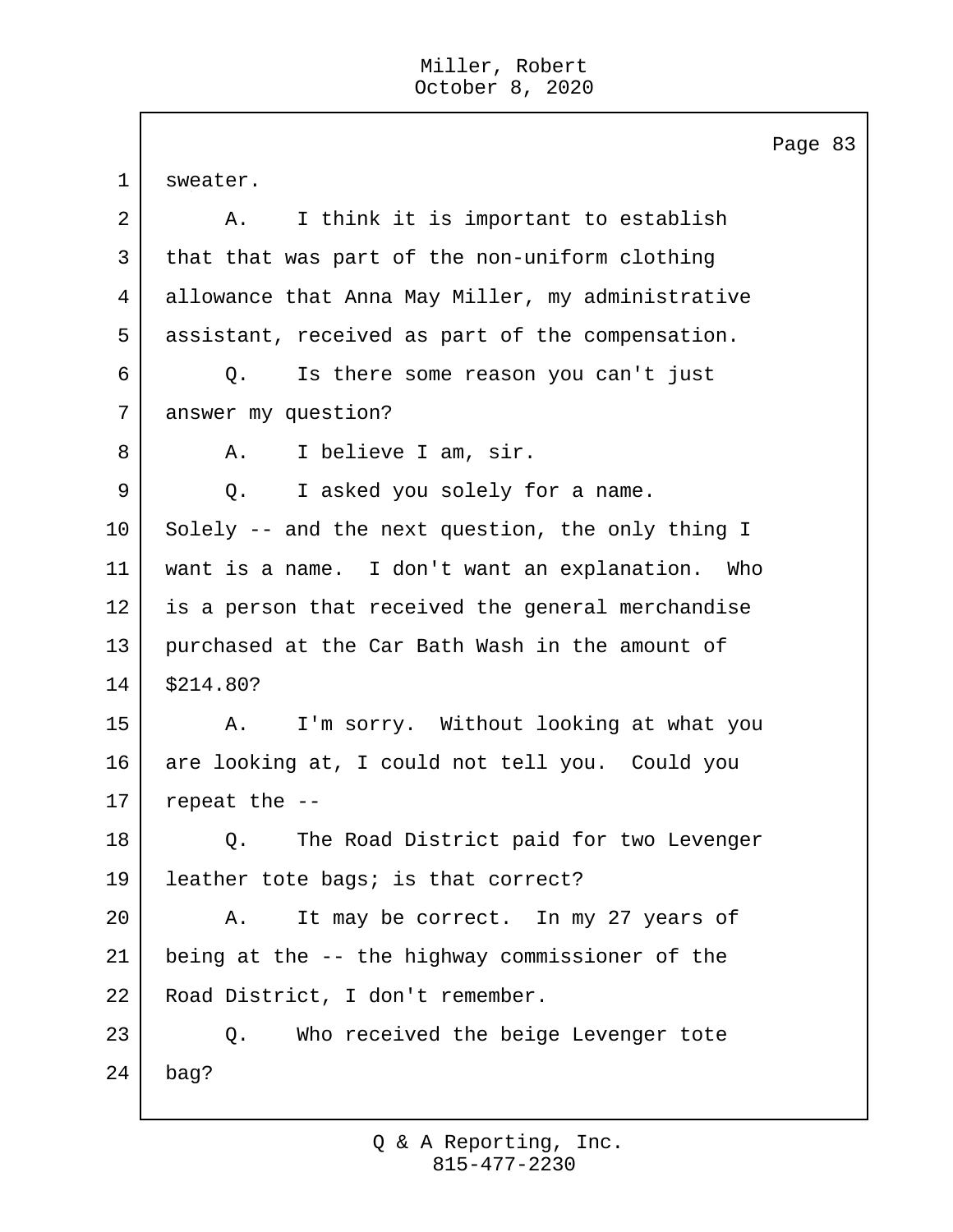Page 84 1 A. These items were used in the normal 2 commission of our duties at the Road District 3 taking papers to and from jobs, showing up at 4 events. So they would have been used by the 5 employees of the Road District. 6 Q. Are you saying that the beige leather 7 tote bag is in the possession of the Road District 8 today, Mr. Miller? 9 A. I have no idea where the beige leather 10 | tote bag might be. 11 | O. Was it in the possession of the Road 12 District on the day that you left office? 13 A. I do not recall. 14 | Q. And the black leather Levenger bag 15 purchased with Road District funds on 1-19-2012, 16 do you know where that particular bag is located 17 at? 18 A. I have no knowledge of where that 19 particular bag would have been. 20 Q. At the time that you left office, do 21 you know where that bag was? 22 A. I have no idea. Probably used up and 23 disposed of. Nothing lasts forever. 24 Q. And the Levenger brief bag, which is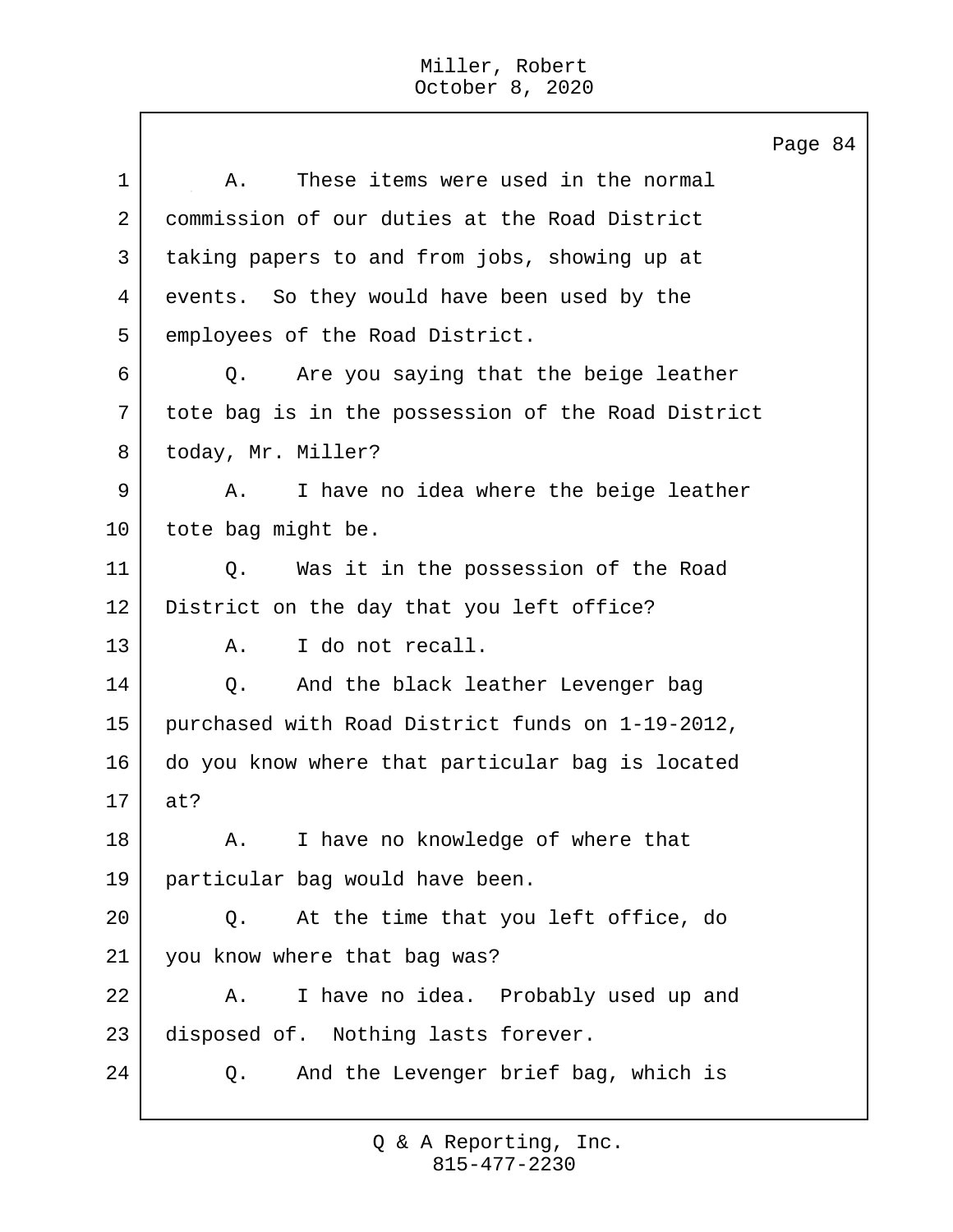Page 85 1 different than a tote bag -- do you know the 2 difference between a tote bag and a brief bag? 3 A. One is more like a briefcase, I would 4 guess, and one is more like a satchel, if you 5 will. 6 | O. Isn't it more like a small purse? 7 A. I really frown on using the word purse. 8 It's been used quite a bit in the press. Never 9 purchased a purse for anyone at the Road District. 10 Q. Can you explain why cowboy boots would 11 have been purchased by the Road District? 12 A. To my knowledge, cowboy boots were 13 never purchased by the Road District. 14 Q. Okay. What was She\*Sheplers Western 15 Clothing purchased on August 31st, 2008, on your 16 credit card for \$215.89? 17 | A. I would have to have more paperwork to 18 be able to identify that purchase. 19 Q. Did you give two truckloads of salt to 20 the Illinois Railway Museum? 21 | A. I am going to rephrase that question 22 and say was surplus was donated to the Illinois 23 | Railway Museum. The answer to that would be yes. 24 Q. Did you declare it as surplus salt?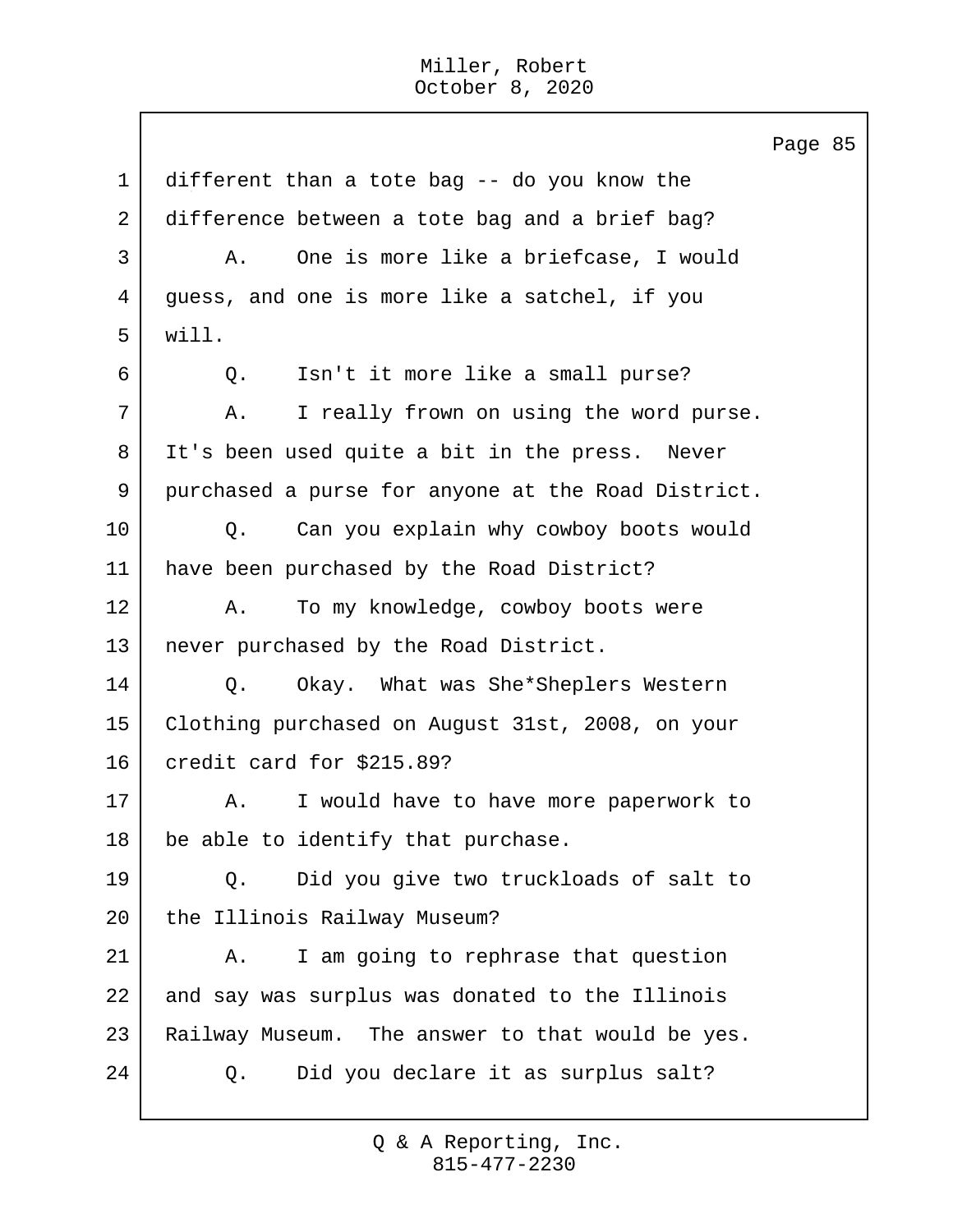Page 86 1 | A. I used the word surplus, correct. 2 Q. Did you declare it as surplus in your 3 official capacity as the highway commissioner? 4 | A. I believe the way it was obtained as 5 surplus did not require me to declare it as 6 surplus. 7 \*7\* 8 Q. So you never declared it as surplus, 9 correct? 10 | MR. GOOCH: Objection, asked and answered. 11 MR. HANLON: No, he didn't answer that 12 question. 13 MR. GOOCH: Don't argue. Certify the 14 question. 15 | MR. HANLON: Certify the question, Stacy. 16 MR. GOOCH: Okay, Stacy, do that. 17 BY MR. HANLON: 18 | Q. Can you explain why the Road District 19 would pay for Jose Cuervo in the amount of \$39.33? 20 A. I have no knowledge of what you are 21 speaking of. 22 | Q. Did you ever purchase Jose Cuervo using 23 your credit card -- strike that. 24 Did you ever use a Road District credit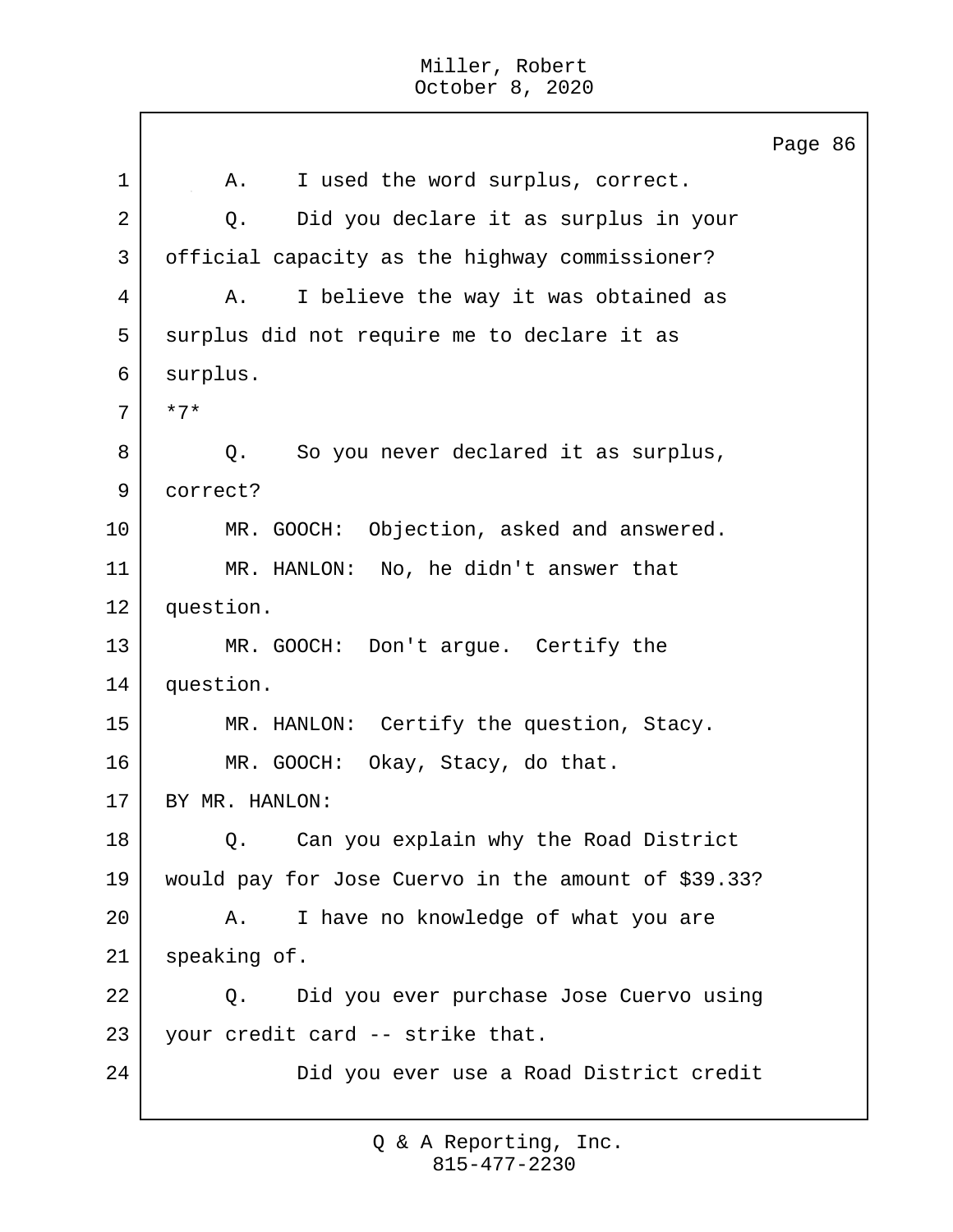Page 87 1 card to purchase Jose Cuervo? 2 | A. Not knowingly. 3 Q. What do you mean by "not knowingly?" 4 A. I am not aware that I did it. 5 Q. So if there was a charge on the Road 6 District credit card for Jose Cuervo and you were 7 the only person authorized to use the card, how 8 would it get there? 9 A. It perhaps inadvertently got on a bill 10 | for lunch we purchased and it was reimbursed by an 11 employee. Alcohol was not paid for by the Road 12 District. 13 | C. You submitted a bill to the board of 14 auditors to pay for that expense; isn't that 15 correct? 16 MR. HANLON: Mr. Kelly, you can't shake your 17 | head back and forth while a question is pending. 18 MR. GOOCH: Mr. Kelly is allowed to do -- you 19 don't give orders, Rob. You really don't. 20 BY THE WITNESS: 21 | A. I am not aware that I paid for alcohol 22 or Jose Cuervo. I was giving you a hypothetical  $23$  how it may have happened. I do not know that that 24 is what happened.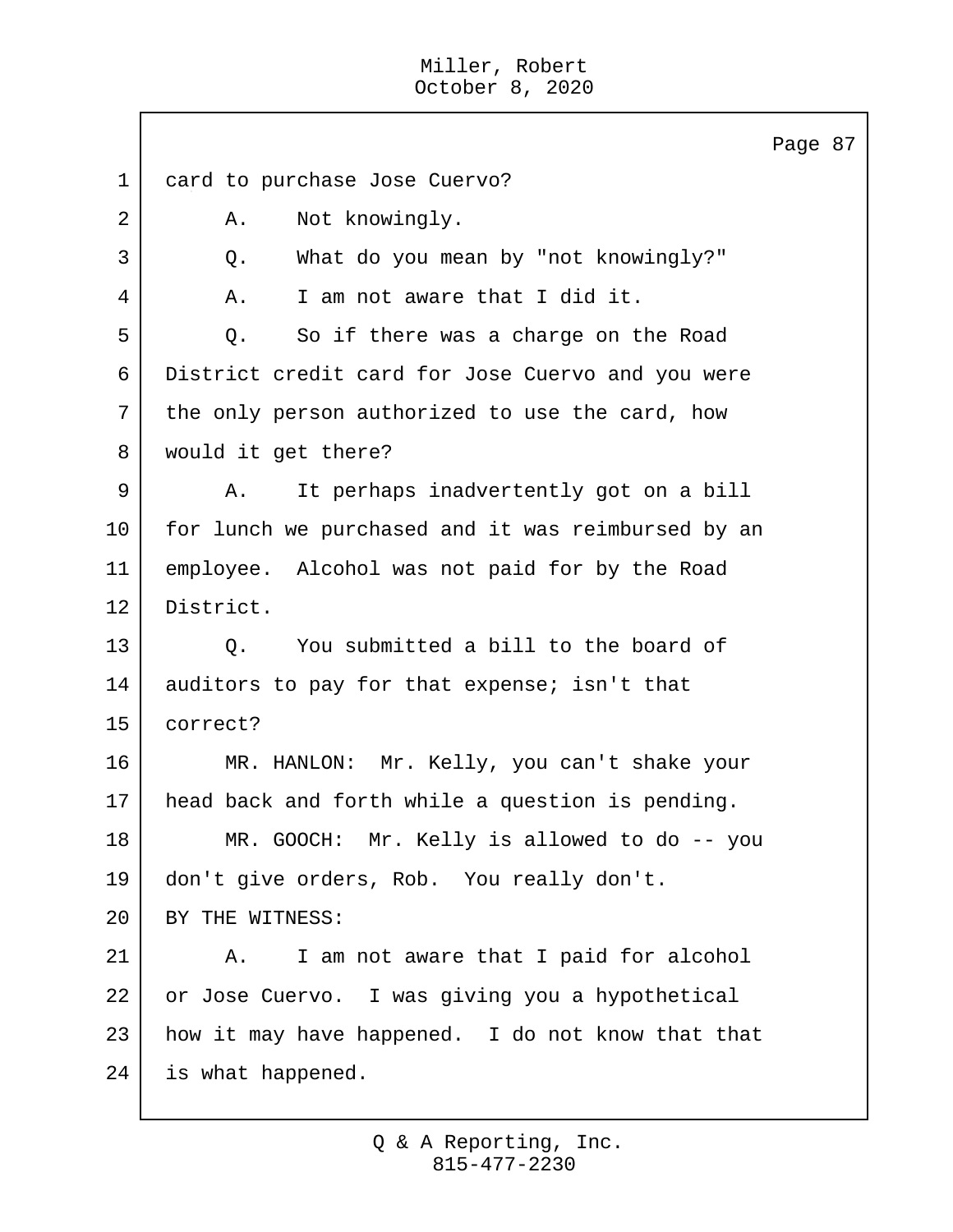$\mathbf{I}$ 

|                |                                                   | Page 88 |  |
|----------------|---------------------------------------------------|---------|--|
| 1              | MR. GOOCH: I think Mr. Kelly is saying            |         |  |
| $\overline{2}$ | something and he doesn't realize he is on mute.   |         |  |
| 3              | MR. KELLY: Let's make the record clear. I         |         |  |
| 4              | am working on another document as I am listening  |         |  |
| 5              | to this. So I am not shaking my head at anything  |         |  |
| 6              | except the document I am reading. Thank you.      |         |  |
| 7              | BY MR. HANLON:                                    |         |  |
| 8              | Mr. Miller, do you know who owns<br>Q.            |         |  |
| 9              | Martenson Decorating?                             |         |  |
| 10             | I do know. Daniel Martenson.<br>Α.                |         |  |
| 11             | Is it Daniel Martenson?<br>Q.                     |         |  |
| 12             | I believe Martenson Decorating is owned<br>A.     |         |  |
| 13             | by Daniel Martenson.                              |         |  |
| 14             | The Road District made a payment to<br>Q.         |         |  |
| 15             | Martenson Decorating in amount of \$4,090. Do you |         |  |
| 16             | know what that was for?                           |         |  |
| 17             | Yes, I do.<br>Α.                                  |         |  |
| 18             | What was it for?<br>Q.                            |         |  |
| 19             | They did some painting around the Road<br>Α.      |         |  |
| 20             | District shops. I had him repaint the balusters.  |         |  |
| 21             | I said him repaint the wash bay. I had him touch  |         |  |
| 22             | up the silver roof that was showing rust. He did  |         |  |
| 23             | some maintenance work throughout the Township     |         |  |
| 24             | grounds. I should say Road District grounds.      |         |  |
|                |                                                   |         |  |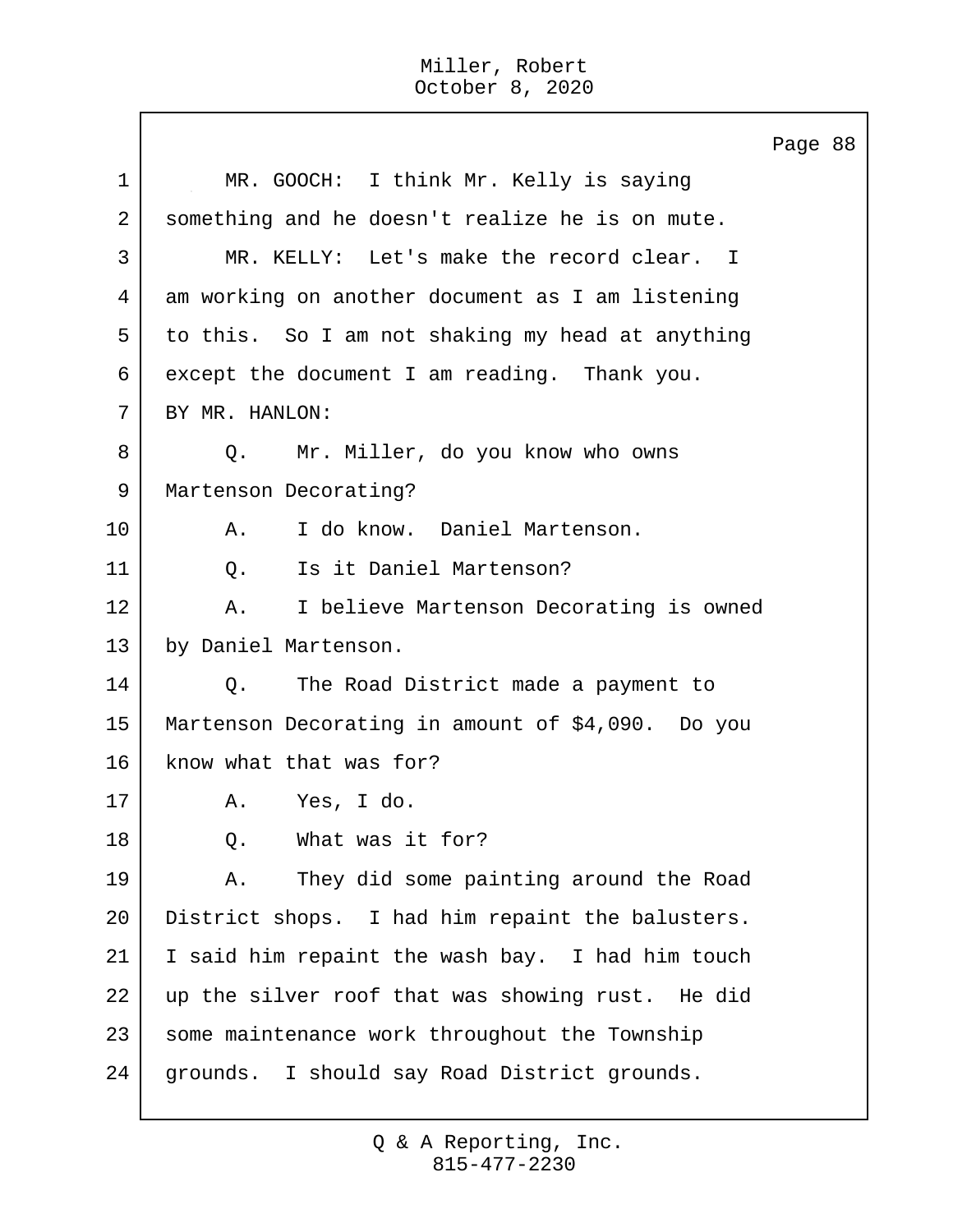Page 89 1 | Q. Does the Road District own those 2 properties? 3 A. Yes, they do. 4 Q. Are you sure about that? 5 A. Absolutely positive about that. I 6 signed on the dotted line when I bought it from 7 Meyer Material a number of years ago. It was 8 co-owned by my dad and the Township and Road 9 District. 10 Q. I didn't ask about that. Thank you. 11 Do you know who Behm Paving is? 12 | A. I'm sorry. You need to repeat that  $13$  name. 14 Q. Behm, B-E-H-M, Paving. 15 A. Oh, Behm. I know who Behm Paving is, 16 yes. 17 Q. All right. Who are the principals at 18 Behm Paving? 19 | A. I believe it is owned by a husband and 20 wife, Bill and Lisa. 21 Q. Joe and Lisa? 22 A. Bill. William. 23 Q. Oh. And their last name? 24 A. Behm, B-E-H-M.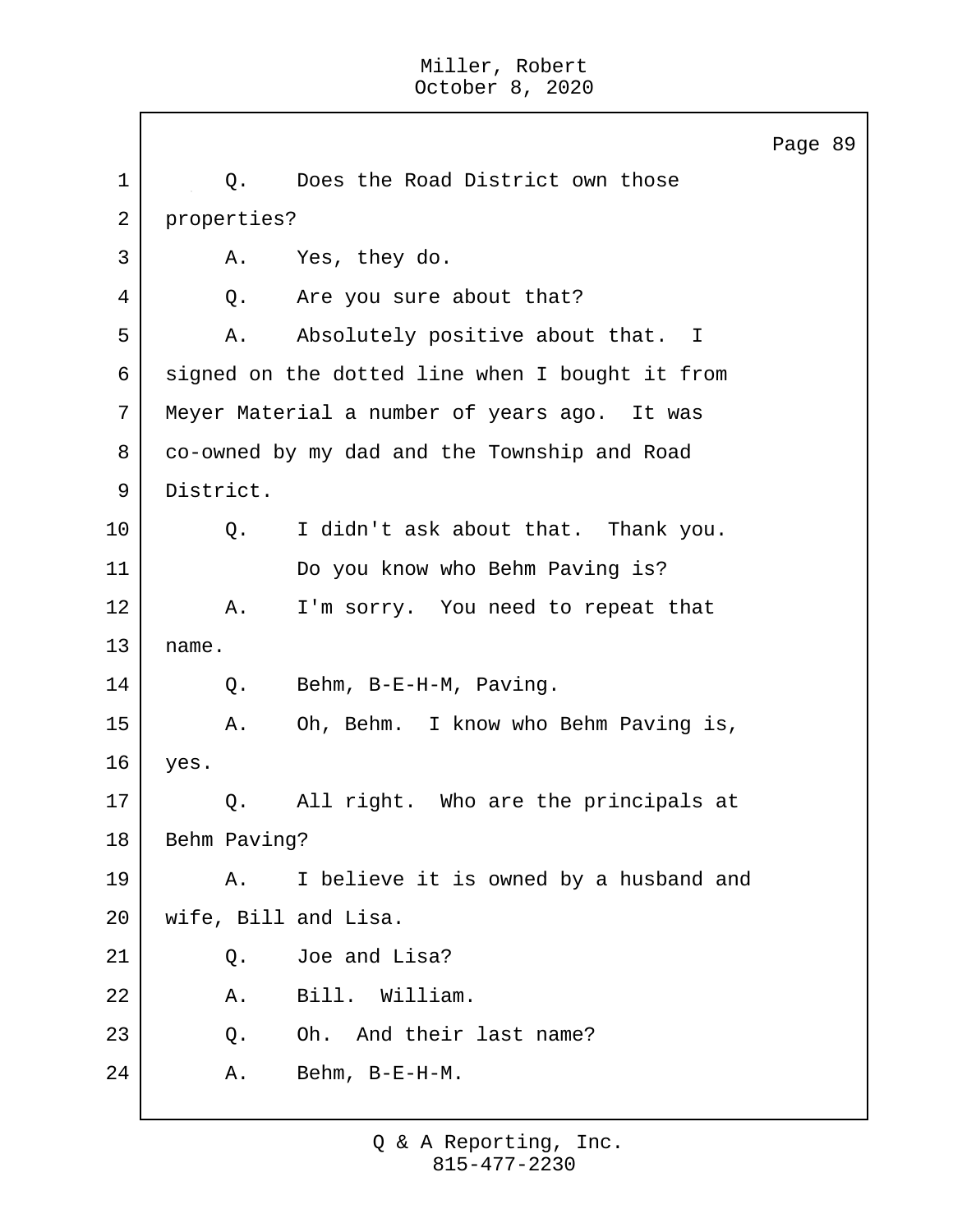|    | Page 90                                            |
|----|----------------------------------------------------|
| 1  | Okay. And where do they live?<br>Q.                |
| 2  | I think Prairie Grove, but I am not<br>Α.          |
| 3  | sure.                                              |
| 4  | Did you tender all the documents to<br>Q.          |
| 5  | Mr. Gasser when you departed office?               |
| 6  | I'm sorry. I did not hear the<br>Α.                |
| 7  | question.                                          |
| 8  | Did you tender to Mr. Gasser all of the<br>Q.      |
| 9  | records of the Road District when you left office? |
| 10 | To the best of my knowledge, yes.<br>Α.            |
| 11 | Did you ever obtain an order of<br>Q.              |
| 12 | destruction from the Illinois Secretary of State   |
| 13 | in the period of January 1st, 2015, through        |
| 14 | May 2017?                                          |
| 15 | I did not.<br>A.                                   |
| 16 | Did you retain any receipts for any<br>Q.          |
| 17 | purchases at Amazon.com?                           |
| 18 | Each purchase was done with a credit<br>Α.         |
| 19 | card and backup was attached, then it was          |
| 20 | submitted at the monthly meeting for inspection by |
| 21 | the trustees before it was paid.                   |
| 22 | Okay. Let's talk about that process of<br>Q.       |
| 23 | payment. So when you would submit these credit     |
| 24 | card bills, you would use the credit card first,   |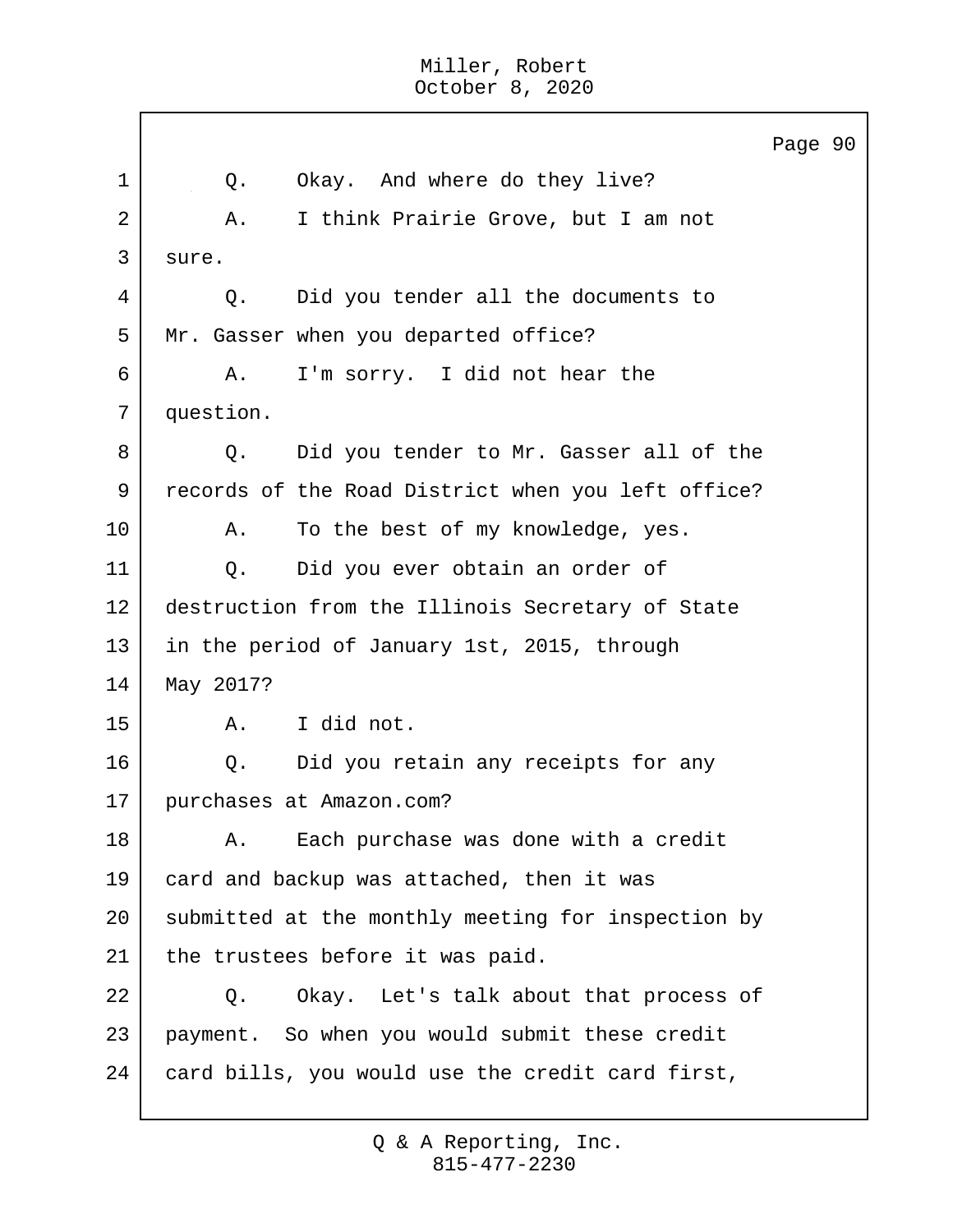|             |                                                  | Page 91 |  |
|-------------|--------------------------------------------------|---------|--|
| $\mathbf 1$ | correct?                                         |         |  |
| 2           | The credit card was used.<br>Α.                  |         |  |
| 3           | Okay. And then a bill came -- just<br>Q.         |         |  |
| 4           | bear with me. I just want to go step by step     |         |  |
| 5           | through the process. I want to make sure I       |         |  |
| 6           | understand the process that was used in order to |         |  |
| 7           | get bills paid. Okay.                            |         |  |
| 8           | So the first step when it came to                |         |  |
| 9           | credit card usage, you had used a credit card,   |         |  |
| 10          | correct?                                         |         |  |
| 11          | Correct.<br>Α.                                   |         |  |
| 12          | Q. Okay. The second step with respect to         |         |  |
| 13          | the payment on the credit card is you would      |         |  |
| 14          | receive a bill for the credit card, correct?     |         |  |
| 15          | Also correct.<br>Α.                              |         |  |
| 16          | Q. Okay. And then after you received that        |         |  |
| 17          | bill, you would submit that to the board of      |         |  |
| 18          | auditors, correct?                               |         |  |
| 19          | After it was reconciled to be an<br>Α.           |         |  |
| 20          | accurate and true expense for the Road District. |         |  |
| 21          | Okay. But you would submit it to the<br>Q.       |         |  |
| 22          | board of auditors, correct?                      |         |  |
| 23          | After it was reconciled.<br>Α.                   |         |  |
| 24          | Okay. And this reconciliation of yours<br>Q.     |         |  |
|             |                                                  |         |  |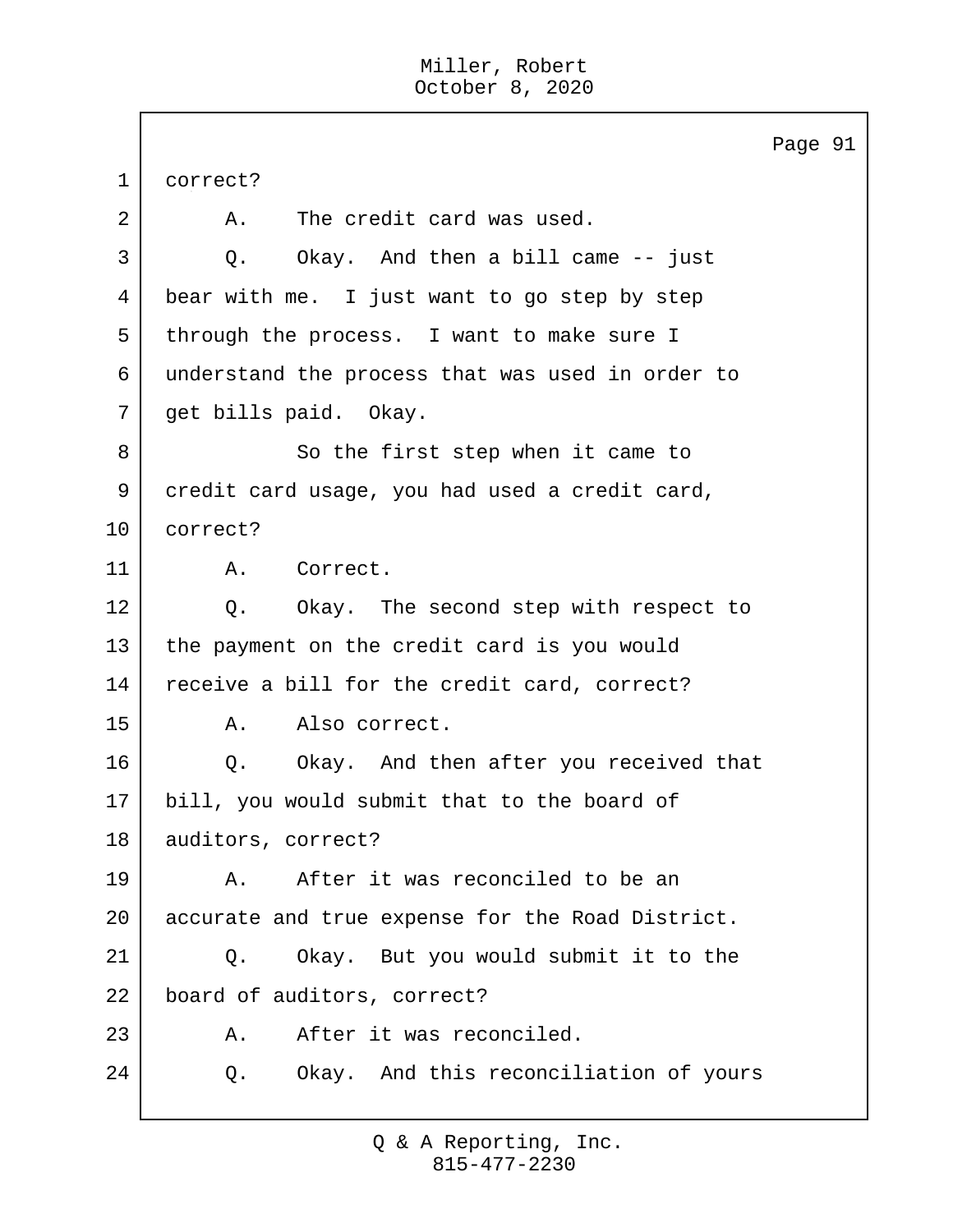1 was your representation to the board of auditors 2 that those were correct Road District expenses, 3 correct? 4 A. I did not represent to them. I gave 5 them a copy -- or I should say a pile of bills for 6 them to inspect, which trustees went through one 7 by one, and any questions they may have had, they 8 were able to converse with me either prior to the 9 meeting or during the meeting before any bills 10 were paid. 11 | O. Okay. And then after they audited 12 these expenses, there is a warrant that was 13 signed, correct? 14 A. That's correct. 15 Q. Okay. And you would sign a warrant 16 along with the clerk, correct? 17 | A. I signed every voucher. 18 | C. And that was after it was submitted to 19 the board of auditors, correct? 20 A. No. The warrant was signed by the 21 supervisor and the trustees, not the -- not the 22 highway commissioner. 23 | Q. So you never signed any of the 24 warrants?

Page 92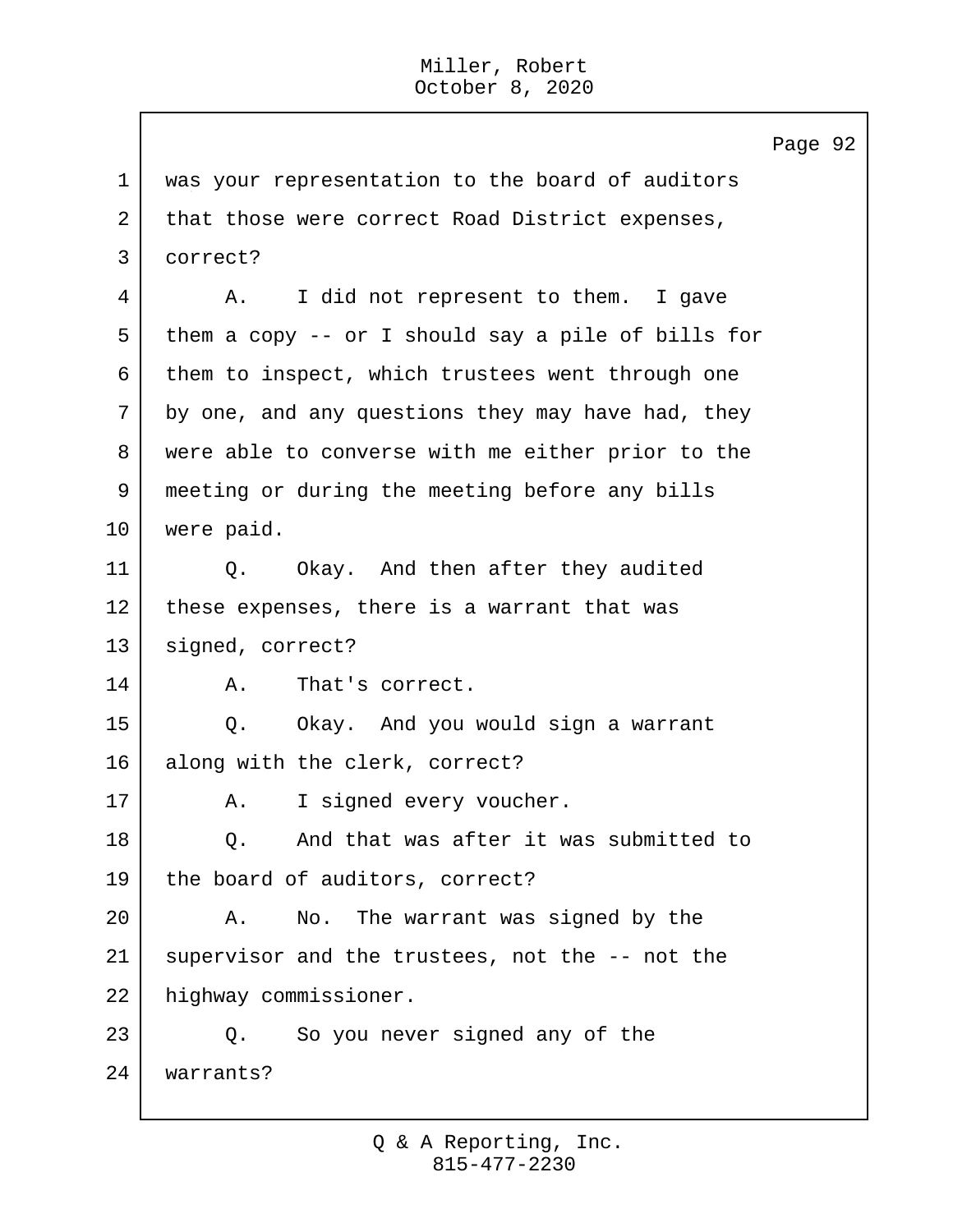1 | A. I signed vouchers. We called them 2 vouchers. You and I might be talking about the 3 same thing. I called them vouchers. 4 | O. So after the board of auditors audited 5 the expense, then you executed a voucher; is that 6 correct? 7 A. No. That is not correct. 8 Q. Okay. Just tell me what the order was. 9 A. I was attempting to tell you that 10 before you interrupted me. 11 When the bill was presented to the 12 | trustees, they would either ask their questions 13 before the meeting or after the meeting. They 14 would go through all the bills and they would be 15 approved either in their entirety or any bills 16 that they did not approve would be taken from the 17 pile and not approved until they felt comfortable 18 with the bill. And then a piece of paper was 19 given to the trustees and the supervisor, who is 20 the treasurer of the Road District, and it was 21 signed by those individuals, not by the highway 22 commissioner. I signed the voucher that was 23 attached to the check that had not been signed 24 until it is approved by the town trustees and the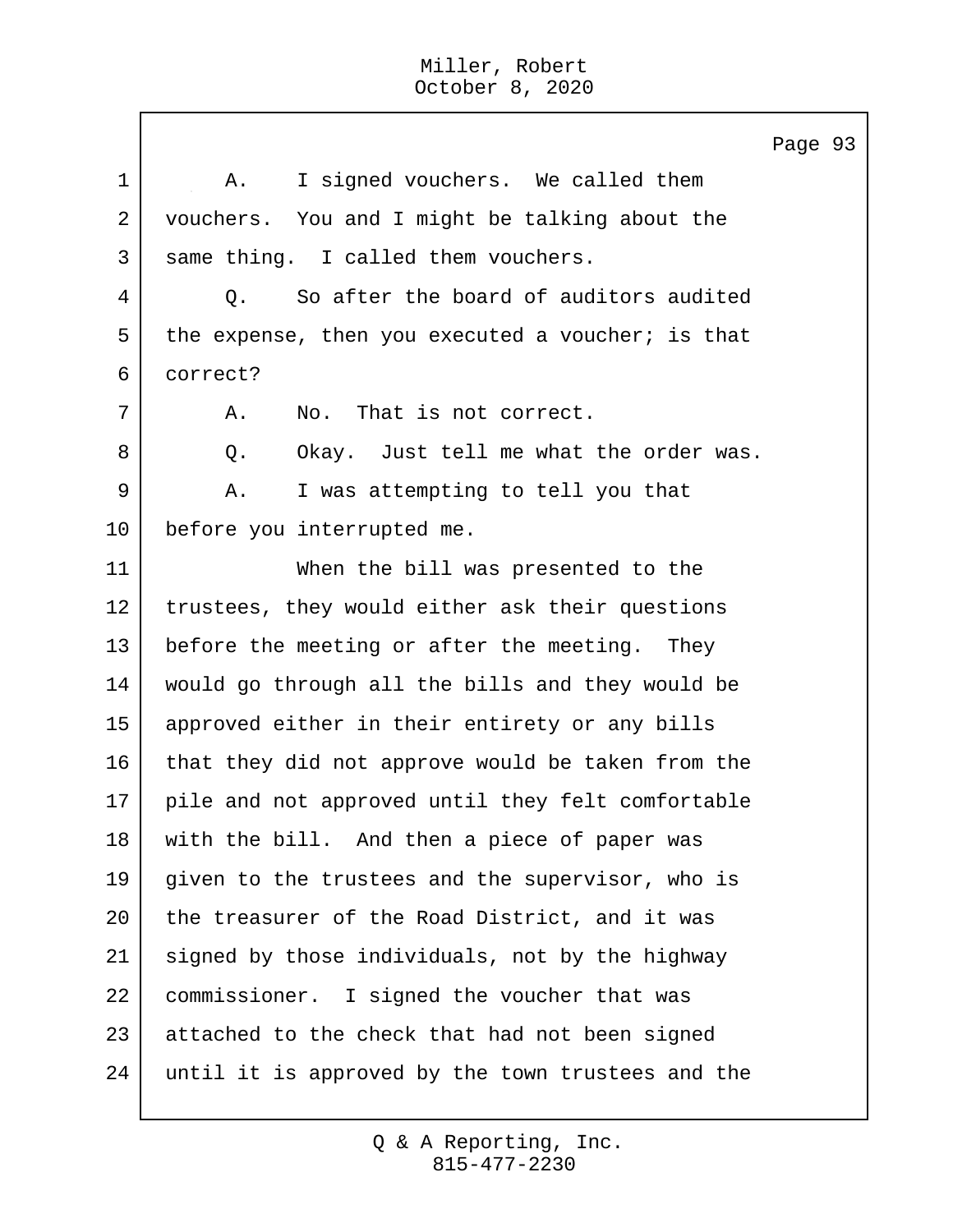1 supervisor. 2 So the voucher I signed was connected 3 to the original bill, and that means I looked at 4 it, I read it and it was reconciled, as I stated 5 before, and backup was provided for each and every 6 purchase. 7 Q. Now, you used the word "approval." 8 A. Yes. 9 | O. Okay. So I have tendered to Mr. Gooch 10 | on several different occasions the minutes of all 11 of the Township meetings that show for an audit of 12 the bills but no approvals. Can you identify a 13 single instance where the term "approval" appears 14 in any minute of the board of auditors? 15 A. It was my understanding, as well as the 16 trustees, that the audit of the bills was the 17 approval of the bills. We are talking semantics. 18 | Q. Since you left the office of the 19 highway commissioner, did you retain any records 20 of any of your conduct as highway commissioner? 21 | A. No, I did not. 22 | Q. Now, when you hired Mr. Seda to remove 23 what you called personal information from the Road 24 District computers, were you aware at that point

> 815-477-2230 Q & A Reporting, Inc.

Page 94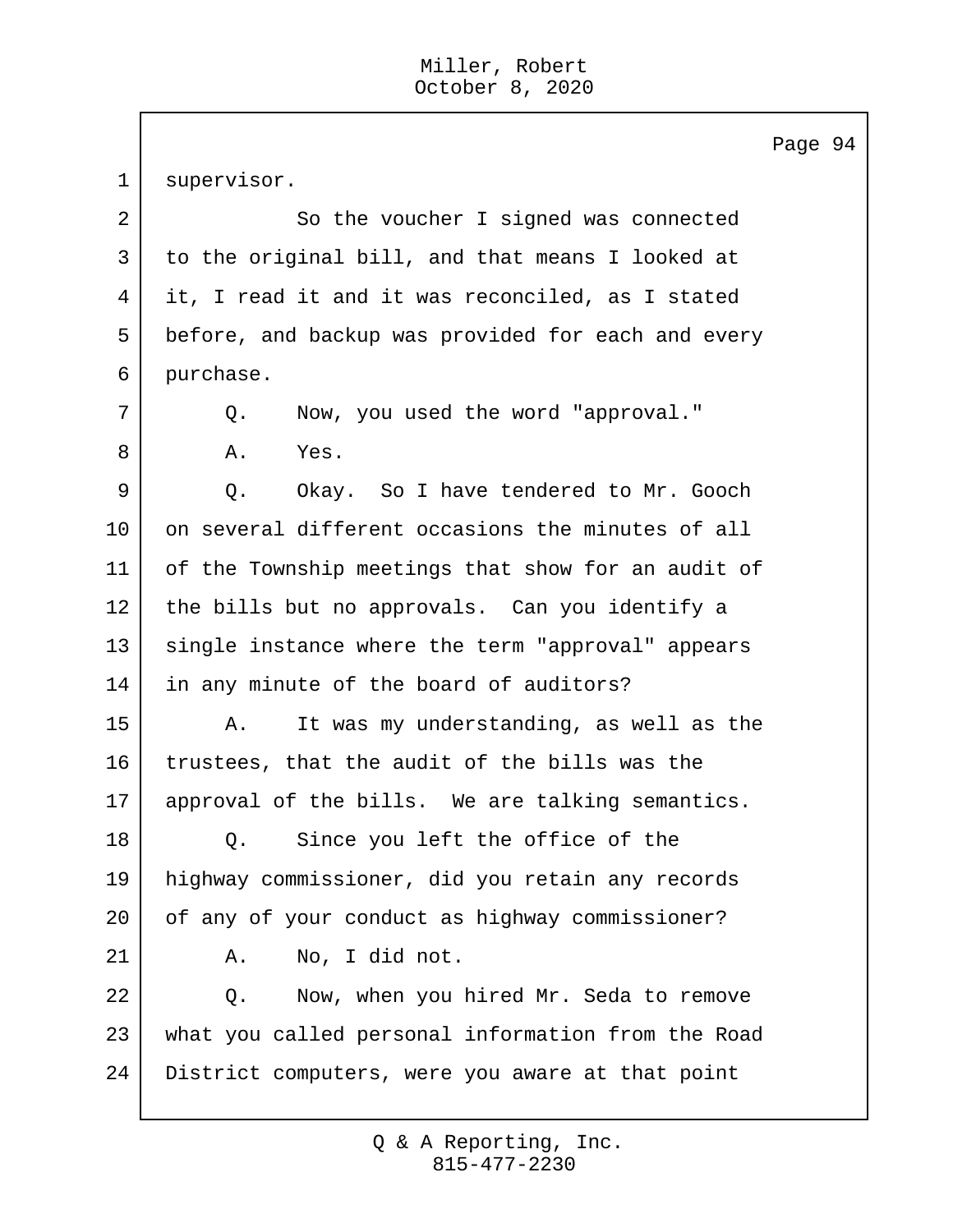Page 95 1 in time that there is a possibility that you might 2 be embroiled in some litigation after you left 3 office? 4 A. No.  $5 \mid 0.$  Not at all? 6 A. No. 7 | MR. GOOCH: Are you done? 8 | MR. HANLON: No. I am not done. 9 MR. GOOCH: I wondered. 10 MR. HANLON: It is only 3:00 o'clock. We've 11 got a another hour, Mr. Gooch. 12 MR. GOOCH: Well, you weren't saying 13 anything. You were kind of sitting and staring at 14 | something. I thought you were finished. 15 MR. HANLON: So, you know, Mr. Gooch, I have 16 three monitors in my office: One that has a list 17 of questions and issues that I want to address in  $18$  this deposition and one has the camera on it, 19 another one has some other information on it. So 20 if I am looking off to my right, I am simply 21 looking at the material that I used to prepare for 22 today. 23 So I will tell you when we are done by 24 saying that I tender the witness to you, but I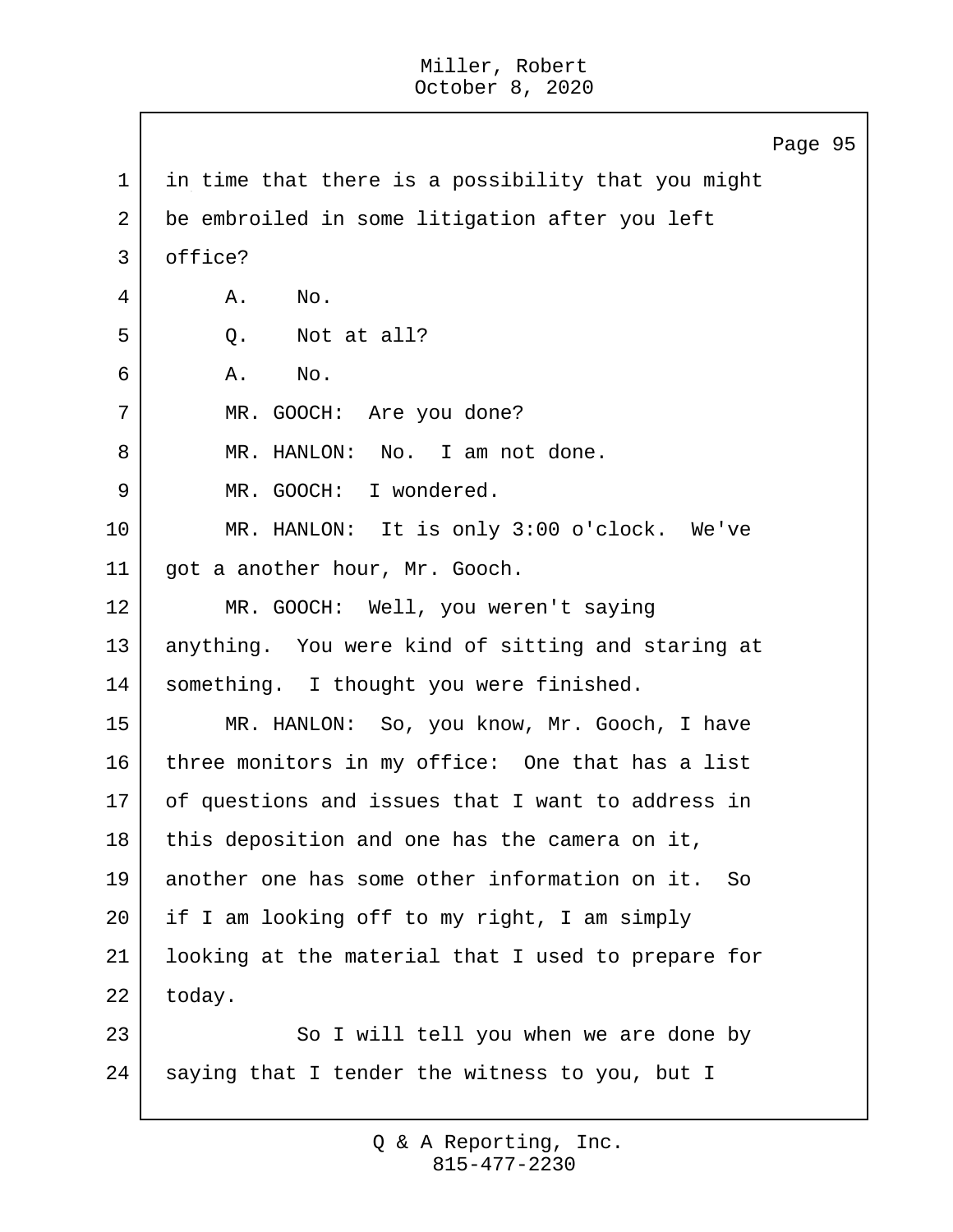Page 96 1 haven't said that to you yet. So when I do that, 2 that is when I am done. Is that clear? 3 MR. GOOCH: Wow. Gosh. Are you ever 4 emphatic. You are a real lawyer. 5 MR. HANLON: But I never filed a motion about  $6$  the size of a woman's anatomy. 7 MR. GOOCH: What? 8 THE WITNESS: He is referring to you. 9 MR. GOOCH: About what? 10 THE WITNESS: A woman's anatomy. 11 MR. GOOCH: Yeah. That was a great motion. 12 | I got more publicity out of that motion and more 13 business. I tell you. And you know an amazing 14 thing is, she and her husband and I have become 15 very good friends. 16 MR. HANLON: That is great, but I don't care. 17 BY MR. HANLON: 18 | O. Did you ever buy a wrist blood pressure 19 monitor using Road District funds? 20 A. Yes, I did. 21 Q. Why did you buy a wrist blood pressure 22 monitor using Road District funds? 23 A. We used to offer many services to the 24 seniors. They used to come every two weeks and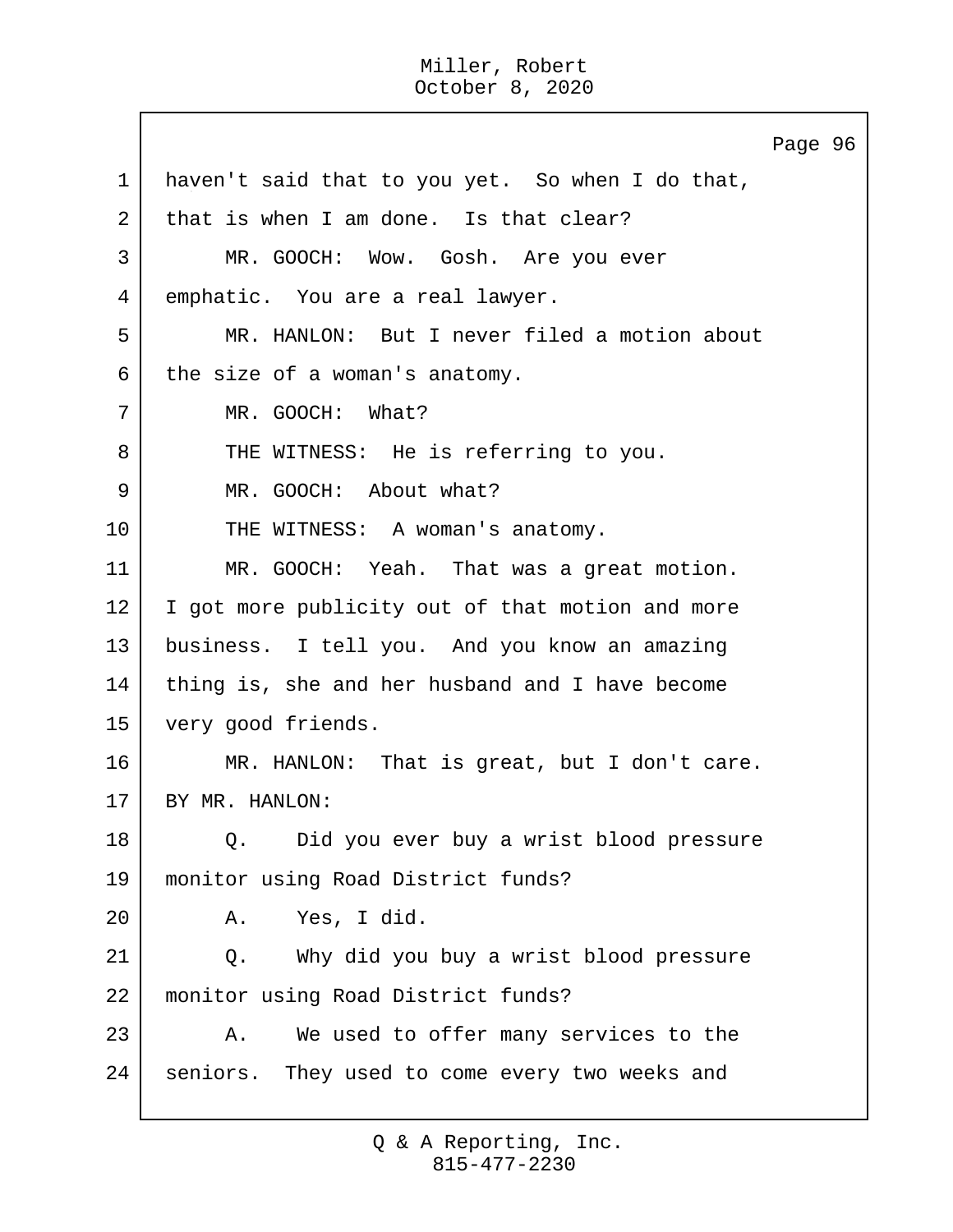$\mathbf{I}$ 

|             | Page 97                                            |
|-------------|----------------------------------------------------|
| $\mathbf 1$ | play bingo, and some of them -- I used to be a     |
| 2           | paramedic in the fire department and some of them  |
| 3           | asked if there was any way I could check their     |
| 4           | blood pressure. And I purchased one and kept it    |
| 5           | downstairs so if anybody asked me, I can check it  |
| 6           | out. And I also shared it with my employees        |
| 7           | because some of them suffered from high blood      |
| 8           | pressure. And when they had heart palpitations,    |
| 9           | they would like to check and make sure their blood |
| 10          | pressure wasn't high. So we used it for different  |
| 11          | things.                                            |
| 12          | Did you ever purchase a Hoover carpet<br>Q.        |
| 13          | cleaner using Road District money?                 |
| 14          | Yes, we did.<br>Α.                                 |
| 15          | Okay. And where was that used?<br>Q.               |
| 16          | In the office and on the carpets we had<br>Α.      |
| 17          | in the garage. We carpeted all of our offices      |
| 18          | because people fell down and they got pretty       |
| 19          | filthy with the guys going in and out with their   |
| 20          | greasy feet. So we used that to keep the carpets   |
| 21          | clean.                                             |
| 22          | Did you ever purchase a Silicon Power<br>Q.        |
| 23          | external hard drive? It requires just a yes or     |
| 24          | no.                                                |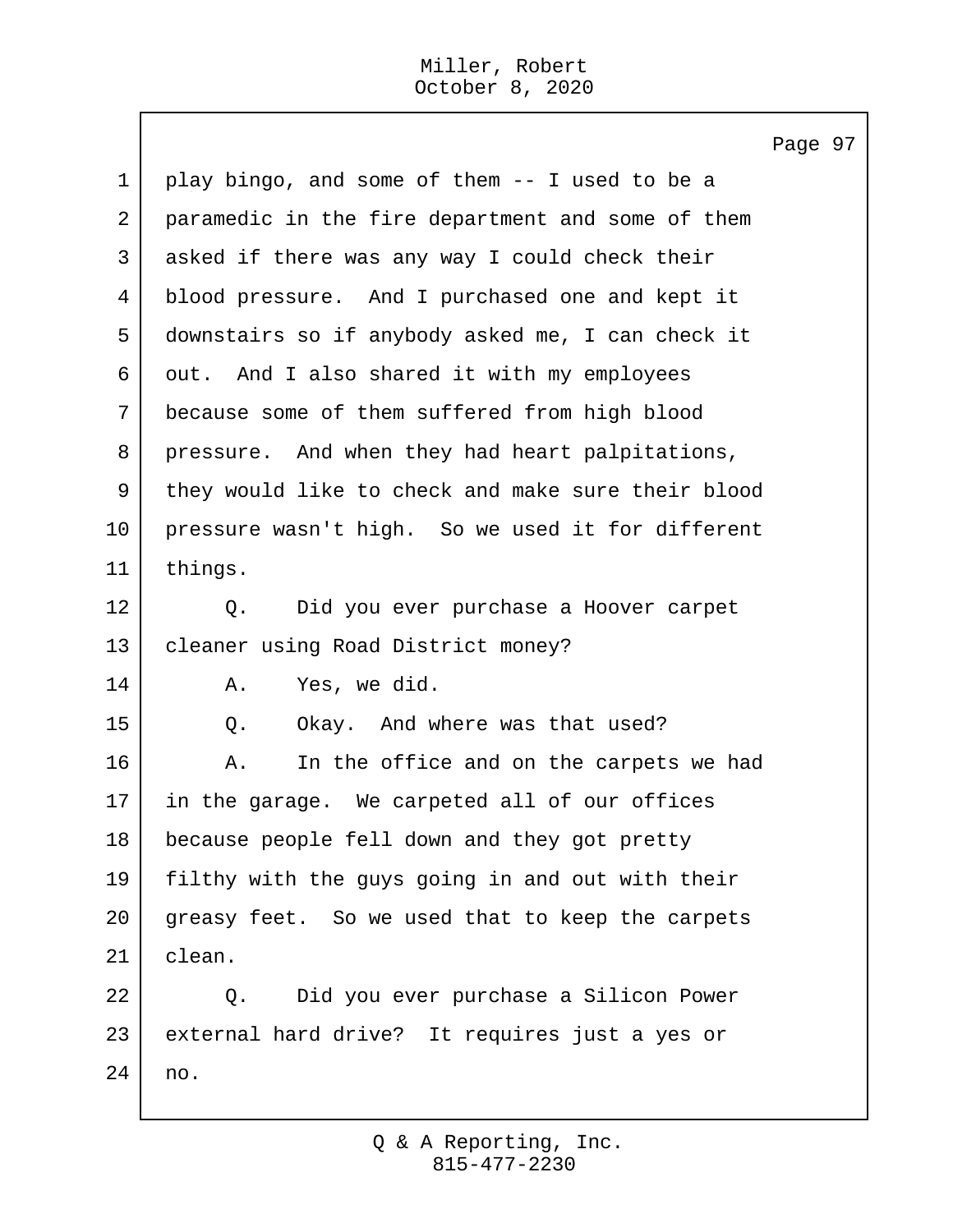|                |                                                    | Page 98 |  |
|----------------|----------------------------------------------------|---------|--|
| 1              | A what?<br>Α.                                      |         |  |
| $\overline{2}$ | A Silicon Power external hard drive.<br>Q.         |         |  |
| 3              | I don't remember. We might have.<br>Α.             |         |  |
| 4              | Did you ever purchase a Dell 27-inch<br>Q.         |         |  |
| 5              | touchscreen LED-lit monitor using Road District    |         |  |
| 6              | funds?                                             |         |  |
| 7              | Yes. Probably. I bought several<br>Α.              |         |  |
| 8              | laptops over the years. I couldn't tell you        |         |  |
| 9              | exactly what the brand or size was, but yes.       |         |  |
| 10             | Okay. This was just a monitor, a<br>Q.             |         |  |
| 11             | touchscreen monitor. Do you know where that was    |         |  |
| 12             | installed?                                         |         |  |
| 13             | Well, we had computers in many<br>A.               |         |  |
| 14             | locations. So I couldn't tell you. It would have   |         |  |
| 15             | been in one of five or six locations where we had  |         |  |
| 16             | computers.                                         |         |  |
| 17             | Can you explain why the Road District<br>$\circ$ . |         |  |
| 18             | would purchase a Phillips bluetooth stereo         |         |  |
| 19             | headset?                                           |         |  |
| 20             | I would imagine to listen without<br>Α.            |         |  |
| 21             | outside noise interfering. With the shop foreman,  |         |  |
| 22             | working on vehicles, many times it got so loud in  |         |  |
| 23             |                                                    |         |  |
|                | the shop you couldn't hear when he was trying to   |         |  |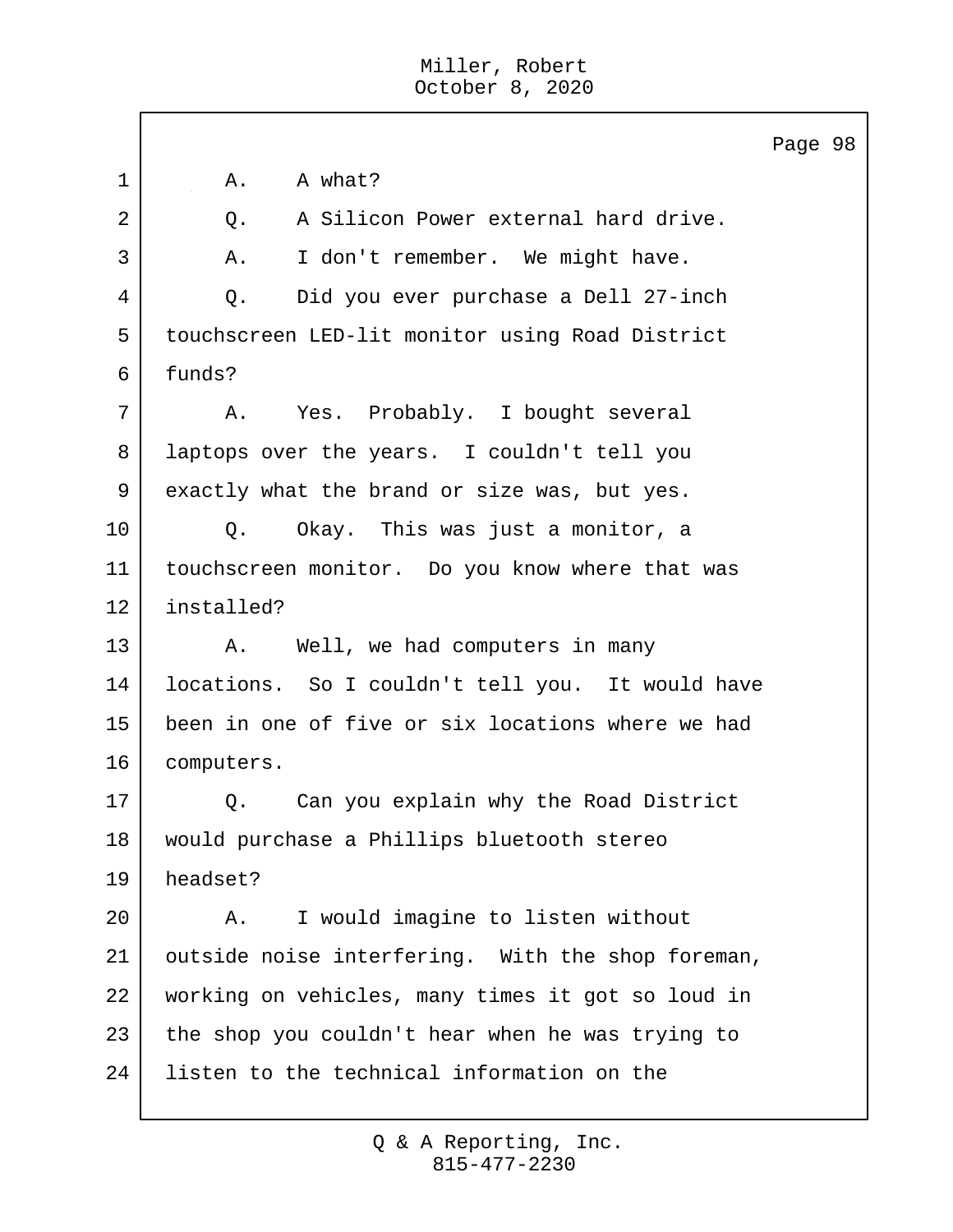|             |                                                    | Page 99 |  |
|-------------|----------------------------------------------------|---------|--|
| $\mathbf 1$ | computer.                                          |         |  |
| 2           | Now, Mr. Miller, I have flown over your<br>Q.      |         |  |
| 3           | house and I see there is a pool in your backyard;  |         |  |
| 4           | is that correct?                                   |         |  |
| 5           | That's correct.<br>Α.                              |         |  |
| 6           | Okay. Is there -- can you explain why<br>Q.        |         |  |
| 7           | you would have used the Road District money to     |         |  |
| 8           | purchase a pool cover and a pump with a 24-foot    |         |  |
| 9           | cord?                                              |         |  |
| 10          | I did not purchase any pool cover with<br>Α.       |         |  |
| 11          | a 24-foot cord for my personal house. Everything   |         |  |
| 12          | I use at my house has been purchased by me.        |         |  |
| 13          | Is there a pool at the Road District?<br>Q.        |         |  |
| 14          | Yes, there is.<br>Α.                               |         |  |
| 15          | Where is the pool at the Road District?<br>Q.      |         |  |
| 16          | At the bottom of the conveyor that<br>Α.           |         |  |
| 17          | feeds the salt dome. And the pump that you are     |         |  |
| 18          | referring to was used to keep the sump clean. We   |         |  |
| 19          | used an automatic cool cover sump because we could |         |  |
| 20          | leave it plugged in. It would sense -- every       |         |  |
| 21          | 15 seconds it would run and if it would sense      |         |  |
| 22          | water, it would pump it out. And we didn't want    |         |  |
| 23          | that water coming up high and interfering with the |         |  |
| 24          | bottom of the conveyor because it will rust.<br>So |         |  |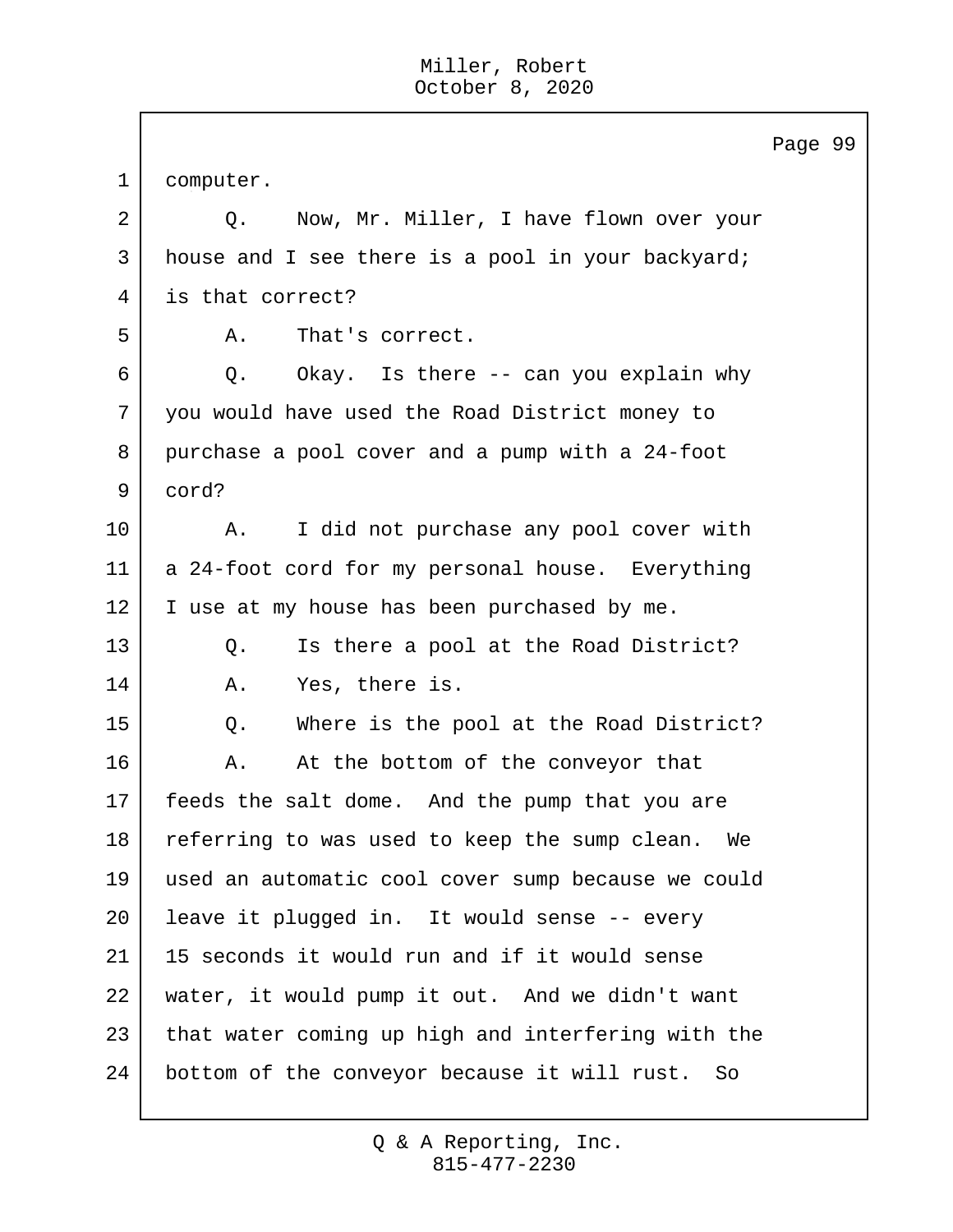Page 100 1 we went through many pumps because the salt brine 2 is very hard on them. They were plastic, but they 3 | still didn't last very long. 4 Q. Can you tell me what a C-M-O-S digital 5 SLR GPS is? 6 THE WITNESS: Could you repeat that? 7 | MR. HANLON: Stacy. 8 | (WHEREUPON, the record was 9 and by the reporter.) 10 | BY THE WITNESS: 11 | A. No. Offhand, I don't recognize all of 12 | those initials. I don't know what that might be. 13 BY MR. HANLON: 14 Q. Did you ever purchase a no-glow game 15 camera? 16 A. A no-glow gain camera? 17 O. Yes. Game. 18 A. Oh, as in big game, we are talking 19 about a hunting camera? Yes. 20 Q. Okay. Is there any reason why the 21 Road District would purchase a hunting camera? 22 A. Yes. It was strapped to a post that we 23 could check and see who was sneaking in and 24 dumping illegal garbage after hours.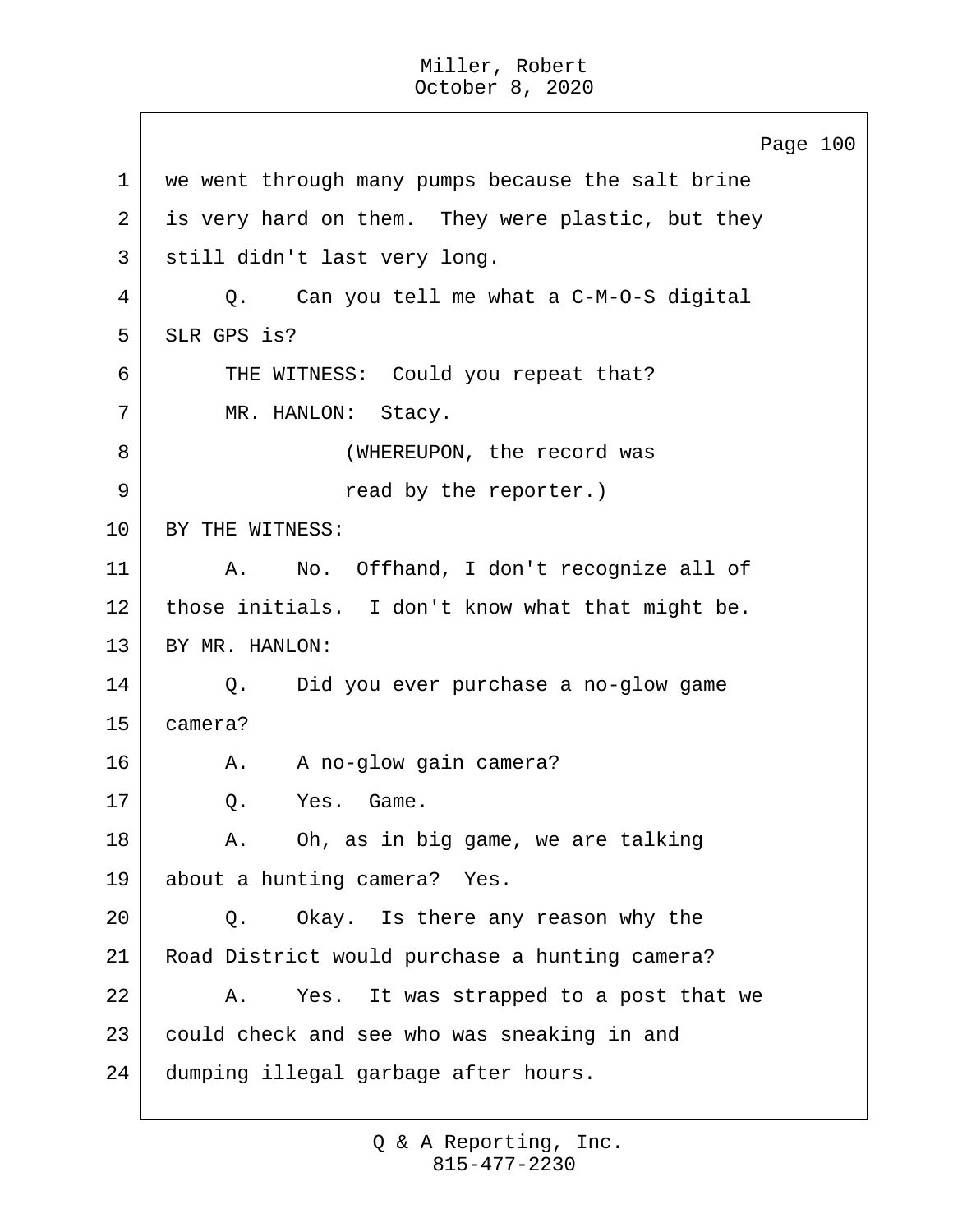1 1 O. There was a woodworking shop at the 2 Road District and has a variety of woodworking 3 tools. Can you explain to me what the purpose of 4 those woodworking tools is. 5 A. Various things come up from time to 6 time that you need various carpentry skills for 7 building shelves, building mailboxes. We found 8 that in the wintertime we had a lot of competition 9 buying mailboxes. So we started making our own. 10 It was a lot cheaper, a lot simpler, and we had 11 them in stock at all times. It wasn't unusual to 12 go through 50 to 60 mailbox posts in a single 13 season. 14 | Q. You know, I am surprised by that. And 15 the reason I am surprised by that is I've lived on 16 a Township road for, gosh, 20-plus years, and I

 don't know a single neighbor that has ever had a mailbox hit. Can you tell me was there a bounty on the number of mailboxes that somebody driving, you know, a snowplow?

21 | A. No. People just a lot of times put 22 their mailbox out there with a hope and a prayer 23 | hoping when we go by it goes down and they call 24 us. If we had an unusual snow with wet,

Page 101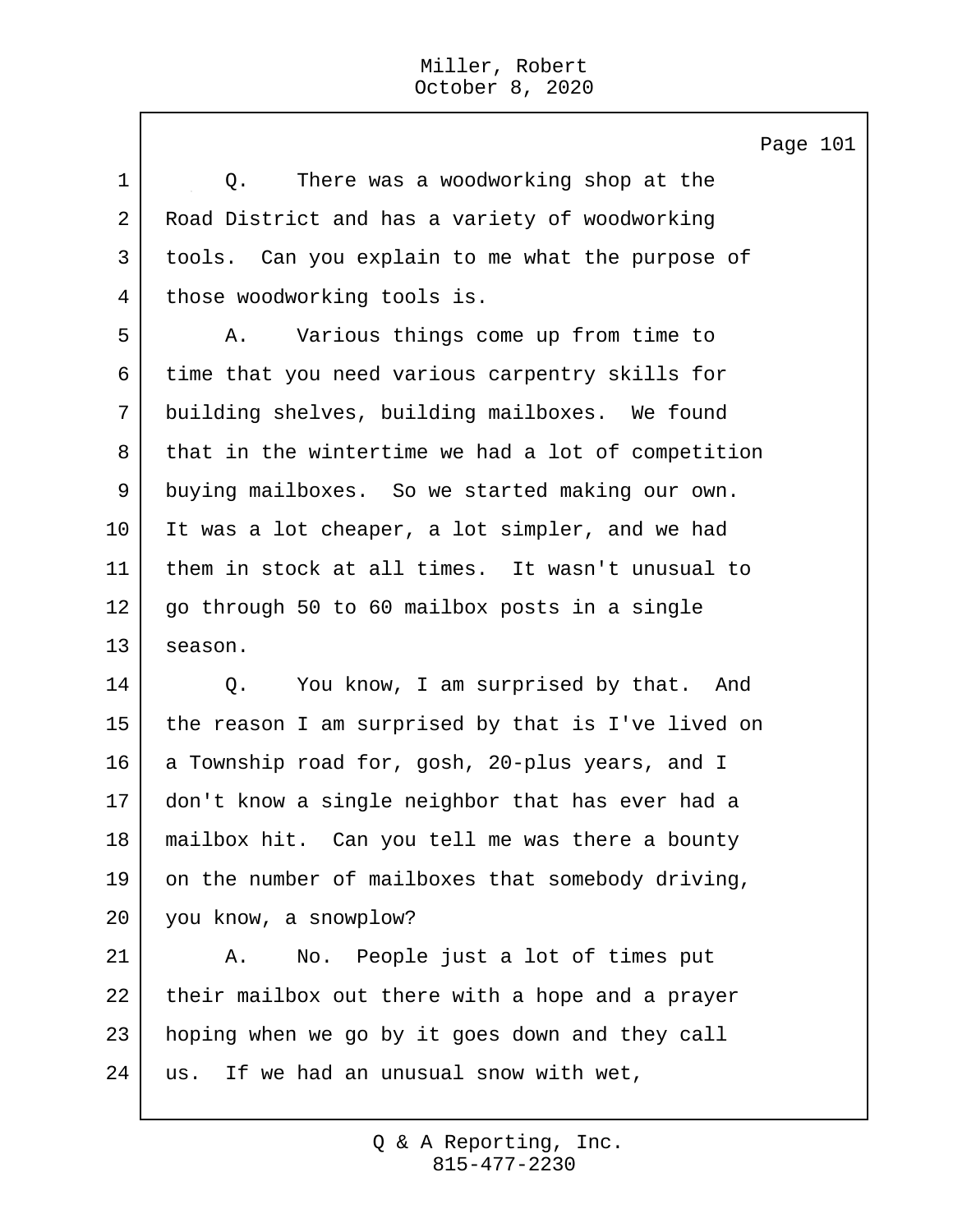|                | Page 102                                           |
|----------------|----------------------------------------------------|
| $\mathbf 1$    | slushy-type accumulation, unless you do two miles  |
| $\overline{a}$ | an hour, it is going to be very detrimental to the |
| 3              | health of a mailbox. It wasn't unusual to take     |
| 4              | out, in a nasty snowstorm of ten inches or more,   |
| 5              | dozens of mailboxes. So if you were lucky enough   |
| 6              | not to lose yours, god bless.                      |
| 7              | Earlier I asked you about a pool pump.<br>Q.       |
| 8              | Can you tell me how many of those pool pumps that  |
| 9              | the Road District had?                             |
| 10             | Well, we kept one in stock at all times<br>Α.      |
| 11             | when one failed, but over the years I am sure we   |
| 12             | bought, I don't know, between six and eight, I     |
| 13             | would guess. Without looking at the records, that  |
| 14             | is best of my knowledge.                           |
| 15             | So the reason that you purchased a<br>Q.           |
| 16             | 24-horsepower Marine Rule 1800 pump, was it the    |
| 17             | same thing you had mentioned to me earlier?        |
| 18             | A. I'm sorry. I didn't understand the              |
| 19             | description.                                       |
| 20             | A 24-horsepower Marine Rule 1800 pump<br>$Q$ .     |
| 21             | with a 24-foot cord.                               |
| 22             | I don't ever remember buying a<br>Α.               |
| 23             | 24-horsepower. That would be one heck of an        |
| 24             | electric motor.                                    |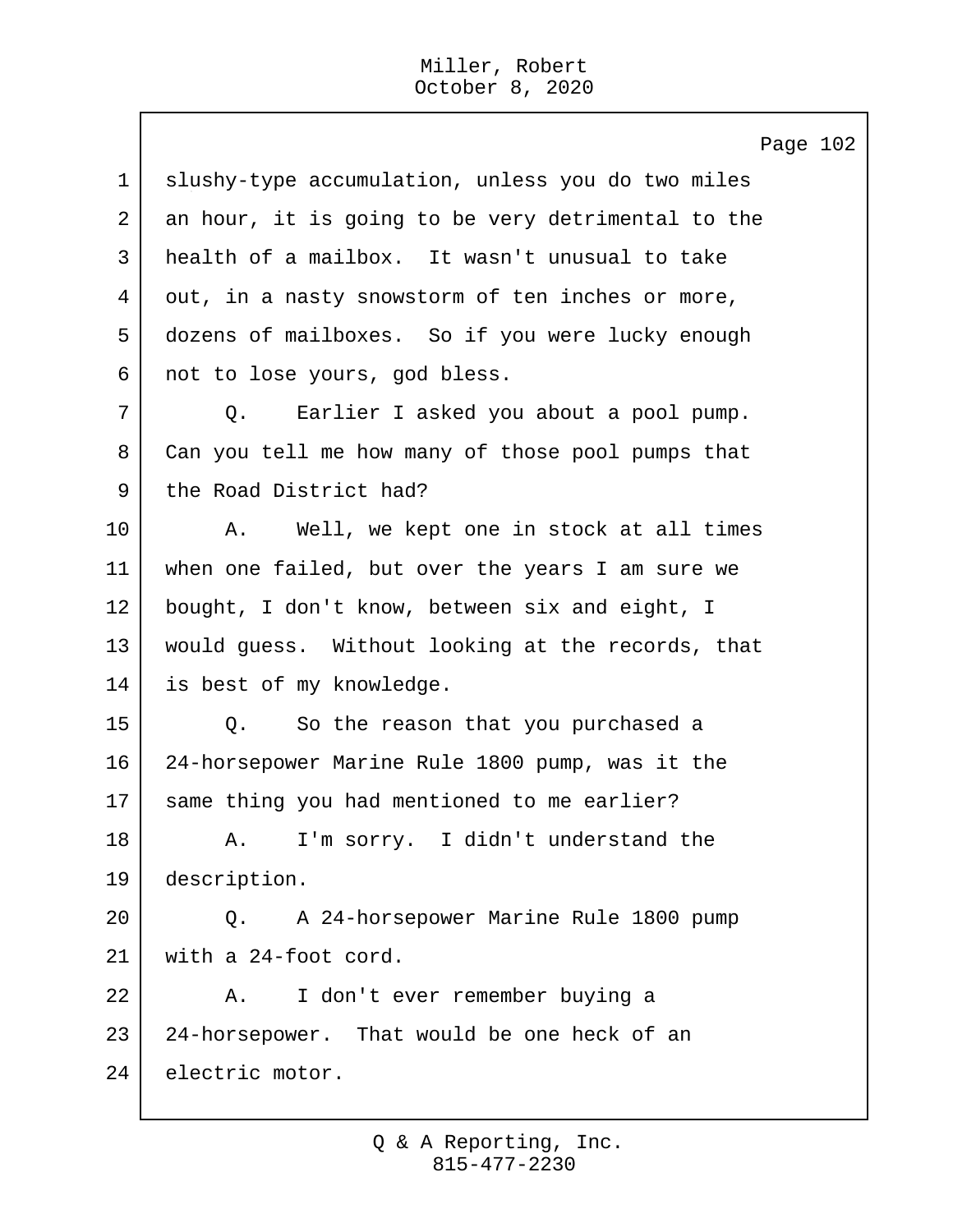Page 103 1 1 O. Let me ask you this. Let's assume that 2 I am looking at a typo. Did you ever buy a Marine 3 Rule 1800 pump with a 24-foot cord? 4 A. Those are the -- the pump that I used 5 to use for eradicating the salt brine from the -- 6 well, we called it the elevator house  $-$ - the 7 company over the years changed and sometimes when 8 I would buy it on Amazon, they would give me a 9 different style. So I am guessing what you are 10 looking at is the same use, same pump, different 11 style. But Rule was the company that made the 12 pumps. So I am guessing that is what you are 13 talking about. 14 | Q. Can you tell me why the Road District 15 would be making payments to the American Diabetes 16 Association? 17 | A. I'm sorry. What? 18 | O. Why did the Road District make payments 19 to the American Diabetes Association? 20 | A. I believe that we bought some Christmas 21 presents for the Highway Commissioners 22 Association, and that was then reimbursed by the 23 McHenry County Highway Commission. But they -- 24 that is how that would have been done. That is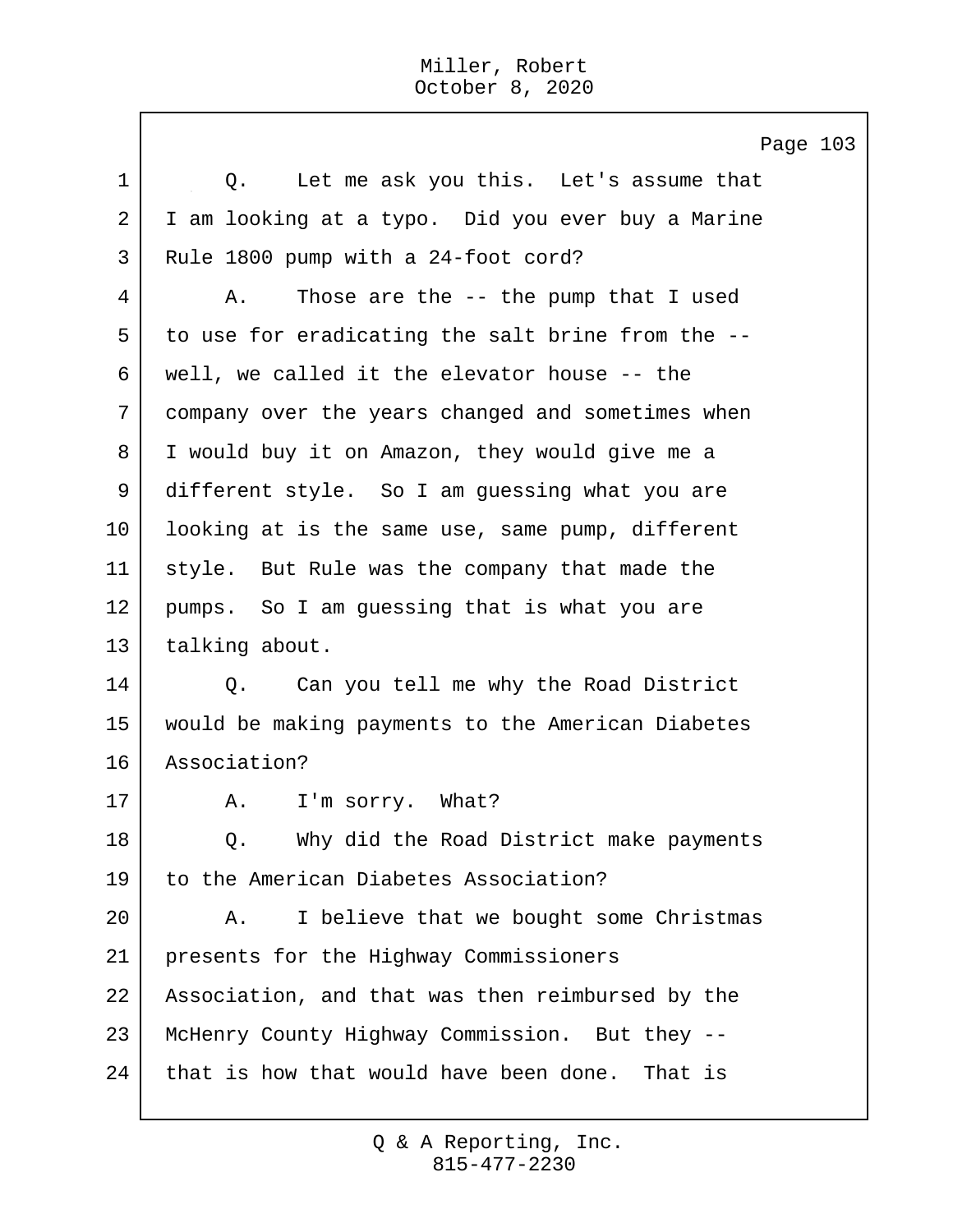|             | Page 104                                          |
|-------------|---------------------------------------------------|
| $\mathbf 1$ | why.                                              |
| 2           | So let me make sure I understand this.<br>Q.      |
| 3           | You used the Road District money to make a        |
| 4           | donation to the Diabetes Association which was    |
| 5           | then reimbursed by the McHenry County Highway     |
| 6           | Commissioners Association?                        |
| 7           | Kind of sorta.<br>Α.                              |
| 8           | Q.<br>Who --                                      |
| 9           | The items that were purchased were sold<br>Α.     |
| 10          | by this organization you referred to, and they    |
| 11          | were given as Christmas gifts to the McHenry      |
| 12          | County Highway Commissioners Association.<br>The  |
| 13          | president --                                      |
| 14          | Who --<br>Q.                                      |
| 15          | -- of the Highway Commissioners<br>Α.             |
| 16          | Association then reimbursed the shipping and      |
| 17          | for -- and the sale of those items. So it was no  |
| 18          | expense for the Road District.                    |
| 19          | And you were one of the officers of the<br>О.     |
| 20          | McHenry County Highway Commissioners Association, |
| 21          | correct?                                          |
| 22          | Α.<br>That's correct.                             |
| 23          | That's correct, right?<br>Q.                      |
| 24          | That's correct.<br>Α.                             |
|             |                                                   |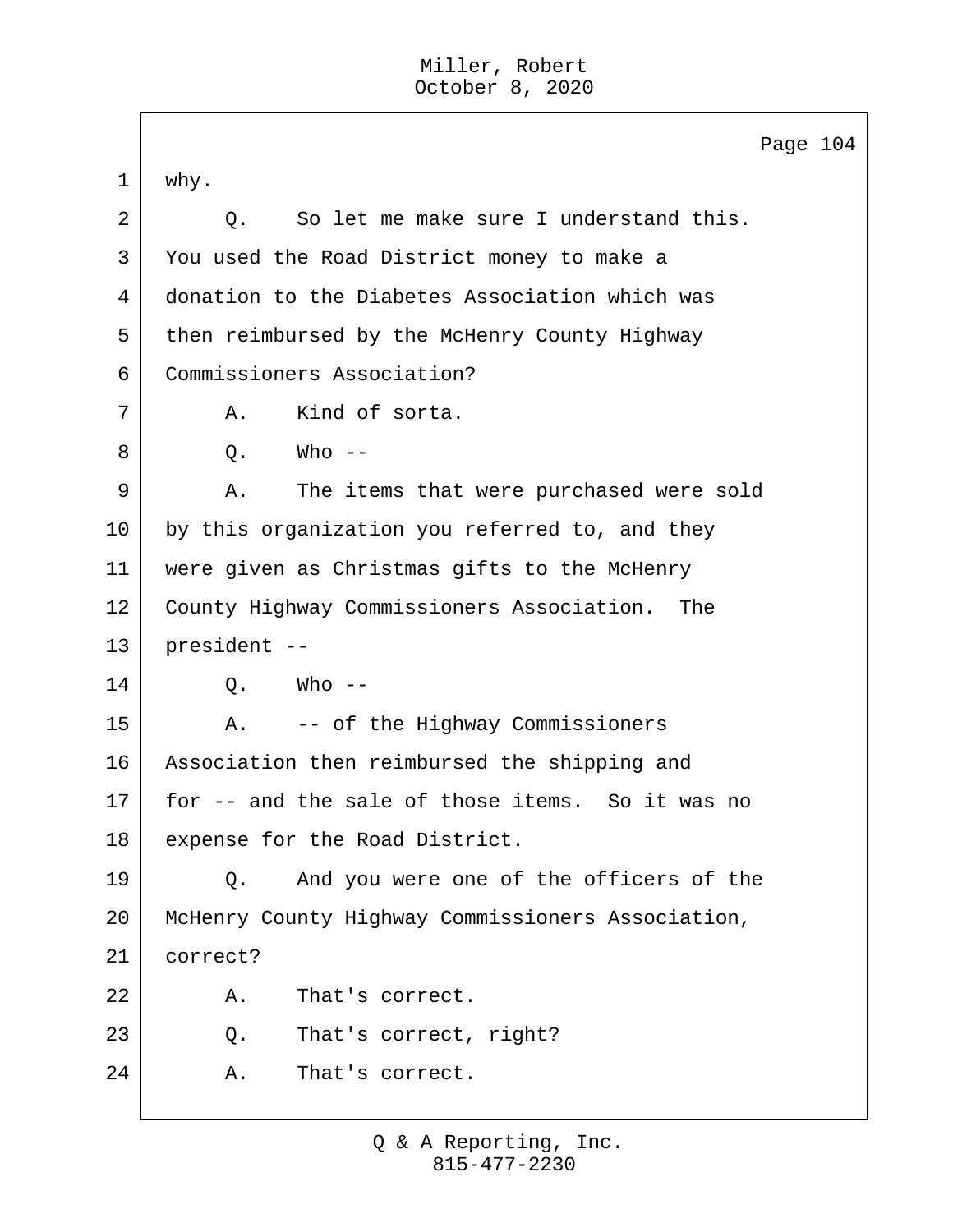Page 105 1 0. All right. And you were the highway 2 commissioner -- I'm sorry -- the president of the 3 McHenry County Highway Commissioners Association 4 in 2011 to 2013, correct? 5 A. At least. Yeah.  $6$  Q. So the gifts that were paid for were 7 | gifts to you; is that correct? 8 A. They were given to the wives at the 9 Christmas party. 10 Q. And what purpose of giving presents to 11 | the wives of a third-party entity was served by 12 the Road District? 13 A. As I told you, that particular bill was 14 reimbursed. So the Road District did not buy it. 15 Q. Well, the Road District paid for it, 16 right? 17 A. And --18 | Q. You were saying it was reimbursed 19 later. 20 A. Right. 21 Q. So you used the credit of the Road 22 District to purchase those gifts; is that correct? 23 A. The Road District acted as the 24 middleman.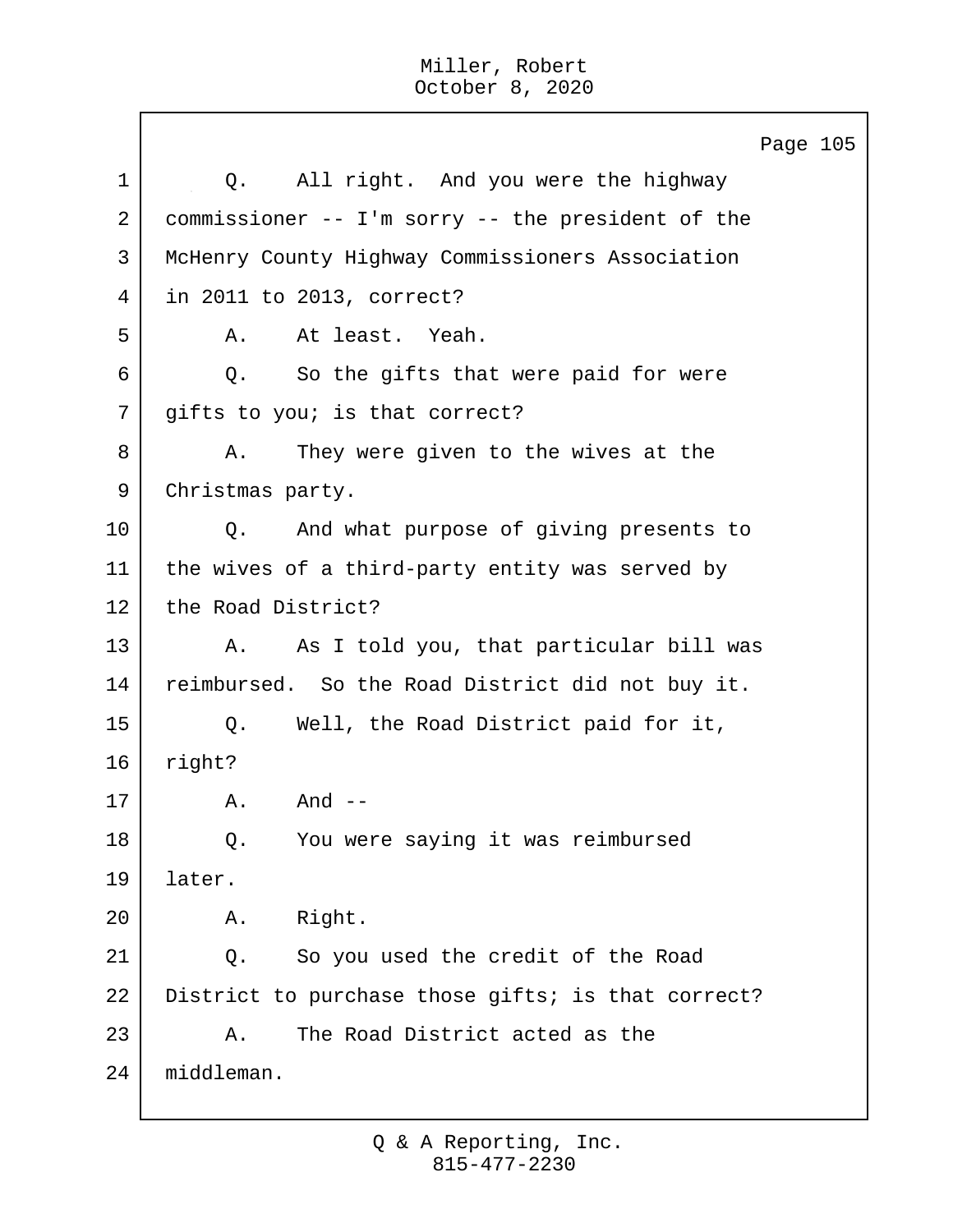Page 106 1 | Q. Under your direction, correct? 2 | A. Absolutely. 3 MR. HANLON: Mr. Gooch, I'm going to take a 4 | fine-minute break right now. 5 (WHEREUPON, a discussion was 6 had off the record.) 7 MR. GOOCH: Do you have a question to pose to 8 the witness? 9 MR. HANLON: Okay. Very well. I attempted 10 to be cordial and extend a courtesy to you, 11 Mr. Gooch. 12 BY MR. HANLON: 13 Q. With respect to American Public Work --14 who is American Public Work? 15 A. APWA is American Public Works 16 Association. 17 Q. Okay. So how many people were 18 registered as members of that association, if you  $19$  know? 20 A. I believe two. 21 Q. Just two, right? 22 A. I believe. 23 Q. Any reason that you would have paid for 24 ten memberships?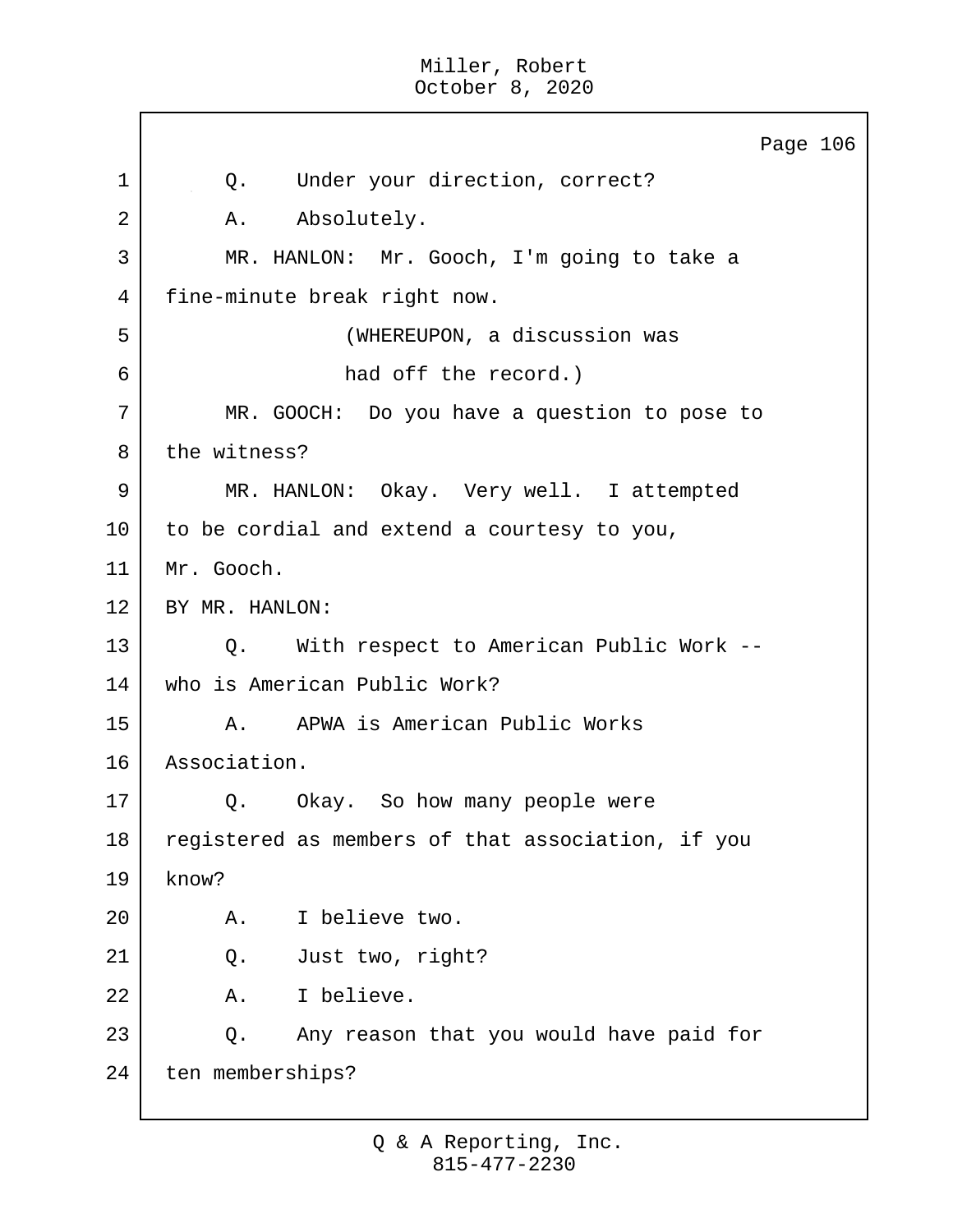$\Box$ 

|                | Page 107                                           |
|----------------|----------------------------------------------------|
| $\mathbf 1$    | I'm sorry. What?<br>Α.                             |
| $\mathbf{2}$   | Any reason why the Road District would<br>Q.       |
| $\mathfrak{Z}$ | have paid for ten separate memberships?            |
| 4              | I believe the Road District paid for<br>Α.         |
| 5              | ten separate admissions to an APWA event. It is    |
| 6              | different.                                         |
| 7              | You would frequent the Around The Clock<br>$Q$ .   |
| 8              | restaurant during your term as highway             |
| 9              | commissioner and charged many meals there. I am    |
| 10             | not going to ask you to remember any specific      |
| 11             | meal, but what was the purpose for the Road        |
| 12             | District to be paying for meals at Around The      |
| 13             | Clock?                                             |
| 14             | I am not aware of any meals that were<br>Α.        |
| 15             | paid for, but several breakfast meetings were held |
| 16             | at Around The Clock, and that would have been the  |
| 17             | purpose.                                           |
| 18             | Did you ever have bid openings at<br>Q.            |
| 19             | Around The Clock?                                  |
| 20             | We never had bid openings at Around The<br>Α.      |
| 21             | Clock, but we discussed bid openings that occurred |
| 22             | prior to the meeting at Around The Clock.          |
| 23             | Can you tell me what Augie's Front<br>Q.           |
| 24             | Burner is?                                         |
|                |                                                    |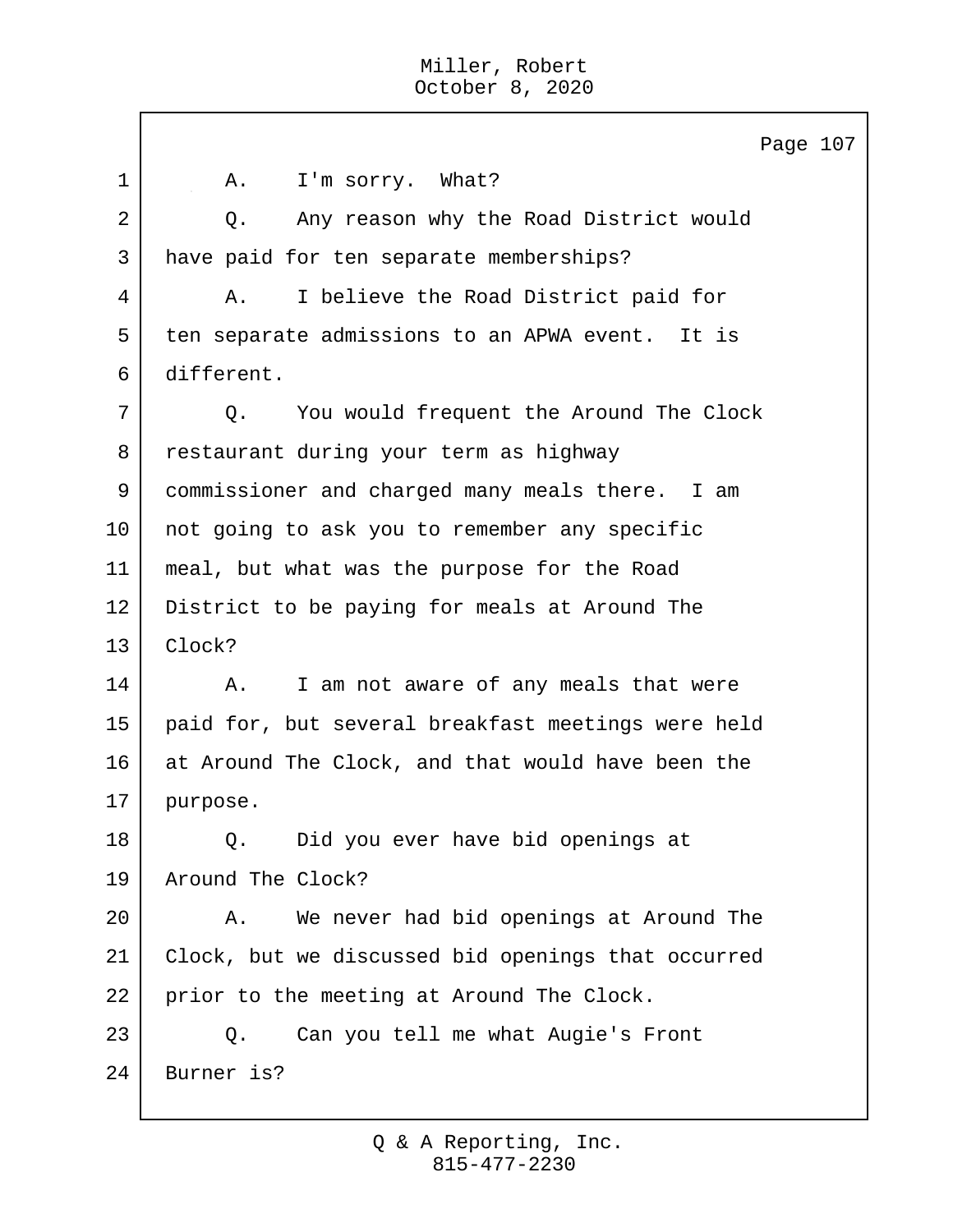Page 108 1 | A. I believe that is a restaurant in 2 Springfield. 3 Q. Did you have reason to be in 4 Springfield in 2011? 5 A. I am sure I did. 6 Q. Okay. Can you explain why you charged 7 | \$408 at Augie's Front Burner on April 6th of 2011? 8 A. I believe the Township contingent 9 attended a dinner at that restaurant. They paid 10 | for all of the Township people in attendance, as 11 per policy. 12 | O. Did the Road District ever have an 13 electronic Notebook? 14 A. I am not sure it was -- there were 15 electronic items left behind when I left office, 16 whether it would be called a Notebook or not. Is 17 that a laptop? I am not really sure what you are 18 talking about. 19 Q. I asked you whether or not the Road 20 District -- maybe I didn't ask it properly. 21 During your term as highway 22 commissioner, did the Road District have a 23 Notebook, an electronic device called a Notebook? 24 A. We may have. If a Notebook is a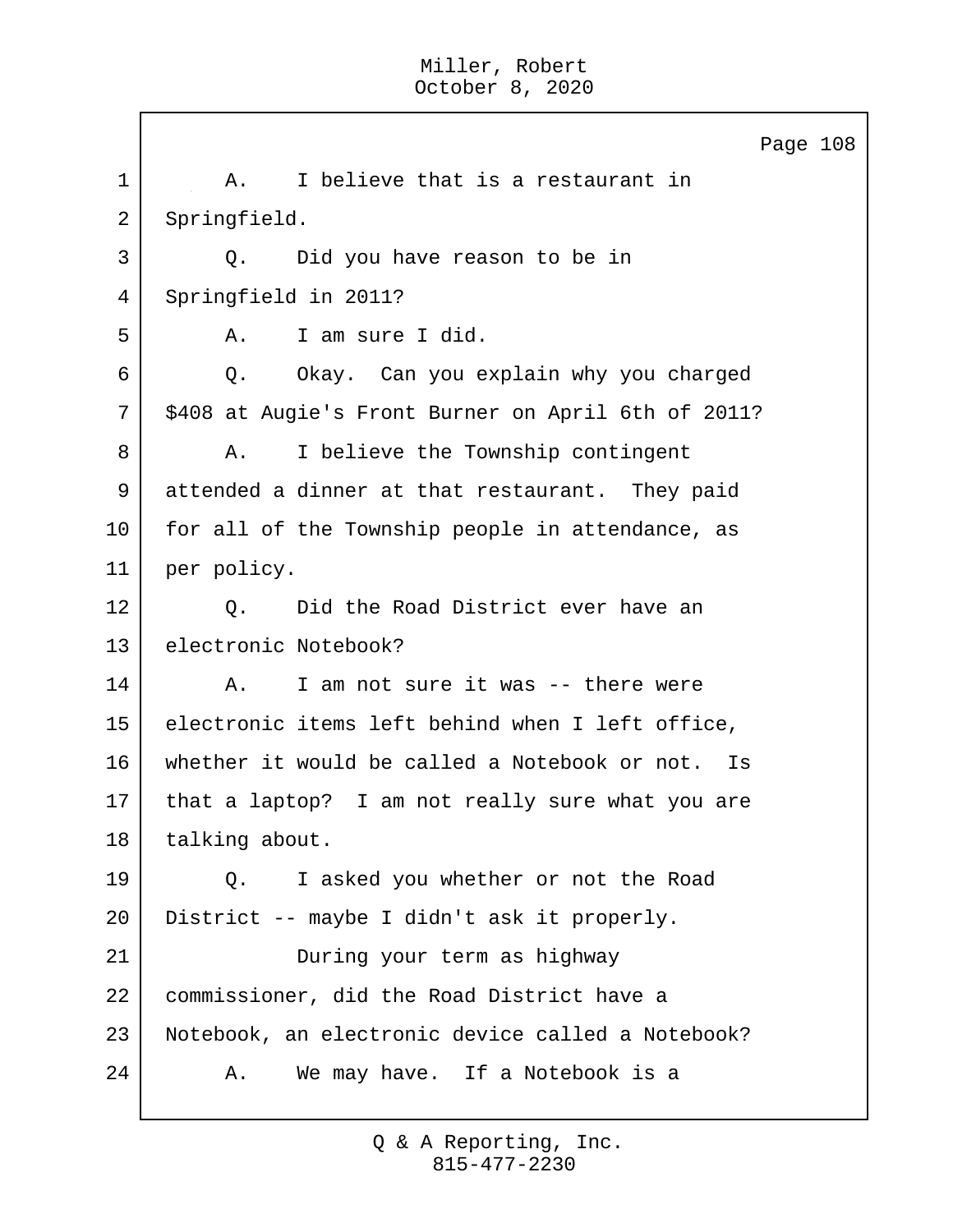Page 109 1 laptop, then, yes, we had several laptops used for 2 various purposes. I couldn't tell you if it was 3 called a Notebook or not. Every brand calls it 4 something different. 5 | C. Where is the Brunch Cafe? 6 A. Fox River Grove. 7 Q. And by my calculations you spent  $8 \mid$  \$4,579.71 between 2012 and 2016 at the Brunch 9 Cafe. Do you know why you were charging meals at 10 the Brunch Cafe? 11 | A. I know why we charged a significant 12 | amount of money to the Brunch Cafe. 13 Q. Could you please explain that to me. 14 A. The county clerk concerted the Township 15 Road District to help them administer elections. 16 And over the years the Township clerk had a lot of 17 trouble retaining election judges. We made a 18 determination, the Township supervisor and myself, 19 that we would provide cold cuts and a mini 20 sandwich selection for the judges when they 21 dropped off their election supplies at the 22 Township. We were a satellite for the election 23 process. We paid the Brunch Cafe to provide mini 24 | sandwiches, chips and cookies for those election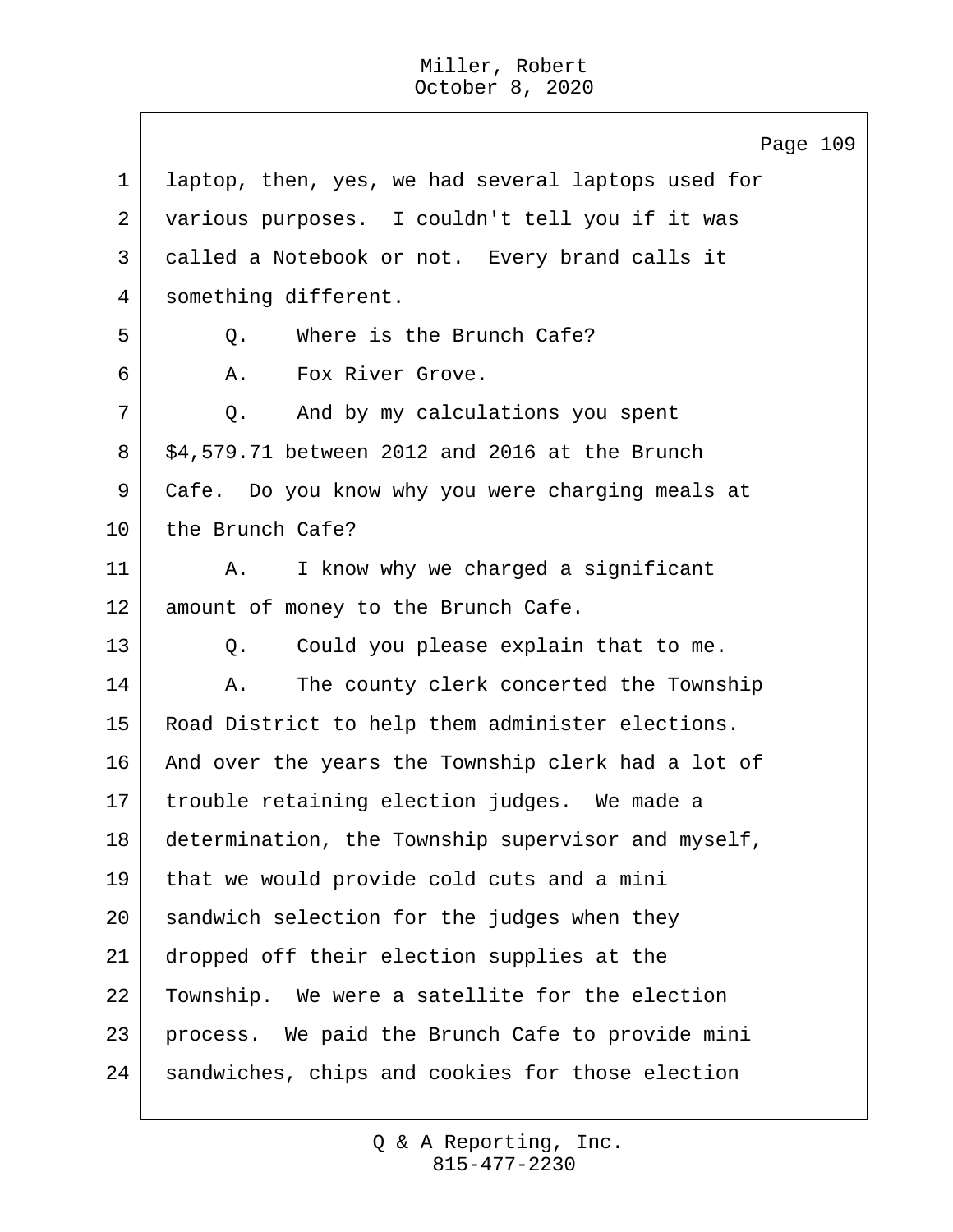$\mathbf{I}$ 

|             | Page 110                                           |
|-------------|----------------------------------------------------|
| $\mathbf 1$ | judges to come in, grab a sandwich, drop off their |
| 2           | election supplies and leave. And we were told by   |
| 3           | the clerk that it -- that this was a little        |
| 4           | something to retain election judges. That was the  |
| 5           | expense from Brunch Cafe. That expense was shared  |
| 6           | between the supervisor and the Road District on a  |
| 7           | 50-50 basis.                                       |
| 8           | In fact, you split two \$1,100 meals<br>Q.         |
| 9           | with the Township and another \$550 meal with the  |
| 10          | Township, correct?                                 |
| 11          | Well, as I stated before, it was not a<br>Α.       |
| 12          | meal. It was food for the election judges, which   |
| 13          | numbered in the hundreds.                          |
| 14          | Is the Road District responsible in any<br>Q.      |
| 15          | way for the elections of public officials?         |
| 16          | I believe they are.<br>Α.                          |
| 17          | And how is the Road District<br>Q.                 |
| 18          | responsible for the elections that are governed by |
| 19          | the clerk's office?                                |
| 20          | We worked intergovernmentally with the<br>Α.       |
| 21          | county clerk. And from what we heard from past     |
| 22          | clerks, our help helped save thousands of dollars  |
| 23          | to the County because we all worked in concert     |
| 24          | with one another.                                  |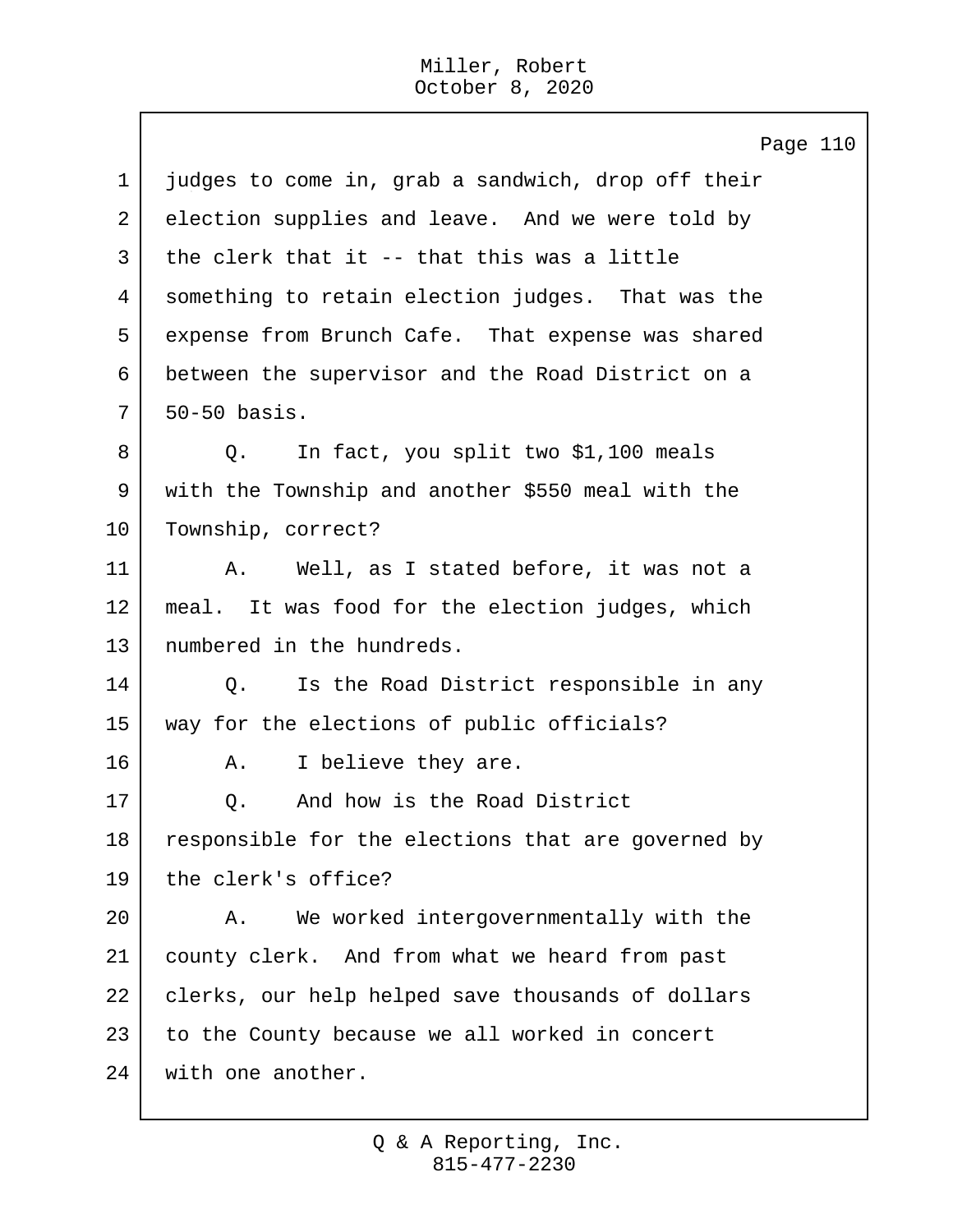Page 111 1 |  $\sqrt{0}$ . Did the Road District receive a direct 2 benefit as a result of paying for these expenses 3 at the Brunch Cafe? 4 | A. Well, we received -- I couldn't tell 5 you how much, but a dollar amount each and every 6 election cycle from the county clerk in the form 7 of a check that we deposited, of course, in our 8 account. 9 Q. You said the -- did you enter into an 10 intergovernmental agreement with respect to that? 11 A. We entered into a handshake 12 intergovernmental agreement with various county 13 clerks. 14 Q. And as you sit here today, is it your 15 testimony that all of those expenses were 16 reimbursed by the county clerk? 17 A. That is not what I said. 18 | O. Okay. So I know of -- that you have 19 given me that there was these expenses for 20 assisting these election judges. So with respect 21 to what you have told me about the election 22 judges, was that food provided by the Brunch Cafe 23 and paid for by the Road District and split with 24 the Township, was that reimbursed by the county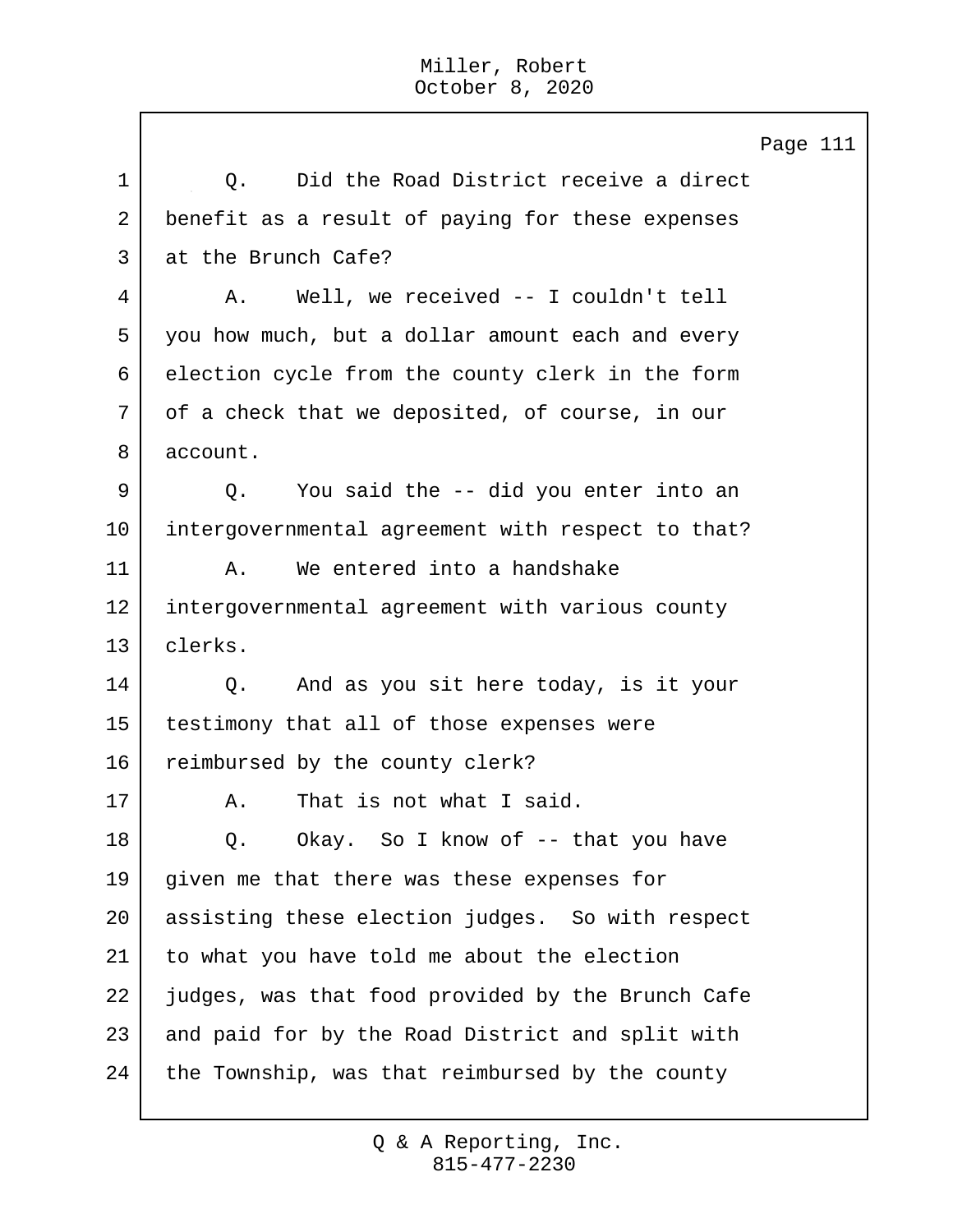|             | Page 112                                           |  |  |  |  |  |  |
|-------------|----------------------------------------------------|--|--|--|--|--|--|
| $\mathbf 1$ | clerk?                                             |  |  |  |  |  |  |
| 2           | Partially.<br>Α.                                   |  |  |  |  |  |  |
| 3           | How much partially?<br>Q.                          |  |  |  |  |  |  |
| 4           | I don't recall dollars and cents wise.<br>Α.       |  |  |  |  |  |  |
| 5           | So there was a handshake deal at the<br>Q.         |  |  |  |  |  |  |
| 6           | time. Who was the county clerk at the time?        |  |  |  |  |  |  |
| 7           | Kathie Schultz was the one we worked<br>Α.         |  |  |  |  |  |  |
| 8           | with predominantly, and later on it was Mary       |  |  |  |  |  |  |
| 9           | McClellan. Those were the two that I worked with.  |  |  |  |  |  |  |
| 10          | Had you gone to Nebraska on Township<br>Q.         |  |  |  |  |  |  |
| 11          | Road District business?                            |  |  |  |  |  |  |
| 12          | I don't recall.<br>Α.                              |  |  |  |  |  |  |
| 13          | If I were to read the names to you of<br>Q.        |  |  |  |  |  |  |
| 14          | Robert, Anna, Joe, Jim, Mara, Don and Donna, would |  |  |  |  |  |  |
| 15          | you know who the last names were that would be     |  |  |  |  |  |  |
| 16          | associated with that?                              |  |  |  |  |  |  |
| 17          | Taken out of context, just reading<br>Α.           |  |  |  |  |  |  |
| 18          | names, no, I do not.                               |  |  |  |  |  |  |
| 19          | Okay. Do you know what a caucus room<br>Q.         |  |  |  |  |  |  |
| 20          | is?                                                |  |  |  |  |  |  |
| 21          | Do I know what a caucus room is? I<br>Α.           |  |  |  |  |  |  |
| 22          | have no idea. Is it the name of a restaurant?      |  |  |  |  |  |  |
| 23          | Well, there is a charge of \$527.15<br>Q.          |  |  |  |  |  |  |
| 24          | payable to The Caucus Room. Do you have any idea   |  |  |  |  |  |  |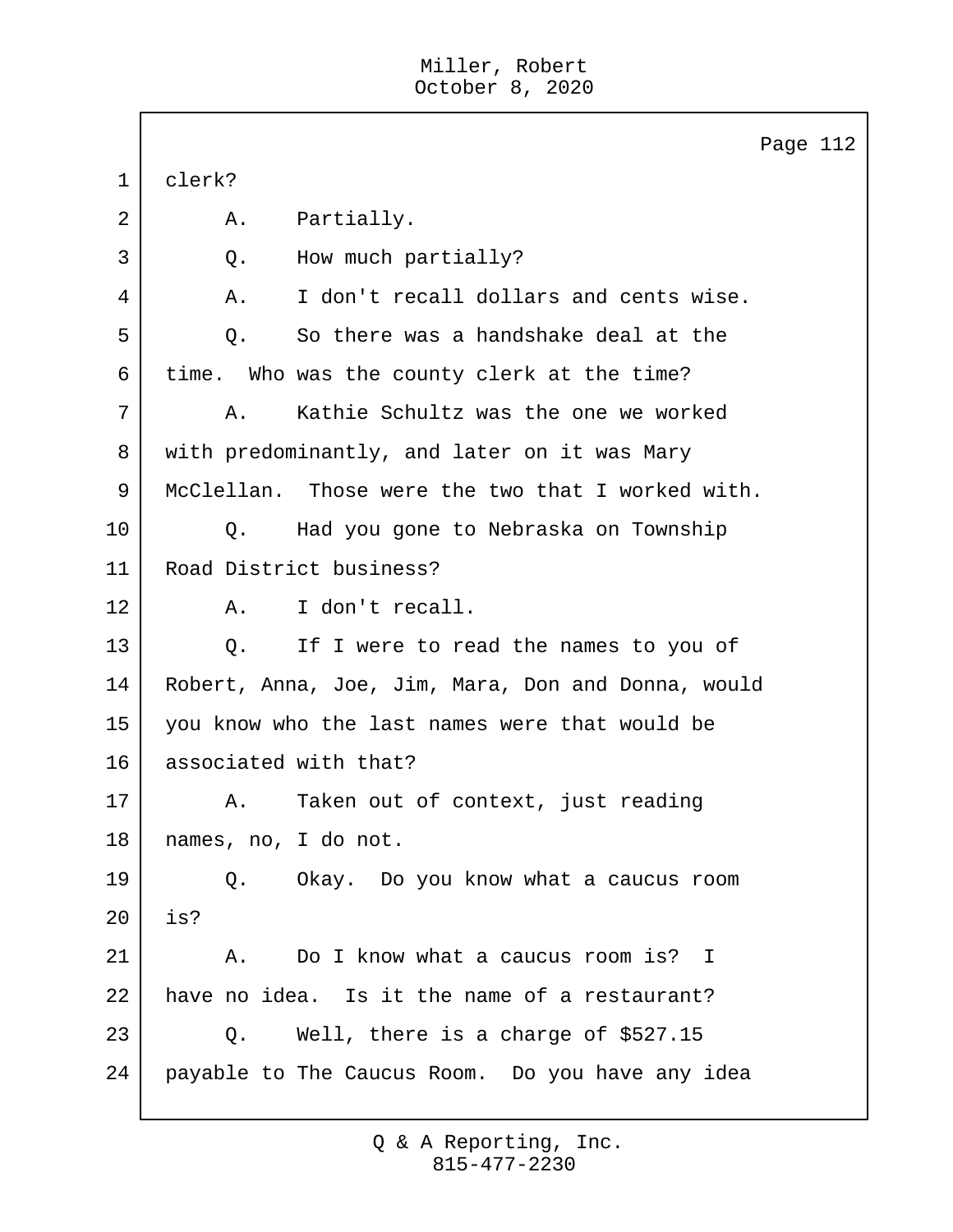Page 113 1 | what that was? 2 A. Without looking at the documentation 3 you are looking at, no. 4 MR. GOOCH: Might I inquire? Have all of 5 these documents you are reading from been produced 6 pursuant to your notice to produce? 7 MR. HANLON: It is my deposition, Mr. Gooch. 8 | I am not going to answer your questions. 9 BY MR. HANLON: 10 Q. Do you know how many -- I'm sorry. 11 Strike that. 12 What was the purpose for eating at the 13 Chesapeake Seafood Restaurant? It appears you ate 14 | there one, two, three, four, five, six different 15 times for a total of \$1,339. 16 A. The purpose was we were hungry. 17 Q. All right. What was the purpose 18 associated with the Road District's business for 19 those meals? 20 A. It was customary that when we went to 21 Township conferences in Springfield that the 22 contingent went to dinner as a group, and I 23 | believe that that is what you are talking about. 24 Q. I see in October of 2010 you purchased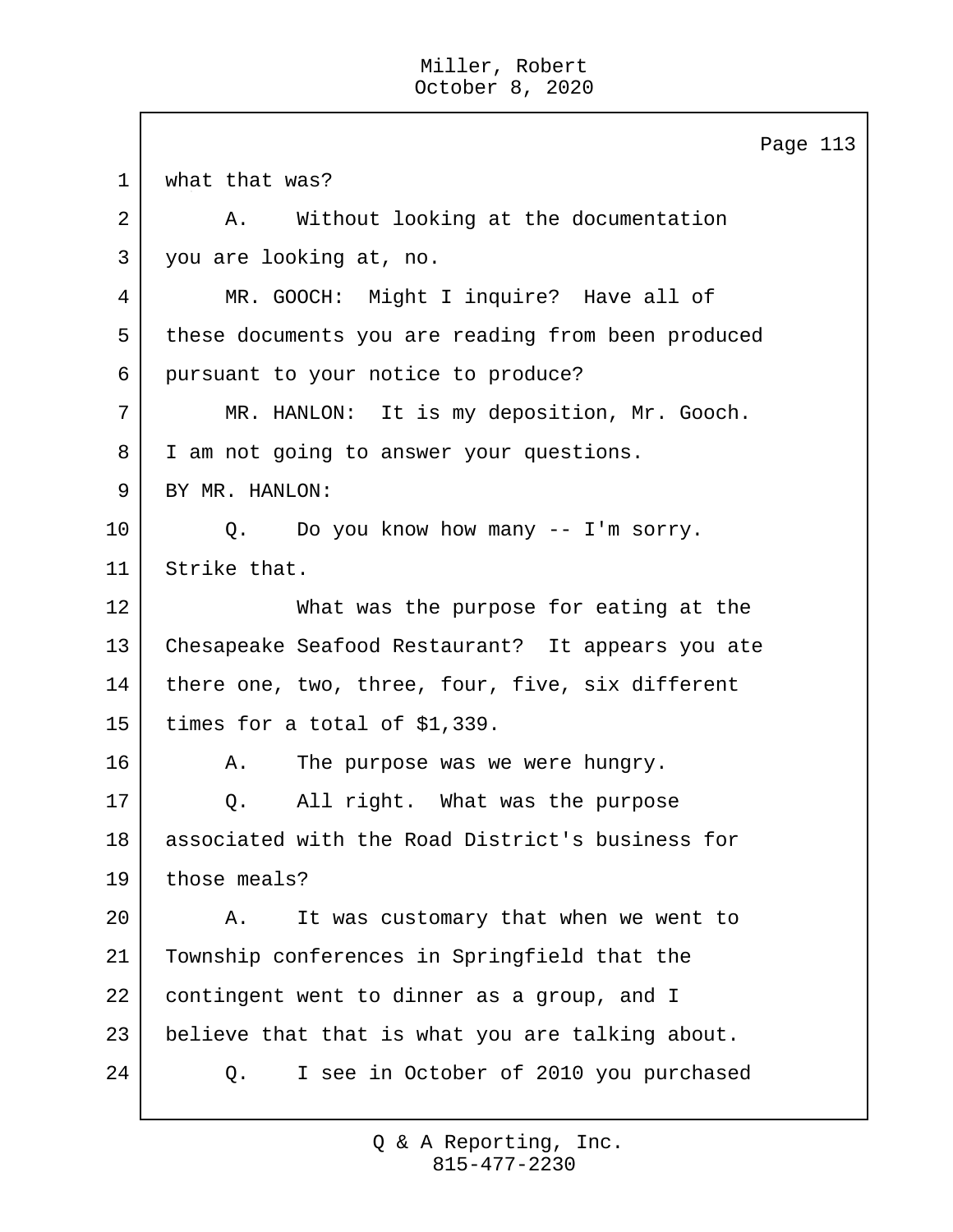$\mathbf{I}$ 

|             | Page 114                                           |
|-------------|----------------------------------------------------|
| $\mathbf 1$ | Caribou coffee, spoons, paper plates, cups,        |
| 2           | batteries, creamers, pens and a Motorola HX1 surge |
| 3           | protector for a total of \$585.98. Can you tell me |
| 4           | where that expense -- what that was for?           |
| 5           | I'm sorry. I couldn't. Without more<br>Α.          |
| 6           | information, I have no idea.                       |
| 7           | Q. And I'm just going to skip that one. I          |
| 8           | will come back to it.                              |
| 9           | MR. GOOCH: Whatever.                               |
| 10          | BY MR. HANLON:                                     |
| 11          | Q. You spent a little over \$7,000 at              |
| 12          | Costco. Most without receipts. Could you explain   |
| 13          | what purchases you were making at Costco?          |
| 14          | Well, if you don't have a receipt,<br>Α.           |
| 15          | somebody took it because no bill was ever paid     |
| 16          | without backup. And when I say backup, I made a    |
| 17          | receipt. So if you are lacking records, they       |
| 18          | disappeared after my tenure.                       |
| 19          | Can you tell me what the public purpose<br>Q.      |
| 20          | for purchasing Domino's pizza would be?            |
| 21          | Objection, form of the question.<br>MR. GOOCH:     |
| 22          | Public purpose calls for a legal opinion. Don't    |
| 23          | answer the question.                               |
| 24          | BY MR. HANLON:                                     |
|             |                                                    |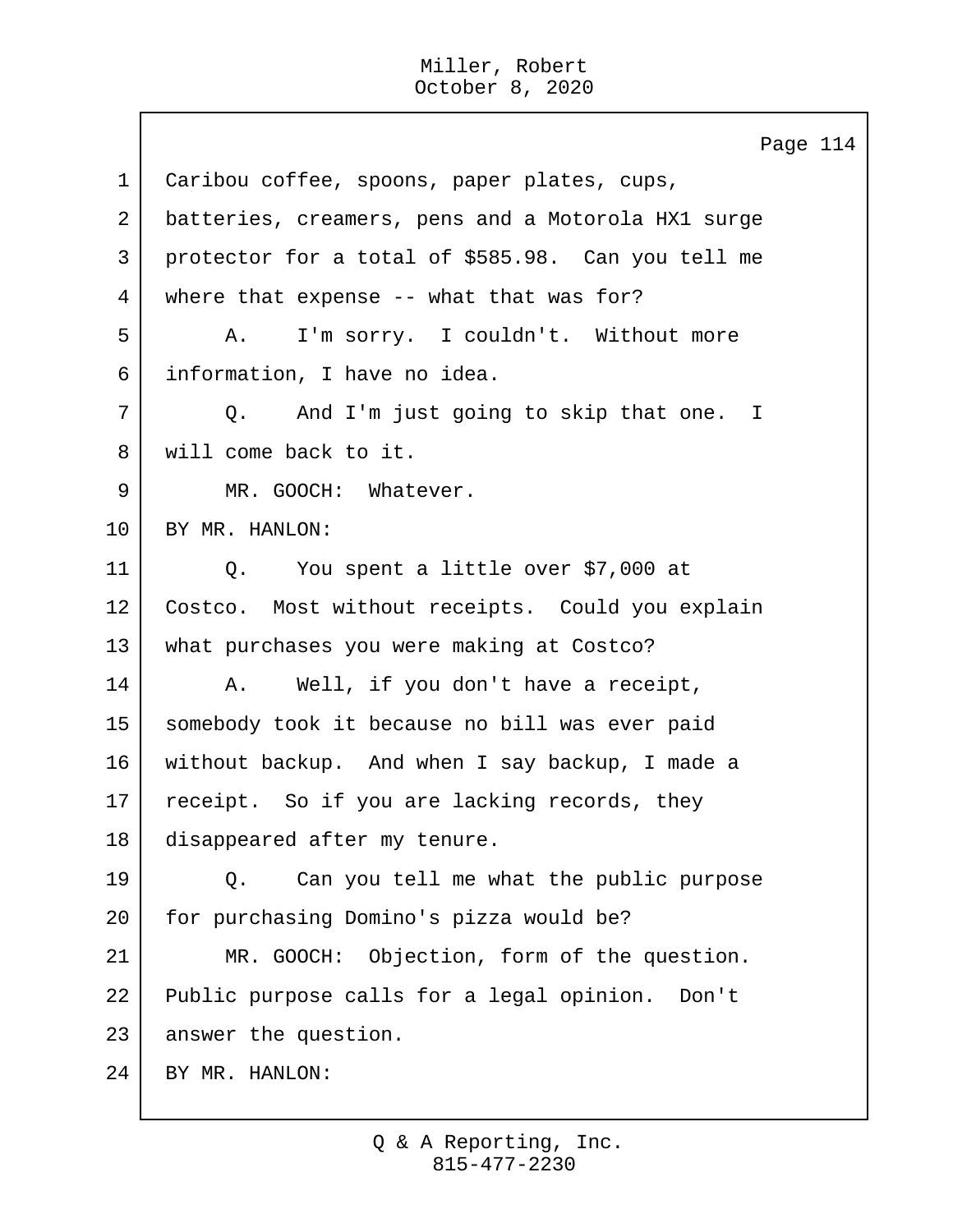Page 115

| 1              | Mr. Miller, what was the purpose for<br>Q.        |  |  |  |  |  |  |  |
|----------------|---------------------------------------------------|--|--|--|--|--|--|--|
| $\overline{a}$ | purchasing Domino's pizza for the Road District?  |  |  |  |  |  |  |  |
| 3              | When we talked about specialized<br>Α.            |  |  |  |  |  |  |  |
| 4              | recycling held the last Saturday of every month,  |  |  |  |  |  |  |  |
| 5              | there were many volunteers from the schools, from |  |  |  |  |  |  |  |
| 6              | the community that showed up and helped. And when |  |  |  |  |  |  |  |
| 7              | we were done with our specialized recycling, we   |  |  |  |  |  |  |  |
| 8              | bought half a dozen pizzas and Domino's pizza was |  |  |  |  |  |  |  |
| 9              | generous enough to give us, for most of the time, |  |  |  |  |  |  |  |
| 10             | a 50 percent discount. And I believe that that    |  |  |  |  |  |  |  |
| 11             | would be the expense that you are referring to.   |  |  |  |  |  |  |  |
| 12             | Do you recall purchasing any software<br>Q.       |  |  |  |  |  |  |  |
| 13             | from the Google Earth store?                      |  |  |  |  |  |  |  |
| 14             | No.<br>Α.                                         |  |  |  |  |  |  |  |
| 15             | As you sit here today, do you know what<br>Q.     |  |  |  |  |  |  |  |
| 16             | purpose spending \$591 at the Google Earth store  |  |  |  |  |  |  |  |
| 17             | was served for the Road District?                 |  |  |  |  |  |  |  |
| 18             | I can only speculate because I can't<br>Α.        |  |  |  |  |  |  |  |
| 19             | honestly give you an answer, but I would imagine  |  |  |  |  |  |  |  |
| 20             | some sort of mapping.                             |  |  |  |  |  |  |  |
| 21             | Did you ever buy Minecraft software<br>Q.         |  |  |  |  |  |  |  |
| 22             | using your Road District credit card?             |  |  |  |  |  |  |  |
| 23             | Not knowingly.<br>Α.                              |  |  |  |  |  |  |  |
| 24             | Is there a purpose for the Road<br>Q.             |  |  |  |  |  |  |  |
|                |                                                   |  |  |  |  |  |  |  |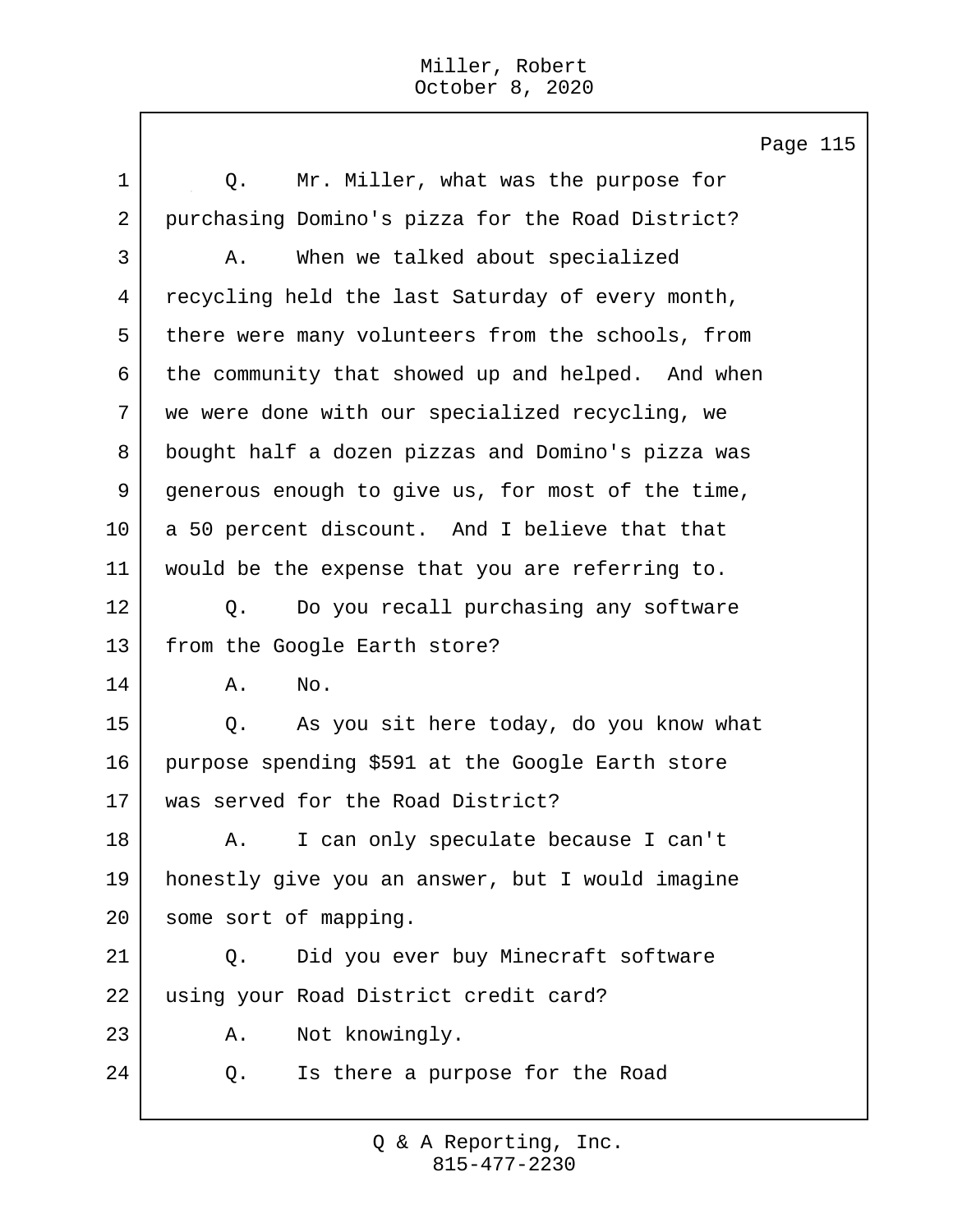Page 116

1 District that would be served with a purchase of 2 Minecraft software?

3 A. I don't know. Perhaps I put it on an iPad for kids that were sitting in the hall to try to amuse them. I was trying to -- after looking at the papers and documents lately, trying to remember that myself. And all I can think is that I put it on the iPad that was in the office so that the kids could amuse themselves while they were waiting for general assistance because they become quite rambunctious when they were in a hall 12 and were quite a disruption.

13 Q. Okay. And it was never the purpose or 14 it was never the function of the Road District to 15 administer public assistance, correct?

16 A. No. But we did assist the supervisor 17 when it came time to give somebody a ride, arrange 18 for the bus to pick somebody up, take somebody 19 home. If somebody became unruly, we were kind of 20 the enforcer of the Township office. So we were 21 looked at to assist the Township supervisor with 22 any and all contacts that they might have had. 23 Q. What is H.H. Gregg? 24 A. Again, without looking at a receipt or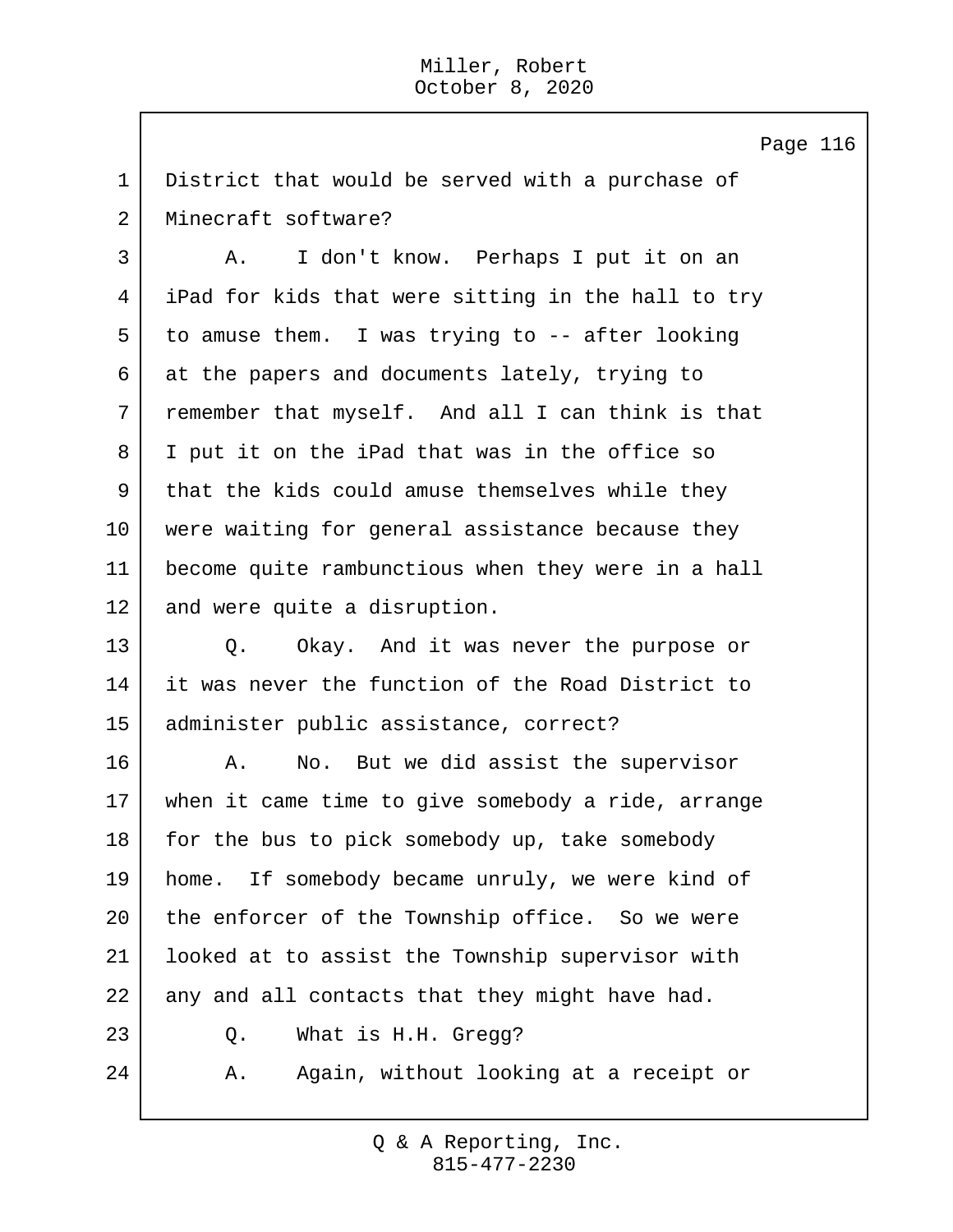|             | Page 117                                           |
|-------------|----------------------------------------------------|
| $\mathbf 1$ | some sort of paperwork, I don't know.              |
| 2           | Have you ever heard of the store?<br>Q.            |
| 3           | What was it called again?<br>Α.                    |
| 4           | H.H. Gregg.<br>Q.                                  |
| 5           | I think, if I remember right, it was an<br>Α.      |
| 6           | electronics store in Crystal Lake that went out of |
| 7           | business. But I think so.                          |
| 8           | And they sold appliances, correct?<br>Q.           |
| 9           | They sold electronics and appliances,<br>Α.        |
| 10          | yes, I believe.                                    |
| 11          | Can you explain why between 2011 and<br>Q.         |
| 12          | 2012 you spent \$2,798 had at H.H. Gregg without a |
| 13          | receipt?                                           |
| 14          | Well, I will tell you right now no<br>Α.           |
| 15          | purchases were made by me without a receipt. And   |
| 16          | if I lost the receipt, I called the company and    |
| 17          | got it. Every bill every month was reconciled.     |
| 18          | So I would tell you if you don't have a receipt,   |
| 19          | somebody took it and hid it. Somebody -- somebody  |
| 20          | adulterated those records.                         |
| 21          | With respect to Hobby Lobby -- you are<br>Q.       |
| 22          | familiar with the Hobby Lobby store in Crystal     |
| 23          | Lake?                                              |
| 24          | Α.<br>I am.                                        |
|             |                                                    |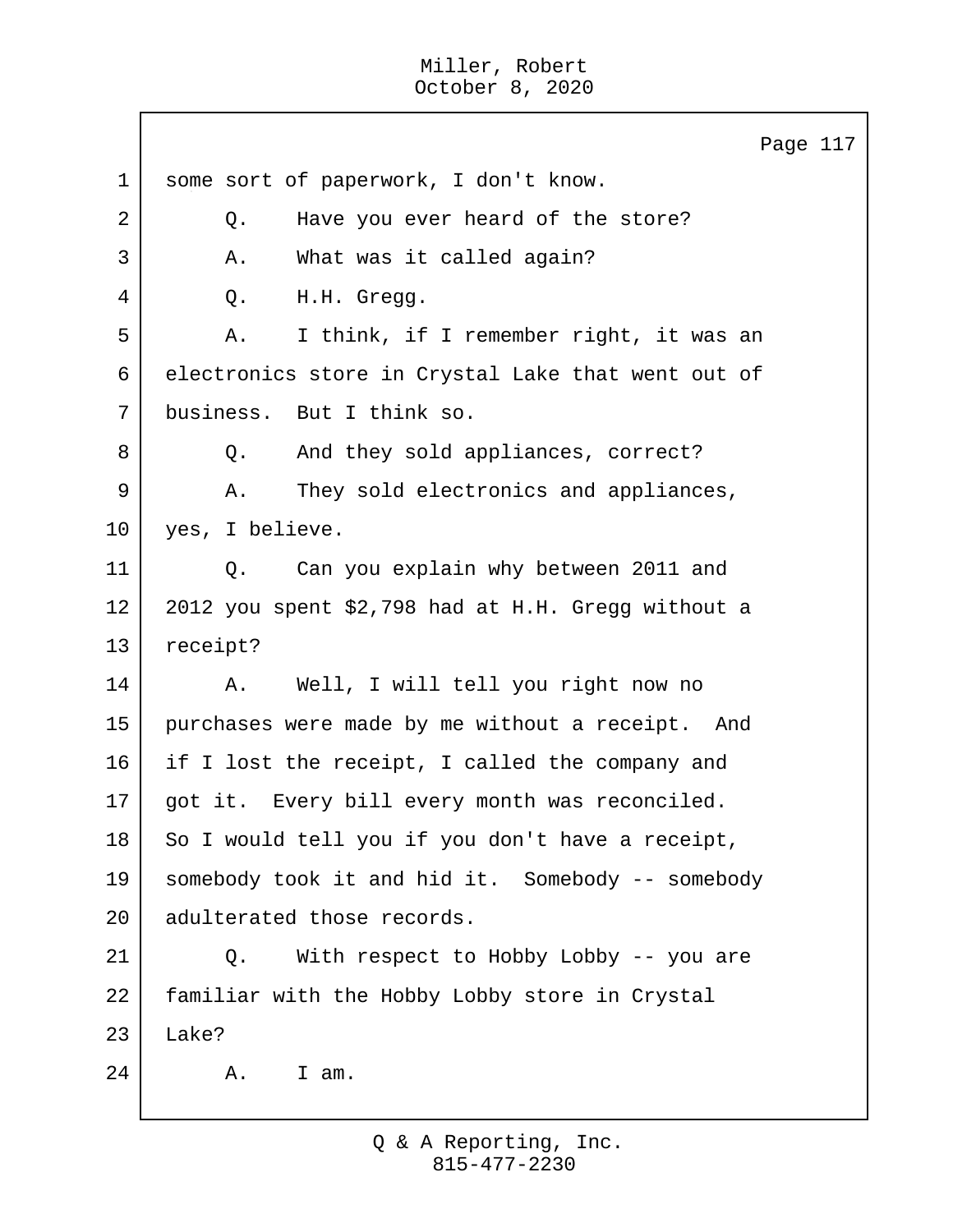Page 118 1 1 Q. Can you tell me what the three home 2 accents that were purchased at Hobby Lobby were 3 for? 4 A. Office decorations. 5 | C. Can you describe them to me, please. 6 A. No idea what I bought, but I know that 7 they were office decorations. 8 Q. How many times did you go to the 9 Hooters restaurant in Brookfield, Wisconsin, to 10 the best of your knowledge? 11 | A. Every time we went to the APWA show, 12 the public works show that was in Milwaukee, I 13 believe that is the restaurant the guys chose to 14 | go to for lunch, which we went to after the show 15 to discuss what we learned. 16 | Q. Did you ever go to the Hooters 17 restaurant in Schaumburg, Illinois on the expense 18 of the Road District? 19 A. I believe that we went to the APWA show 20 at the Ramada Renaissance and we may have -- after 21 that show, just like the one in Milwaukee, we went  $22$  to the restaurant in Schaumburg, yes. If my 23 memory serves me correctly, we did do that a 24 | couple of times. At least once.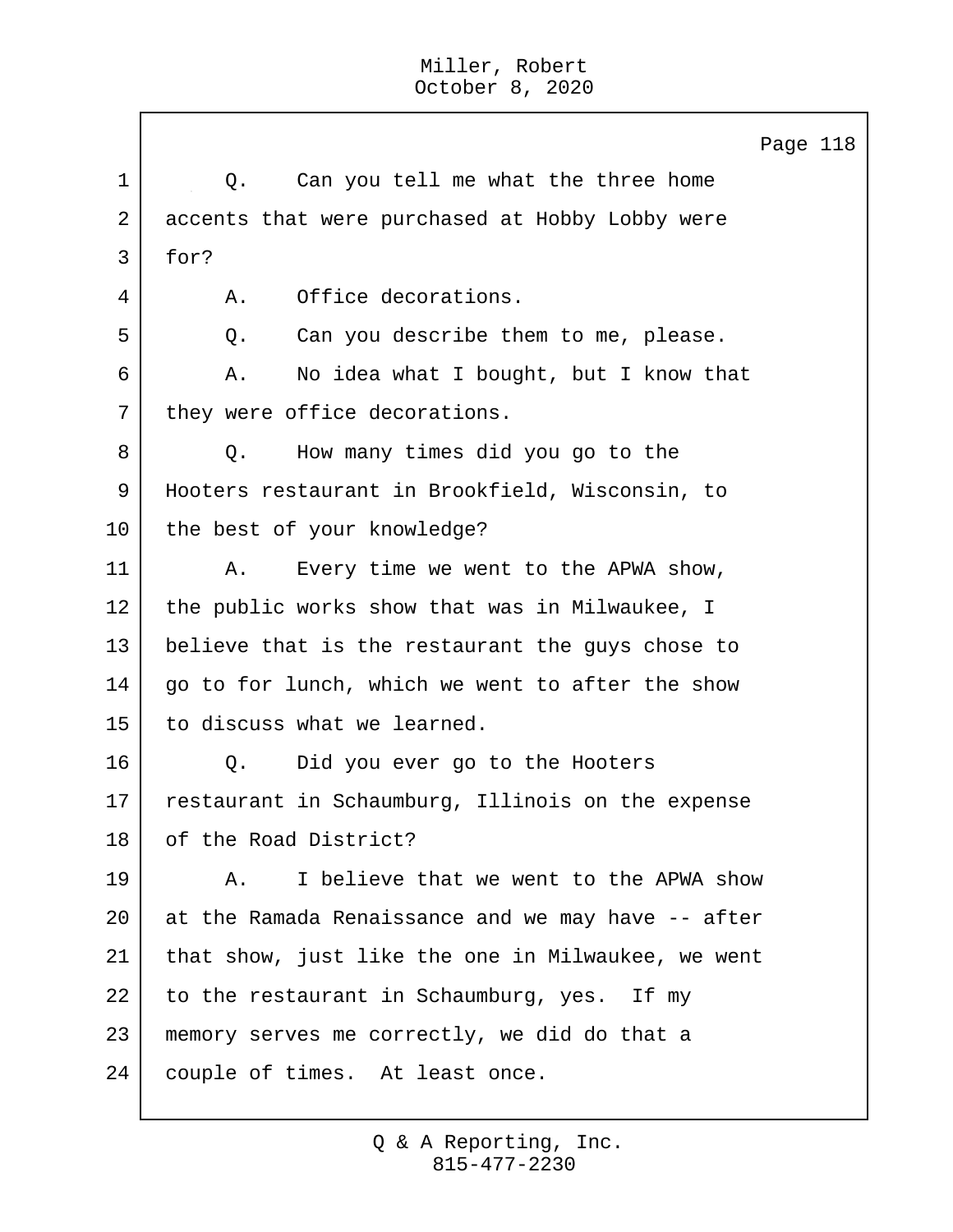|    | Page 119                                           |
|----|----------------------------------------------------|
| 1  | You know what iTunes is, correct?<br>Q.            |
| 2  | I'm sorry. What?<br>Α.                             |
| 3  | Do you know what iTunes is?<br>Q.                  |
| 4  | Yes. Uh-huh.<br>Α.                                 |
| 5  | And what purpose of the Road District<br>Q.        |
| 6  | is served by purchasing items at iTunes?           |
| 7  | Well, when you buy apps from the Apple<br>Α.       |
| 8  | store, iTunes has -- there is applications as well |
| 9  | as music, as far as I remember.                    |
| 10 | Do you like Mountain Dew?<br>Q.                    |
| 11 | Excuse me?<br>Α.                                   |
| 12 | I asked if you liked Mountain Dew.<br>$Q$ .        |
| 13 | MR. GOOCH: Objection. Not relevant.                |
| 14 | MR. HANLON: Well, it depends on his answer         |
| 15 | actually.                                          |
| 16 | MR. GOOCH: What? What did you say?                 |
| 17 | He can answer the question.<br>MR. HANLON:<br>You  |
| 18 | raised relevance as your objection.                |
| 19 | MR. GOOCH: Yeah. He can answer the                 |
| 20 | question. It is a silly question.                  |
| 21 | BY THE WITNESS:                                    |
| 22 | Sure. I drink Mountain Dew every now<br>Α.         |
| 23 | and again.                                         |
| 24 |                                                    |
|    |                                                    |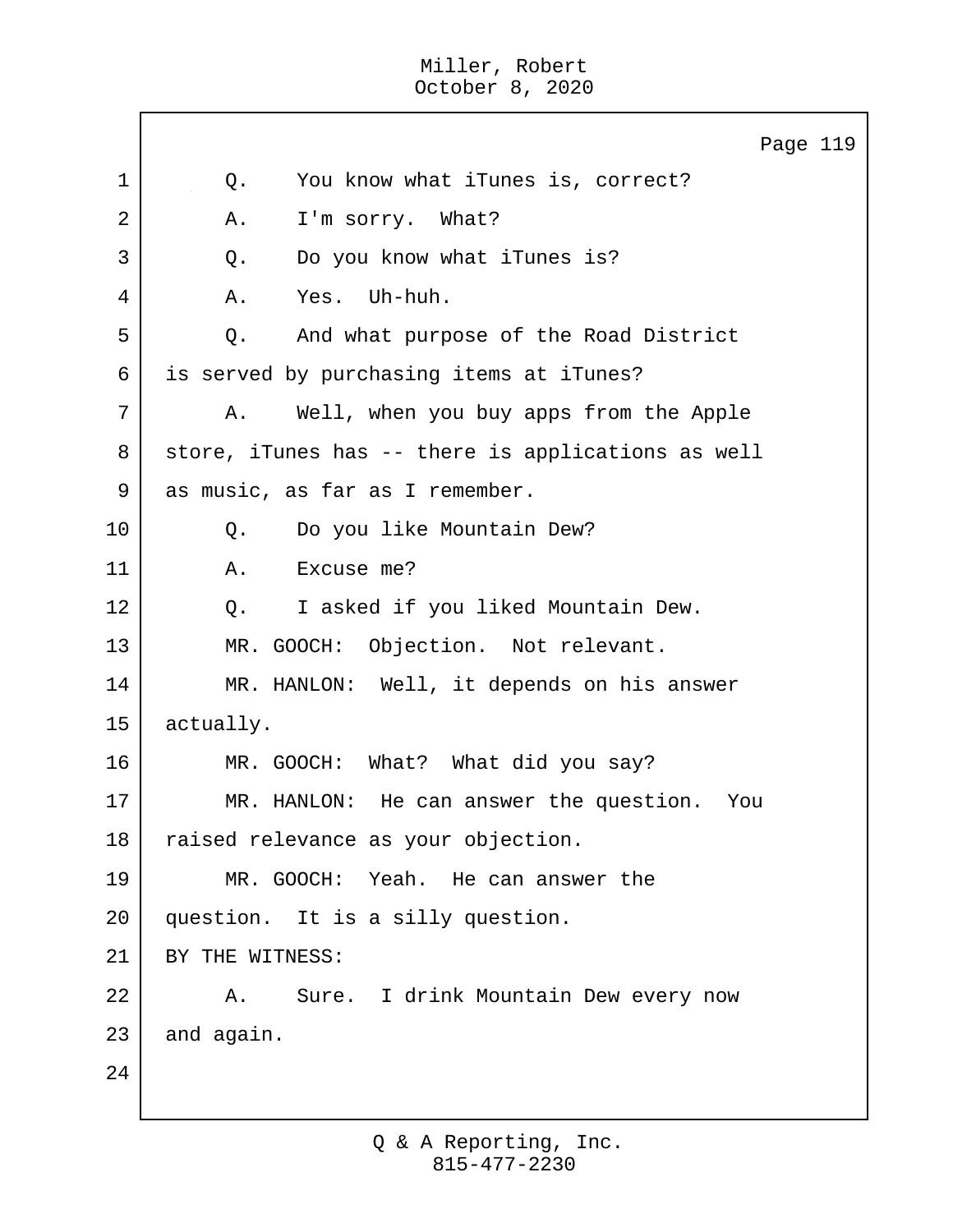1 BY MR. HANLON: 2 Q. Okay. Can you tell me why you bought 3 \$85.74 of Mountain Dew on 12-5 of 2009? 4 A. We had a pop machine in the garage, and 5 we had it set so that it made as much as it cost 6 us to buy the pop. So we kind of  $-$ - that is when 7 we started filling it. Maybe it is all -- 8 Q. Okay. So this pop machine -- and it 9 may explain an awful lot for me. So this pop 10 machine, you said that it made what the expense 11 was, correct? 12 A. Uh-huh. 13 Q. All right. So someone would put money 14 in the pop machine, right?  $15$   $A$ . Uh-huh. 16 | O. Okay. How was the pop money collected? 17 | A. It was dumped out at the end of every 18 specialized recycling event. We collected a 19 certain amount of cash, because people could 20 recycle their paint. And if they were from out of 21 | town or they exceeded the amount that we took, 22 they can pay to have more taken. So we took cash  $23$  and checks in at the  $-$  at this event. That money 24 each and every last Saturday of every month dumped

Page 120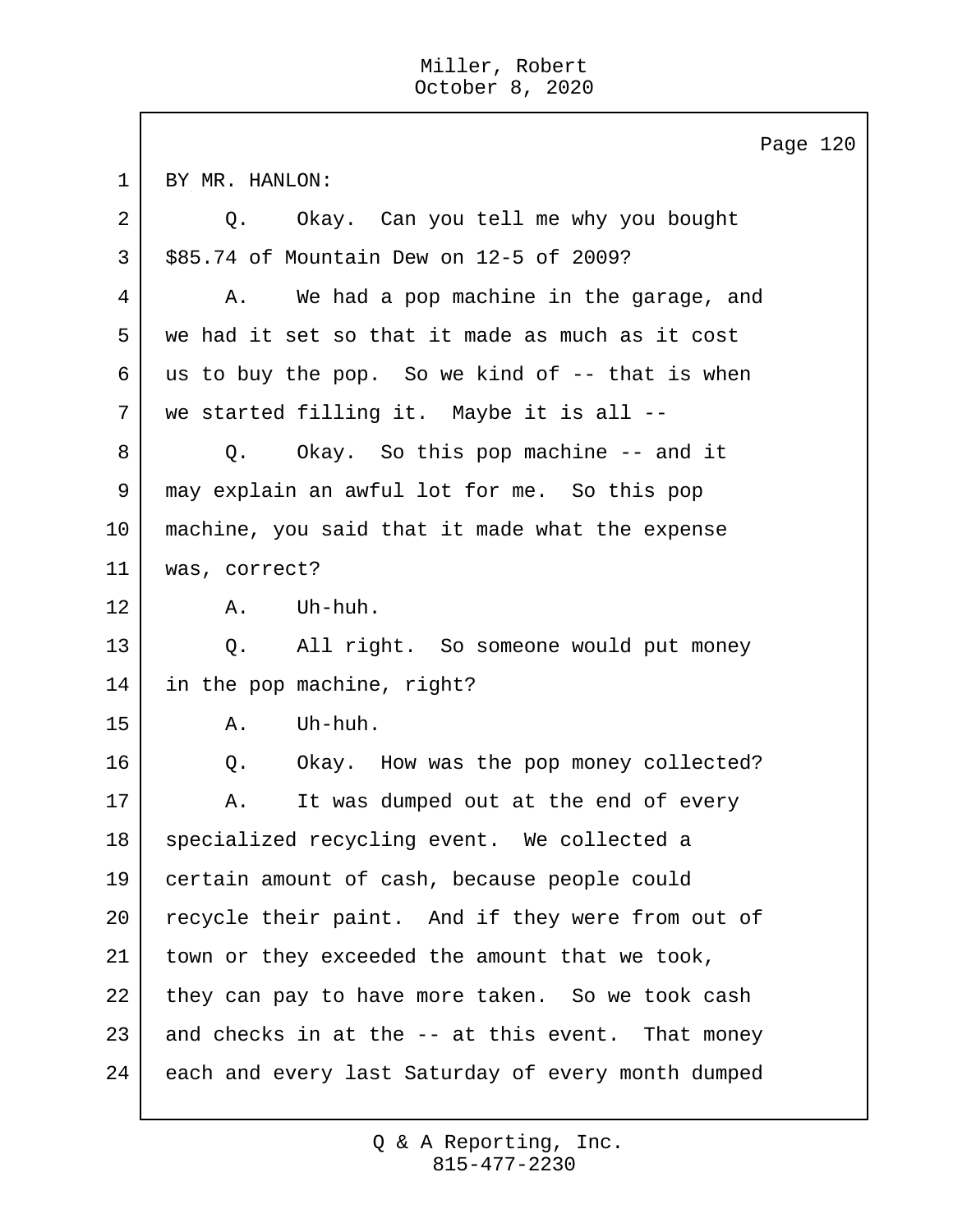Page 121 1 into that pot, given to the treasurer -- I should 2 say the secretary for the treasurer of the Road 3 District. Copies were made of the bills and the 4 money was accounted for and it was put into the 5 | general fund. 6 Q. The general fund of the Township? 7 | A. Road District. 8 Q. Road District. Okay. So the Road and 9 Bridge Fund? 10 | A. I don't know where Judy put it. I 11 | don't exactly know how. It went into the bank. 12 Probably -- 13 Q. Here is what I don't understand. Money 14 is coming out for the pop that is in cash and the 15 charges are on your credit card. Why would the 16 charges be on your credit card if you had the 17 cash? So what I am hearing you tell me is the 18 cash was deposited into the bank account to the 19 Road and Bridge Fund, correct? 20 A. Uh-huh. I believe that is what I just 21 told you. 22 | O. Okay. And so for each of these 23 | charges, for the Coke and the Sprite and the 24 Mountain Dew, that would all, you know, have a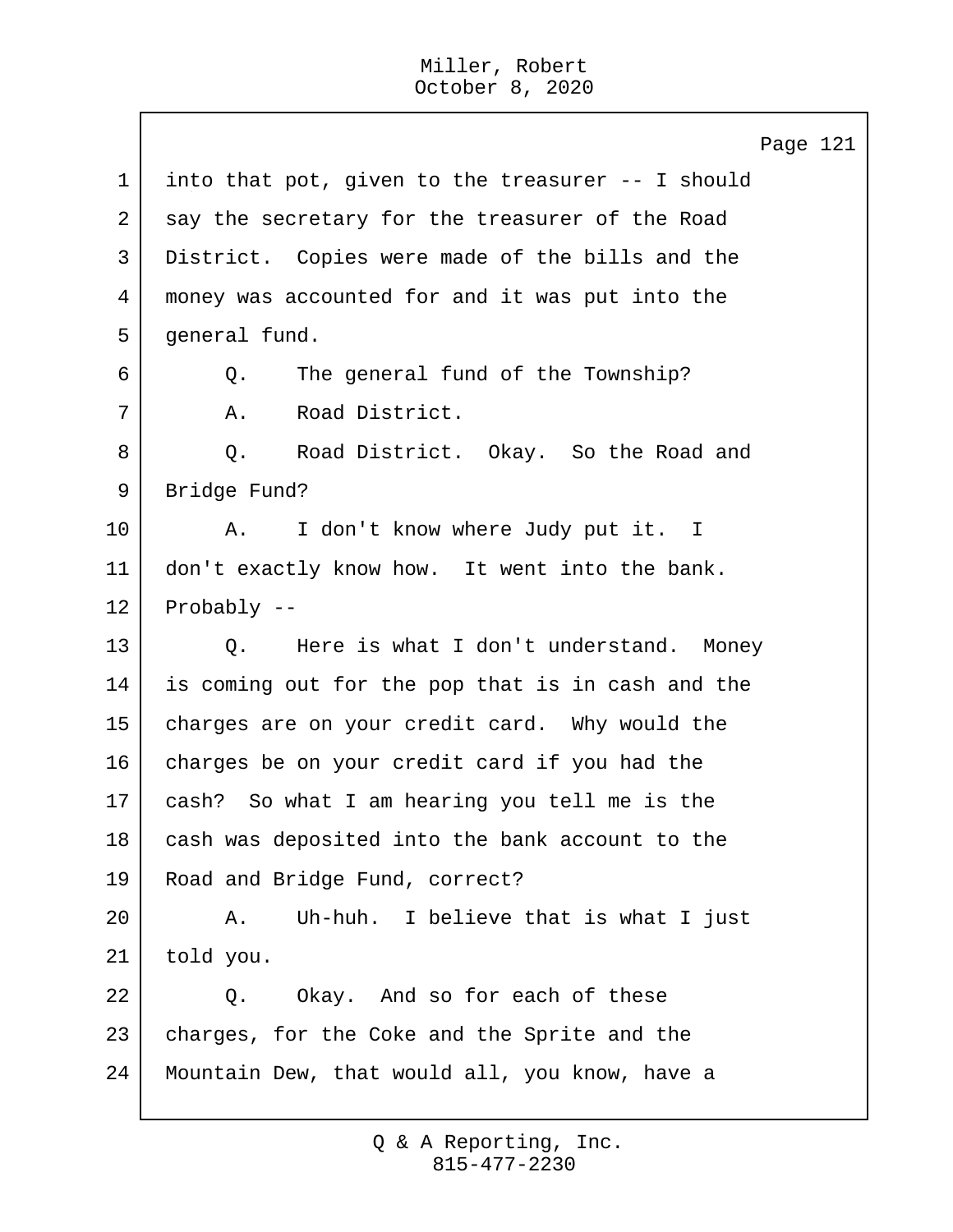Page 122 1 corresponding deposit, correct? 2 A. Well, it wasn't segregated, if that is 3 your question. 4 Q. I'm sorry? What was that? 5 | A. The money was not segregated, if that 6 is your question. It was combined with the moneys 7 | that were taken in on that last Saturday of the 8 month. 9 Q. And that was deposited into the Road 10 District account, correct? 11 A. Uh-huh. I assume that is what the 12 secretary did with it. 13 Q. Can you tell me what purpose the Road 14 District had for purchasing Tide and Downy at 15 Jewel? 16 A. Sure. We had a washer and dryer in one 17 of the buildings. And, you know, guys could wash 18 their Carhartts. A lot of times they got so 19 soiled, they didn't want to take them home and put 20 them in their home laundry. It, obviously, was 21 | ridiculously greasy. 22 | O. Okay. So this washer and dryer would 23 | have been listed on the inventory for the Road 24 | District that you prepared, correct?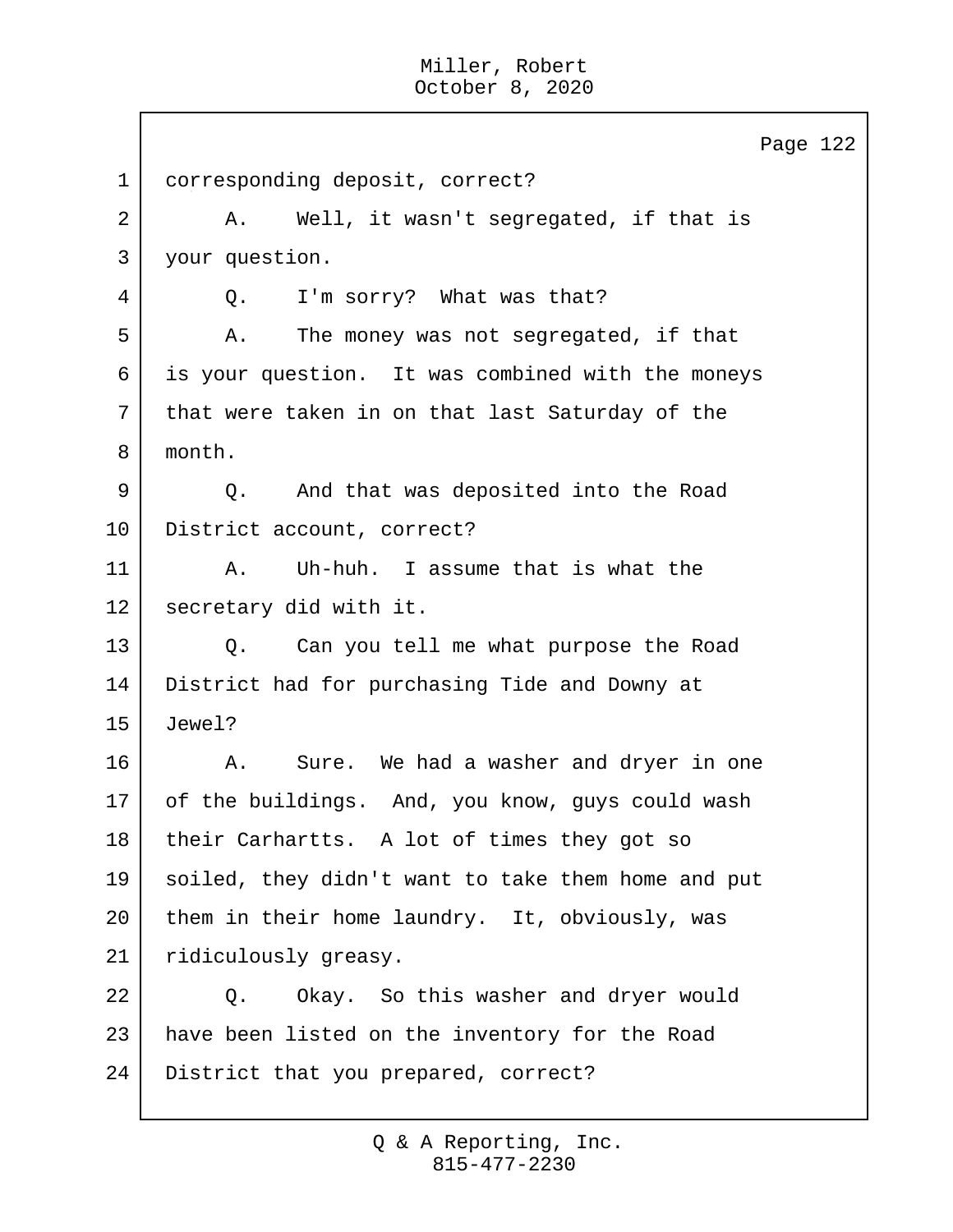|    | Page 123                                            |
|----|-----------------------------------------------------|
| 1  | Correct.<br>Α.                                      |
| 2  | Do you know if you ever listed a washer<br>Q.       |
| 3  | and dryer on the inventory for the Road District    |
| 4  | assets?                                             |
| 5  | To the best of my knowledge, yes.<br>Α.             |
| 6  | We talked earlier about these election<br>Q.        |
| 7  | judge lunches. It appears that you also used        |
| 8  | Kojak's for those same kinds of events; is that     |
| 9  | correct?                                            |
| 10 | Kojak's was the vendor that provided<br>Α.          |
| 11 | the sandwiches to the judges, if that is your       |
| 12 | question.                                           |
| 13 | Yes. At some point in time you<br>Q.                |
| 14 | purchased an iPad cover for -- from Levenger.<br>Do |
| 15 | you know what happened to that iPad cover?          |
| 16 | Yeah.<br>It broke.<br>Α.                            |
| 17 | You purchased approximately \$592 worth<br>Q.       |
| 18 | of L.L. Bean products. Do you know what that was    |
| 19 | for?                                                |
| 20 | I believe L.L. Bean at one time was<br>Α.           |
| 21 | where I purchased some of the shirts that we give   |
| 22 | out to the volunteers that worked the recycling     |
| 23 | events.                                             |
| 24 | And in 2010 you attended a conference<br>Q.         |
|    |                                                     |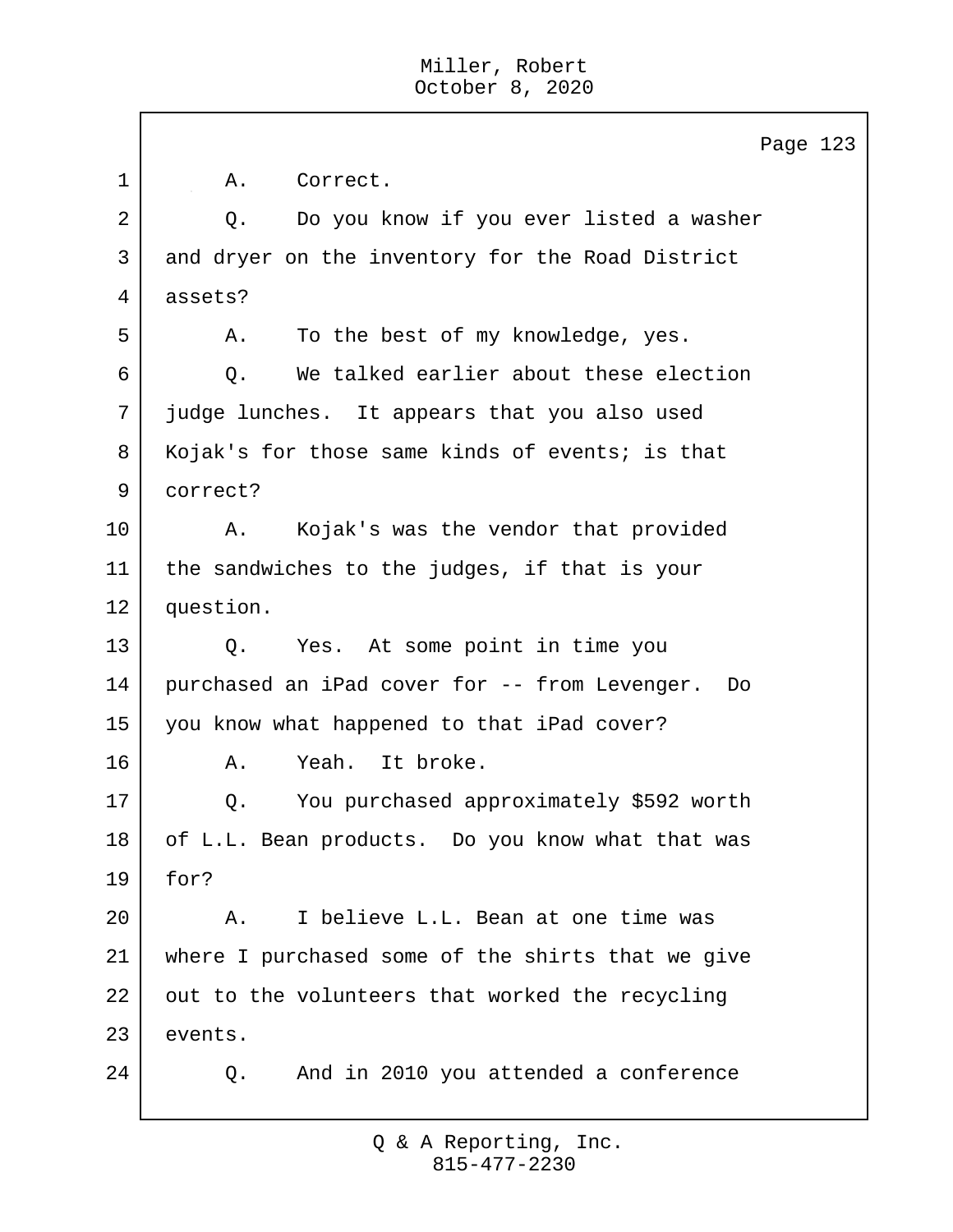Page 124 1 | in Boston; is that correct? 2 A. I believe that was an APWA show that I 3 went to, yeah. 4 Q. Okay. Now, what is NATAT, N-A-T-A-T? 5 A. NATAT, National Association of Towns 6 and Townships. 7 Q. And you and a fellow by the name of 8 Joseph Powalowski and Mr. Kelly were members of 9 | that entity, correct? 10 | A. By -- Algonquin Township was a member. 11 By default, the attorney of record as well as the 12 trustees and every other elected official were 13 members of NATAT. 14 Q. All right. I see that the Road 15 District uses a lot of pens. In 2013 it bought 16 380 pens and another 500 pens in 2015 and another 17 pen purchase in 2015. Can you explain to me where  $18$  all of these pens -- what they were used for? 19 A. Writing. 20 Q. Okay. Well, pretty good. Were these 21 personalized to the Road District? 22 | A. Some were personalized and given out 23 with the phone number at recycling events. In 24 fact, some of the pens we had had a unique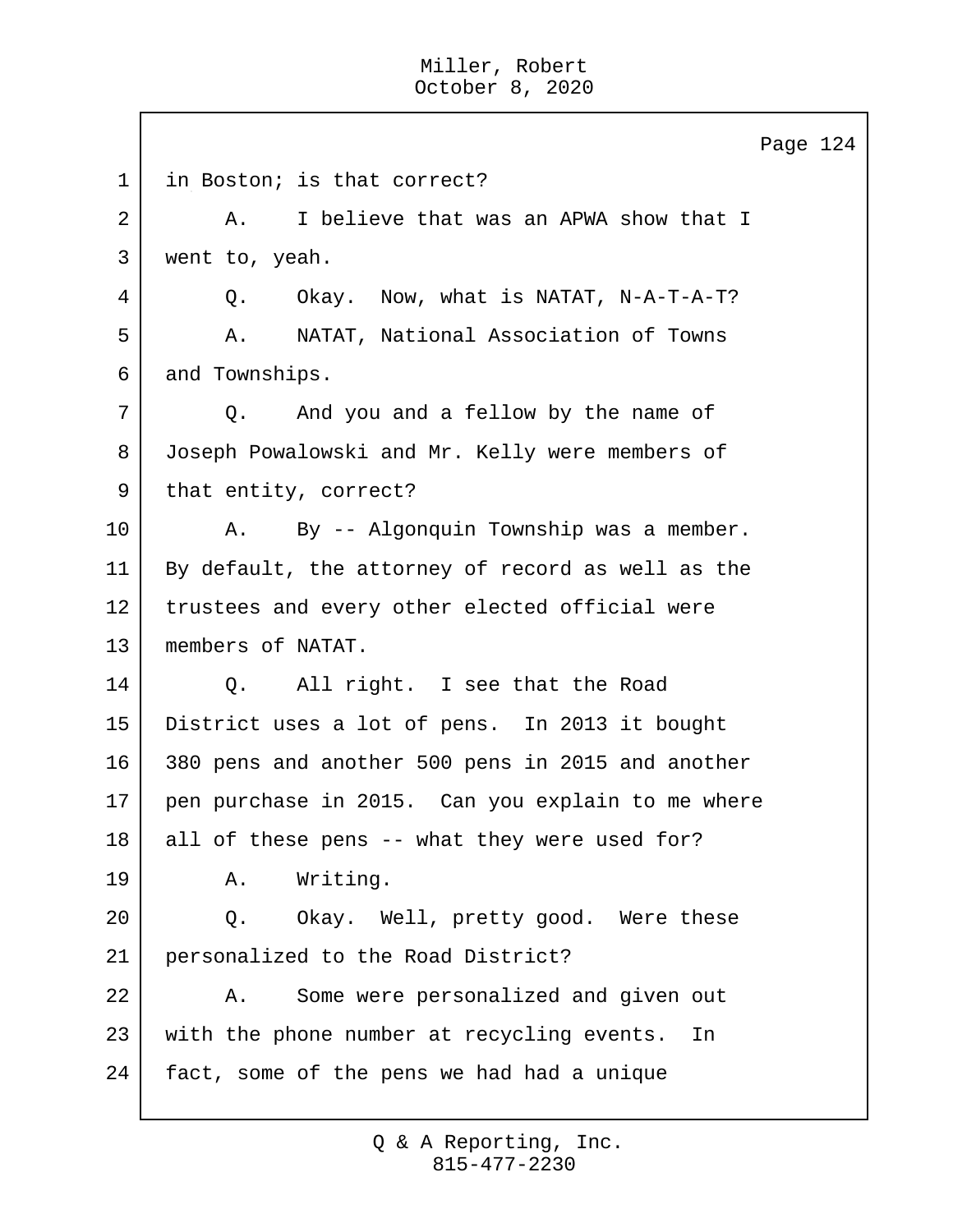$\mathbf{I}$ 

|             | Page 125                                           |  |  |  |  |  |  |  |  |
|-------------|----------------------------------------------------|--|--|--|--|--|--|--|--|
| $\mathbf 1$ | feature. They were made by Bic. When you clicked   |  |  |  |  |  |  |  |  |
| 2           | the pen, it told all of the items that we          |  |  |  |  |  |  |  |  |
| 3           | recycled. So some of these were given out to help  |  |  |  |  |  |  |  |  |
| 4           | people realize where we were, what we did and what |  |  |  |  |  |  |  |  |
| 5           | we recycled.                                       |  |  |  |  |  |  |  |  |
| 6           | Q. So a recycling tchotchke. Do you know           |  |  |  |  |  |  |  |  |
| 7           | what a tchotchke is?                               |  |  |  |  |  |  |  |  |
| 8           | I am sorry. I do not.<br>A.                        |  |  |  |  |  |  |  |  |
| 9           | MR. HANLON: All right. We don't have to            |  |  |  |  |  |  |  |  |
| 10          | worry about it.                                    |  |  |  |  |  |  |  |  |
| 11          | MR. GOOCH: Do you know what it is?                 |  |  |  |  |  |  |  |  |
| 12          | BY MR. HANLON:                                     |  |  |  |  |  |  |  |  |
| 13          | What is a hot water trailer?<br>Q.                 |  |  |  |  |  |  |  |  |
| 14          | The hot water trailer is a pressure<br>Α.          |  |  |  |  |  |  |  |  |
| 15          | washer that makes its own hot water. Obviously,    |  |  |  |  |  |  |  |  |
| 16          | pressure washers were mostly used to just take     |  |  |  |  |  |  |  |  |
| 17          | your tap water and spray it. A hot water trailer   |  |  |  |  |  |  |  |  |
| 18          | heats it up to actually steam, if you choose.      |  |  |  |  |  |  |  |  |
| 19          | And, you know, we used it for several things. We   |  |  |  |  |  |  |  |  |
| 20          | used it for cleaning graffiti off the walls and    |  |  |  |  |  |  |  |  |
| 21          | streets and things like that, but we also used it  |  |  |  |  |  |  |  |  |
| 22          | for thawing out culverts that froze in the         |  |  |  |  |  |  |  |  |
| 23          | wintertime because it was a way for us to generate |  |  |  |  |  |  |  |  |
| 24          | hot water on the road.                             |  |  |  |  |  |  |  |  |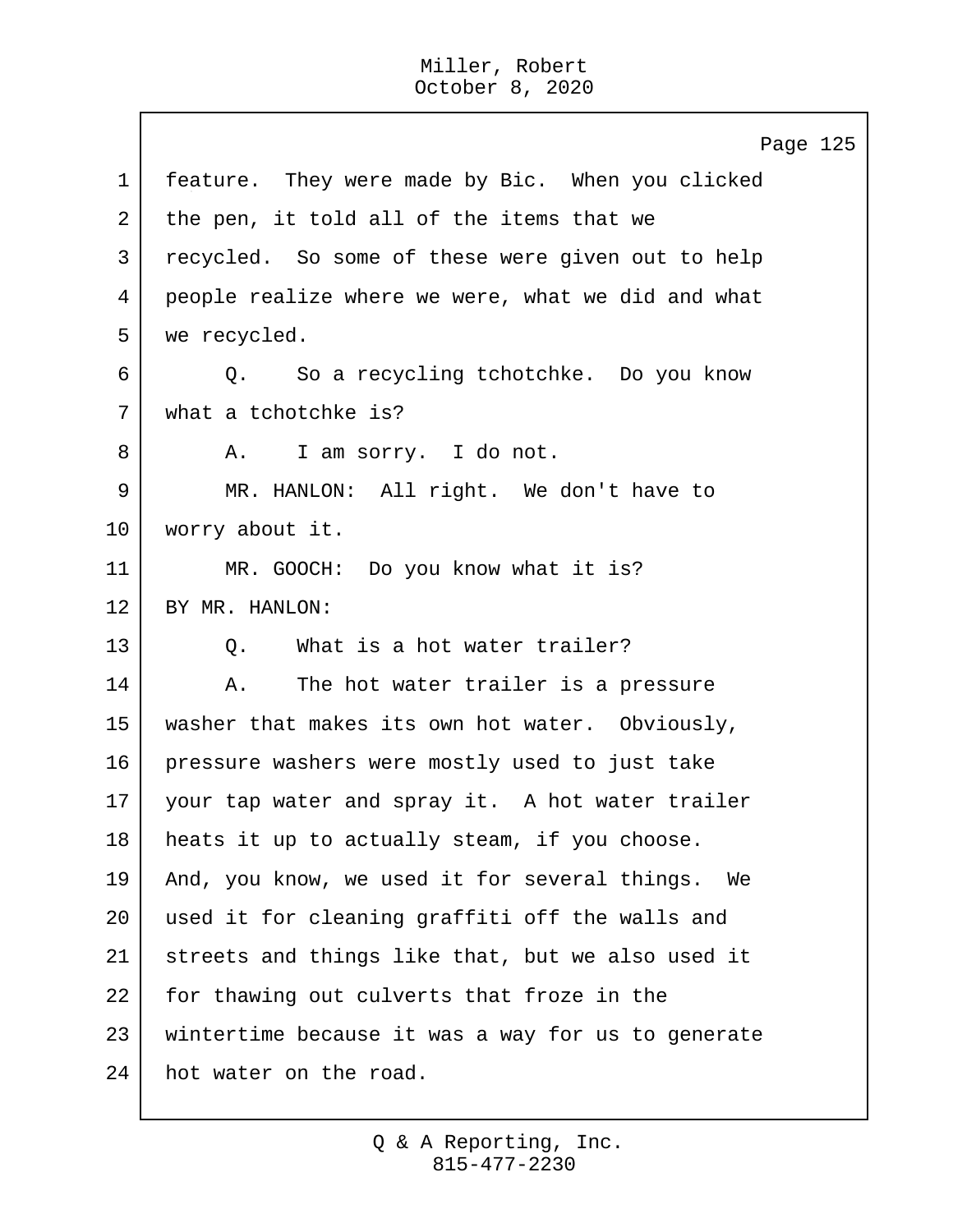Page 126 1 | C. Who received the medium-sized red plaid 2 fleece toggle jacket and medium black cashmere 3 cardigan purchased from Orvis in 2012? 4 A. Well, we haven't said this for a while, 5 but I am guessing to the best of my knowledge that 6 that would have been indeed part of the 7 non-uniform clothing allowance that my assistant, 8 | Anna May Miller, received as part of compensation. 9 Q. In fact, I don't think there is a time 10 I haven't seen your wife without a cardigan on. 11 It seems to be the things that she likes, right? 12 MR. GOOCH: Objection. Objection. What -- 13 MR. HANLON: I will withdraw it. Just -- I 14 will move on, Mr. Gooch. 15 MR. GOOCH: That is a real good idea. The 16 clock is ticking. 17 | MR. HANLON: Oh, Mr. Gooch, I've got plenty 18 of time to get through what I need to go through. 19 BY MR. HANLON: 20 Q. Can you tell me what President Abraham 21 is? I know there is a President Abraham Lincoln 22 in our history, but -- 23 A. The Abraham Lincoln is a motel/hotel. 24 It is in Springfield right across the street from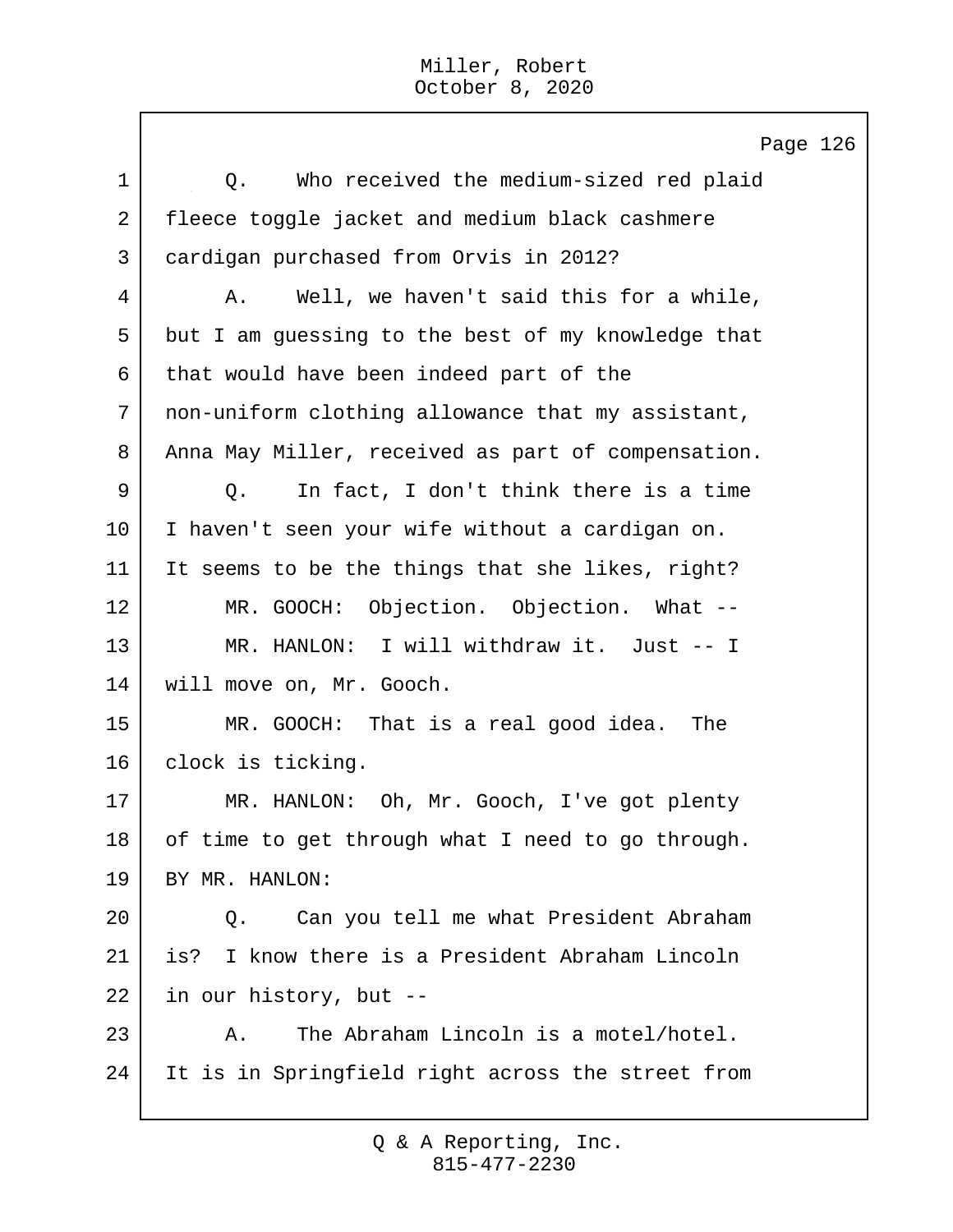1 | the Hilton. 2 Q. Okay. You purchased five pop-up tents 3 in 2015, three of them on 10-1, one of them on 4 10-2-2015 and one on 9-29-15 all at Sam's Club. 5 Why did you purchase five pop-up tents within a 6 span of three days? 7 A. Well, I am a little disappointed in 8 your homework because I'll bet you over the years 9 I bought 30 of them. They aren't very resilient 10 to wind. And we used those at our various 11 recycling events because we did them rain or 12 shine. And it was great to keep the sun out on a 13 | hot day and the rain off of us on the wet rainy 14 days. And we would put those up and then we would 15 perform our duties recycling, shredding events, 16 collecting goods at the food pantry, the various 17 things we did. And those pop-ups were, as I said, 18 not real resilient. 19 Q. All right. What's the size of your 20 inseam? 21 A. I'm sorry. What? 22 Q. What's the length of your inseam? 23 MR. GOOCH: Objection. That is pretty 24 personal. I will object to the question.

Page 127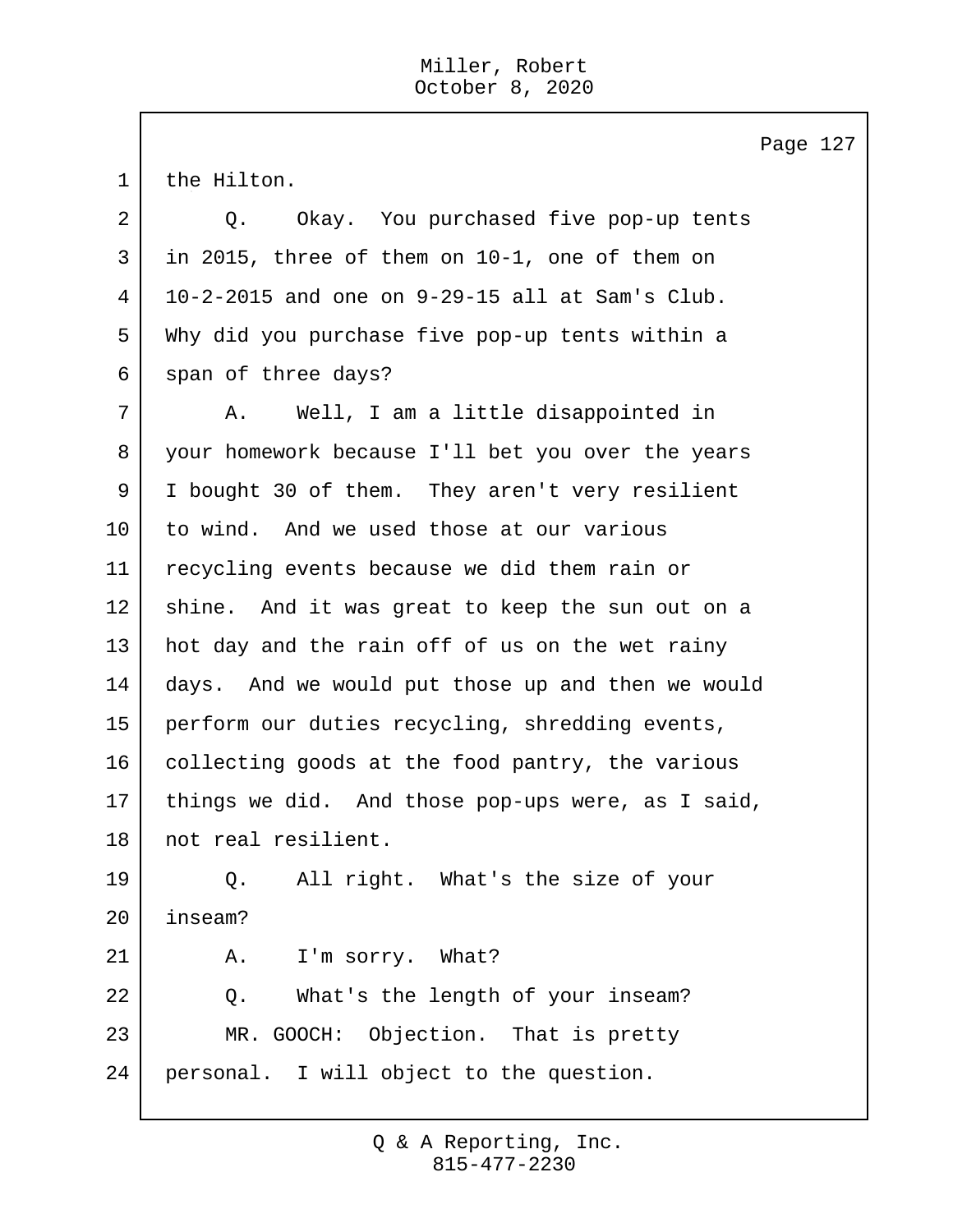Page 128 1 MR. HANLON: Well, I've got a purchase of 2 three Levi 505 jeans, and I am only asking what 3 his inseam was. I didn't ask him what his waist 4 was. But I guess I could ask it the other way 5 around. 6 BY MR. HANLON: 7 Q. And, you know -- so did you buy three 8 pairs of jeans at Sears? 9 | A. I may have. I don't recall. 10 \*8\* 11 | Q. Okay. Well, what's your inseam? 12 MR. GOOCH: Objection. It is not relevant. 13 MR. HANLON: Okay. But it is a relevancy 14 objection. You can answer. 15 MR. GOOCH: It's an offensive question. 16 MR. HANLON: No, it is not. 17 MR. GOOCH: Personal information. He is not 18 | going to answer it. Move on. 19 MR. HANLON: Mr. Gooch, my inseam is 40. It 20 is not an offensive thing. I am not moving 21 forward. I want an answer to my question. 22 MR. GOOCH: No. He is not going to. Certify  $23$  the question, Stacy, along with the others. 24 BY MR. HANLON: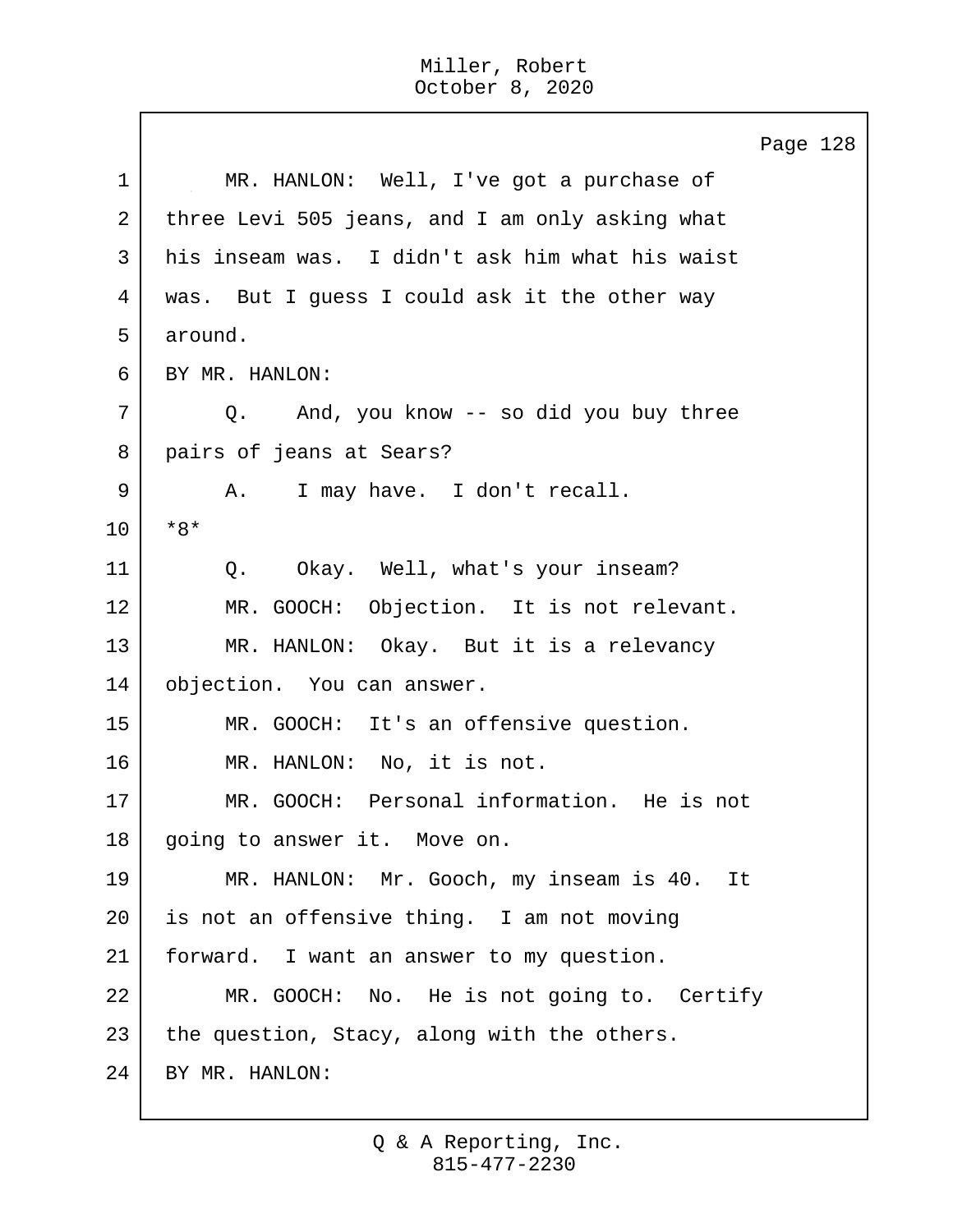Page 129 1 0. Okay. What purpose was served for the 2 Road District for the Sirius XM radio? 3 A. Well, some of the vehicles came with it 4 and some of the drivers in those vehicles asked if 5 I would keep it for them. Obviously, in the 6 wintertime when you are out plowing, it is nice to 7 have a diversion and they enjoyed that. 8 And in the truck that I drove Sirius 9 radio offers a service called Weather Plus or 10 something. I can't remember the name. But I was 11 actually able to get live radar in the truck that 12 | I drove when I would go out and check on storm 13 damage and winter activities. It was a tool in 14 | the arsenal that we used to do our job. 15 Q. Okay. Do you know what the 16 WebstaurantStore is?  $17$   $A.$  No. 18 Q. Did you ever pay \$36 for early voting 19 numbers? 20 A. For what? 21 Q. Early voting numbers. 22 A. Oh, you mean like the numbers when you  $23$  go into the store and they go two, three, four, 24 | five? Yes. That is what it was.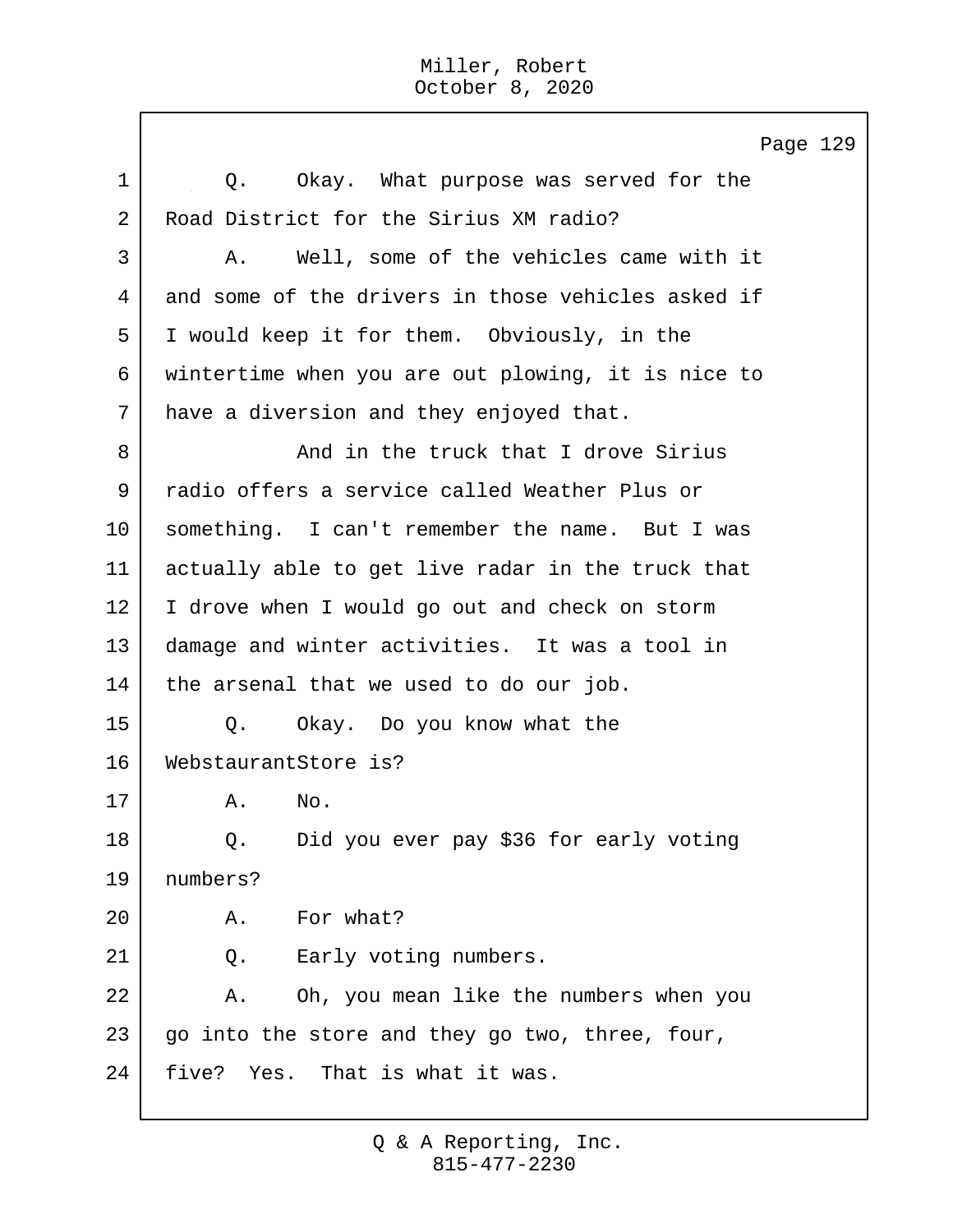Page 130 1 We had so many people showing up for 2 early voting, we couldn't keep track of who was 3 who. So we handed out numbers. 4 Q. Okay. And, again, the Road District 5 had an intergovernmental agreement on a handshake 6 with the clerk in respect to that? 7 A. Correct. And they voted in our 8 | facility, in our building. We provided the 9 internet for them as well. 10 | Q. In other words, an intergovernmental 11 agreement, right? 12 A. Correct. 13 MR. HANLON: I apologize for a little break 14 here. 15 MR. GOOCH: As I said, it is your time. We 16 are out at 3:00. 17 MR. HANLON: Just be quiet, Mr. Gooch. There 18 is no question pending. 19 BY MR. HANLON: 20 Q. Do you know what Rushing Waters Fishery 21 is? 22 A. Yes. 23 Q. What is Rushing Waters Fishery? 24 A. A trout farm in Palmyra, Wisconsin.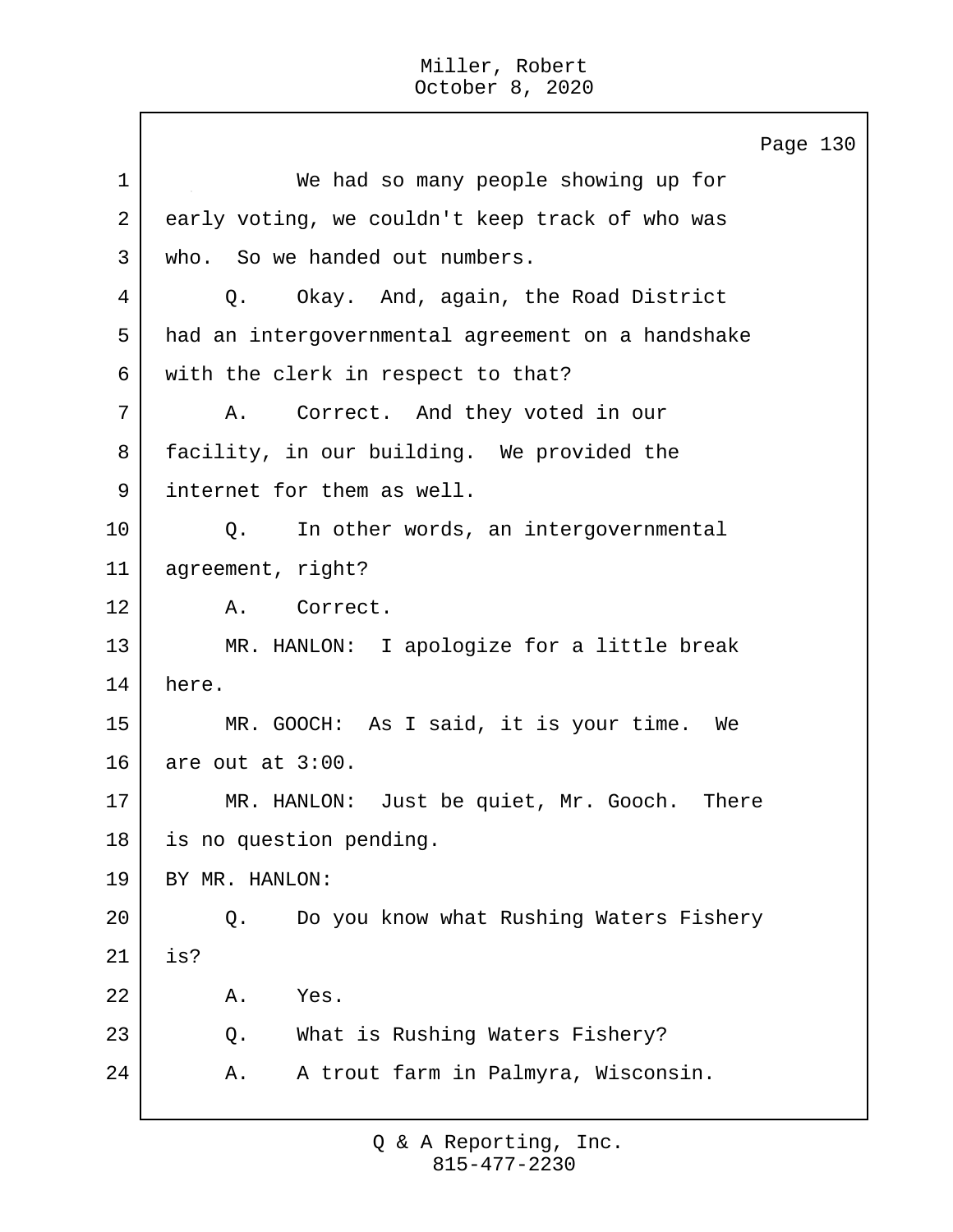Page 131 1 | O. Okay. And can you tell me what purpose 2 the Road District was served by making a payment 3 to Rushing Waters Fisheries in the amount of 4 \$554.88? 5 A. The McHenry County Township Highway 6 Commissioners had an annual fish fry, and I picked 7 up the fish as a service to them and they 8 reimbursed me. 9 | O. Okay. That same would be true on 10 April 11th, 2012, as well as on 4-7 of '10. Did 11 you just do it two years or did you do it more 12 | than two years? 13 | A. I don't recall, but it was in April.  $14$  So  $-$ 15 | Q. Okay. Can you tell me why you were 16 purchasing gasoline on the Road District charge 17 card in Saluda, North Carolina? 18 | A. I don't recall purchasing gasoline on a 19 Township credit card in North Carolina. That is a 20 very good question. 21 Q. In 2014 you purchased 45 Prime Ribeye 22 steaks for \$1,000. What was the purpose for the 23 Road District of that expenditure? 24 A. I believe that that was the Township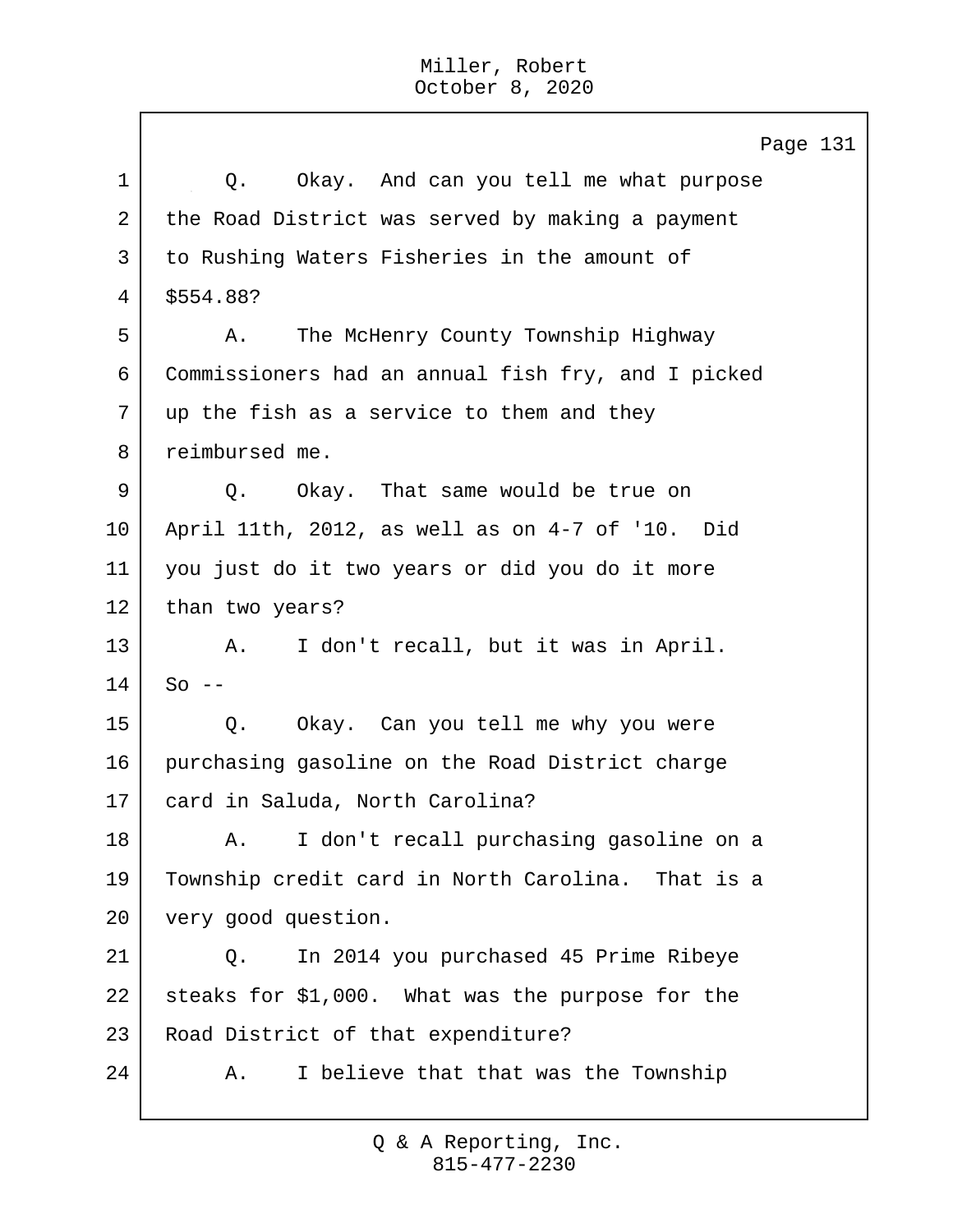Page 132 Highway Commissioners had a -- the summer meeting 2 that they called their steak fund meeting. I picked them up on the way to the meeting and got a check from the treasurer of that association to reimburse me. 6 Q. I am going to direct your attention to mid July of 2015. What's the sheriff's cleanup 8 crew? 9 A. Oh, the McHenry County Sheriff's Department has a program where preferred inmates that haven't committed a heinous crime can opt into a program where they can come out with a deputy or two and perform community service for municipalities, townships, school districts. And 15 a couple of times a year we would get the inmates 16 to come out. We would use them to cut weeds around the guardrails. We would get them to paint curb, paint guardrail, pick up garbage, perform safe jobs that didn't put them in peril, but helped us. And when they came, to show our appreciation, we would ask the deputy if he would 22 buy them lunch. 23 Q. All right. But they were doing community service and then you would sign off on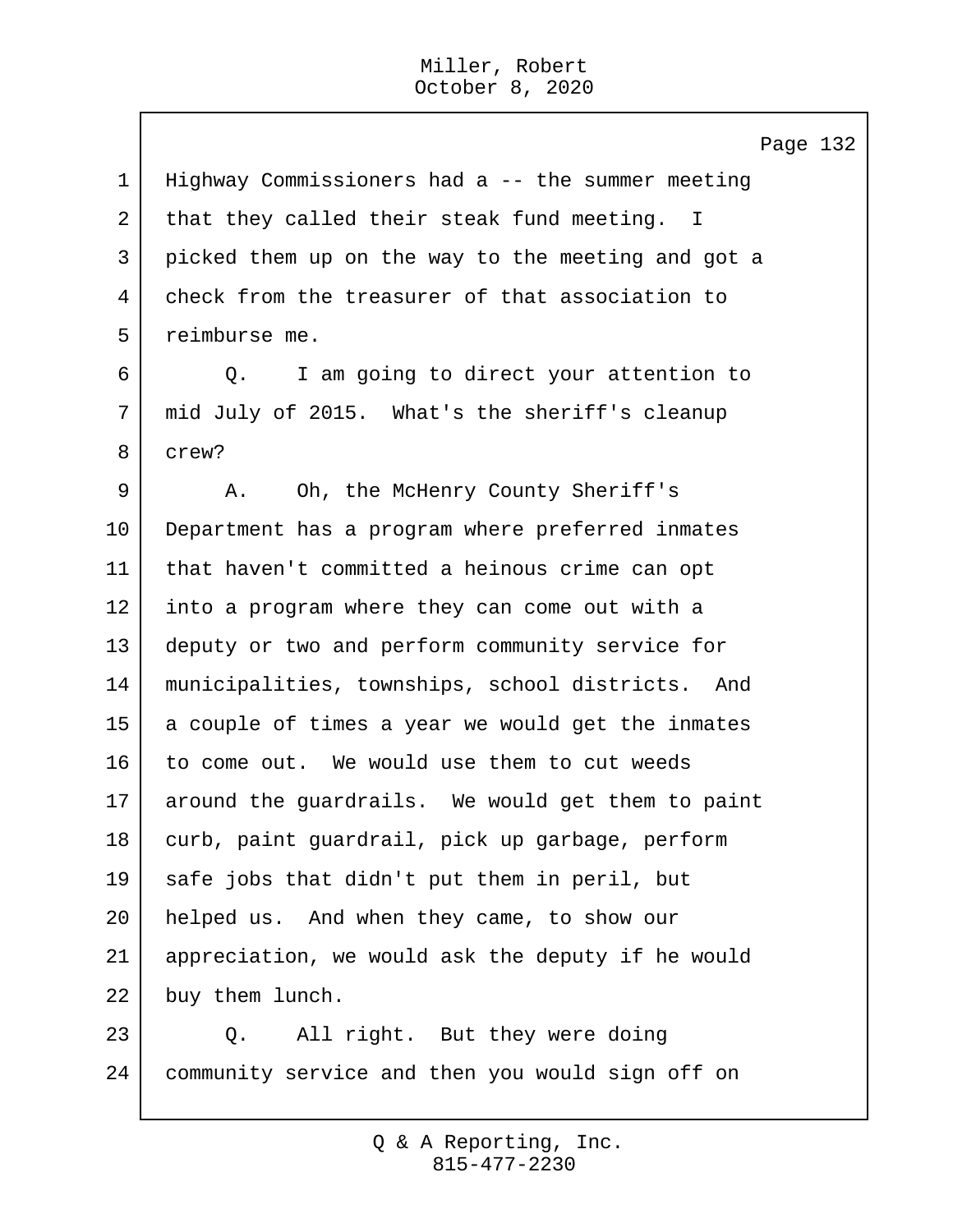Page 133 1 the community service component; is that correct? 2 Or they wouldn't get credit for community service? 3 A. They were actually inmates. 4 Q. Inmates at the jail? 5 A. Yeah. They were in the orange suits. 6 O. So the benefit that the Road District 7 received from those restaurant expenditures was  $8$  the benefit of the work that they performed, 9 correct? 10 A. Correct. 11 | O. Okay. I asked you earlier about the 12 American Express rewards points. As you sit here 13 today, can you explain to me what knowledge you 14 have of how those points were used? 15 | A. I bought some gift cards to give like 16 we gave all the other gift cards away and 17 merchandise, whether it was a tool or something 18 for the shop. When I saw points available, I 19 would use that to reduce the price. So it was  $20$  used to buy  $-$  further buy merchandise, if you 21 will, and occasionally I converted it to gift 22 cards that were used for all of the purposes that 23 I delineated prior to you. 24 Q. Okay. You attended, at the expense of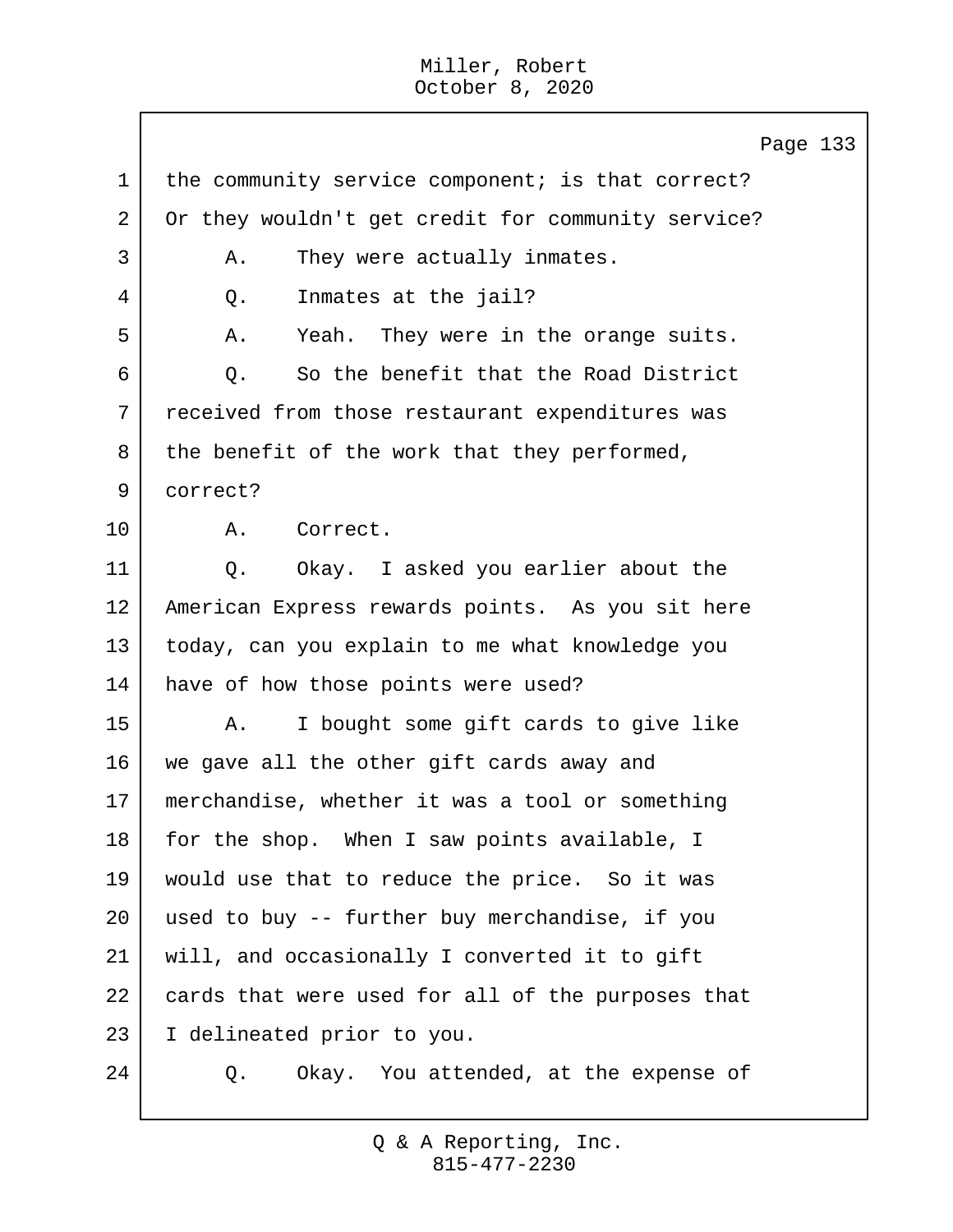Page 134 1 | the Road District, Disneyland in -- one second 2 here. It is Exhibit A to the complaint. On 3 August 22nd, 2012, and there was a ticket for you 4 and there is a ticket for Anna May Miller. What 5 was the purpose for -- for what purpose of your 6 going to the amusement park benefitted the Road 7 District? 8 Now, all I want is to know how the Road 9 District benefitted by that. I don't want to know 10 about any, you know, conference you attended or 11 anything like that. I just want to know what the 12 benefit to the Road District was for you having 13 attended Disneyland. 14 MR. GOOCH: Objection. He will answer the 15 question the best he can in the form he thinks is 16 proper. 17 BY THE WITNESS: 18 A. When I received the application for the 19 APWA, they have a series of events that take place 20 as part of the conference. And they had -- one 21 day, instead of going to the other festivities, it 22 was attend Disney World at 50 percent off or 23 | something like that. I checked that. So it was 24 purchased in conjunction with the APWA show.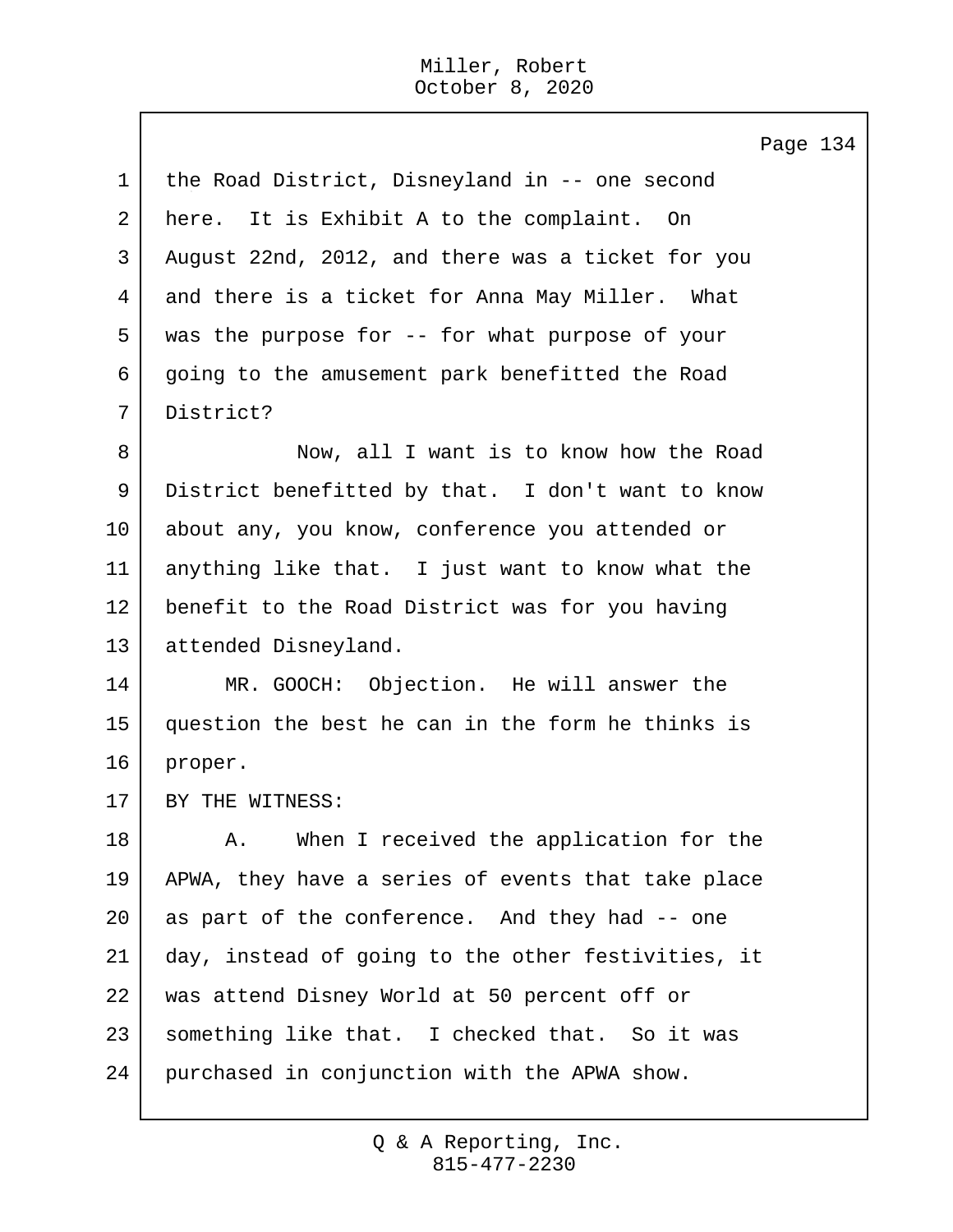$\mathbf{I}$ 

|                | Page 135                                           |
|----------------|----------------------------------------------------|
| 1              | The benefit that the Township received             |
| $\overline{2}$ | from me going was my further education in public   |
| 3              | works, and that was a part probably to lure people |
| 4              | to go to the conference. So all I can say is it    |
| 5              | was a part of the conference, just like if you     |
| 6              | went to a conference and they have a               |
| 7              | meet-and-greet or they have a cocktail hour or     |
| 8              | they have a happy hour or they have a dance with   |
| 9              | the stars at the end of the first day. It was      |
| 10             | part of the experience.                            |
| 11             | BY MR. HANLON:                                     |
| 12             | Who, by name, received a long-sleeved<br>Q.        |
| 13             | V-neck Merino cardigan sweater?                    |
| 14             | I believe that that item was probably<br>Α.        |
| 15             | part of a non-uniform clothing allowance that my   |
| 16             | administrative assistant received as part of her   |
| 17             | compensation, and her name was Anna May Miller.    |
| 18             | Who, by name, received the Colorblock<br>Q.        |
| 19             | Merino turtleneck?                                 |
| 20             | Same as I just gave you.<br>Α.                     |
| 21             | And let's just do this, Mr. Miller. I<br>Q.        |
| 22             | will say that you can say for the -- if you want   |
| 23             | to, as opposed to repeating that same long         |
| 24             | statement, you can say the same answer. Okay. So   |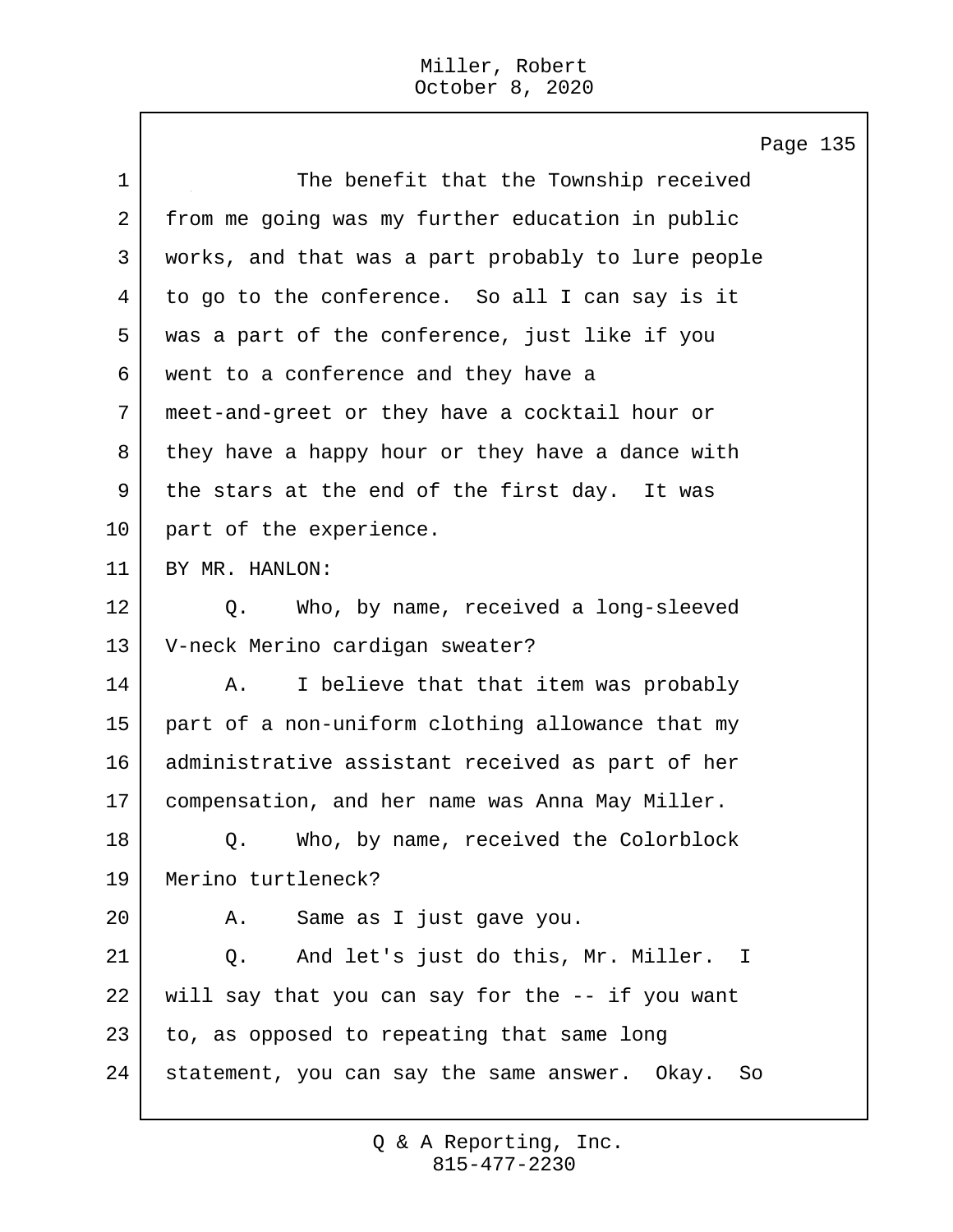Page 136 1 | we don't have to hear that over and over and over 2 again and not tire you out completely. Okay? 3 A. Okay. I just don't like things taken 4 out of context. That is all.  $5$  Q. Okay. So -- but if it is the same 6 answer, you can just say that is the same answer; 7 is that fair? 8 | A. Fair enough. 9 Q. Okay. So who, by name, received the 10 | Colorblock Merino turtleneck? 11 A. I believe that would be the same 12 answer. 13 Q. Who, by name, received the print drape 14 ballet? 15 | A. I don't really know what that is, but I 16 would assume the same answer. 17 | Q. Okay. And who, by name, would have 18 received the drop shoulder tuck ballet drape 19 shirt? 20 A. Possibly the same answer. 21 | Q. Exhibit E to the complaint, the fourth 22 amended complaint, there was a purchase of outdoor 23 athletic wear and apparel for women. Can you 24 identify who, by name, received --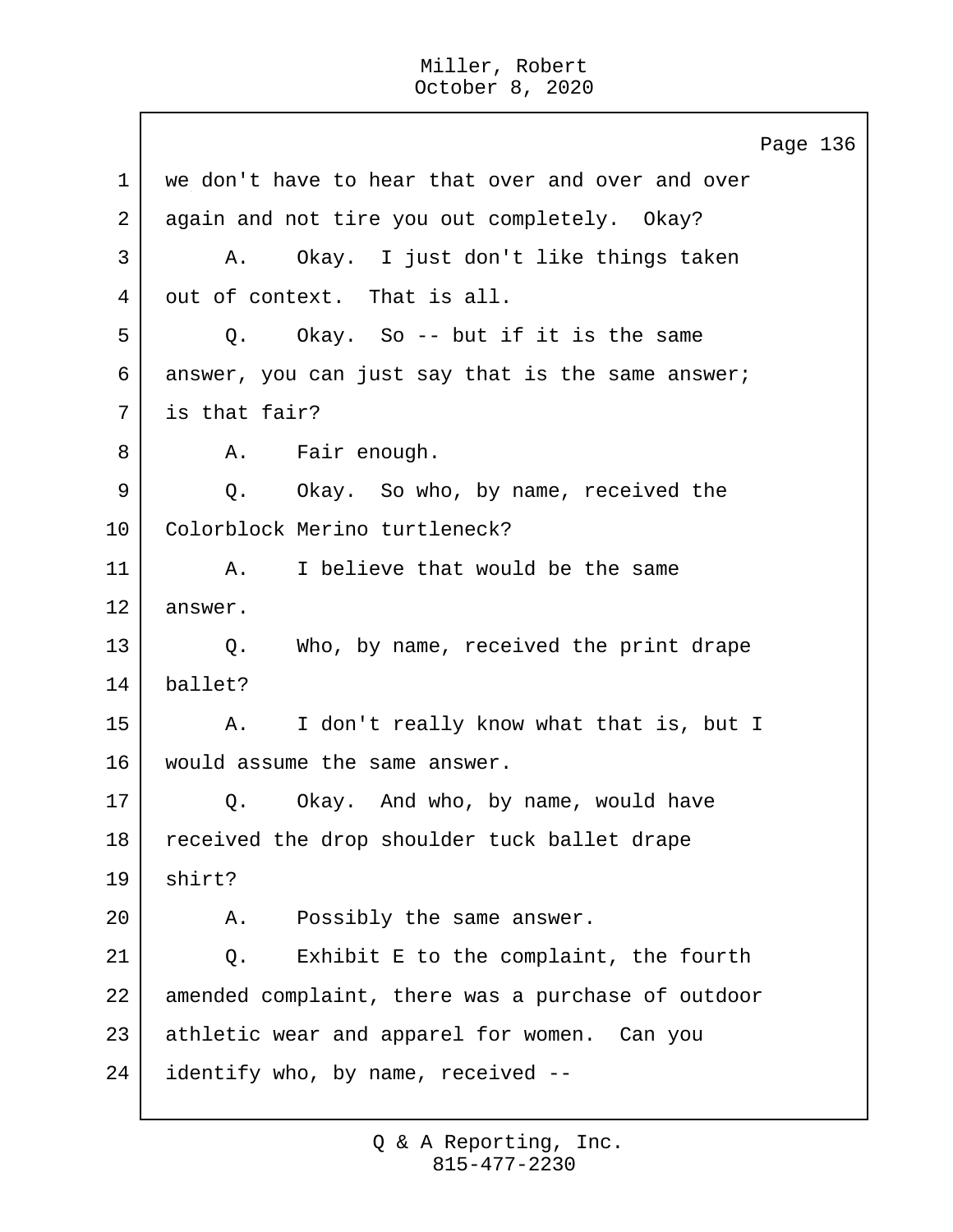Page 137 1 | MR. GOOCH: What page of the exhibit? 2 MR. HANLON: It is Exhibit E. 3 MR. GOOCH: What page? It's a multipage 4 exhibit. 5 BY MR. HANLON: 6 Q. Yeah. Who received the clothing that 7 is shown on Exhibit E? How about that? 8 MR. GOOCH: On what page is it shown on 9 Exhibit E? 10 BY MR. HANLON: 11 | O. Exhibit E -- all of Exhibit E. Okay.  $12$  So all of Exhibit E to the fourth amended 13 | complaint that shows a series of clothes that were 14 purchased at the Road District expense. I just 15 want to know who, by name, received that clothing. 16 MR. GOOCH: I need you to tell me what page 17 it is on so I can show the exhibit to my client. 18 | MR. HANLON: Well, unfortunately, Mr. Gooch, 19 I am looking at my document and the stamp from the 20 court has overwritten that. It appears to be --21 well, just go to Exhibit E, Page 1. How about  $22$  that? 23 MR. GOOCH: The one that just says "Exhibit E 24 Prana Living?" Do you mean that one?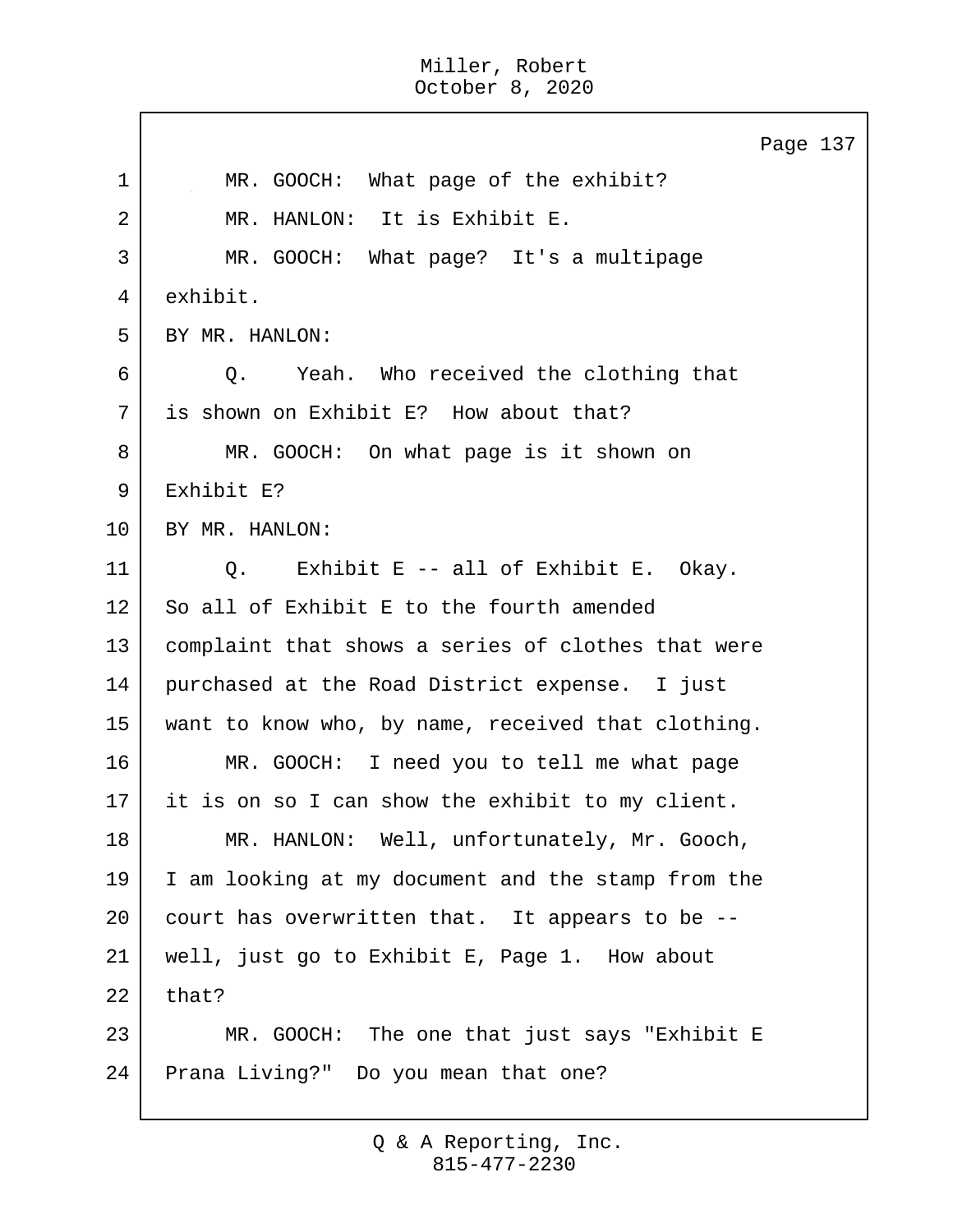$\mathbf{I}$ 

|             | Page 138                                           |
|-------------|----------------------------------------------------|
| $\mathbf 1$ | MR. HANLON: Yes. And then the following            |
| 2           | page from that -- and I don't know if on your copy |
| 3           | it shows a bunch of stuff printed across the       |
| 4           | bottom, but mine it overwrites itself. So it       |
| 5           | shows the "Platinum Business Credit Card,          |
| 6           | Algonquin Township Highway, Robert Miller," and    |
| 7           | that is on Page 2. That is a statement. And then   |
| 8           | there is more statement charges and then there is  |
| 9           | the outdoor clothing that is shown on the next     |
| 10          | page of the exhibit.                               |
| 11          | MR. GOOCH: In the amount of \$190.19?              |
| 12          | MR. HANLON: I believe that is correct.             |
| 13          | BY MR. HANLON:                                     |
| 14          | Who, by name, received that apparel?<br>$Q$ .      |
| 15          | I don't know. It says "men's/women's<br>Α.         |
| 16          | clothing." I don't know what that is. So I can't   |
| 17          | honestly tell you.                                 |
| 18          | MR. HANLON: Okay. You purchased gift cards,        |
| 19          | again, that are shown within the Jewel receipt.    |
| 20          | We have already talked about that, so I don't want |
| 21          | to bother you asking that question again. And I    |
| 22          | won't ask you about Hooters again. I have asked    |
| 23          | about those. I asked about that.                   |
| 24          | Okay. Mr. Gooch, with a minute to                  |
|             |                                                    |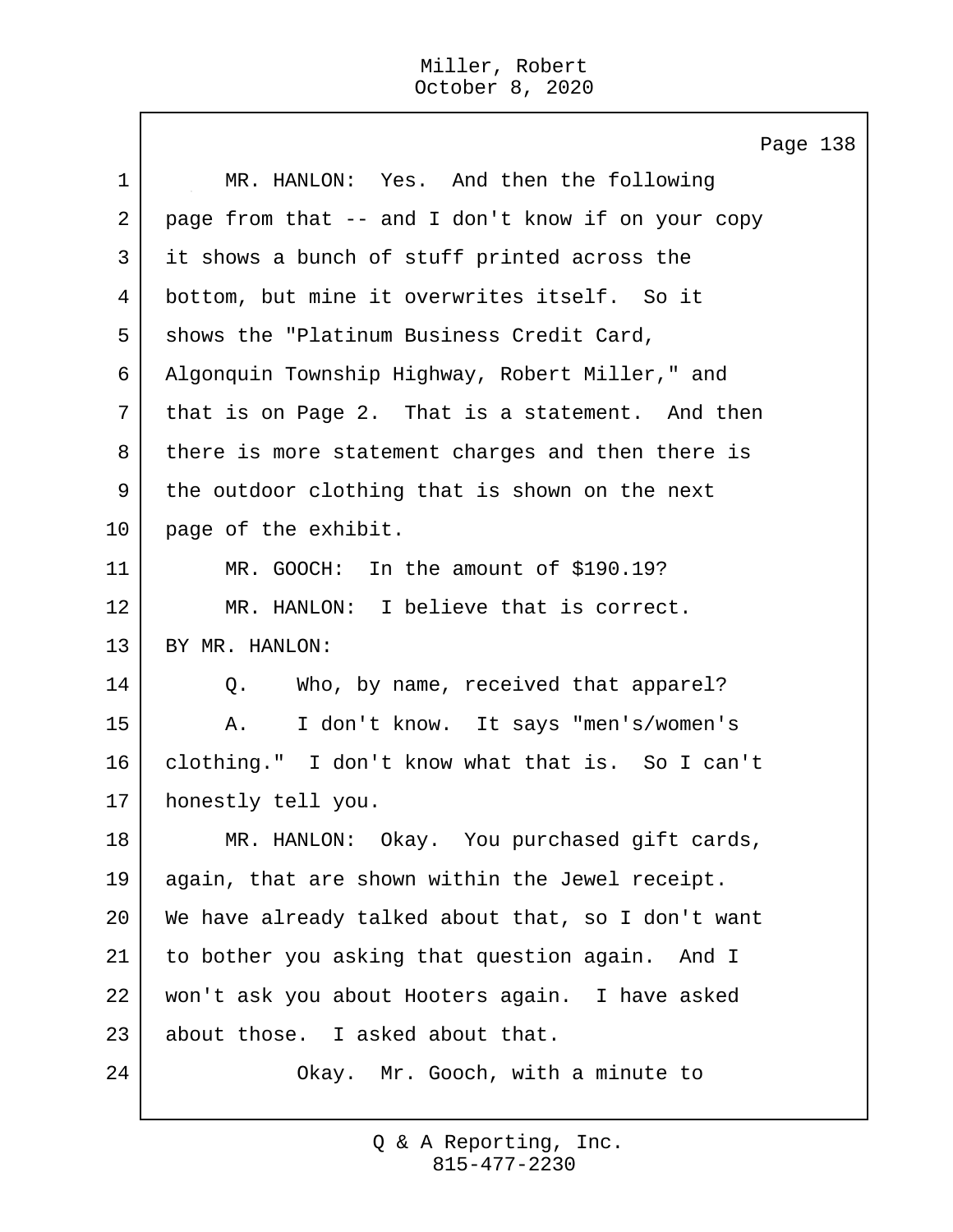Page 139 1 spare on the regular clock time, I tender the 2 | witness to you. 3 MR. GOOCH: I'm sorry? 4 MR. HANLON: I am tendering the witness to 5 you. 6 MR. GOOCH: I have no questions. 7 We will reserve signature. If he 8 | orders the original, I will take a copy electronic 9 as a pdf. 10 MR. HANLON: Stacy, I'm going to order the 11 original, so let's not mince words. I don't need 12 it expedited or anything like that. 13 So, Mr. Miller, this concludes my 14 deposition of you today. I don't have anymore 15 questions for you. So this deposition is over and 16 I am going to leave the Zoom room. Good day. 17 MR. GOOCH: Good day. 18 FURTHER DEPONENT SAITH NOT. 19 | (WHEREUPON, the deposition was 20 concluded at 4:00 p.m.) 21 22 23 24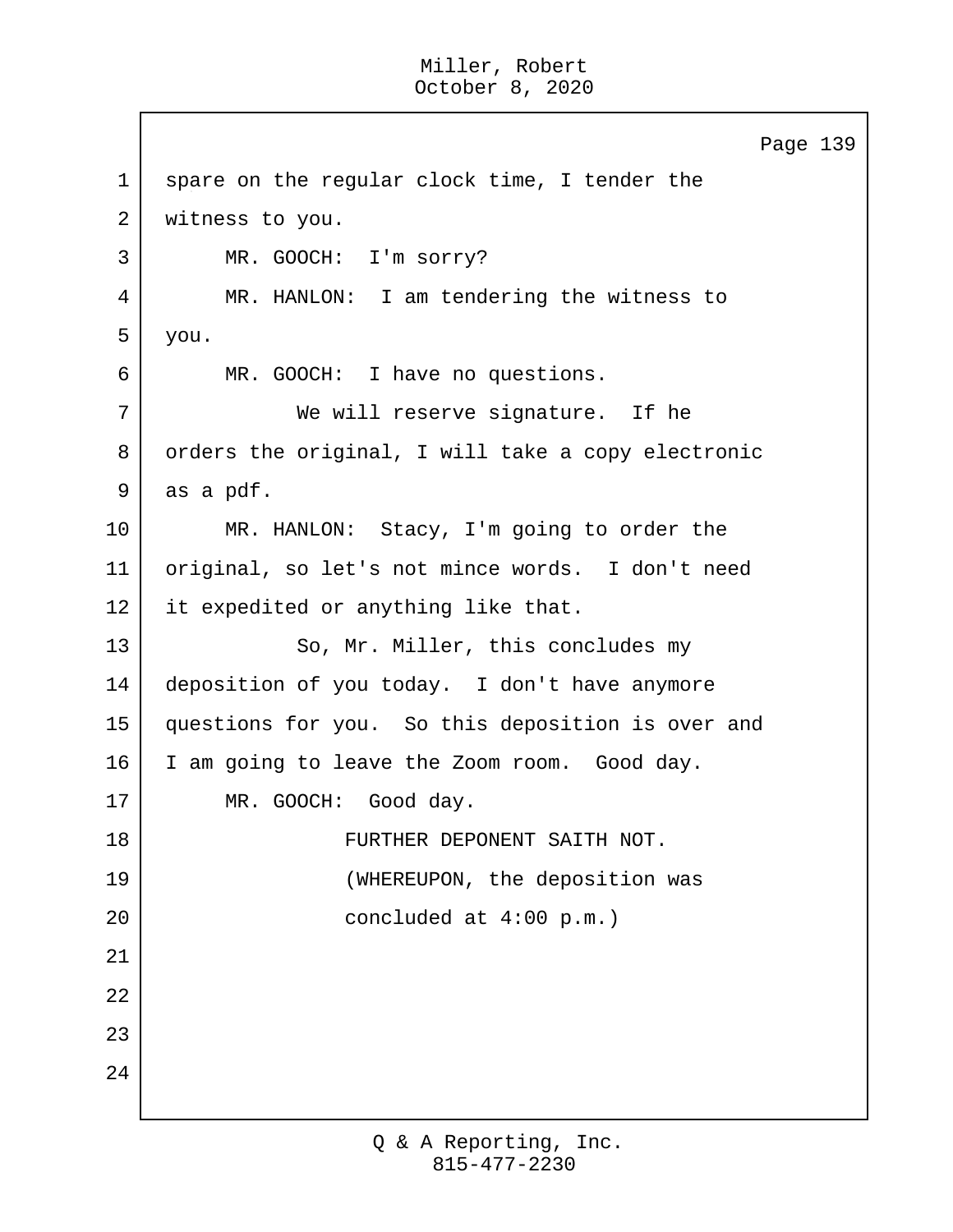|                | Page 140                                                                                                                                  |
|----------------|-------------------------------------------------------------------------------------------------------------------------------------------|
| $\mathbf 1$    | STATE OF WISCONSIN                                                                                                                        |
| $\overline{2}$ | COUNTY OF WALWORTH                                                                                                                        |
| $\mathsf{3}$   |                                                                                                                                           |
| 4              | I, STACY L. HARTMANN, C.S.R., a notary                                                                                                    |
| 5              | public in and for the County of Walworth and State<br>of Wisconsin, do hereby certify that ROBERT MILLER                                  |
| 6              | was by me first duly sworn, to testify to the<br>truth, the whole truth, and nothing but the truth,                                       |
| 7              | and that the above deposition, Pages 4 through<br>139, inclusive, was recorded by me and reduced to                                       |
| 8              | typewriting by me.                                                                                                                        |
| 9              | I FURTHER CERTIFY that the foregoing<br>transcript of the said deposition is a true and                                                   |
| 10             | correct transcript of the testimony given by the<br>said witness at the time and place specific<br>hereinbefore.                          |
| 11             |                                                                                                                                           |
| 12             | I FURTHER CERTIFY that I am not a<br>relative or employee or attorney for counsel of<br>any of the parties, nor a relative or employee of |
| 13             | such attorney or counsel, or financially<br>interested directly or indirectly in this action.                                             |
| 14             | IN WITNESS WHEREOF, I have here perc                                                                                                      |
| 15             | my hand and seal of office at Fontana, Wisconsi<br>this 21st day of October, $2020$ ,                                                     |
| 16             |                                                                                                                                           |
| 17             | Stacy F. Hartmand                                                                                                                         |
| 18             |                                                                                                                                           |
| 19             |                                                                                                                                           |
| 20             | STACY L. HARTMANN<br>Certified Shorthand Reporter                                                                                         |
|                | Notary Public, Walworth County, WI                                                                                                        |
| 21             | Illinois CSR License No. 084-003670                                                                                                       |
| 22             |                                                                                                                                           |
| 23             |                                                                                                                                           |
| 24             |                                                                                                                                           |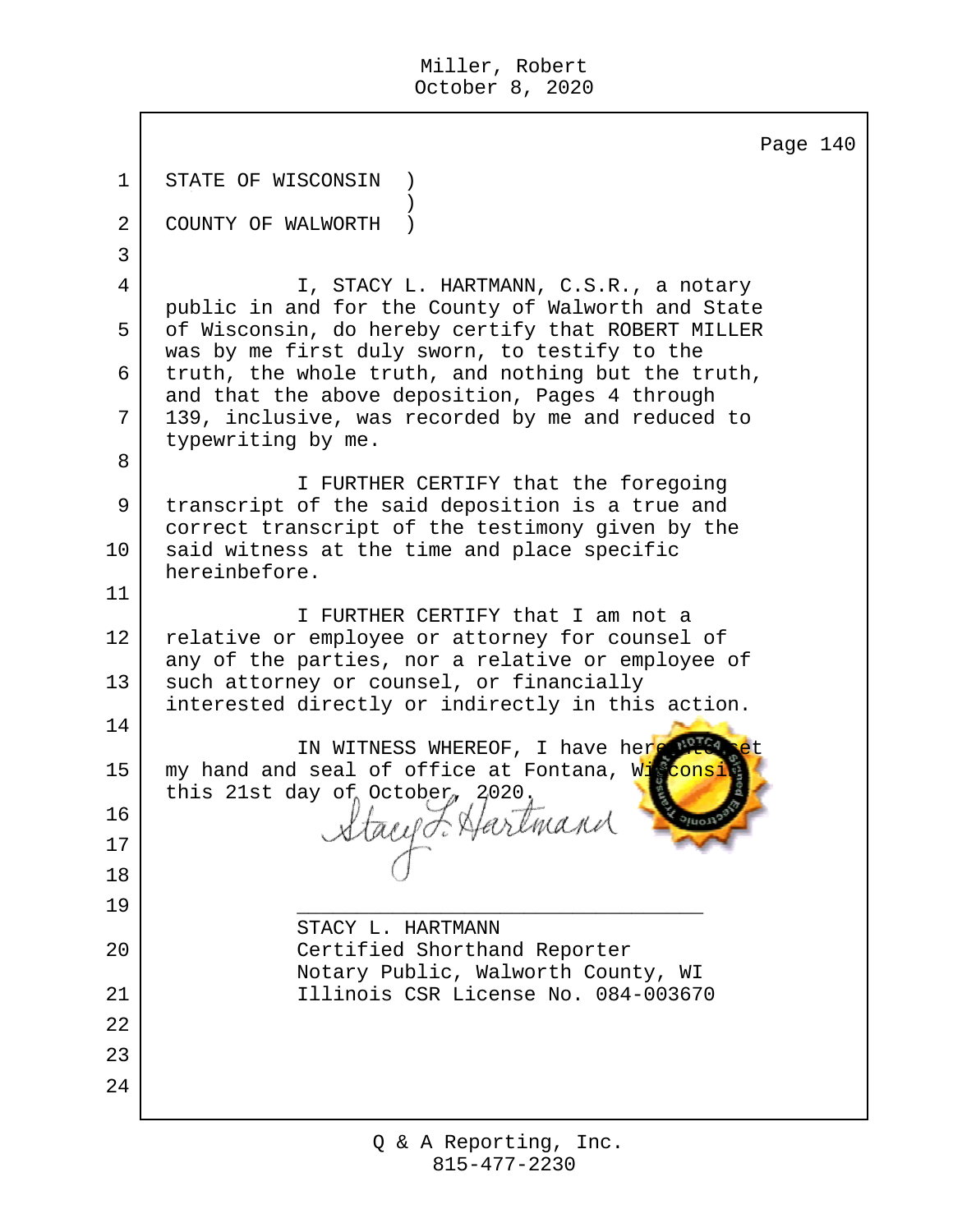|                |                                       |              |            | Page 141 |  |
|----------------|---------------------------------------|--------------|------------|----------|--|
| $\mathbf 1$    |                                       | ERRATA SHEET |            |          |  |
| $\sqrt{2}$     | Deposition of ROBERT MILLER 10-8-2020 |              |            |          |  |
| $\mathsf{3}$   | Page                                  | Line         | Correction |          |  |
| $\overline{4}$ |                                       |              |            |          |  |
| 5              |                                       |              |            |          |  |
| $\epsilon$     |                                       |              |            |          |  |
| $\overline{7}$ |                                       |              |            |          |  |
| $\,8\,$        |                                       |              |            |          |  |
| $\mathsf 9$    |                                       |              |            |          |  |
| $10\,$         |                                       |              |            |          |  |
| $11\,$         |                                       |              |            |          |  |
| $12\,$         |                                       |              |            |          |  |
| 13             |                                       |              |            |          |  |
| $14\,$         |                                       |              |            |          |  |
| $15\,$         |                                       |              |            |          |  |
| $16$           |                                       |              |            |          |  |
| $17\,$         |                                       |              |            |          |  |
| $18\,$         |                                       |              |            |          |  |
| 19             |                                       |              |            |          |  |
| $20\,$         |                                       |              |            |          |  |
| 21             |                                       |              |            |          |  |
| 22             |                                       |              |            |          |  |
| 23             |                                       |              |            |          |  |
| 24             |                                       |              |            |          |  |
|                |                                       |              |            |          |  |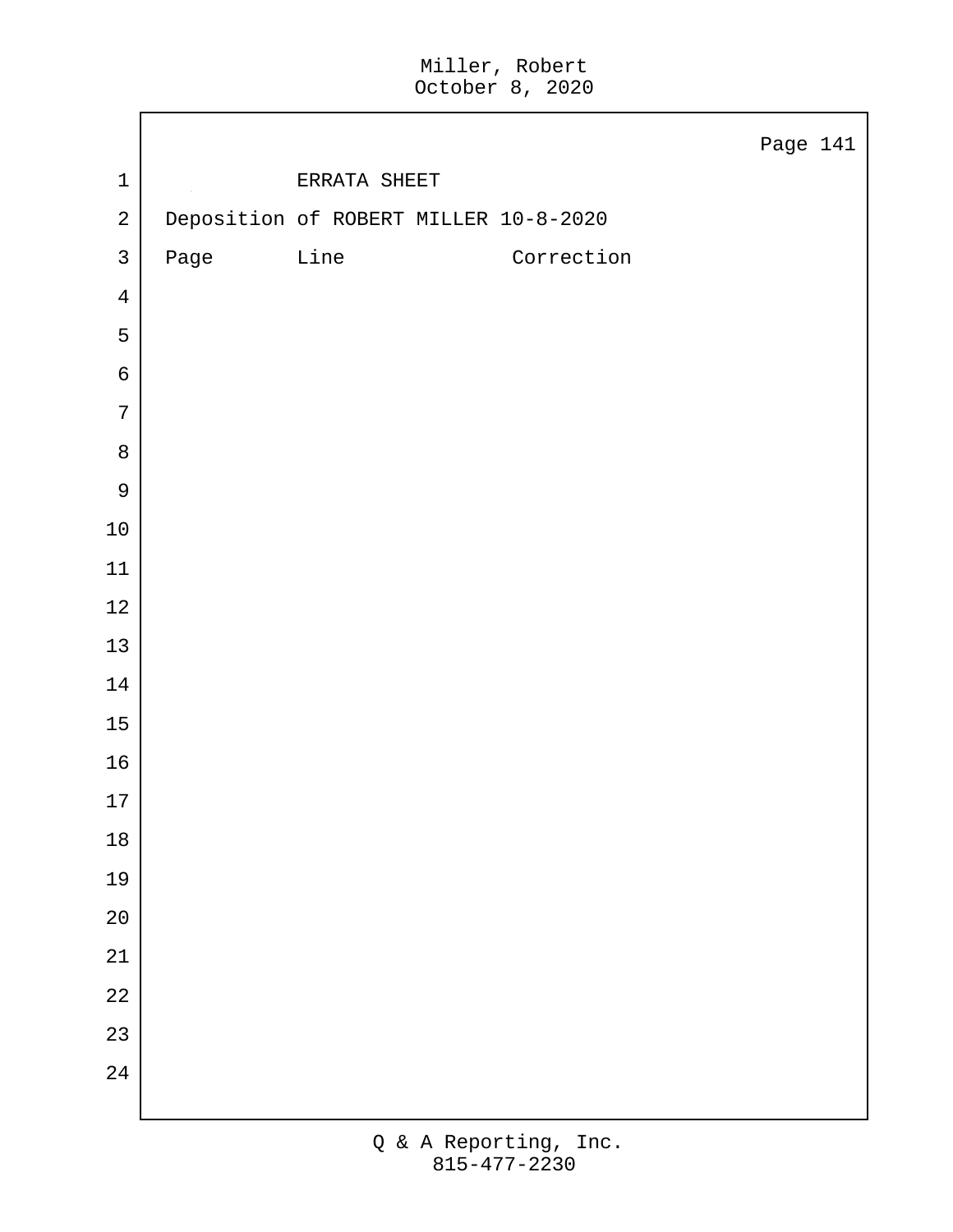|                                                                                                              | Page 142                                                                                                                                                                                                                                                  |
|--------------------------------------------------------------------------------------------------------------|-----------------------------------------------------------------------------------------------------------------------------------------------------------------------------------------------------------------------------------------------------------|
| STATE OF ILLINOIS                                                                                            |                                                                                                                                                                                                                                                           |
| $)$ SS<br>COUNTY OF MCHENRY                                                                                  |                                                                                                                                                                                                                                                           |
|                                                                                                              | IN THE CIRCUIT COURT OF THE 22ND JUDICIAL CIRCUIT<br>MCHENRY COUNTY, ILLINOIS                                                                                                                                                                             |
| ANDREW GASSER, ALGONQUIN<br>TOWNSHIP ROAD COMMISSIONER,                                                      |                                                                                                                                                                                                                                                           |
| Plaintiff,                                                                                                   |                                                                                                                                                                                                                                                           |
| VS.                                                                                                          | No. 17 CH 435                                                                                                                                                                                                                                             |
| ANNA MAY MILLER, AND<br>ROBERT MILLER,                                                                       |                                                                                                                                                                                                                                                           |
| Defendants.                                                                                                  |                                                                                                                                                                                                                                                           |
| have read the foregoing transcript of my<br>deposition so given as aforesaid, with the<br>corrections noted. | I, ROBERT MILLER, hereby certify that I<br>deposition given at the time and place aforesaid,<br>consisting of Pages 4 through 139, inclusive, and<br>I do again subscribe and make oath that the same<br>is a true, correct and complete transcript of my |
|                                                                                                              | ROBERT MILLER                                                                                                                                                                                                                                             |
| Subscribed and sworn to<br>before me this _______ day of                                                     |                                                                                                                                                                                                                                                           |
| Notary Public                                                                                                |                                                                                                                                                                                                                                                           |
|                                                                                                              |                                                                                                                                                                                                                                                           |
|                                                                                                              |                                                                                                                                                                                                                                                           |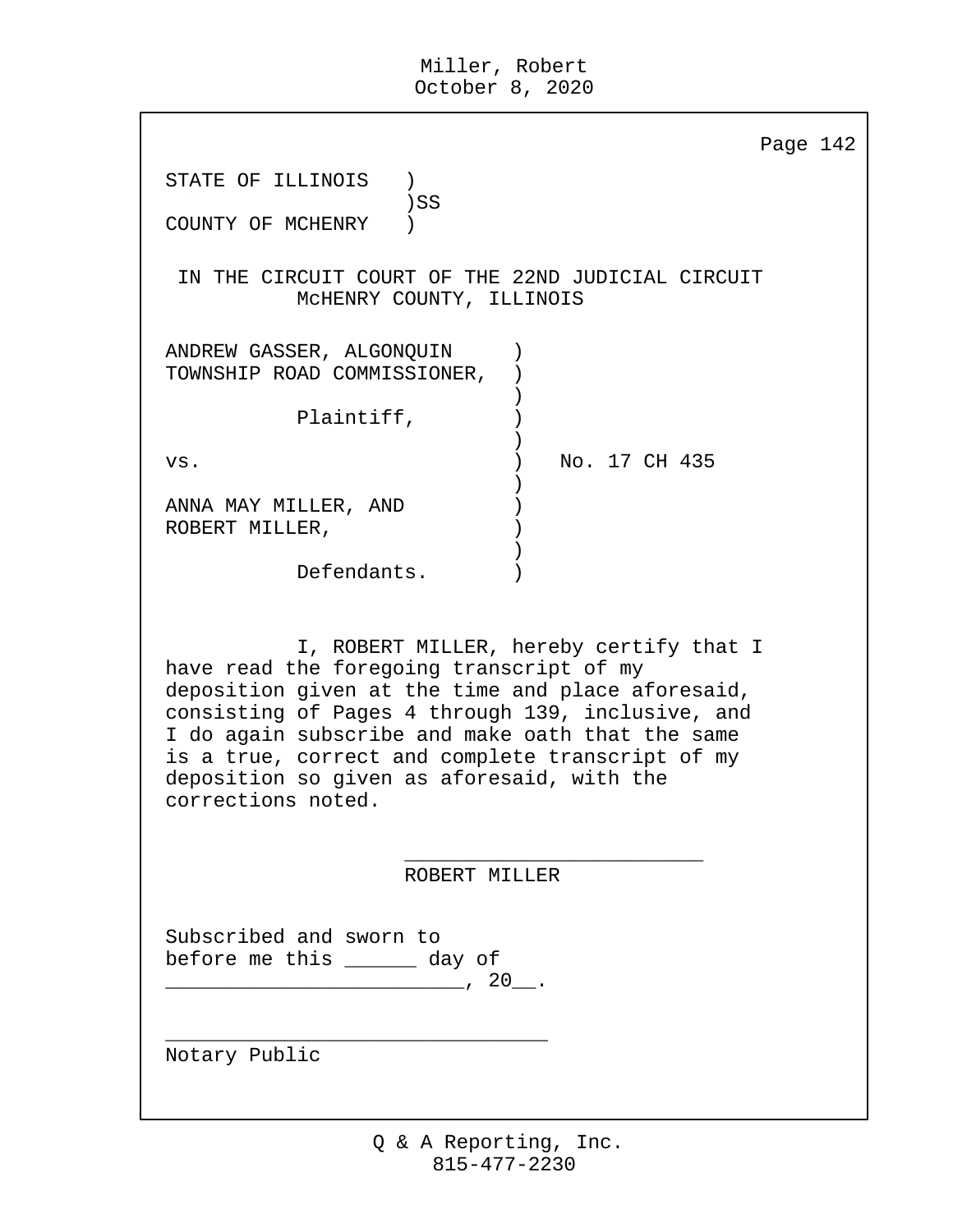Page 1

| A                                         | ahead 46:24                        | 27:11,14,20 35:23                     | April 68:15 69:4,12                      | 103:16,19,22 104:4                       |
|-------------------------------------------|------------------------------------|---------------------------------------|------------------------------------------|------------------------------------------|
| ability 59:23 73:20                       | airline 23:7,9,13,15               | 37:1,2,10 38:23                       | 108:7 131:10,13                          | 104:6,12,16,20                           |
| 74:1,7 79:10 82:19                        | 32:1                               | 41:19 42:22 43:2,3                    | APWA 24:1,19 106:15                      | 105:3 106:16,18                          |
| able 85:18 92:8 129:11                    | Alani 82:7                         | 43:12 44:3 45:2,10                    | 107:5 118:11,19                          | 124:5 132:4                              |
| <b>Abraham</b> 126:20,21                  | alcohol 73:24 74:6                 | 45:12,20 51:6,16                      | 124:2 134:19,24                          | <b>assume</b> 4:8,14 42:15               |
| 126:23                                    | 87:11,21                           | 53:23 56:1,2,5,11                     | archived 33:1,3,7,9                      | 42:18 59:10 76:9                         |
| absolutely 31:12 76:15                    | Algonquin 1:4,12 6:20              | 57:19,21,24 58:3,7                    | argue 86:13                              | 103:1 122:11 136:16                      |
| 89:5 106:2                                | 7:2,20 8:13 9:24                   | 58:16,17 59:12,16                     | argumentative 16:2                       | assuming 44:21                           |
| <b>abuse</b> 65:6,9                       | 10:13 27:4 32:15                   | 60:6 65:9,12 67:22                    | 41:18 44:1 46:4                          | ate 113:13                               |
| accents 118:2                             | 34:3,12 75:20                      | 67:24 68:1 69:10,14                   | 53:24 58:1,2 60:5                        | athletic 136:23                          |
| accept 52:21                              | 124:10 138:6 142:5                 | 70:20 72:1,11,15                      | 67:21 68:2 72:1,3,9                      | attached 67:18 70:19                     |
| accessed 60:21                            | alive $41:2$                       | 73:9,20 74:1,3,7                      | 73:21 74:2 77:20                         | 78:18 90:19 93:23                        |
| accompanied 26:19                         | allegation 36:5                    | 75:7 77:6,7,20 78:4                   | arrange 116:17                           | attempted 106:9                          |
| accompanying 24:19                        | allege 41:7                        | 78:6,9,14,16 80:8,15                  | arsenal 129:14                           | attempting 93:9                          |
| account 35:9 60:21                        | allow $64:17$                      | 80:16,23 81:17                        | articulated 34:10                        | attend 31:13,18<br>134:22                |
| 61:2,3,7 111:8                            | allowance 36:4 42:14               | 82:17,18,22 83:7                      | asked 9:8 11:2 12:2                      |                                          |
| 121:18 122:10                             | 68:21 69:19 72:20                  | 85:23 86:11 113:8                     | 13:14 23:15 24:12                        | attendance 108:10                        |
| accounted 121:4                           | 72:23 75:1 76:11                   | 114:23 115:19                         | 27:10,15 29:16                           | attended 24:18 31:15                     |
| accounting 11:16                          | 77:15 79:16 80:3,5                 | 119:14, 17, 19 128:14                 | 36:23 38:6 39:24                         | 37:16 108:9 123:24<br>133:24 134:10,13   |
| accounts 63:18                            | 81:10 82:1 83:4                    | 128:18,21 134:14                      | 40:15 43:22 45:16                        |                                          |
| accumulation 102:1                        | 126:7 135:15<br>allowed 87:18      | 135:24 136:6,6,12<br>136:16,20        | 49:18 55:24 57:18<br>67:23 68:14 69:21   | attending 28:16<br>attention 22:12 132:6 |
| accuracy 10:18                            | amazing 96:13                      | answered 10:24 16:11                  |                                          | attorney 30:23 50:11                     |
| accurate 11:16 91:20                      |                                    | 34:18 55:24 57:18                     | 70:2,8 71:24 72:10<br>72:23 73:11 75:5,8 |                                          |
| accurately 69:14                          | <b>Amazon</b> 21:22,24             |                                       |                                          | 57:7,8,13 124:11                         |
| acted 105:23                              | 22:14 103:8                        | 57:20 58:4 59:15,23<br>70:24 71:20,24 | 75:11 77:6 81:16<br>83:9 86:10 97:3,5    | 140:12,13                                |
| action $140:13$                           | Amazon.com 90:17<br>amended 136:22 | 72:10 73:3 75:5,8                     | 102:7 108:19 119:12                      | attorney-client 51:6<br>51:16 52:17      |
| activities 38:19 129:13                   | 137:12                             | 78:21 79:9 80:19                      | 129:4 133:11 138:22                      | <b>audit</b> 94:11,16                    |
| actual 11:8,18 39:20                      | <b>American</b> 16:24 17:13        | 81:1,16 86:10                         | 138:23                                   | <b>audited 92:11 93:4</b>                |
| 49:1                                      | 21:9,11 23:20 24:2,7               | answering 4:20 20:7                   | asking 11:17 14:24                       | <b>auditors</b> 87:14 91:18              |
| address 33:20 95:17                       | 38:10,10,12,12                     | 30:8 41:16 53:19                      | 16:14 21:3 24:14                         | 91:22 92:1,19 93:4                       |
| addresses 33:10                           | 39:10 61:3 103:15                  | 65:13 73:10                           | 25:16 45:3,4 51:8,9                      | 94:14                                    |
| adequately 81:2                           | 103:19 106:13,14,15                | anybody 33:2 97:5                     | 55:15 63:12,13                           | Augie's 107:23 108:7                     |
| administer 109:15                         | 133:12                             | anymore 34:6 78:9                     | 77:23 78:12 82:21                        | <b>August 23:9,16 31:18</b>              |
| 116:15                                    | amount 30:20 32:1                  | 139:14                                | 128:2 138:21                             | 31:24 85:15 134:3                        |
| administrative 24:21                      | 83:13 86:19 88:15                  | anyway 5:6                            | asks 77:9                                | authorize 59:1                           |
| 42:13,15 43:16,19                         | 109:12 111:5 120:19                | apologies 46:19                       | assets 123:4                             | authorized 87:7                          |
| 68:22,23 69:20 70:1                       | 120:21 131:3 138:11                | apologize 130:13                      | assist 22:21 116:16,21                   | automatic 99:19                          |
| 70:9,18 71:5,14,17<br>72:18 75:2,15 76:12 | amuse 116:5,9                      | apparel 136:23 138:14                 | assistance 116:10,15                     | <b>available</b> 22:17 133:18            |
| 77:15 79:17 81:10                         | amusement 134:6                    | appeared 2:5,11,16                    | assistant $24:21,21,22$                  | aware 8:14 49:21                         |
| 82:2,4,10 83:4                            | anatomy 96:6,10                    | appears 94:13 113:13                  | 25:4 27:5 42:14,16                       | 62:15 63:4 64:14                         |
| 135:16                                    | <b>ANDREW 1:4 142:5</b>            | 123:7 137:20                          | 43:16,19 68:22,23                        | 87:4,21 94:24                            |
| admissions 107:5                          | Anna 1:8 25:4 36:16                | <b>Apple 119:7</b>                    | 69:20 70:1,10,19                         | 107:14                                   |
| admit 15:5                                | 70:13 71:6,17 72:19                | appliances 117:8,9                    | 71:6,14,1772:18                          | awful 120:9                              |
| adopted 35:13                             | 73:5,11 74:12 75:1,3               | application 134:18                    | 75:2,15 76:12 77:16                      |                                          |
| adulterated 117:20                        | 75:16 76:11 77:15                  | applications 119:8                    | 79:17 81:11 82:2,4                       | B                                        |
| advice 14:22,24                           | 79:16,20,24 80:6                   | appreciate 22:20                      | 82:10 83:5 126:7                         | B3:8                                     |
| advised 65:15                             | 81:10,14 82:2,11                   | appreciation 132:21                   | 135:16                                   | <b>B-E-H-M</b> 89:14,24                  |
| affairs 13:23                             | 83:4 112:14 126:8                  | approval 94:7,13,17                   | assisting 111:20                         | back 15:1 37:13 47:6                     |
| aforesaid 142:13,15                       | 134:4 135:17 142:9                 | approvals 94:12                       | associate 5:19                           | 56:5 60:13 76:1                          |
| ago 41:4 89:7                             | annual $131:6$                     | approve 48:19 93:16                   | associated 62:8 63:17                    | 80:13 87:17 114:8                        |
| agreement 111:10,12                       | answer 4:13,23 5:5,7               | approved 93:15,17,24                  | 112:16 113:18                            | backed 22:3                              |
| 130:5,11                                  | 10:17 16:3 21:1                    | approximately 123:17                  | association 24:2,7                       | background 5:16                          |
| Ah 72:15                                  | 25:14,18,22,22                     | apps 119:7                            | 37:22 49:6,8,16,19                       | backup 22:3 90:19                        |
|                                           |                                    |                                       |                                          |                                          |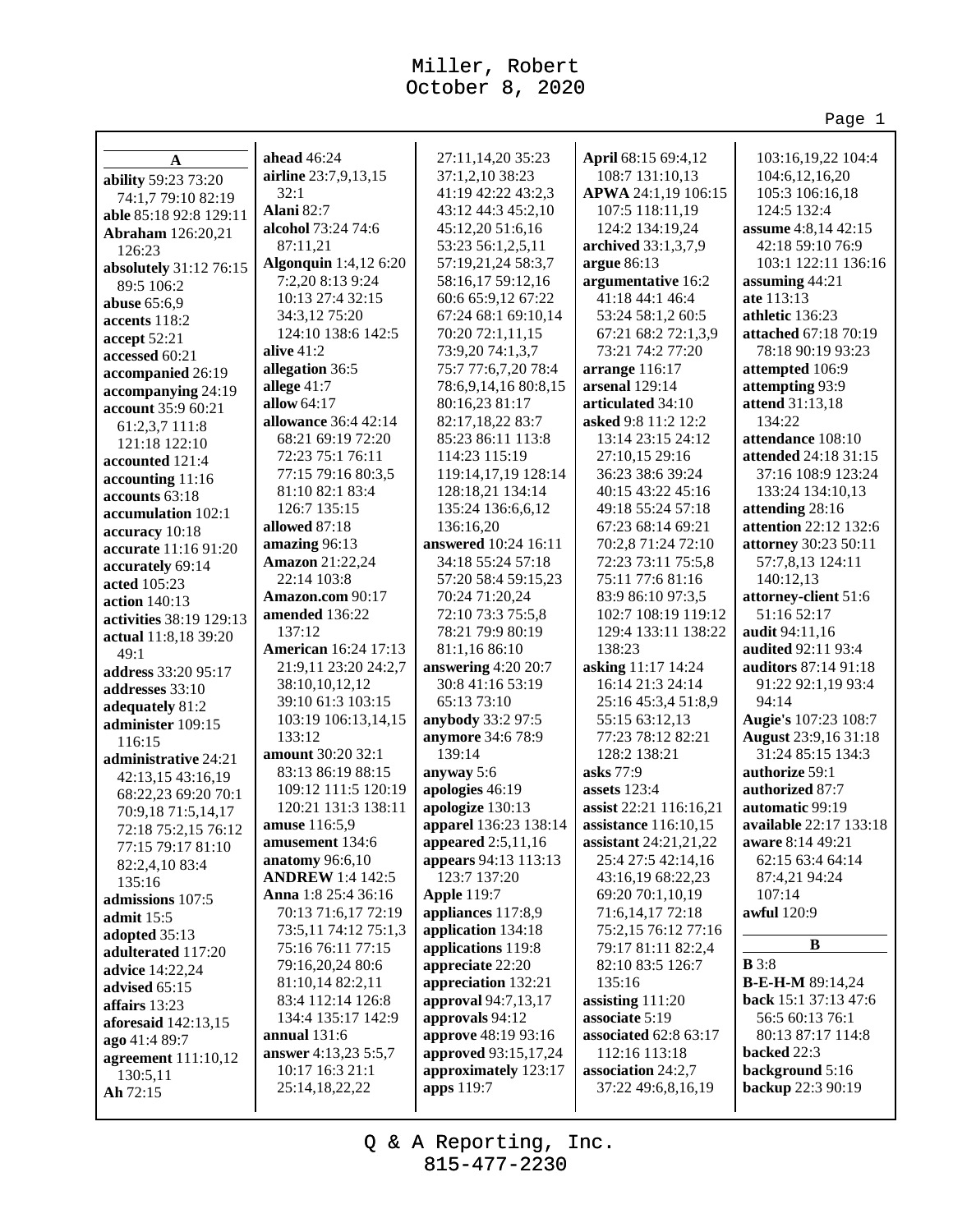|                                           |                                          |                                          |                                | Page 2                                     |
|-------------------------------------------|------------------------------------------|------------------------------------------|--------------------------------|--------------------------------------------|
| 94:5 114:16,16                            | believed 42:6                            | <b>brand</b> 98:9 109:3                  | 67:17 95:18 100:15             |                                            |
| backyard 99:3                             | believes 51:9                            | break 4:18,21,23 18:6                    | 100:16,19,21                   | caucus 112:19,21,24<br>cautioned 48:13     |
| <b>bad</b> 64:4                           | belonged 66:14                           | 19:2 46:21,23,24                         | Cannon 67:9,13                 | cell 63:1 64:20                            |
| bag 36:16 67:17 78:3                      | <b>belt</b> 76:14                        | 47:11,12,13 60:8,12                      | capacity 75:17 82:3            | cellular $62:2,4$                          |
| 79:7,21 80:7,18                           | benefit 111:2 133:6,8                    | 106:4 130:13                             | 86:3                           | cents 112:4                                |
| 83:24 84:7,10,14,16                       | 134:12 135:1                             | breakfast 107:15                         | Capital 17:8                   | certain 120:19                             |
| 84:19,21,24 85:1,2,2                      | benefitted 134:6,9                       | <b>Bridge</b> 121:9,19                   | capri 69:11                    | <b>CERTIFICATE 2:22</b>                    |
| bags 83:19                                | best 42:7 46:15 57:5,7                   | <b>brief</b> 54:3 55:4 84:24             | Car 83:13                      | certificates 39:10                         |
| balance 21:20                             | 59:16,18,23 69:24                        | 85:2                                     | card 16:7,17,24 17:4,9         | <b>Certified</b> 3:14 140:20               |
| <b>ballet</b> 74:21 75:4                  | 70:6 71:13 78:17                         | briefcase 85:3                           | 17:11,14,16 18:15              | certify 16:4 21:7 60:7                     |
| 136:14,18                                 | 79:10 82:8,18 90:10                      | <b>brine</b> 100:1 103:5                 | 19:17 21:11,16                 | 68:3 72:4 81:18                            |
| balusters 88:20                           | 102:14 118:10 123:5                      | bring 27:1 47:6                          | 23:20 29:14,17 30:4            | 86:13,15 128:22                            |
| band $40:11$                              | 126:5 134:15                             | <b>broke</b> 123:16                      | 30:15 33:14,24                 | 140:5,8,11 142:12                          |
| bank 121:11,18                            | <b>bet</b> 127:8                         | <b>Brook 80:1 81:7,15</b>                | 34:21 37:17 38:10              | <b>CH</b> 1:7 142:8                        |
| <b>Barn</b> 39:5                          | betcha 43:4                              | <b>Brookfield</b> 118:9                  | 38:12 40:6,13,23               | Change 44:1                                |
| <b>Barnas</b> 9:16 25:5,6                 | <b>Beth 25:5</b>                         | brought $27:5,6$                         | 41:6 85:16 86:23               | changed 103:7                              |
| 26:11                                     | <b>Bic</b> 125:1                         | <b>Brunch</b> 109:5,8,10,12              | 87:1,6,7 90:19,24,24           | changes 8:7                                |
| <b>based</b> 35:17                        | bid 107:18,20,21                         | 109:23 110:5 111:3                       | 91:2,9,9,13,14                 | charge 87:5 112:23                         |
| <b>basis</b> 110:7                        | big 100:18                               | 111:22                                   | 115:22 121:15,16               | 131:16                                     |
| <b>Bates 22:18</b>                        | <b>bike 39:22</b>                        | building 29:24 101:7,7                   | 131:17,19 138:5                | charged 37:17 107:9                        |
| <b>Bath 83:13</b>                         | bill 22:3 69:6,7 74:15                   | 130:8                                    | cardigan 69:16,22              | 108:6 109:11                               |
| batteries 114:2                           | 87:9,13 89:20,22                         | buildings 122:17                         | 70:5,16,23 71:4,12             | charges 121:15,16,23                       |
| bay 88:21                                 | 91:3,14,17 93:11,18                      | <b>built</b> 34:17                       | 71:23 72:8,14 73:1,6           | 138:8                                      |
| <b>Bean</b> 123:18,20                     | 94:3 105:13 114:15                       | <b>bunch</b> 138:3                       | 73:12 74:12 77:4               | charging 109:9                             |
| <b>bear</b> 91:4                          | 117:17                                   | <b>Burner</b> 107:24 108:7               | 80:1 81:7,15 82:7,14           | cheaper 101:10                             |
| beginning 33:22                           | bills 90:24 91:7 92:5,9                  | <b>bus</b> 116:18<br><b>bushes</b> 29:11 | 82:24 126:3,10<br>135:13       | check 93:23 97:3,5,9                       |
| behalf 2:5,11,16 8:19<br>31:10 45:18 46:2 | 93:14,15 94:12,16<br>94:17 121:3         | business 16:8 33:14,15                   | cards 16:21,21 17:14           | 100:23 111:7 129:12<br>132:4               |
| 50:12 52:19 59:2                          | $\mathbf{bingo}\,97:1$                   | 33:17,21,23 34:2                         | 28:24 29:1,3,4,5,20            | checked 134:23                             |
| behave $25:20$                            | birth 6:7                                | 96:13 112:11 113:18                      | 30:11 38:11,13,17              | checks 120:23                              |
| Behm 89:11,14,15,15                       | bison $76:13$                            | 117:7 138:5                              | 38:19 39:2,11,15               | Chesapeake 113:13                          |
| 89:18,24                                  | <b>bit 85:8</b>                          | buy 18:10 38:4 61:18                     | 40:3 68:10 133:15              | chicken 50:24                              |
| beige 83:23 84:6,9                        | black 84:14 126:2                        | 64:24 96:18,21                           | 133:16,22 138:18               | child 24:23 25:8                           |
| belief 28:4                               | <b>bless</b> 102:6                       | 103:2,8 105:14                           | care 63:11 96:16               | children 62:24 63:2,3                      |
| <b>believe</b> 7:16 8:24                  | Blink 34:20,23 35:5,7                    | 115:21 119:7 120:6                       | career 6:18                    | chips 109:24                               |
| 11:14 13:9 18:17                          | blood 7:5 96:18,21                       | 128:7 132:22 133:20                      | Carhartts 122:18               | choose 125:18                              |
| 19:20,23 20:15,17                         | 97:4,7,9                                 | 133:20                                   | Caribou 114:1                  | chose 30:5 118:13                          |
| 21:18 24:19 25:8                          | bluetooth 98:18                          | buying 101:9 102:22                      | Carolina 131:17,19             | Christmas 103:20                           |
| 29:23 31:6 36:21                          | board 87:13 91:17,22                     |                                          | carpentry 101:6                | 104:11 105:9                               |
| 41:3 46:13 50:17                          | 92:1,19 93:4 94:14                       | $\mathbf C$                              | carpet 97:12                   | <b>CIRCUIT</b> 1:1,1 142:3                 |
| 51:3 55:9,16 70:7,13                      | bobmiller@mc.net                         | C-M-O-S 100:4                            | carpeted 97:17                 | 142:3                                      |
| 70:18 71:17 72:18                         | 33:19                                    | C.S.R 1:16 2:21 140:4                    | carpets 97:16,20               | claim $44:9$                               |
| 73:3,8 74:14,22                           | <b>boom</b> 29:8                         | Cafe 109:5,9,10,12,23                    | carrier 33:9                   | clean 97:21 99:18                          |
| 77:13 78:6 79:14                          | <b>boots</b> 85:10,12                    | 110:5 111:3,22                           | Cary 9:1                       | cleaner 34:7 97:13                         |
| 80:2 81:8,23 82:9                         | <b>Boston</b> 124:1                      | calculations 109:7                       | Cary-Grove 40:11               | cleaning 125:20                            |
| 83:8 86:4 88:12                           | <b>bother</b> 138:21                     | call 49:24 101:23                        | case 41:22 45:9 46:2,3         | cleanup 132:7                              |
| 89:19 103:20 106:20                       | bottom 99:16,24 138:4                    | called 4:4 93:1,3 94:23                  | 46:6,7 52:7                    | clear 7:21 8:3 24:13                       |
| 106:22 107:4 108:1                        | <b>bought</b> 18:1 74:16                 | 103:6 108:16,23                          | cases 5:5                      | 48:17 53:3 58:23                           |
| 108:8 110:16 113:23                       | 89:6 98:7 102:12                         | 109:3 117:3,16<br>129:9 132:2            | cash 120:19,22 121:14          | 88:3 96:2                                  |
| 115:10 117:10<br>118:13,19 121:20         | 103:20 115:8 118:6<br>120:2 124:15 127:9 | calls 21:1 27:18 52:15                   | 121:17,18<br>cashmere 69:15,22 | clerk 92:16 109:14,16<br>110:3,21 111:6,16 |
| 123:20 124:2 131:24                       | 133:15                                   | 80:8 109:3 114:22                        | 70:4,15,22 71:3,12             | 112:1,6 130:6                              |
| 135:14 136:11                             | <b>bounty</b> 101:18                     | camera 5:22 34:20,23                     | 71:23 126:2                    | clerk's 36:20 110:19                       |
| 138:12                                    | box 34:15                                | 35:5,7 67:9,13,15,16                     | catch 33:4                     | clerks 110:22 111:13                       |
|                                           |                                          |                                          |                                |                                            |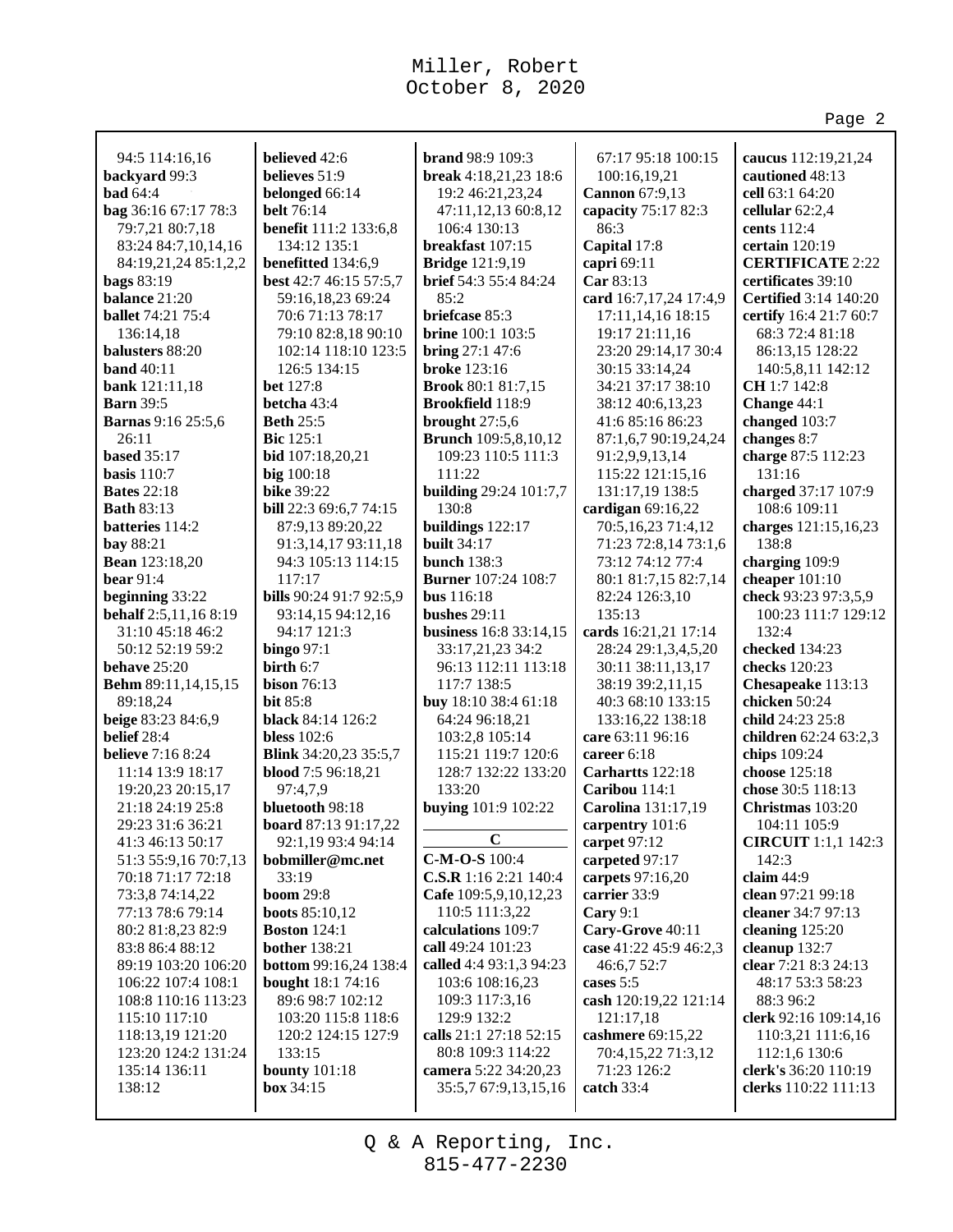|                                      |                                           |                                            |                                       | Page 3                                 |
|--------------------------------------|-------------------------------------------|--------------------------------------------|---------------------------------------|----------------------------------------|
|                                      |                                           |                                            |                                       |                                        |
| clicked 125:1                        | committed 132:11                          | contents 53:3                              | 130:7,12 133:1,9,10                   | cups 114:1                             |
| client 14:22 25:21 43:8              | community 115:6                           | context 112:17 136:4                       | 138:12 140:9 142:15                   | curb 132:18                            |
| 52:19 137:17                         | 132:13,24 133:1,2                         | contingent 27:3 108:8                      | corrected 50:14,18,21                 | current 27:7                           |
| clock 107:7,13,16,19                 | company 103:7,11                          | 113:22                                     | 52:5,6                                | customary 113:20                       |
| 107:21,22 126:16                     | 117:16                                    | continue 21:5 22:21                        | correction 50:19 141:3                | cut 11:21 132:16                       |
| 139:1                                | compensate 29:6                           | 80:9                                       | corrections 142:16                    | cuts 109:19                            |
| close 34:2                           | 30:15                                     | continued 29:18                            | correctly 118:23                      | cutting 40:14                          |
| clothes 137:13                       | compensation 29:14                        | continues 80:10                            | corresponding 122:1                   | cycle 111:6                            |
| clothing 35:12,15,16                 | 30:2 77:16 79:18                          | control 28:20                              | Corvette 60:17                        | D                                      |
| 36:4 42:11,14,16,24                  | 81:12 82:5,11 83:5                        | conversations 44:24                        | cost 120:5                            |                                        |
| 43:6,15,18 68:14,21                  | 126:8 135:17                              | converse 92:8                              | Costco 114:12,13                      | D3:1<br>dad 89:8                       |
| 69:19 72:20,23 75:1                  | competent 44:21                           | converted 133:21                           | counsel 5:3,7 140:12                  |                                        |
| 76:10 77:14 79:15                    | competition 101:8                         | conveyor 99:16,24                          | 140:13                                | damage 39:13 129:13<br>damages 29:7    |
| 80:3,5 81:9 82:1<br>83:3 85:15 126:7 | complaint 36:6 43:2<br>78:18 134:2 136:21 | cookies 109:24<br>cool 99:19               | county 1:2 8:12<br>103:23 104:5,12,20 | <b>dance</b> 135:8                     |
| 135:15 137:6,15                      | 136:22 137:13                             | cooperate 80:12                            | 105:3 109:14 110:21                   | Daniel 88:10,11,13                     |
| 138:9,16                             |                                           | Copies $121:3$                             | 110:23 111:6,12,16                    | data $14:6$                            |
| <b>Club</b> 127:4                    | complement 13:1<br>complete 37:2 38:23    | copy 36:8 92:5 138:2                       | 111:24 112:6 131:5                    | database 10:21,22                      |
| co-foreman 25:6                      | 142:15                                    | 139:8                                      | 132:9 140:2,4,20                      | 11:4 12:20,21,24                       |
| co-owned 89:8                        | completely 136:2                          | cord 99:9,11 102:21                        | 142:2,4                               | 13:4,7                                 |
| coach 44:8                           | component 133:1                           | 103:3                                      | couple 5:15 17:7 46:10                | date 6:7                               |
| cocktail 135:7                       | computer 9:20 14:5,8                      | cordial 106:10                             | 118:24 132:15                         | daughter 25:11 26:6                    |
| coffee 114:1                         | 32:22 47:5 99:1                           | cork 23:4                                  | course 4:12,17 5:2                    | 26:14                                  |
| Coke 121:23                          | computers 13:23 14:1                      | correct 6:23,24 10:20                      | 29:10 36:21 111:7                     | day 18:2 19:4 84:12                    |
| cold 109:19                          | 32:14 34:17 94:24                         | 12:7,8,10,20,24 14:2                       | courses 6:16,17                       | 127:13 134:21 135:9                    |
| collected 120:16,18                  | 98:13,16                                  | 14:3,19,20 15:17,20                        | court 1:1 5:18 11:20                  | 139:16,17 140:15                       |
| collecting 127:16                    | concert 110:23                            | 16:22,23 17:1,2,9,16                       | 21:7 32:4 36:8 44:22                  | 142:20                                 |
| college 6:14,15                      | concerted 109:14                          | 18:16,19 21:12,13                          | 47:3 48:5,7 50:2                      | days 127:6,14                          |
| Colorblock 135:18                    | concluded 139:20                          | 21:14,17 25:11 26:6                        | 52:2 53:22 137:20                     | de 64:16                               |
| 136:10                               | concludes 139:13                          | 26:11,12,14 28:11                          | 142:3                                 | deal 112:5                             |
| combined 19:24 122:6                 | conduct 94:20                             | 28:12, 14, 21, 22 31:5                     | courtesy 106:10                       | <b>December</b> 17:18 18:9             |
| come 21:6 28:7 80:13                 | conference 5:21 24:6                      | 33:12,21 34:21,22                          | cover 99:8,10,19                      | decide 78:23                           |
| 96:24 101:5 110:1                    | 24:18 26:20 27:1                          | 34:24 35:1,14,20,21                        | 123:14,15                             | declare 85:24 86:2,5                   |
| 114:8 132:12,16                      | 28:14,16 123:24                           | 38:22 39:3,6,7,8                           | coverall 18:10                        | declared 86:8                          |
| comes 48:1                           | 134:10,20 135:4,5,6                       | 40:7 41:13 42:1,5,17                       | coveralls 18:11                       | <b>Decorating 88:9,12,15</b>           |
| comfortable 30:23                    | conferences 24:1                          | 44:23 46:12 50:1,7                         | cowboy 85:10,12                       | decorations 118:4,7                    |
| 93:17                                | 31:13,15,19 113:21                        | 50:12,19,22 52:23                          | cracked 65:5                          | deems 78:17                            |
| coming 99:23 121:14                  | confused 15:5 54:23                       | 53:5,7,8,18 54:13                          | creamers $114:2$                      | default 124:11                         |
| commencing 21:19                     | confusing 56:22                           | 55:11,23 56:16 57:2                        | credenza 34:16                        | <b>Defendant</b> 2:12 54:3             |
| commission 84:2                      | confusion 50:13,17                        | 57:11 58:11 59:21                          | credit 16:7,17,20,21                  | 55:3                                   |
| 103:23                               | conjunction 134:24                        | 60:4,18,19 61:8,13                         | 18:15 19:17 34:21                     | Defendants 1:10                        |
| commissioner 1:5 7:3                 | connected 13:10 94:2                      | 61:23 62:1 65:4,21                         | 85:16 86:23,24 87:6                   | 142:10                                 |
| 7:15,20 8:3 28:20                    | Connection 32:14                          | 74:13 75:4,21 79:21                        | 90:18,23,24 91:2,9,9                  | degraded 65:5                          |
| 31:17 33:12 49:3                     | consanguinity 62:22                       | 80:1,7 81:15 83:19                         | 91:13,14 105:21                       | degree 10:18                           |
| 61:22 83:21 86:3                     | consider 30:3                             | 83:20 86:1,9 87:15                         | 115:22 121:15,16                      | degrees 62:22                          |
| 92:22 93:22 94:19                    | consisting 142:14<br>constructed 12:22    | 91:1,10,11,14,15,18                        | 131:19 133:2 138:5                    | Delbert 7:13                           |
| 94:20 105:2 107:9<br>108:22 142:6    | contacts 116:22                           | 91:22 92:2,3,13,14<br>92:16,19 93:6,7 99:4 | crew 132:8<br>crime 132:11            | <b>Deli</b> 30:20<br>delineated 133:23 |
| commissionerbob@                     | contained 50:6 53:4                       | 99:5 104:21,22,23                          | Crystal 1:22 117:6,22                 | delivered 74:12                        |
| 33:16                                | 56:17                                     | 104:24 105:4,7,22                          | <b>CSR</b> 140:21                     | delivery 13:6                          |
| commissioners 7:9                    | container 76:2                            | 106:1 110:10 116:15                        | Cuervo 86:19,22 87:1                  | <b>Dell</b> 98:4                       |
| 49:6,16 103:21                       | containing 57:3                           | 117:8 119:1 120:11                         | 87:6,22                               | demand 28:17,17                        |
| 104:6, 12, 15, 20                    | contains 54:5 55:5                        | 121:19 122:1,10,24                         | culvert 30:13                         | demanding 58:16                        |
| 105:3 131:6 132:1                    | content 14:7                              | 123:1,9 124:1,9                            | culverts 125:22                       | denied 36:6                            |
|                                      |                                           |                                            |                                       |                                        |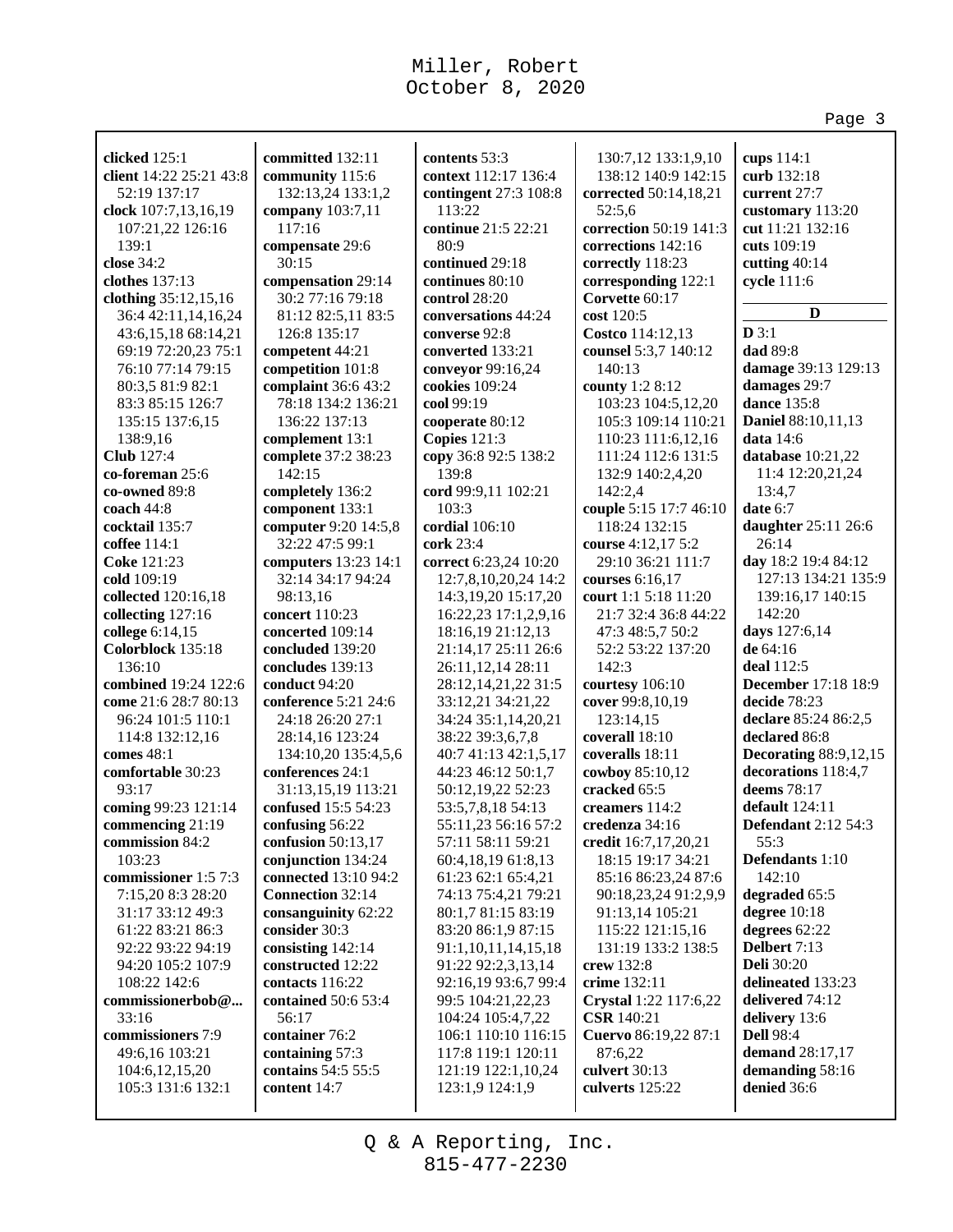|                                    |                                            |                                         |                                 | Page 4                                   |
|------------------------------------|--------------------------------------------|-----------------------------------------|---------------------------------|------------------------------------------|
|                                    |                                            |                                         |                                 |                                          |
| deny 26:16                         | disappeared 114:18                         | District's 23:19 61:12                  | dryer 122:16,22 123:3           | 87:11 140:12,12                          |
| dep 51:21                          | disappointed 127:7                         | 113:18                                  | due 54:4 55:5                   | employees 9:6 23:23                      |
| departed 90:5                      | discard 64:17                              | districts 132:14                        | dug 30:13                       | 28:10,14,15,18,19                        |
| department 6:18                    | discarded 65:23                            | diversion 129:7                         | duly 4:1,4 140:5                | 35:16 37:24 44:9                         |
| 75:20 97:2 132:10                  | discount $115:10$                          | <b>document</b> 10:11 45:7              | dumped 120:17,24                | 49:2 62:16 63:8,15                       |
| depending 44:17                    | discovery 1:15                             | 45:8,23 47:15 48:11                     | dumping 100:24                  | 75:22 76:20 84:5                         |
| depends 119:14                     | discrepancy 50:8                           | 49:1,22,24 50:16                        | duties 84:2 127:15              | 97:6                                     |
| DEPONENT 139:18                    | discuss 118:15                             | 51:12,14,19 57:11                       | Dvorak $7:4,6$                  | employees' 23:24                         |
| deposit 10:12 122:1                | discussed 107:21                           | 57:14 59:13,21 60:4                     | E                               | encouraging 80:14                        |
| deposited 111:7                    | discussion 48:15 106:5                     | 88:4,6 137:19                           |                                 | enforcer 116:20                          |
| 121:18 122:9                       | dismiss $54:455:5$                         | documentation 82:9                      | E 3:1,8 40:21 136:21            | engage 48:15                             |
| deposition $1:153:10$              | <b>Disney 134:22</b>                       | 113:2                                   | 137:2,7,9,11,11,12              | enjoyed 129:7                            |
| 4:12,13,17 5:3 23:3                | Disneyland 134:1,13                        | documented 9:4,8,12                     | 137:21,23                       | enter 111:9                              |
| 27:13 32:8 36:12                   | disposed 84:23                             | documents 45:5,17,21                    | earlier 12:2 21:10              | entered 32:8 111:11                      |
| 60:3 74:6 80:13                    | disruption 116:12                          | 46:1,10,14,14,16                        | 48:13 68:14 102:7               | entirety 93:15                           |
| 95:18 113:7 139:14                 | distributed 75:22                          | 90:4 113:5 116:6                        | 102:17 123:6 133:11             | entity 105:11 124:9                      |
| 139:15,19 140:6,9                  | 76:19                                      | dodging 70:21                           | early 129:18,21 130:2           | entries 12:15                            |
| 141:2 142:13,15                    | <b>District</b> 6:20 7:2,10                | doghouse 30:13                          | earned 21:16                    | enumerated 43:1                          |
| deposits 9:5,12,24                 | 8:13,16,189:5,9                            | doing 28:24 29:10                       | Earth 115:13,16                 | EOS 67:9,13                              |
| 12:15                              | 10:1,13 13:19 16:6,8                       | 37:11,18 38:15                          | eating 113:12                   | equipment 29:8 38:1                      |
| Depot 28:24 29:3<br>38:21 39:2     | 16:21 19:24 21:13                          | 41:22 65:14 78:8<br>79:1 132:23         | education 6:10,13<br>28:9 135:2 | 66:3                                     |
|                                    | 22:7 26:23 27:8,17                         |                                         | educational 37:24               | eradicating 103:5<br><b>ERRATA 141:1</b> |
| deputy 132:13,21                   | 28:2,5 31:11 32:13                         | dollar $111:5$                          |                                 |                                          |
| Derek 9:18 25:6,7,10               | 32:16,19 33:20                             | dollars 110:22 112:4                    | egg 50:24<br>Ehrensperger 40:10 | error $60:4$                             |
| 26:5,13<br>describe 118:5          | 34:21 35:8,13 41:24                        | dome 11:8,9,15,19                       | eight 102:12                    | errors 54:5 55:6,10                      |
|                                    | 42:12 49:7,18 50:10<br>60:18,21 61:8,11,15 | 12:3,16 99:17<br><b>Domino's 114:20</b> | either 19:22 58:18              | establish 83:2<br>event 26:23 107:5      |
| description 102:19<br>desire 22:20 | 61:21,24 62:12,21                          | 115:2,8                                 | 63:16 64:12,17 92:8             | 120:18,23                                |
| destination 23:12 24:9             | 63:16,18 64:12 66:2                        | <b>Don</b> 112:14                       | 93:12,15                        | events 84:4 123:8,23                     |
| 24:11                              | 66:7,10,15,18,22                           | <b>Donald</b> 40:10,18                  | elas-poly 18:10                 | 124:23 127:11,15                         |
| destruction 90:12                  | 67:2,6,11,14 68:6,9                        | donated 8:12,15 85:22                   | elected 7:14 19:21              | 134:19                                   |
| destructive 29:9                   | 69:16,23 70:17                             | donation 104:4                          | 28:6,8 124:12                   | eventually 34:1                          |
| determination 109:18               | 74:18 82:3 83:18,22                        | <b>Donna</b> 112:14                     | election 32:12 109:17           | ex-employee 50:9                         |
| detrimental 102:2                  | 84:2,5,7,12,15 85:9                        | <b>dot</b> 33:9                         | 109:21,22,24 110:2              | exactly 17:15 20:11                      |
| device 108:23                      | 85:11,13 86:18,24                          | dotted 89:6                             | 110:4,12 111:6,20               | 81:22 98:9 121:11                        |
| Dew 119:10,12,22                   | 87:6,12 88:14,20,24                        | download 47:6                           | 111:21 123:6                    | examination 3:2 4:6                      |
| 120:3 121:24                       | 89:1,9 90:9 91:20                          | downstairs 97:5                         | elections 109:15                | 6:3 22:22                                |
| <b>Diabetes</b> 103:15,19          | 92:2 93:20 94:24                           | <b>Downy</b> 122:14                     | 110:15.18                       | examined 4:5                             |
| 104:4                              | 96:19,22 97:13 98:5                        | <b>dozen</b> 115:8                      | electric 102:24                 | exceeded 120:21                          |
| difference 85:2                    | 98:17 99:7,13,15                           | dozens 102:5                            | electronic 108:13,15            | exchanged 64:7,10                        |
| different 33:10 39:1               | 100:21 101:2 102:9                         | drape 74:21 75:4                        | 108:23 139:8                    | excuse 37:15 119:11                      |
| 56:10 68:17,24 69:2                | 103:14,18 104:3,18                         | 136:13,18                               | electronics 117:6,9             | executed 93:5                            |
| 72:12 75:9 85:1                    | 105:12,14,15,22,23                         | dreams 38:4                             | elevator 103:6                  | exhibit 3:10 36:7,12                     |
| 94:10 97:10 103:9                  | 107:2,4,12 108:12                          | drills $67:1$                           | eliminate 14:6 32:18            | 52:2 53:6 78:17,20                       |
| 103:10 107:6 109:4                 | 108:20,22 109:15                           | drink 119:22                            | Elizabeth 25:5                  | 134:2 136:21 137:1                       |
| 113:14                             | 110:6,14,17 111:1                          | drive 41:1 97:23 98:2                   | email 32:22 33:9,10,13          | 137:2,4,7,9,11,11,12                     |
| digital 100:4                      | 111:23 112:11 115:2                        | drivers 129:4                           | 33:15,20,22 34:2,3              | 137:17,21,23 138:10                      |
| dinner 108:9 113:22                | 115:17,22 116:1,14                         | drives 32:15 34:11,13                   | 35:8 47:6,16,18,20              | expedited 139:12                         |
| direct 22:12 27:19                 | 118:18 119:5 121:3                         | driving $101:19$                        | emails $32:24$                  | expend 19:17                             |
| 28:13 31:21 80:15                  | 121:7,8 122:10,14                          | drop 76:4 110:1                         | embossed 75:19                  | expenditure 131:23                       |
| 80:16 111:1 132:6                  | 122:24 123:3 124:15                        | 136:18                                  | embroiled 95:2                  | expenditures 133:7                       |
| direction 28:20 106:1              | 124:21 129:2 130:4                         | dropped 109:21                          | emphatic 96:4                   | expense 27:17 28:2                       |
| directly 140:13                    | 131:2,16,23 133:6                          | drove 129:8,12                          | employee 7:10 18:6              | 87:14 91:20 93:5                         |
| director 40:11                     | 134:1,7,9,12 137:14                        | drugs 73:24 74:6                        | 64:11,17 65:1,1                 | 104:18 110:5,5                           |
|                                    |                                            |                                         |                                 |                                          |
|                                    |                                            |                                         |                                 |                                          |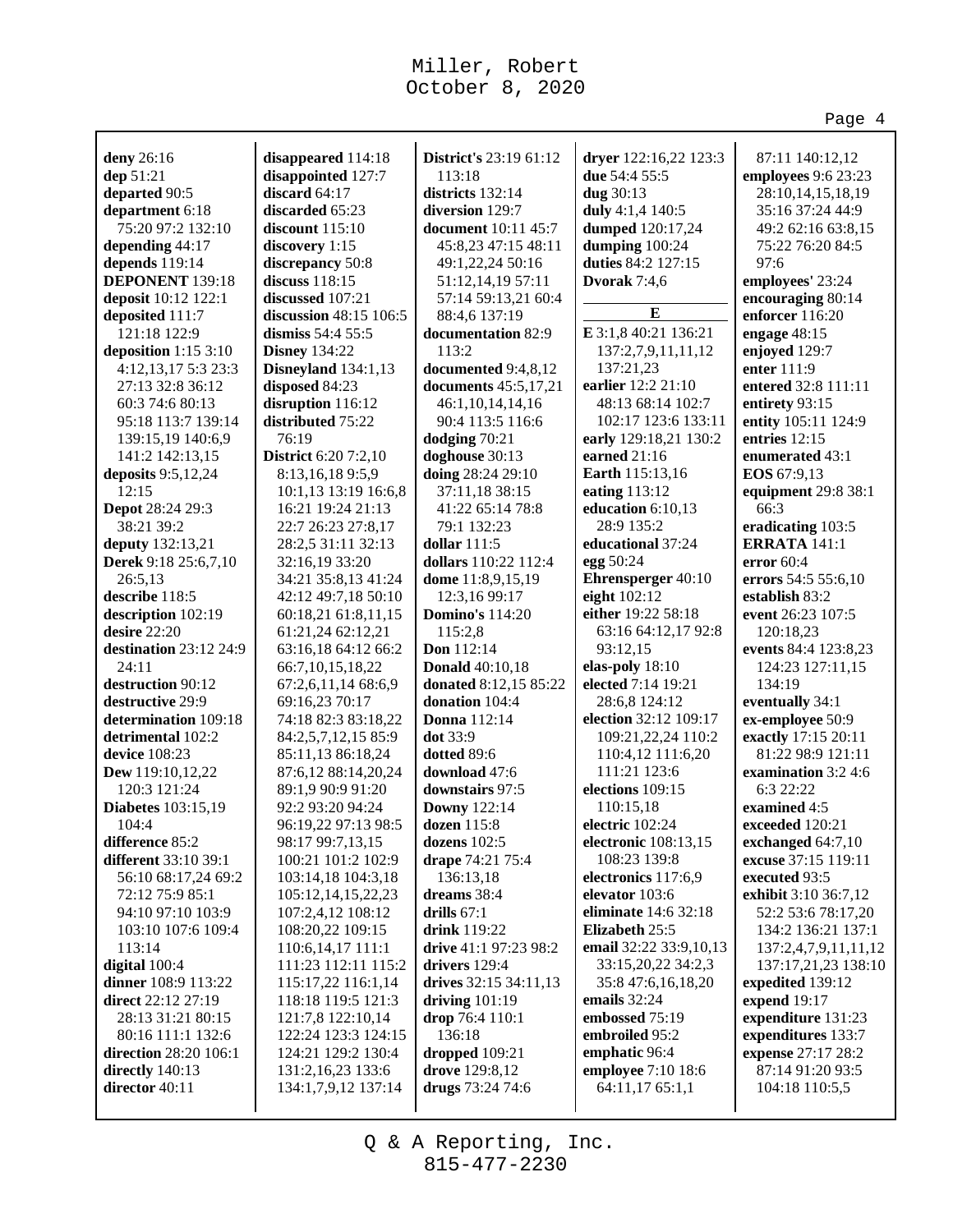|                                            |                                        |                                        |                                             | Page 5                               |
|--------------------------------------------|----------------------------------------|----------------------------------------|---------------------------------------------|--------------------------------------|
| 114:4 115:11 118:17                        | final $52:4$                           | friends 96:15                          | 82:12 93:19 104:11                          | 70:24 71:5,9,24 72:4                 |
| 120:10 133:24                              | financially 140:13                     | front 22:24 23:2 36:10                 | 105:8 111:19 121:1                          | 72:9,13,15 73:21                     |
| 137:14                                     | find $10:15,16$                        | 57:16 59:14 74:15                      | 124:22 125:3 140:9                          | 74:2 75:5,7,8 77:19                  |
| expenses 92:2,12                           | fine 80:10                             | 74:16 107:23 108:7                     | 142:13,15                                   | 78:4,7,16 79:4,9                     |
| 111:2,15,19                                | fine-gauge $82:14,24$                  | front-end 12:18                        | giving 14:14,23 70:9                        | 80:10,19,24 81:16                    |
| experience 135:10                          | fine-minute 106:4                      | frown $85:7$                           | 87:22 105:10                                | 82:17 86:10,13,16                    |
| explain 32:21 85:10                        | finished 95:14                         | froze 125:22                           | glaring 60:4                                | 87:18 88:1 94:9 95:7                 |
| 86:18 98:17 99:6                           | fire 6:17,18 97:2                      | fry 131:6                              | go 4:10 22:5 24:5                           | 95:9, 11, 12, 15 96: 3, 7            |
| 101:3 108:6 109:13                         | <b>FIRM 2:8</b>                        | function 43:23 77:11                   | 28:14 30:14 31:10                           | 96:9,11 106:3,7,11                   |
| 114:12 117:11 120:9                        | first 4:4 6:19 7:14 31:9               | 116:14                                 | 31:20 38:6 46:23,24                         | 113:4,7 114:9,21                     |
| 124:17 133:13                              | 50:24 90:24 91:8                       | fund 121:5,6,9,19                      | 47:5,22 78:20 91:4                          | 119:13,16,19 125:11                  |
| explanation 63:11,13                       | 135:9 140:5                            | 132:2                                  | 93:14 101:12,23                             | 126:12,14,15,17                      |
| 83:11                                      | fish $131:6,7$                         | funds $35:642:160:23$                  | 118:8, 14, 16 126: 18                       | 127:23 128:12,15,17                  |
| <b>Express 16:24 17:14</b>                 | Fisher 69:4                            | 61:1,17 67:14 69:17                    | 129:12,23,23 135:4                          | 128:19,22 130:15,17                  |
| 21:9,11 23:20 38:10                        | Fisheries 131:3                        | 69:23 70:17 84:15                      | 137:21                                      | 134:14 137:1,3,8,16                  |
| 38:11,12,13 39:11                          | <b>Fishery</b> 130:20,23               | 96:19,22 98:6                          | god 102:6                                   | 137:18,23 138:11,24                  |
| 61:3 133:12                                | fits $52:7$                            | further 30:4 82:9                      | goes 101:23                                 | 139:3,6,17                           |
| extend 106:10                              | five 98:15 113:14                      | 133:20 135:2 139:18                    | going 4:8,10,11 5:15                        | good 43:11 53:15                     |
| external 97:23 98:2                        | 127:2,5 129:24                         | 140:8,11                               | 7:18,24 8:1 10:2                            | 96:15 124:20 126:15                  |
|                                            | five-minute 60:8                       |                                        | 11:23 21:4,5,7 25:17                        | 131:20 139:16,17                     |
| F                                          | fleece 126:2                           | G                                      | 25:18 29:13 32:4                            | goods 127:16                         |
| facility 130:8                             | <b>flower</b> 19:14                    | gain 100:16                            | 37:13 38:24 44:3                            | Google 115:13,16                     |
| facing $80:14$                             | flowers $20:1,4,23$                    | game 37:4 100:14,17                    | 46:17 47:4,4,7,10                           | gosh 96:3 101:16                     |
| fact 78:1 110:8 124:24                     | 29:11                                  | 100:18                                 | 48:14,16 49:24                              | govern 4:11                          |
| 126:9                                      | flown $99:2$                           | games 44:4                             | 53:11 58:21 60:2,8                          | governed 110:18                      |
| <b>failed</b> 102:11                       | <b>FOIA</b> 9:22                       | garage 22:6 97:17                      | 77:7,8 78:22 85:21                          | <b>GPS</b> 100:5                     |
| fair 4:15 136:7,8                          | following 138:1                        | 120:4                                  | 97:19 102:2 106:3                           | $grab 110:1$                         |
| false 14:18 51:4                           | follows 4:5                            | garbage 100:24                         | 107:10 113:8 114:7                          | graffiti 125:20                      |
| familiar 34:7 117:22                       | <b>Fontana</b> 140:15                  | 132:18                                 | 128:18,22 132:6                             | granddaughter 26:14                  |
| families 23:24 27:7                        | food 110:12 111:22                     | gasoline 131:16,18                     | 134:6,21 135:2                              | 27:1                                 |
| 28:7                                       | 127:16                                 | Gasser 1:4 32:23 42:5                  | 139:10,16                                   | granddaughter's                      |
| family 23:19 26:16                         | foregoing 140:8                        | 60:22 61:17 90:5,8                     | Gooch 2:8,9 5:3,17 6:3                      | 26:22                                |
| 38:8 62:9,13,15                            | 142:13                                 | 142:5                                  | 6:4 10:24 14:20 16:2                        | grandfather 7:7                      |
| far 20:17 119:9                            | foreman 9:13 24:20,21                  | general 83:12 116:10                   | 16:11 20:5,24 21:4                          | greasy 97:20 122:21                  |
| farm 130:24                                | 25:4,6 27:5,6 98:21                    | 121:5,6                                | 22:17,21,23 23:1                            | great 96:11,16 127:12                |
| fast 22:19                                 | foreman's 9:20 24:22                   | generate 125:23                        | 25:19 27:18,22 30:8                         | greater 28:5                         |
| father 6:22 7:13                           | 24:22 25:5                             | generous 115:9                         | 31:1 33:4 36:7,11,24                        | Gregg 116:23 117:4                   |
| feature 125:1                              | forensically 32:14,17<br>forever 84:23 | gentleman 9:15                         | 37:5,8,9,9 41:18                            | 117:12                               |
| February 21:23 62:19<br><b>feeds</b> 99:17 | form 11:1 58:15 75:9                   | getting 25:17<br>gift 28:23 29:1,3,4,5 | 42:21 43:2,4,7,10                           | grounds 88:24,24<br>group 26:20 27:5 |
| feel 30:23                                 | 111:6 114:21 134:15                    | 29:13,17,20 30:4,11                    | 44:1,3,7,10,20,20,24                        | 113:22                               |
| <b>feet</b> 97:20                          | former $40:11$                         | 30:15 38:11,13,16                      | 45:7, 10, 13, 17, 23<br>46:1,4,20,24 47:4,9 | Grove 9:2 90:2 109:6                 |
| fell 97:18                                 | forth 87:17                            | 38:19 39:2,9,11 40:6                   | 47:13,15,17,18,19                           | guardrail 132:18                     |
| <b>fellow</b> 124:7                        | forward 8:1 46:17                      | 40:13,23 41:6 68:10                    | 47:21,22 48:1,6,12                          | guardrails 132:17                    |
| felt 93:17                                 | 128:21                                 | 133:15, 16, 21 138:18                  | 48:14 49:23 51:3,5                          | guess 21:4,20 31:2                   |
| festivities 134:21                         | found 29:24 54:19                      | gifts 104:11 105:6,7,22                | 51:15,20,22 52:15                           | 85:4 102:13 128:4                    |
| file 23:5 59:2                             | 101:7                                  | give 14:4,21 22:18                     | 52:24 53:9,10,19,22                         | guessing 30:22,24                    |
| filed 44:22 45:5,6,8,17                    | four 31:24 113:14                      | 30:3 40:13 44:15                       | 53:23 54:6,9 55:12                          | 103:9,12 126:5                       |
| 45:18,22 46:2,11                           | 129:23                                 | 64:11 77:8 78:13                       | 55:14,24 56:3,9,12                          | guy 41:8                             |
| 50:2,4,11,15 51:3                          | fourth 136:21 137:12                   | 85:19 87:19 103:8                      | 56:13 57:18,22 58:1                         | guys 97:19 118:13                    |
| 53:12 54:3 55:4 57:4                       | <b>Fox</b> 9:1 109:6                   | 115:9,19 116:17                        | 58:4,7,8,15,19 59:1                         | 122:17                               |
| 57:8 59:11 96:5                            | <b>freezer</b> 17:19 18:4              | 123:21 133:15                          | 59:3,5,8 60:5,10,13                         |                                      |
| filling $120:7$                            | frequent 107:7                         | given 9:22 30:12 36:7                  | 63:19,20,22 64:2                            | $\mathbf H$                          |
| <b>filthy 97:19</b>                        | Fridgidaire 17:19                      | 39:11 52:2 57:6                        | 65:11 67:21 68:1                            | H3:8                                 |
|                                            |                                        |                                        |                                             |                                      |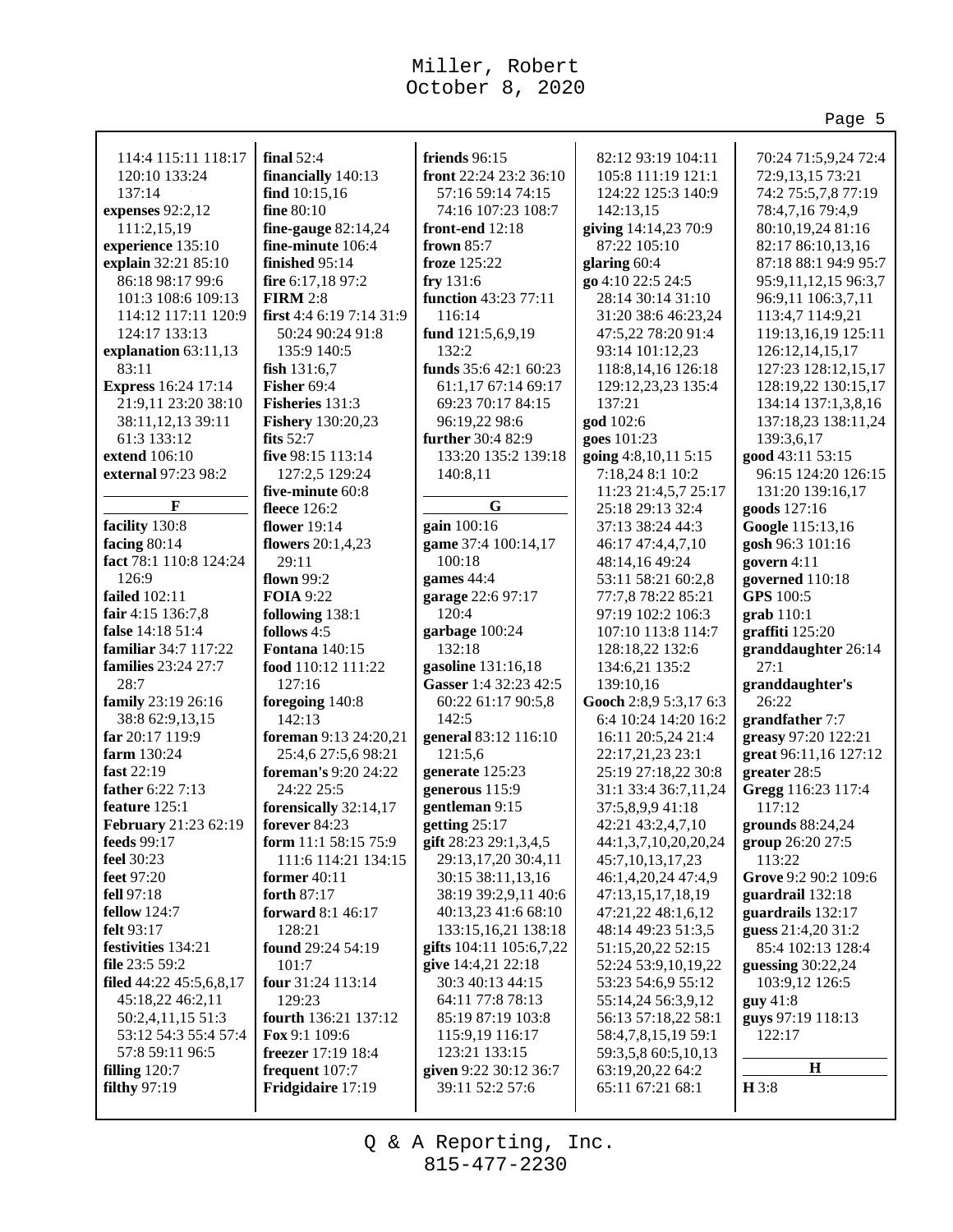|                                         |                                       |                                             |                                    | Page 6                           |
|-----------------------------------------|---------------------------------------|---------------------------------------------|------------------------------------|----------------------------------|
|                                         |                                       |                                             |                                    |                                  |
| H.H 116:23 117:4,12                     | harassment 72:10                      | <b>homes</b> 39:21                          | impacted 39:23                     | invades 52:16                    |
| habit 64:4                              | hard 32:15 34:11,13                   | homework 127:8                              | impair 73:24                       | invading $51:5,15$               |
| half 115:8                              | 97:23 98:2 100:2                      | <b>honest</b> 17:13                         | important 83:2                     | inventory 9:11 13:2              |
| hall 116:4,11                           | <b>HARTMANN</b> 1:16                  | honestly 115:19                             | impression 33:1                    | 42:4 122:23 123:3                |
| hand 66:17 140:15                       | 2:21 140:4,19                         | 138:17                                      | improper 25:15                     | <b>iPad</b> 41:21,21 42:3,4      |
| handed 34:10 76:1                       | head 10:14,17 87:17                   | Hooters 37:16,17,20                         | improve 30:4 66:3                  | 116:4,8 123:14,15                |
| 130:3<br>handshake 111:11               | 88:5<br>headset 98:19                 | 38:7 118:9,16<br>138:22                     | inadvertently 87:9<br>inches 102:4 | Island $69:4$                    |
| 112:5 130:5                             | health $102:3$                        | <b>Hoover 97:12</b>                         | inclusive 140:7 142:14             | issued $21:12$<br>issues $95:17$ |
| Hanlon 2:3,4 3:5 4:7                    | hear 59:5 63:20 71:9                  | hope 101:22                                 | incorrect 59:20                    | item 54:2 77:12,13               |
| 5:23 6:5 10:4 11:2,3                    | 79:11,12 90:6 98:23                   | hoping $101:23$                             | indicated 12:18                    | 79:14 81:8,23                    |
| 11:20,22 12:1 14:23                     | 136:1                                 | hospital 19:22                              | indicating 64:3                    | 135:14                           |
| 15:9 16:4,5,13,19                       | heard 110:21 117:2                    | hot 125:13,14,15,17                         | indirectly 140:13                  | items 22:4 43:8 74:23            |
| 20:8 21:3,8 22:20                       | hearing $121:17$                      | 125:24 127:13                               | individual 40:17                   | 76:9 77:14 79:15                 |
| 23:1,6 25:22 26:8                       | heart 97:8                            | hour 1:18 95:11 102:2                       | individuals $26:993:21$            | 80:2 81:9,24 84:1                |
| 27:21,23 30:18 31:2                     | heats $125:18$                        | 135:7,8                                     | infancy 33:23                      | 104:9,17 108:15                  |
| 31:3 32:10 33:6                         | heck 102:23                           | hours 4:20 48:20                            | influence 73:23                    | 119:6 125:2                      |
| 36:14 37:2,8,11,14                      | heinous $132:11$                      | 60:12 100:24                                | information 32:19                  | <b>iTunes</b> 119:1,3,6,8        |
| 41:20 42:23 43:7,17                     | held 107:15 115:4                     | house 39:19 99:3,11                         | 57:8 69:10,13 94:23                |                                  |
| 44:3,5,8,18 45:3,8                      | hello 6:1                             | 99:12 103:6                                 | 95:19 98:24 114:6                  | J                                |
| 45:12,15,24 46:5,17                     | help 24:10 44:13                      | human $41:5$                                | 128:17                             | jacket 126:2                     |
| 46:22 47:7,10,14,17                     | 109:15 110:22 125:3                   | humiliate 43:5                              | initials 100:12                    | jacquard 69:15,22                |
| 47:20 48:3,7,9,14,18                    | helped 110:22 115:6                   | hundreds 110:13                             | <b>inmates</b> 132:10,15           | 70:4,16,22 71:4,12               |
| 49:11 51:8,11,18,22                     | 132:20                                | <b>hungry</b> 113:16                        | 133:3,4                            | 71:23                            |
| 51:24 52:21 53:1,13                     | hereinbefore 140:10                   | <b>hunting</b> 100:19,21                    | inquire 113:4                      | jail 133:4                       |
| 53:20 54:1,8,12                         | hereunto 140:14                       | husband 89:19 96:14                         | inseam 127:20,22                   | <b>JAMES</b> 2:15                |
| 55:15,20 56:2,5,10                      | hid 117:19                            | HX1 114:2                                   | 128:3,11,19                        | <b>January</b> 21:21 90:13       |
| 56:14 57:20,23 58:2                     | high 6:14 40:11 97:7                  | hypothetical 87:22                          | inspect 92:6                       | jeans 128:2,8                    |
| 58:6,9,18,24 59:4,12                    | 97:10 99:23                           |                                             | inspection 90:20                   | Jewel 38:11 39:8,9               |
| 59:17 60:7,11,15                        | highest $6:9,12$                      | I                                           | installed 34:23 35:1               | 122:15 138:19                    |
| 63:20,24 64:5 65:8                      | highway 7:3,9,15,20                   | I-pass 60:16,21 61:2,4                      | 98:12                              | $Jim$ 112:14                     |
| 65:13 66:1 67:23                        | 8:2 28:20 31:16                       | 61:6,7,16                                   | instance 94:13                     | job 27:13 29:10 39:19            |
| 68:3,471:2,8,10                         | 33:11 49:3,6,16                       | I-passes $61:17$                            | instant $18:13$                    | 43:23 129:14                     |
| 72:3,5,12,16 73:22                      | 61:22 75:20 83:21<br>86:3 92:22 93:21 | <b>I.T</b> $32:14$<br>idea 10:14 14:13 28:9 | instructed 9:7                     | jobs 84:3 132:19                 |
| 74:4 75:6,10,18<br>77:22 78:7,22 79:2,5 | 94:19,20 103:21,23                    | 31:12 40:19,21 52:4                         | instructing 43:3 56:11<br>58:6     | Joe 89:21 112:14<br>joining 32:6 |
| 79:11,19 80:21 81:5                     | 104:5, 12, 15, 20                     | 54:24 55:19,21 69:1                         | instruction 5:6 14:15              | Jose 86:19,22 87:1,6             |
| 81:18,19 82:20                          | 105:1,3 107:8                         | 76:6,15 79:22 84:9                          | instructions 13:24                 | 87:22                            |
| 86:11,15,17 87:16                       | 108:21 131:5 132:1                    | 84:22 112:22,24                             | 14:5,11                            | <b>Joseph 124:8</b>              |
| 88:7 95:8,10,15 96:5                    | 138:6                                 | 114:6 118:6 126:15                          | instrument 36:8                    | judge 123:7                      |
| 96:16,17 100:7,13                       | <b>Hills</b> 8:24 10:12               | identified 81:2,3                           | interested 28:16                   | judges 109:17,20                 |
| 106:3,9,12 113:7,9                      | <b>Hilton</b> 127:1                   | identify 8:11 39:14,24                      | 140:13                             | 110:1,4,12 111:20                |
| 114:10,24 119:14,17                     | hire 32:13                            | 40:2 41:6 44:6,9                            | interfere 74:7                     | 111:22 123:11                    |
| 120:1 125:9,12                          | <b>hired 94:22</b>                    | 70:2 74:20 85:18                            | interfering 98:21                  | <b>JUDICIAL</b> 1:1 142:3        |
| 126:13,17,19 128:1                      | hiring $30:14$                        | 94:12 136:24                                | 99:23                              | <b>Judy</b> 121:10               |
| 128:6, 13, 16, 19, 24                   | history 14:7 126:22                   | identifying 68:18                           | intergovernmental                  | Julian 7:3                       |
| 130:13,17,19 135:11                     | hit 101:18                            | <b>III</b> 2:9                              | 111:10,12 130:5,10                 | July 22:13 132:7                 |
| 137:2,5,10,18 138:1                     | Hobby 117:21,22                       | illegal $100:24$                            | intergovernmentally                | jumps $59:20$                    |
| 138:12,13,18 139:4                      | 118:2                                 | Illinois $1:2,17,22$                        | 110:20                             | June 19:16 62:17                 |
| 139:10                                  | <b>hold</b> 8:19                      | 31:14,16,19 49:5,16                         | internet 130:9                     |                                  |
| happened 18:13 34:13                    | home 28:24 29:3 34:24                 | 85:20,22 90:12                              | interrupt 32:4 65:11               | K                                |
| 65:21,22 67:15                          | 35:4,6,10 38:21 39:2                  | 118:17 140:21 142:1                         | interrupted 93:10                  | <b>Kathie 112:7</b>              |
| 87:23,24 123:15                         | 116:19 118:1 122:19                   | 142:4                                       | interrupting 36:24                 | Kathy's 48:3                     |
| happy 43:12 135:8                       | 122:20                                | imagine 98:20 115:19                        | <b>Intervenor</b> 1:13 2:17        | keep 10:10 37:13 40:4            |
|                                         |                                       |                                             |                                    |                                  |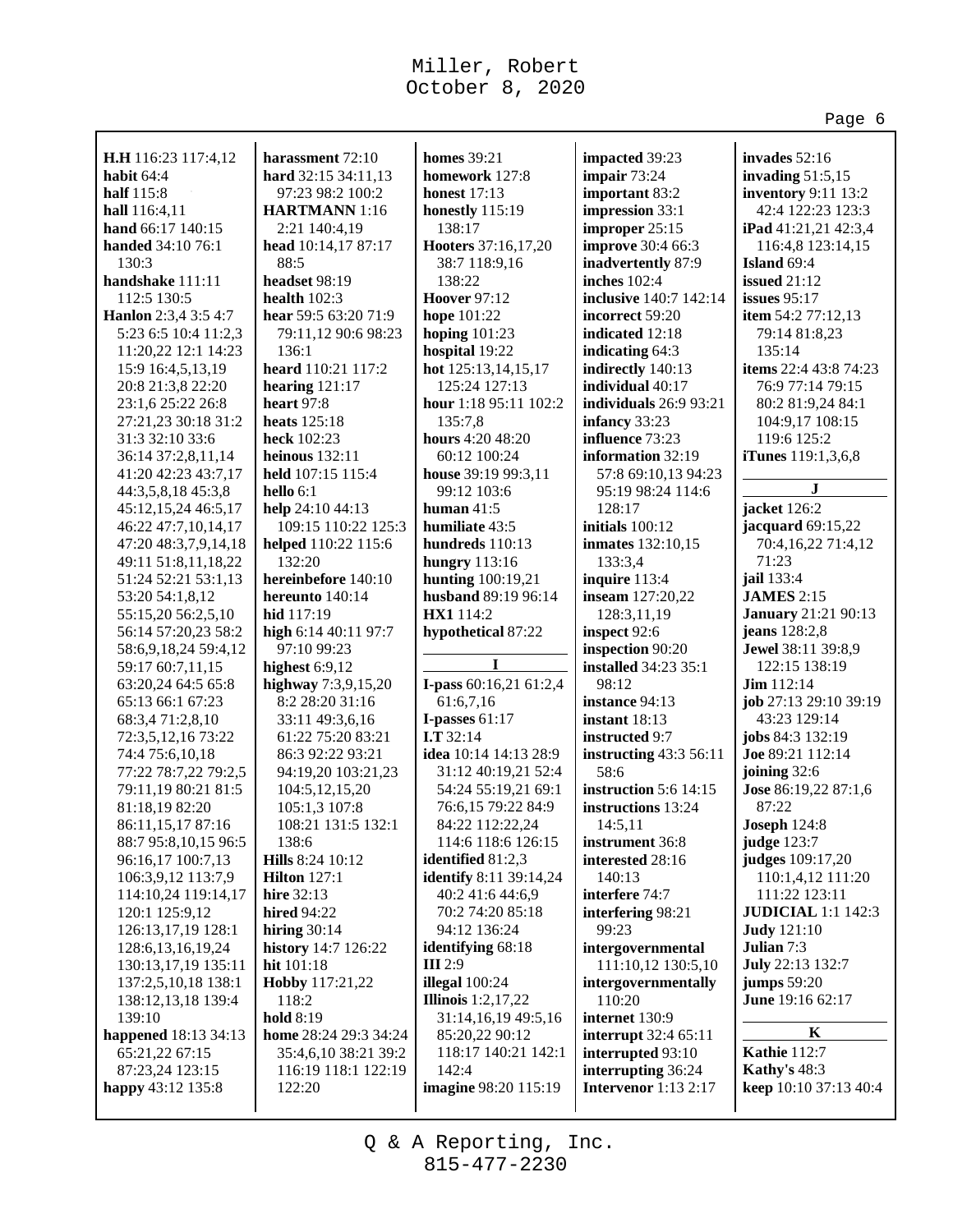**lens** 67:17

**letting** 6:1 **level** 6:9,12

**Levi** 128:2 **LG** 18:18,23

**lie** 15:24 **lied** 53:22 **light** 57:10

**likes** 126:11

**Lisa** 89:20,21

95:16

**lists** 78:18

101:15

**LLP** 2:14 **load** 13:6,6 **loader** 12:18

118:2

84:16 **location** 11:5

98:15

44:14 **logs** 13:5

135:23 **long-sleeved** 76:16 135:12

**locations** 38:20 98:14

**log** 11:7,7,19 12:3,10

**long** 4:19 80:11 100:3

**look** 18:12 22:1 49:24 52:9 54:18 59:13

41:9 44:14 63:24 97:20 99:18 127:12 129:5 130:2 **keeping** 47:1 **Keith** 13:12,14,17 **Kelly** 2:14,15 32:6,7 46:18 87:16,18 88:1 **knowledge** 9:23 16:9 16:16 42:7 46:16 54:21 56:16 57:1,6,7 69:24 70:6 71:13 82:8 84:18 85:12 86:20 90:10 102:14 118:10 123:5 126:5

**L L** 1:16 2:21 140:4,19 **L.L** 123:18,20 **lack** 54:4 55:5 **lacking** 114:17 **Lake** 1:22 117:6,23 **Lands'** 82:13 **laptop** 108:17 109:1 **laptops** 98:8 109:1 **lasts** 84:23 **lately** 116:6 **laundry** 122:20 **Laurel** 77:4 **LAW** 2:3,14 **lawyer** 20:12 25:15 44:21 96:4 **lawyers** 45:19 **learn** 9:21 **learned** 118:15 **leather** 76:14 83:19 84:6,9,14 **leave** 99:20 110:2 139:16 **lecture** 25:19 **LED-lit** 98:5 **Lee** 9:18 25:7,7,9,10 25:11 26:5,6,13 27:16 28:1 **Lee's** 25:7 **left** 17:6 34:14,15 36:15,19,20 60:20 61:13 66:6,10,14,15 66:18,23 67:2,6,10 67:16 68:6 84:12,20 90:9 94:18 95:2 108:15,15 **legal** 14:22,23 20:5,18 21:1,3 27:19,20,21 52:15 114:22 **legalese** 57:13 **length** 127:22

133:13 **knows** 55:15 **Kojak's** 123:8,10 **Kordel** 69:11 **Kory** 68:16

88:3 124:8 **kept** 9:19 11:6,15 12:17 65:24 97:4

102:10 **kids** 116:4,9 **Kilkenny** 41:1 **kind** 6:15 11:15,20 31:22 95:13 104:7 116:19 120:6 **kindly** 5:11 **kinds** 123:8 **knew** 13:14 38:7 **know** 4:19,21 5:11,18 5:24 6:1 8:6 11:6 12:12 13:12 15:24 19:5 20:11,12,13 21:6,22 22:14 23:10 25:12,13,16 27:24 29:3 30:23 31:7 32:3 34:12 37:4,5,12 38:14 39:9 40:12 41:2,8 42:19 43:5,9 44:20 45:10 46:2,6 48:16 49:20 50:20 50:23 51:12,20 52:7 52:13 54:24 55:2,21 56:20 57:5,15 61:10 61:15 62:4 73:22 76:22,24 78:19 79:23 84:16,21 85:1 87:23 88:8,10,16 89:11,15 95:15 96:13 98:11 100:12 101:14,17,20 102:12 106:19 109:9,11 111:18 112:15,19,21 113:10 115:15 116:3 117:1 118:6 119:1,3 121:10,11,24 122:17 123:2,15,18 125:6 125:11,19 126:21 128:7 129:15 130:20 134:8,9,10,11 136:15 137:15 138:2

138:15,16 **knowingly** 87:2,3 115:23

**let's** 21:9 24:24 45:12 48:17 54:18 79:1 88:3 90:22 103:1 135:21 139:11 **Levenger** 36:16 68:10 68:11 83:18,23 84:14,24 123:14 **license** 68:5 140:21 **liked** 35:5 119:12 **limit** 7:18 29:21 **Lincoln** 126:21,23 **line** 74:23 89:6 141:3 **list** 38:24 40:4 42:3,7 **listed** 122:23 123:2 **listen** 98:20,24 **listening** 88:4 **litigation** 95:2 **little** 110:3 114:11 127:7 130:13 **live** 40:24 90:1 129:11 **lived** 40:12 41:8 **Living** 137:24 **Lobby** 117:21,22 **located** 18:5,7 19:2 **looked** 94:3 116:21 137:19 **lose** 102:6 117:16 **lots** 23:1 **lucky** 102:5 **lure** 135:3 102:5 88:23 131:2 **March** 21:23

**looking** 12:9,12 13:3 22:15,15 23:10,11 57:10 69:6 82:9 83:15,16 95:20,21 102:13 103:2,10 113:2,3 116:5,24 **lost** 32:11 46:18 **lot** 29:16 46:14,15 61:24 101:8,10,10 101:21 109:16 120:9 122:18 124:15 **loud** 64:3 78:9 98:22 **Lowe's** 17:16 18:9 **lunch** 38:5 87:10 118:14 132:22 **lunches** 123:7 **M machine** 120:4,8,10,14 **magazine** 63:22 78:8 **mailbox** 29:22,24 30:3 101:12,18,22 102:3 **mailboxes** 101:7,9,19 **maintenance** 14:1 **making** 37:1 47:1 101:9 103:15 114:13 **manufactured** 12:10 **mapping** 115:20 **Mara** 112:14 **Marine** 102:16,20 103:2 **mark** 36:11 **marriage** 7:6 **married** 25:10 26:5 **Martenson** 88:9,10,11 88:12,13,15 **Mary** 112:8 **material** 89:7 95:21 **MATUSZEWICH** 2:14 **MC** 32:24 33:8 **MC.net** 35:9 **McClellan** 112:9

**McHENRY** 1:2 8:12 103:23 104:5,11,20 105:3 131:5 132:9 142:2,4 **meal** 107:11 110:9,12 **meals** 107:9,12,14 109:9 110:8 113:19 **mean** 12:13 13:21 20:10,12 21:12 37:6 55:11 60:24 62:23 87:3 129:22 137:24 **means** 20:19 22:23 69:21 94:3 **meat** 31:5,8 **Meats** 30:20 31:8 **Medicine** 6:17 **medium** 126:2 **medium-sized** 126:1 **meet-and-greet** 135:7 **meeting** 37:23 90:20 92:9,9 93:13,13 107:22 132:1,2,3 **meetings** 94:11 107:15 **member** 124:10 **members** 23:19 43:20 62:9,13,15 106:18 124:8,13 **membership** 21:15 **memberships** 106:24 107:3 **memory** 18:3 118:23 **men's** 75:19 76:17,22 **men's/women's** 138:15 **mentioned** 61:15 81:24 102:17 **mentioning** 76:10 **merchandise** 83:12 133:17,20 **Merino** 135:13,19 136:10 **method** 78:16 **Meyer** 89:7 **Michael** 9:16,17 25:4 **microwave** 17:22 18:1 18:7 **mid** 132:7 **middleman** 105:24 **miles** 102:1 **Miller** 1:8,9,15 3:4,10 4:3,8 6:6 7:13 15:10 20:9 25:4 27:10 34:9 36:12,17 44:19 46:23 50:3 52:10 53:21 60:16 61:20

Page 7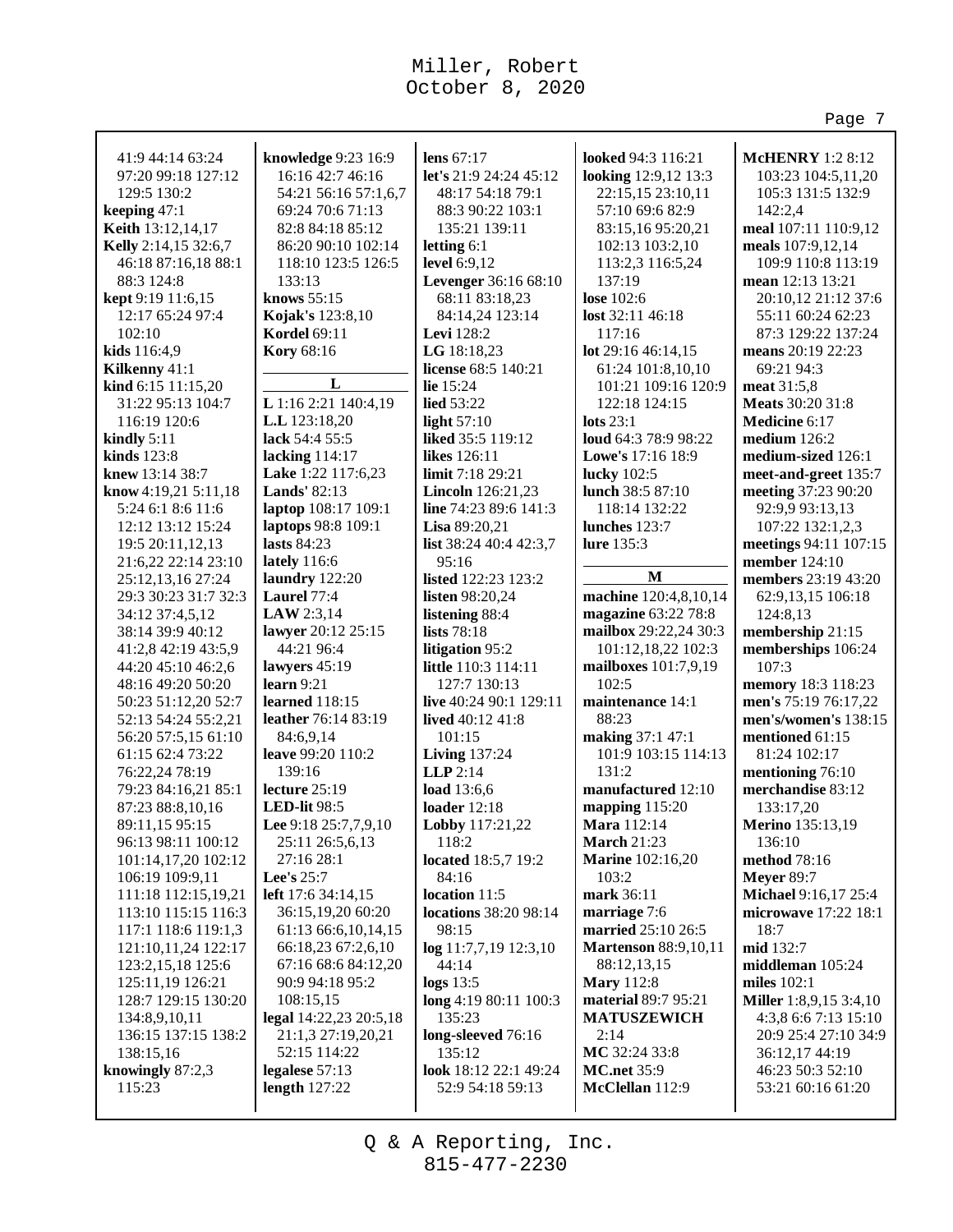|                                          |                                                  |                                                |                                                    | Page 8                                    |
|------------------------------------------|--------------------------------------------------|------------------------------------------------|----------------------------------------------------|-------------------------------------------|
|                                          | 119:10,12,22 120:3                               |                                                |                                                    | 20:13,21 23:18                            |
| 64:6 65:17 70:4,14<br>71:7,11,18 72:6,17 | 121:24                                           | never 28:17 85:8,13<br>86:8 92:23 96:5         | 55:24 56:9 57:18<br>58:1,15 60:5 67:21             | 24:12,15,24 27:2                          |
| 72:19,22 73:5,11                         | move 56:13 57:22,22                              | 107:20 116:13,14                               | 68:1 70:24 71:24                                   | 28:13 31:13 36:13                         |
| 74:5,12 75:1,3,11,16                     | 58:4 71:7 72:2                                   | new 24:4,12,15,16,18                           | 72:9 73:21 74:2 75:5                               | 37:20 38:21 41:12                         |
| 76:11 77:15,17 79:3                      | 126:14 128:18                                    | 25:2 26:10 61:19                               | 77:19 79:9 81:16                                   | 41:24 42:3,19 43:18                       |
| 79:16,20,24 80:4,6                       | movement 11:8                                    | 64:24                                          | 86:10 114:21 119:13                                | 46:1,9,17 47:14 50:6                      |
| 81:10,14 82:2,11,15                      | moving 8:1 57:23                                 | newsletter 34:5                                | 119:18 126:12,12                                   | 51:2 52:11,12,21                          |
| 83:4 84:8 88:8 99:2                      | 128:20                                           | nice 20:2 38:7 129:6                           | 127:23 128:12,14                                   | 53:1 54:20 55:8                           |
| 115:1 126:8 134:4                        | mower 29:8 40:14                                 | no-glow 100:14,16                              | 134:14                                             | 56:15 59:1,8 62:7,11                      |
| 135:17,21 138:6                          | multipage 137:3                                  | noise 98:21                                    | objections 5:4 77:20                               | 62:24 70:15,20 71:8                       |
| 139:13 140:5 141:2                       | multiple 43:8,14                                 | non 82:12                                      | obligated 78:14                                    | 72:6,15 73:19,22                          |
| 142:9,9,12,18                            | municipal 68:5                                   | non-business 16:18                             | obstreperous 78:12                                 | 74:10 77:5,23 78:1                        |
| Milwaukee 37:23                          | municipalities 9:22                              | non-uniform 36:4                               | obtain 90:11                                       | 85:14 86:16 90:1,22                       |
| 118:12,21                                | 132:14                                           | 42:14 68:21 69:19                              | obtained 33:2 39:1                                 | 91:3,7,12,16,21,24                        |
| mimicked 36:2                            | municipality 8:12,15                             | 72:20,23 74:24                                 | 76:18 86:4                                         | 92:11,15 93:8 94:9                        |
| mince 139:11                             | 8:18,21                                          | 76:10 77:14,18                                 | obtaining 23:15                                    | 97:15 98:10 99:6                          |
| mind 5:14 47:1                           | <b>Museum 85:20,23</b>                           | 79:15 80:3,5 81:9                              | obviously 19:3 26:16                               | 100:20 106:9,17                           |
| mine 60:10 138:4                         | music 119:9                                      | 82:1 83:3 126:7                                | 122:20 125:15 129:5                                | 108:6 111:18 112:19                       |
| Minecraft 115:21                         | mute $88:2$                                      | 135:15                                         | occasionally 65:21                                 | 116:13 120:2,8,16                         |
| 116:2                                    | muted 11:22                                      | nonlegal 20:21                                 | 133:21                                             | 121:8,22 122:22                           |
| mini 109:19,23                           |                                                  | nonsense 65:14                                 | occasions 94:10                                    | 124:4,20 127:2                            |
| minimis $64:16$                          | $\mathbf N$                                      | normal 84:1                                    | occurred 29:7 107:21                               | 128:11,13 129:1,15                        |
| minor 24:23 25:8                         | N 3:1 78:17                                      | North 131:17,19                                | <b>October</b> 1:18 6:8,21                         | 130:4 131:1,9,15                          |
| minute 21:10 94:14                       | N-A-T-A-T 124:4                                  | <b>Northern</b> 49:5,15                        | 31:9 113:24 140:15                                 | 133:11,24 135:24                          |
| 138:24                                   | name 9:16 40:3,10,15                             | notary 140:4,20                                | offensive 128:15,20                                | 136:2,3,5,9,17                            |
| minutes 94:10                            | 40:18,22 41:9 44:6                               | 142:23                                         | offer 29:13 96:23                                  | 137:11 138:18,24                          |
| misinformation 57:6<br>mistake 55:12     | 61:8, 10, 12, 14 68: 18<br>69:21 70:3,3,8,9,19   | Notebook 108:13,16                             | offers 129:9                                       | old 65:2<br>once 72:6 118:24              |
| mistakes 55:11                           | 70:22 71:3,4,6,11,15                             | 108:23,23,24 109:3<br>noted 142:16             | <b>Offhand</b> 77:2 100:11<br>office 2:3 9:20 14:6 | ones 8:23 39:1 61:19                      |
| moisture 65:6                            | 71:19,22 72:7,17,19                              | notes 74:15                                    | 22:6 32:23 34:14                                   | onsite 76:2                               |
| <b>moment</b> 11:23 23:2                 | 72:24 74:20 76:4,7                               | <b>notice</b> 113:6                            | 35:2,17 36:15,20                                   | openings 107:18,20,21                     |
| money 29:16 63:15                        | 76:13,16 77:3,8,9,10                             | null 61:18                                     | 60:20 61:13 66:6,11                                | operator 29:10 40:14                      |
| 64:7,10 97:13 99:7                       | 77:11,23,24 78:1,2                               | number 3:9 22:18                               | 66:15,19,23 67:3,7                                 | opinion 20:6 21:1,4                       |
| 104:3 109:12 120:13                      | 78:13,14 79:6,7,11                               | 54:18,21 55:3 56:17                            | 67:10,17 68:7 84:12                                | 27:19,20,22 52:16                         |
| 120:16,23 121:4,13                       | 79:12 80:17,21,21                                | 62:5 64:13,14 89:7                             | 84:20 90:5,9 94:18                                 | 114:22                                    |
| 122:5                                    | 80:24 81:6,20 82:6                               | 101:19 124:23                                  | 95:3,16 97:16                                      | opportunity 37:24                         |
| moneys 122:6                             | 82:15, 16, 21, 22, 22                            | numbered 110:13                                | 108:15 110:19 116:8                                | 44:23                                     |
| monitor 18:24 96:19                      | 83:9,11 89:13,23                                 | numbers 62:20 63:6,7                           | 116:20 118:4,7                                     | opposed 41:16 70:21                       |
| 96:22 98:5,10,11                         | 112:22 124:7 129:10                              | 63:10,17 129:19,21                             | 140:15                                             | 135:23                                    |
| monitors 95:16                           | 135:12,17,18 136:9                               | 129:22 130:3                                   | officers $104:19$                                  | opt 132:11                                |
| month 19:4 115:4                         | 136:13,17,24 137:15                              | numerous $21:21$                               | offices 2:14 97:17                                 | orange 133:5                              |
| 117:17 120:24 122:8                      | 138:14                                           | Nursery 39:5                                   | <b>official</b> 19:21 28:8                         | <b>Orchard</b> 30:19 31:7                 |
| monthly 90:20                            | names 24:24 43:24                                | O                                              | 86:3 124:12                                        | order 22:14 90:11                         |
| monument 29:22                           | 44:14 112:13,15,18                               |                                                | <b>officials</b> 19:22 28:6                        | 91:6 93:8 139:10                          |
| morning 15:24<br>motel/hotel 126:23      | nasty 102:4                                      | o'clock 95:10                                  | 110:15<br>oh 5:23 37:15 46:18                      | orders 87:19 139:8<br>organization 104:10 |
| motion 50:1,7,22                         | <b>NATAT</b> 124:4,5,13<br><b>National 124:5</b> | <b>Oakwood</b> 8:24 10:12<br>oath 78:15 142:14 | 62:3 89:15,23                                      | organized 46:20                           |
| 52:10,11,14,20,22                        | Nebraska 112:10                                  | object 127:24                                  | 100:18 126:17                                      | original 50:15 94:3                       |
| 53:5 54:2,4,13 55:4                      | need 4:18,21 10:2                                | objection 11:1 14:20                           | 129:22 132:9                                       | 139:8,11                                  |
| 56:15 57:2,16 58:11                      | 46:23,24 59:13                                   | 16:2,11 20:5,24,24                             | okay 5:2,23 7:8 8:5,11                             | originally 61:10                          |
| 96:5,11,12                               | 89:12 101:6 126:18                               | 23:5 25:15 27:18                               | 8:21 10:19 12:9,14                                 | <b>Orleans</b> 24:4,13,15,16              |
| motor 102:24                             | 137:16 139:11                                    | 41:18 42:21 44:1,24                            | 12:19 13:12,17 14:4                                | 24:18 25:2 26:10                          |
| Motorola 114:2                           | nefarious 81:1                                   | 45:23 46:4 51:5,15                             | 15:15, 18, 22 17:3, 24                             | <b>Orvis</b> 42:11 126:3                  |
| <b>Mountain 76:8 77:4</b>                | neighbor 101:17                                  | 52:15,16 53:23                                 | 18:4, 18, 22 19:16                                 | outdoor 136:22 138:9                      |
|                                          |                                                  |                                                |                                                    |                                           |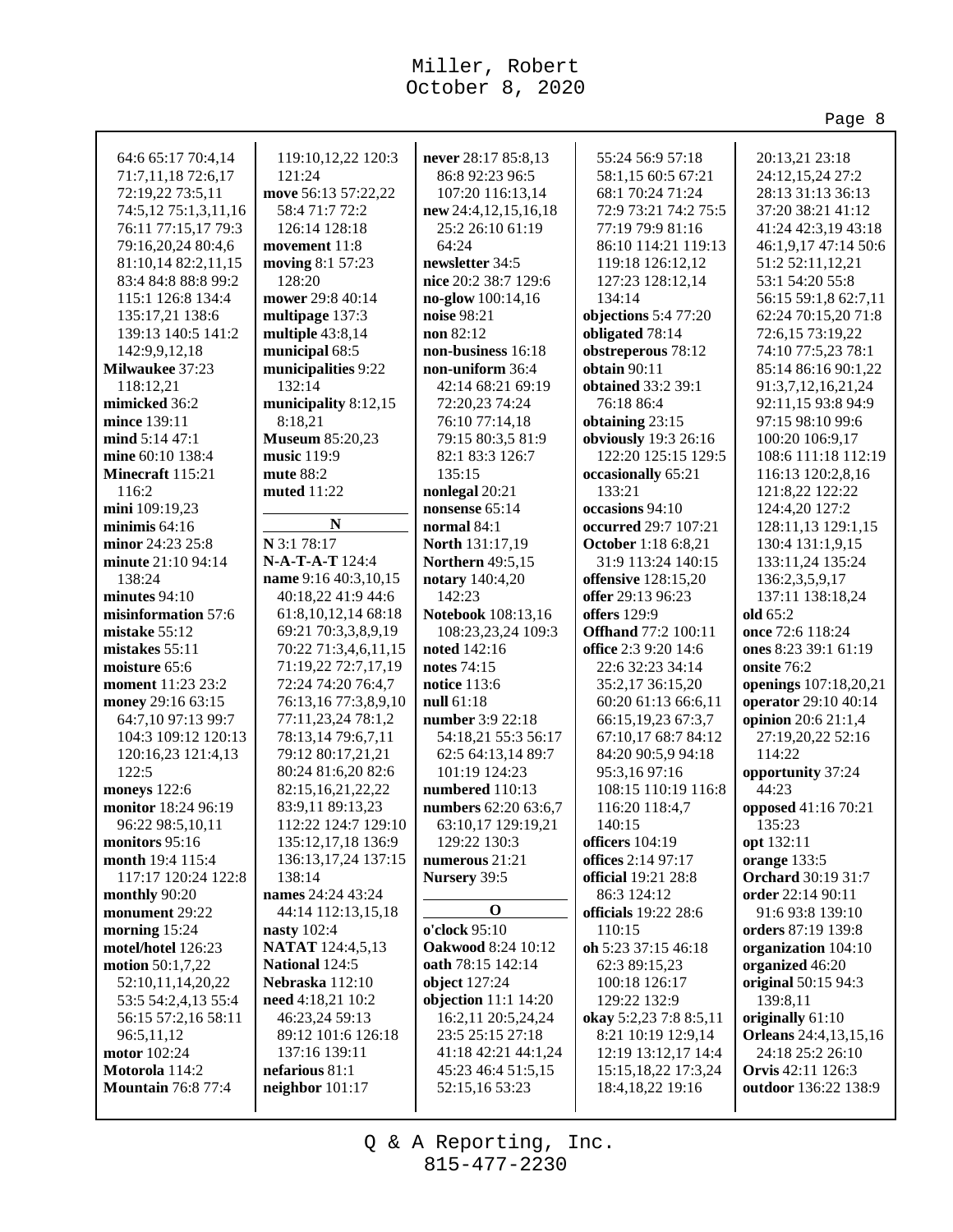81:2 82:23 83:12

33:13,15,17,18 54:20 61:3 94:23

**personalized** 124:21

64:12,13,14,18,24 65:2 124:23 **phones** 62:2 63:1,17

**physical** 65:6,8 **pick** 116:18 132:18 **picked** 131:6 132:3 **picking** 5:21 **picture** 41:4 **piece** 12:14,17 13:5 29:7 93:18 **pile** 92:5 93:17 **pizza** 114:20 115:2,8

**pizzas** 115:8 **place** 18:8 134:19 140:10 142:13 **placed** 76:2 **places** 29:2 39:22 **plaid** 126:1

**plans** 38:4 **plastic** 100:2 **plate** 68:6

80:7,18 **plates** 114:1 **Platinum** 138:5 **play** 97:1 **playing** 44:4

25:24 56:6 68:3 109:13 118:5 **plenty** 126:17 **plowed** 29:16 **plowing** 129:6 **plugged** 99:20 **Plus** 129:9

124:22 **personally** 9:10 **Phillips** 98:18

87:7 **person's** 70:3

**outfitted** 19:3 **outlets** 76:19 **outside** 62:15 98:21 **oversaw** 9:10 **overwrites** 138:4 **overwritten** 137:20 **owned** 61:21 62:12 88:12 89:19 **owners** 39:21 **owns** 88:8

**parking** 29:16 **parlance** 20:21 **part** 68:20 69:19 72:21 76:10 77:14 77:16 79:15,17 80:3 81:9,11,24 82:4,11 83:3,5 126:6,8 134:20 135:3,5,10

135:15,16 **partially** 112:2,3 **participation** 23:24

**particular** 24:8 51:13 52:7 84:16,19 105:13 **parties** 140:12 **party** 105:9 **paths** 39:22

**Paving** 89:11,14,15,18 **pay** 50:9 63:15 86:19 87:14 120:22 129:18

**payable** 112:24 **paying** 107:12 111:2 **payment** 88:14 90:23 91:13 131:2 **payments** 103:15,18

**PC** 34:7 **pdf** 139:9 **pen** 124:17 125:2 **pending** 4:22 87:17

130:18

135:3 **people's** 29:11 **Peoria** 31:14,15,19 **perceived** 33:14 **percent** 115:10 134:22 **perform** 127:15 132:13,18

90:13

**pens** 114:2 124:15,16 124:16,18,24 **people** 24:20 25:1 29:6 29:12,23 30:12 39:11,20,24 44:12 44:15 97:18 101:21 106:17 108:10 120:19 125:4 130:1

**performance** 82:14,24 **performed** 133:8 **peril** 132:19 **period** 8:8 62:17,19

**person** 13:18,20,21,22 35:17 39:14 40:2,6 70:3 74:20 78:13

28:6

**P**

**paid** 26:22 50:9 60:17 61:2,16 83:18 87:11 87:21 90:21 91:7 92:10 105:6,15 106:23 107:3,4,15 108:9 109:23 111:23

**paint** 120:20 132:17

**paperwork** 10:15,19 17:5 18:12 22:2 85:17 117:1 **paragraph** 36:6 54:13 54:14,16,18,21 55:3 55:17,23 56:15,17 56:19 58:10,12,14

**paragraphs** 53:4,16 54:17 57:3 **paramedic** 97:2 **park** 134:6 **parka** 76:8

58:22

114:15

132:18 **painting** 88:19 **pairs** 68:16,19,24 128:8 **Palmyra** 130:24 **palpitations** 97:8 **pant** 69:12 **pantry** 127:16 **pants** 68:16,19,24 **paper** 11:7 12:14,17 12:19 13:2,5 41:4 93:18 114:1 **papers** 11:18 84:3 116:6

**p.m** 1:18 139:20 **page** 3:9 54:15 137:1,3 137:8,16,21 138:2,7 138:10 141:3 **pages** 48:11 140:6 142:14

**P** 2:15

**personal** 16:17 32:19 99:11 127:24 128:17 **phone** 62:8 63:5,6,17 64:15,17,20 65:5,23 **Plaintiff** 1:6 2:6 142:7 **Plateau** 78:3 79:7,20 **please** 7:17 15:2 25:23 **pocket** 72:7,13,24 73:6 **point** 8:17 39:18 78:12 22:9,13 133:12,14 133:18 **policy** 26:18 27:7,8 35:12,15,16,19 36:1 36:3 64:16 77:11,18 108:11 **polo** 76:17,22 **pool** 99:3,8,10,13,15 102:7,8 **pop** 120:4,6,8,9,14,16 121:14 **pop-up** 127:2,5 **pop-ups** 127:17 **pose** 106:7 **positive** 11:12,13,18 89:5 **possession** 36:16 84:7 84:11 **possibility** 95:1 **possible** 68:20 69:18 **Possibly** 136:20 **post** 100:22 **posts** 101:12 **pot** 121:1 **Powalowski** 124:8 **power** 66:21 97:22 98:2 **Prairie** 90:2 **Prana** 137:24 **prayer** 101:22 **predominantly** 112:8 **preferred** 132:10 **prepare** 95:21 **prepared** 122:24 **present** 2:1 5:19 27:16 **presented** 93:11 **presents** 103:21 105:10 **president** 49:5,15,18 104:13 105:2 126:20 126:21 **press** 85:8 **pressure** 96:18,21 97:4,8,10 125:14,16 **pretty** 64:23 97:18 124:20 127:23 **previously** 4:9 19:2 26:24 **price** 133:19 **primary** 32:11 **Prime** 31:8 131:21 **principals** 89:17 **print** 47:6,22 48:2 74:21 75:4 136:13

**printed** 138:3 **prior** 92:8 107:22 133:23 **privilege** 51:6,16 52:17 **privileged** 45:6 **probably** 10:15 24:10 39:17,18 84:22 98:7 121:12 135:3,14 **problem** 73:19 **proceeding** 4:10 **proceedings** 32:9 **process** 80:12 90:22 91:5,6 109:23 **produce** 113:6 **produced** 113:5 **products** 123:18 **program** 132:10,12 **proof** 68:12 **proper** 78:23 134:16 **properly** 108:20 **properties** 89:2 **property** 39:23 66:3,6 66:10,18,22 67:2,6 67:10 78:19 **protected** 45:2 **protector** 114:3 **prove** 18:13 74:16 **provide** 109:19,23 **provided** 17:4 94:5 111:22 123:10 130:8 **public** 19:18 20:3,6,10 20:13,15,22 24:2,7 26:21 27:15 37:22 106:13,14,15 110:15 114:19,22 116:15 118:12 135:2 140:4 140:20 142:23 **publicity** 96:12 **pull** 22:18 **pump** 99:8,17,22 102:7,16,20 103:3,4 103:10 **pumps** 100:1 102:8 103:12 **purchase** 19:10 20:23 21:23 23:18 31:24 38:12 42:24 85:18 86:22 87:1 90:18 94:6 97:12,22 98:4 98:18 99:8,10 100:14,21 105:22 116:1 124:17 127:5 128:1 136:22

Page 9

815-477-2230 Q & A Reporting, Inc.

73:12 74:11

94:24 123:13 **points** 21:16,20,23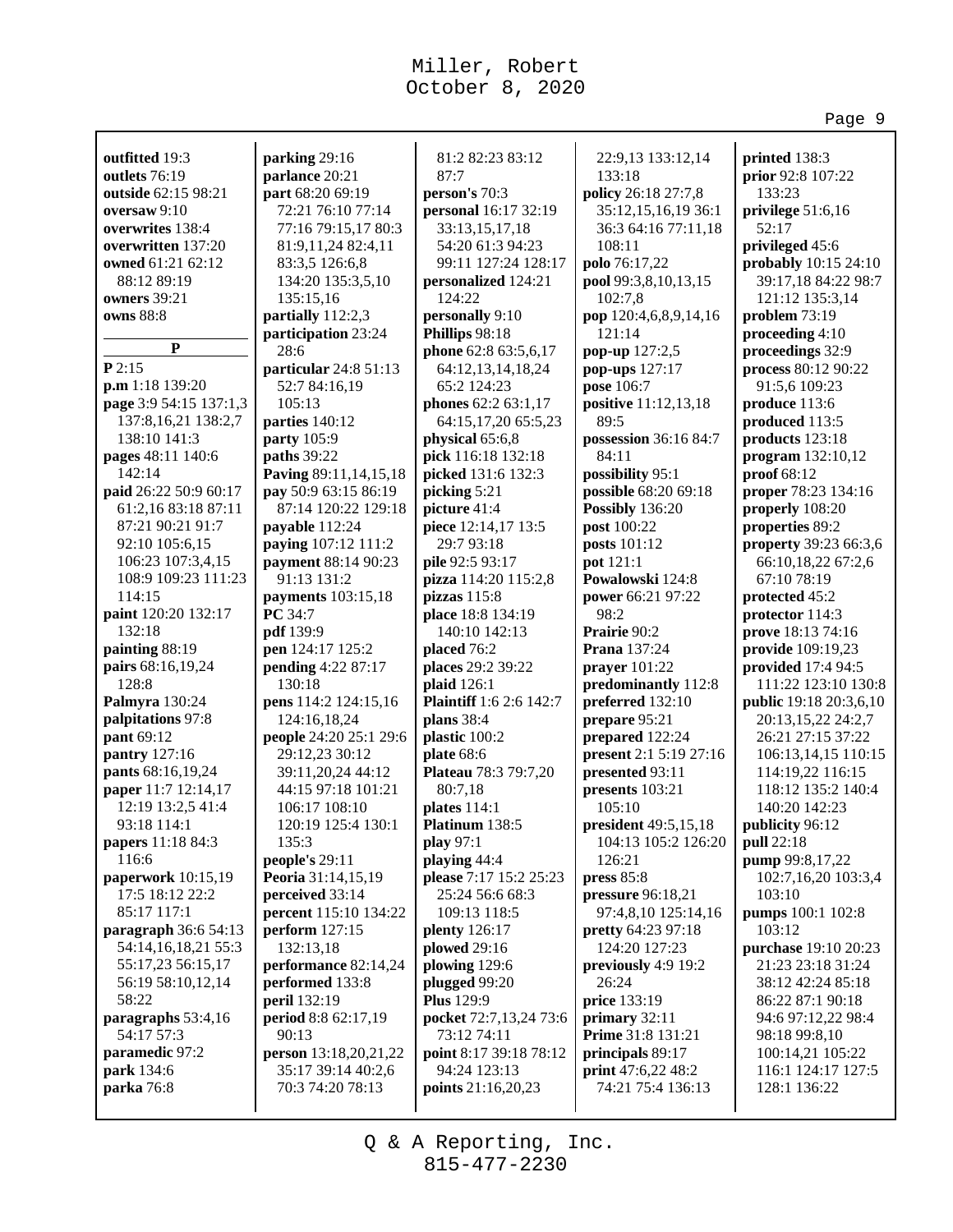Page 10

| purchased 17:19        | 45:2,14 49:10 50:3      | 113:5                   | 12:19,23 15:3 22:8            | 59:11 62:7,11 68:11        |
|------------------------|-------------------------|-------------------------|-------------------------------|----------------------------|
| 18:18,20,23 22:2,4     | 51:7,17 53:19,24        | ready 37:6 46:23        | 26:2 39:21 49:12              | 68:13 76:21 79:22          |
| 23:23 28:23 29:1,4     | 54:11 55:1,14 56:2      | real 22:19 96:4 126:15  | 50:1,22 53:3,5,14             | 83:22 98:3 102:22          |
| 30:19 31:6,7 34:20     | 56:10 57:19,20,21       | 127:18                  | 54:14 56:3,7,16 57:2          | 107:10 116:7 117:5         |
| 35:6 38:10,20 41:21    | 57:24 58:3,4,16,22      | realize 60:3 88:2 125:4 | 58:11 59:6 60:12              | 119:9 129:10               |
| 42:13 43:8,15 67:14    | 59:4,23 60:6 64:8       | really 61:4 80:9 85:7   | 65:18 75:12 80:11             | remove 94:22               |
| 68:10,17,24 69:4,12    | 65:9, 10, 14, 16 67: 22 | 87:19 108:17 136:15     | 80:22 88:3 100:8              | removed 34:11              |
| 69:16,23 70:16         | 67:24 68:2 69:10,14     | realm 8:8               | 106:6 124:11                  | Renaissance 118:20         |
| 74:24 83:13 84:15      | 71:1,20 72:2,4,11,15    | reason 55:9,16 83:6     | recorded 140:7                | <b>Renee's</b> 19:10,13,17 |
| 85:9,11,13,15 87:10    | 73:4,11 74:3,10 75:6    | 100:20 101:15           | records 9:19 32:19            | repaint 88:20,21           |
| 97:4 99:12 102:15      | 75:7,9,11 77:9,20,24    | 102:15 106:23 107:2     | 33:7 90:9 94:19               | repaired 30:16             |
| 104:9 113:24 118:2     | 79:10 80:4,6,16,17      | 108:3                   | 102:13 114:17                 | repeat 10:3 49:11          |
| 123:14,17,21 126:3     | 80:20,22 81:1,17        | Rebecca 25:7,11 26:6    | 117:20                        | 53:11,12 58:21 59:4        |
| 127:2 131:21 134:24    | 82:18,18 83:7,10        | recall 14:9,10 17:6,20  | recycle 120:20                | 65:10,16 75:10             |
| 137:14 138:18          | 85:21 86:12,14,15       | 17:22 21:10 22:1        | recycled 76:3 125:3,5         | 83:17 89:12 100:6          |
| purchases 21:21 43:1   | 87:17 90:7 106:7        | 23:17 24:4 28:24        | recycling 43:21 44:13         | repeated 26:1 53:13        |
| 90:17 114:13 117:15    | 114:21,23 119:17,20     | 30:21 37:18 38:3,11     | 115:4,7 120:18                | repeatedly 72:1            |
| purchasing 17:22 31:5  | 119:20 122:3,6          | 41:22 50:5 84:13        | 123:22 124:23 125:6           | repeating 135:23           |
| 42:11 114:20 115:2     | 123:12 127:24           | 112:4,12 115:12         | 127:11,15                     | rephrase 11:23 85:21       |
| 115:12 119:6 122:14    | 128:15,21,23 130:18     | 128:9 131:13,18         | red 126:1                     | rephrased 15:8             |
| 131:16,18              | 131:20 134:15           | receipt 63:16 114:14    | <b>reduce</b> 133:19          | replace 29:22 30:1         |
| purpose 19:19 20:3,6   | 138:21                  | 114:17 116:24           | reduced 140:7                 | replanting 29:13           |
| 20:10,16,23 23:13      | questions $3:144:20$    | 117:13,15,16,18         | referred 29:8 104:10          | reply 54:3 55:4            |
| 23:14 26:21 27:15      | 5:16 7:18,24 8:6,7      | 138:19                  | referring 96:8 99:18          | <b>REPORTED 2:21</b>       |
| 28:1,3 38:16 42:10     | 25:16,17 27:14,20       | receipts 90:16 114:12   | 115:11                        | reporter 5:18 10:6         |
| 81:1 101:3 105:10      | 37:6 41:16 47:8,10      | receive 5:6 75:23       | reflects 10:20                | 11:20 15:4 26:3 32:4       |
| 107:11,17 113:12,16    | 48:17 59:12 70:21       | 91:14 111:1             | refreshed 18:2                | 36:9 47:3 48:5,8           |
| 113:17 114:19,22       | 73:20 74:1,8 78:23      | received 41:6 68:18     | refrigerator 17:19            | 49:13 56:8 59:7            |
| 115:1,16,24 116:13     | 92:7 93:12 95:17        | 69:3,8,11,15,22 70:4    | 18:1,5                        | 65:19 75:13 100:9          |
| 119:5 122:13 129:1     | 113:8 139:6,15          | 70:15,22 71:3,6,11      | refusing 80:11                | 140:20                     |
| 131:1,22 134:5,5       | quick $5:15$            | 71:22 72:7,19,24        | regards 74:24                 | <b>REPORTING 1:21</b>      |
| purposes 22:6 30:11    | quickly 78:20           | 73:6,11 74:21 75:3      | registered 106:18             | represent 34:9 92:4        |
| 109:2 133:22           | quiet 25:19 130:17      | 75:16,21 76:4,7,13      | regular 139:1                 | representation 92:1        |
| purse 85:6,7,9         | quite 29:9 60:23 80:11  | 76:16 77:3,12,16        | regulation 30:3               | representative 26:20       |
| pursuant 113:6         | 85:8 116:11,12          | 78:2 79:6,20,24 80:6    | reimburse 132:5               | represented 44:19          |
| put 15:18 16:1 23:4    |                         | 80:18 81:6,11,14,20     | reimbursed 87:10              | request 9:23               |
| 30:2 33:23 39:22       | R                       | 82:1,6,13,23 83:5,12    | 103:22 104:5,16               | require 27:21 86:5         |
| 61:5 101:21 116:3,8    | radar 129:11            | 83:23 91:16 111:4       | 105:14,18 111:16,24           | requires 79:7 97:23        |
| 120:13 121:4,10        | radio 129:2,9           | 126:1,8 133:7           | 131:8                         | requiring 27:20            |
| 122:19 127:14          | <b>Railway</b> 85:20,23 | 134:18 135:1,12,16      | <b>related</b> 7:5 62:21 63:8 | research 17:5              |
| 132:19                 | rain 127:11,13          | 135:18 136:9,13,18      | relation 26:16 81:3           | reserve 139:7              |
| putting 15:23 30:13    | rainy 127:13            | 136:24 137:6,15         | relative 63:9 140:12          | resilient 127:9,18         |
|                        | raise 5:3 23:5 25:15,21 | 138:14                  | 140:12                        | resources 49:7,19          |
| $\mathbf Q$            | raised 119:18           | recess $60:14$          | relatives 27:4                | respect 37:15 38:9         |
| question 4:13,14,22,23 | <b>Ramada</b> 118:20    | recognize 100:11        | relevance 25:12               | 40:17 54:21 58:10          |
| 5:6,7,10,12 7:23       | ramble 37:3             | recollect 38:14         | 119:18                        | 74:10 91:12 106:13         |
| 10:3,17 11:1,24        | rambunctious 116:11     | recollection 16:17      | relevancy 128:13              | 111:10,20 117:21           |
| 13:13 14:21,24 15:1    | read 10:6 15:1,4 26:3   | 18:14,20 19:7 31:4      | relevant 42:23 119:13         | 130:6                      |
| 15:6,7,8 16:3,12,13    | 49:13 55:13 56:5,8      | 31:21 59:16,18 65:4     | 128:12                        | respectfully 59:22         |
| 20:7 21:2,5,7 25:14    | 59:7 64:3 65:19         | reconciled 91:19,23     | remember 12:3 14:14           | response 55:1              |
| 25:22,23 26:1 27:10    | 75:13 94:4 100:9        | 94:4 117:17             | 14:17,18 15:23                | responsibility 9:17        |
| 27:11,14 30:9 33:5     | 112:13 142:13           | reconciliation 91:24    | 17:13 19:11 23:15             | responsible 110:14,18      |
| 34:18 35:24 37:10      | reading 63:22,24 78:8   | reconciling 13:11       | 29:2 34:4,5,16 39:18          | rest 40:1,16               |
| 42:22 43:10,11 44:4    | 78:17 88:6 112:17       | record 5:4,5,17 10:5    | 39:19 40:8 41:9               | restaurant 37:16,18        |
|                        |                         |                         |                               |                            |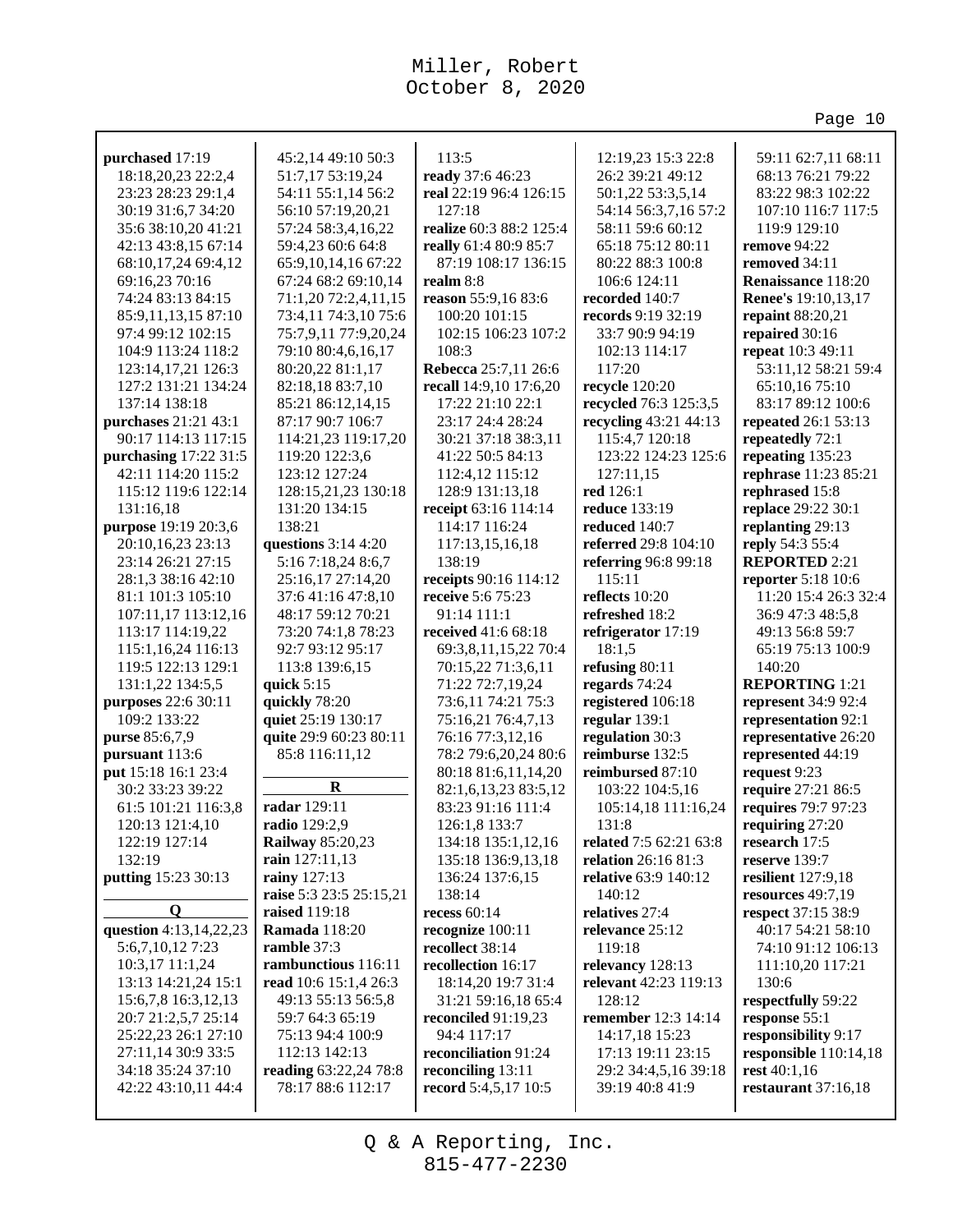94:19 110:4

46:11 48:12

46:13,16

**ride** 116:17

80:7,18

**retired** 9:17

37:21 38:8 107:8 108:1,9 112:22 113:13 118:9,13,17 118:22 133:7 **Restless** 80:1 81:6,15 **result** 21:16 111:2 **retain** 64:18 65:1 66:5 66:9,13,17,21 67:1,5 67:9 68:5 90:16 **retained** 32:20,24 **retaining** 109:17 **review** 44:23 45:21 **reviewed** 45:5,17,19 **rewards** 21:15 133:12 **Ribeye** 131:21 **Ridge** 78:3 79:7,21 **Ridgefield** 19:10,13,18 **ridiculous** 44:10 **ridiculously** 122:21 **right** 15:11,16,19 16:20 20:2,14 24:3 25:10 26:9 30:6 34:16 37:11 38:24 41:15 46:3 48:10,22 49:22 50:13,16 54:19 56:13,21 89:17 95:20 104:23 105:1,16,20 106:4 106:21 113:17 117:5 117:14 120:13,14 124:14 125:9 126:11 126:24 127:19 130:11 132:23 **River** 9:1 109:6 **road** 1:5,21 6:20 7:2 7:10 8:13,16,18 9:5 9:9 10:1,13 13:19 16:6,7,21 19:24 21:13 22:7 23:19 26:23 27:7,17 28:2,5 31:11 32:13,16,19 33:20 34:20 35:8,13 41:24 42:11 49:7,18 50:10 60:18,21 61:8 61:11,12,14,21,24 62:12,21 63:16,18 64:12 66:2,6,10,14 66:18,22 67:2,6,11 67:14 68:6,9 69:16 69:23 70:16 74:18 82:3 83:18,22 84:2,5 84:7,11,15 85:9,11 85:13 86:18,24 87:5 87:11 88:14,19,24 89:1,8 90:9 91:20 92:2 93:20 94:23 96:19,22 97:13 98:5 98:17 99:7,13,15 100:21 101:2,16 102:9 103:14,18 104:3,18 105:12,14 105:15,21,23 107:2 107:4,11 108:12,19 108:22 109:15 110:6 110:14,17 111:1,23 112:11 113:18 115:2 115:17,22,24 116:14 118:18 119:5 121:2 121:7,8,8,19 122:9 122:13,23 123:3 124:14,21 125:24 129:2 130:4 131:2 131:16,23 133:6 134:1,6,8,12 137:14 142:6 **Rob** 5:17 22:17 37:6 87:19 **Robert** 1:8,15 2:3,4 3:4 4:3 36:12 112:14 138:6 140:5 141:2 142:9,12,18 **roof** 88:22 **room** 5:21 18:6 19:2,3 112:19,21,24 139:16 **roughly** 24:17 **Rule** 102:16,20 103:3 103:11 **rules** 4:11 5:14 **run** 14:5 31:23 99:21 **Rushing** 130:20,23 131:3 **rust** 88:22 99:24 **S S** 3:8 **Sabina** 2:10 5:18 47:22 **safe** 132:19 **SAITH** 139:18 **sale** 104:17 **salt** 8:13,15,18 9:5,12 9:24 10:12 11:8,8,9 11:15,18 12:3,16,16 13:6 85:19,24 99:17 100:1 103:5 **Saluda** 131:17 **Sam's** 18:15 127:4 **Samantha** 25:9 27:16 28:1 **sandwich** 109:20 110:1 **sandwiches** 109:24 123:11 **satchel** 85:4 **satellite** 109:22 **Saturday** 115:4 120:24 122:7 **save** 110:22 **saw** 38:3 41:3 133:18 **saws** 66:9 **Sawzalls** 67:5 **saying** 53:14 55:12 58:23 84:6 88:1 95:12,24 105:18 **says** 50:22 54:2 55:3 137:23 138:15 **Schaumburg** 118:17 118:22 **school** 6:14 40:12 132:14 **schools** 115:5 **Schultz** 112:7 **screens** 65:6 **se** 63:10 **Seafood** 113:13 **seal** 140:15 **Sears** 128:8 **season** 101:13 **second** 7:17 9:16 17:8 32:5 47:17 91:12 134:1 **seconds** 99:21 **secretary** 90:12 121:2 122:12 **secretary/administr...** 25:3 **security** 35:3 **Seda** 13:12,14,17,24 14:4,10,13 34:10,17 94:22 **see** 22:2 54:5,14 55:6 58:11 99:3 100:23 113:24 124:14 **seen** 50:4 126:10 **segregated** 122:2,5 **selection** 109:20 **semantics** 94:17 **seminars** 38:1 **send** 20:1 47:15 **sending** 20:4 **seniors** 96:24 **sense** 99:20,21 **sent** 19:23 36:8 46:22 47:18,20 48:3,7 **separate** 35:19 72:12 107:3,5 **series** 8:6 12:15 134:19 137:13 **served** 7:20 8:2 26:21 27:16 105:11 115:17 116:1 119:6 129:1  $131.2$ **servers** 32:15 34:12 **serves** 65:4 118:23 **service** 6:17 129:9 131:7 132:13,24 133:1,2 **services** 96:23 **set** 120:5 140:14 **sets** 18:10 **shake** 87:16 **shaking** 88:5 **shared** 97:6 110:5 **She\*Sheplers** 85:14 **sheep** 81:20 **SHEET** 141:1 **shelves** 101:7 **sheriff's** 132:7,9 **shine** 127:12 **shipping** 104:16 **shirt** 15:11,15,18,23 16:1 69:8 74:21 75:4 76:5,23 136:19 **shirts** 44:16 75:19,21 75:24 76:17 123:21 **shocked** 60:23 **shop** 19:14 35:16 36:3 98:21,23 101:1 133:18 **shops** 88:20 **short** 46:21 48:10 **Shorthand** 140:20 **shoulder** 76:5 136:18 **shovels** 66:5 **show** 12:11 38:2,2 56:4 68:12 78:19 94:11 118:11,12,14 118:19,21 124:2 132:20 134:24 137:17 **showed** 115:6 **showing** 84:3 88:22 130:1 **shown** 137:7,8 138:9 138:19 **shows** 24:1 80:22 137:13 138:3,5 **shredding** 127:15 **sick** 50:9 **sign** 92:15 132:24 **signature** 139:7 **signed** 89:6 92:13,17 92:20,23 93:1,21,22 93:23 94:2 **significant** 109:11 **silently** 64:1 **Silicon** 97:22 98:2 **silly** 119:20 **silver** 88:22 **simple** 80:15,16 **simpler** 101:10 **simply** 40:2 95:20 **single** 32:22 40:6 94:13 101:12,17 **sir** 64:8 73:3,9 83:8 **Sirius** 129:2,8 **sit** 40:5 51:2 55:8 56:23 57:15 59:19 111:14 115:15 133:12 **sits** 55:16 **sitting** 95:13 116:4 **six** 48:11 98:15 102:12 113:14 **size** 42:16,20 43:6 96:6 98:9 127:19 **sizes** 42:24 43:9,14 68:15,17,24 69:2 **skills** 101:6 **skip** 114:7 **SLR** 100:5 **slushy-type** 102:1 **small** 85:6 **smart** 41:22 **sneaking** 100:23 **snow** 101:24 **snowplow** 101:20 **snowstorm** 102:4 **software** 14:5 115:12 115:21 116:2 **soiled** 122:19 **sold** 104:9 117:8,9 **solely** 10:22 11:2,4 12:24 83:9,10

> 815-477-2230 Q & A Reporting, Inc.

Page 11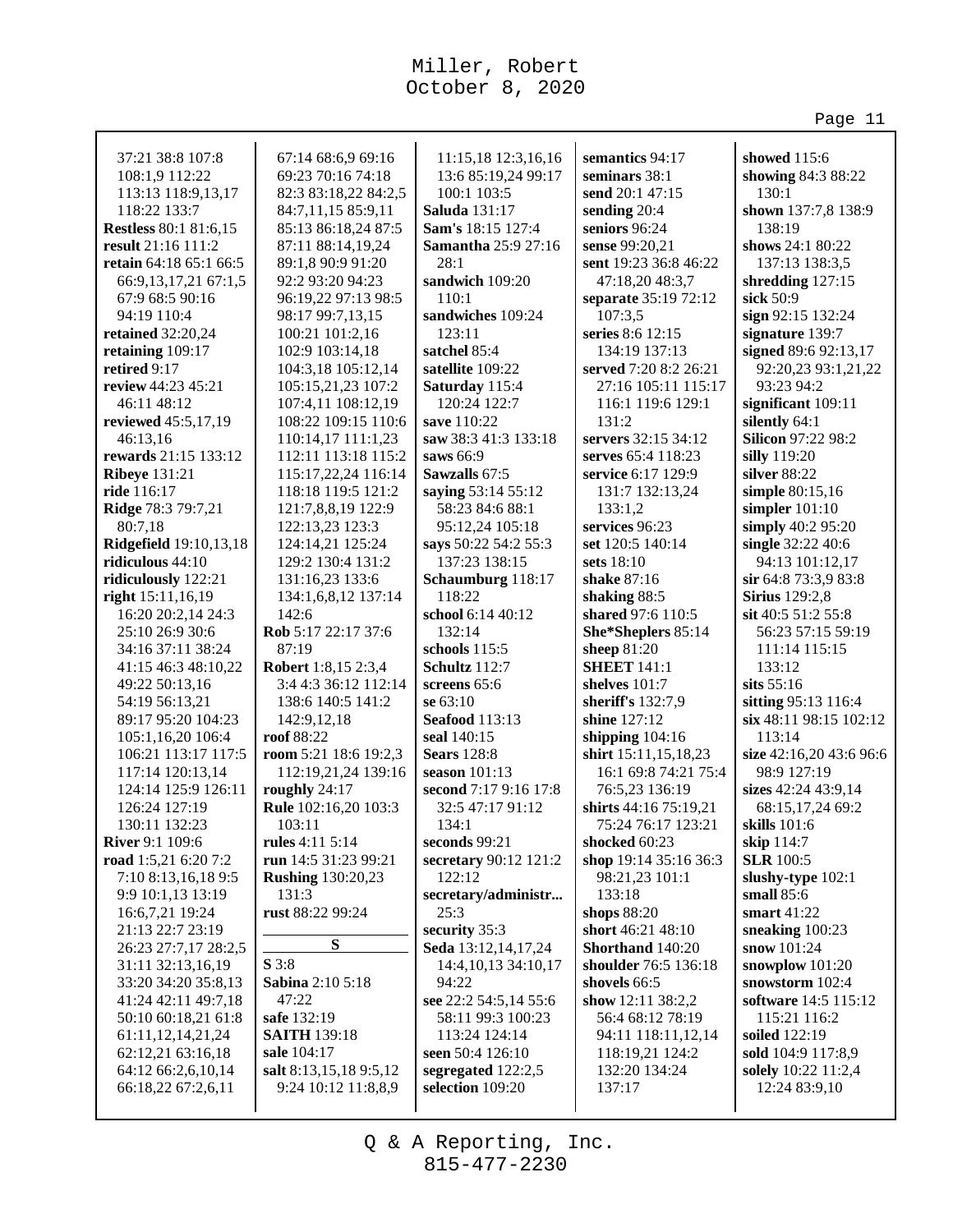|                                  |                                    |                                      |                                             | Page 12                                 |
|----------------------------------|------------------------------------|--------------------------------------|---------------------------------------------|-----------------------------------------|
|                                  | 100:7 128:23 139:10                |                                      |                                             |                                         |
| somebody 30:14                   |                                    | Subscribed 142:20                    | 134:19 139:8                                | 13:8 21:10 53:17                        |
| 101:19 114:15                    | 140:4,19<br>staff 35:17 43:20      | suddenly 60:2<br>suffered 39:12 97:7 | taken 1:16 49:2 60:22<br>60:24 93:16 112:17 | 65:2 71:8 111:15<br>140:9               |
| 116:17,18,18,19                  |                                    | suggest 14:21 57:2                   |                                             |                                         |
| 117:19,19,19<br>somebody's 29:22 | stamp 22:18 137:19<br>stand $24:1$ |                                      | 120:22 122:7 136:3<br>talk 21:9 38:3 90:22  | text 52:9<br>thank 26:5 29:17           |
| son-in-law $26:13$               | standing 54:4 55:5                 | suggested 38:7<br>Suite 1:21         | talked 45:4 51:10                           | 44:16 48:5 88:6                         |
| son-in-laws $63:6$               | staring 95:13                      | suits 133:5                          | 115:3 123:6 138:20                          | 89:10                                   |
| soon 48:1                        | stars $135:9$                      | summer $132:1$                       | talking 19:3 46:6 54:6                      | thanks 5:24                             |
| sorry 6:11 7:22 10:2             | start 5:15 6:19                    | sump 99:18,19                        | 54:7,8,9 55:2 62:2                          | thawing 125:22                          |
| 11:22 13:13 15:6                 | started 101:9 120:7                | sun 127:12                           | 93:2 94:17 100:18                           | thing 4:21 58:17 83:10                  |
| 21:13 27:12 32:5,13              | starts $40:21$                     | supervisor 19:24                     | 103:13 108:18                               | 93:3 96:14 102:17                       |
| 33:4 39:20 47:9,19               | state 61:9 65:22 90:12             | 92:21 93:19 94:1                     | 113:23                                      | 128:20                                  |
| 48:6 49:9 54:10,23               | 140:1,4 142:1                      | 109:18 110:6 116:16                  | tap 125:17                                  | things 23:2 31:7 39:22                  |
| 56:21 62:17 63:23                | stated 19:7 26:24                  | 116:21                               | tchotchke 125:6,7                           | 74:23 97:11 101:5                       |
| 64:4 66:14 71:22                 | 35:23 38:18 94:4                   | Suplma 72:7                          | technical 98:24                             | 125:19,21 126:11                        |
| 74:18 76:20 78:6                 | 110:11                             | supplies 109:21 110:2                | tee 69:4                                    | 127:17 136:3                            |
| 82:24 83:15 89:12                | statement 14:18 26:7               | sure 11:11 16:10,13,14               | telephone 62:4,12,20                        | think 7:18 10:24 32:5                   |
| 90:6 102:18 103:17               | 135:24 138:7,8                     | 17:15 19:20 23:22                    | 63:7                                        | 33:23 38:14 40:5,20                     |
| 105:2 107:1 113:10               | statements 53:4                    | 30:22 42:8,9 47:3                    | telephones $61:2162:1$                      | 46:8,18 52:16 61:9                      |
| 114:5 119:2 122:4                | stay 47:4                          | 48:22,23 53:2,16                     | 62:14                                       | 71:16 80:19 83:2                        |
| 125:8 127:21 139:3               | steak $132:2$                      | 64:22,23 67:20,23                    | tell 6:6 15:22 19:9,18                      | 88:1 90:2 116:7                         |
| sort 19:23 39:13                 | steaks $131:22$                    | 81:22 89:4 90:3 91:5                 | 20:18,22 23:8,12,12                         | 117:5,7 126:9                           |
| 115:20 117:1                     | steam 125:18                       | 97:9 102:11 104:2                    | 24:11 25:20 32:2                            | thinks 134:15                           |
| sorta 104:7                      | step $91:4,4,8,12$                 | 108:5, 14, 17 119:22                 | 39:16 42:10 51:1                            | third-party 9:23                        |
| span 127:6                       | stereo 98:18                       | 122:16                               | 52:10 53:21 59:22                           | 105:11                                  |
| spare 139:1                      | stick 41:15                        | surge $114:2$                        | 67:14 68:9,17 69:3,7                        | <b>THOMAS 2:9</b>                       |
| speaking 86:21                   | stipulate 52:18                    | surgery 19:23                        | 78:24 79:4 82:17                            | thought 50:14 61:4                      |
| specialized 43:21                | stipulated 53:6                    | surplus 85:22,24 86:1                | 83:16 93:8,9 95:23                          | 95:14                                   |
| 44:13 115:3,7                    | stipulating 53:14,21               | 86:2,5,6,8                           | 96:13 98:8,14 100:4                         | thousands 110:22                        |
| 120:18                           | stipulation 52:22,23               | surprise 10:8,9                      | 101:18 102:8 103:14                         | three 4:20 53:5,16                      |
| specific 8:15 107:10             | 52:24 53:2,8,10,17                 | surprised 9:21 101:14                | 107:23 109:2 111:4                          | 54:17 57:3,3 58:10                      |
| 140:10                           | stock 101:11 102:10                | 101:15                               | 114:3,19 117:14,18                          | 58:12,14 60:12                          |
| specifically 29:2                | stop 36:24 37:4 44:4               | surveillance 18:23                   | 118:1 120:2 121:17                          | 62:22 95:16 113:14                      |
| speculate 115:18                 | 63:20 78:7                         | 19:6                                 | 122:13 126:20 131:1                         | 118:1 127:3,6 128:2                     |
| speculation 23:3                 | store 115:13,16 117:2              | sweater 44:16 69:16                  | 131:15 137:16                               | 128:7 129:23                            |
| spell 40:18,22                   | 117:6,22 119:8                     | 69:23 70:5,16,23                     | 138:17                                      | ticket 134:3,4                          |
| spelled 40:20                    | 129:23                             | 71:4,12,23 72:8,13                   | telling 70:7                                | tickets 23:8,9,13,16,18                 |
| spend 29:22,23                   | storing 9:24                       | 72:14 73:1,7,12                      | ten 7:19 8:2 77:6                           | 23:23 32:1                              |
| spending 115:16                  | storm $129:12$                     | 74:12 81:21 82:7,14                  | 102:4 106:24 107:3                          | ticking 126:16                          |
| spent 23:7,8 109:7               | strapped 100:22                    | 83:1 135:13                          | 107:5                                       | <b>Tide 122:14</b>                      |
| 114:11 117:12                    | street 40:24 126:24                | sweatshirt 44:16                     | tender 8:18 90:4,8                          | <b>tied</b> 35:8                        |
| split 110:8 111:23               | streets 125:21                     | sworn 4:2,5 140:5                    | 95:24 139:1<br>tendered 42:4 94:9           | time 4:19 6:23 7:1,3                    |
| sponsored 24:6<br>spoons $114:1$ | strike 62:18 74:18<br>86:23 113:11 | 142:20<br>system $35:3$              | tendering 139:4                             | 8:8,179:3,13 12:12<br>19:11 21:6,6 23:4 |
| spray 125:17                     | stripe 72:7,13,24 73:6             |                                      | tents 127:2,5                               | 25:8 27:8 29:4,4                        |
| Springfield 108:2,4              | 73:12 74:11                        | T                                    | tenure 7:9 31:16 33:24                      | 32:11,22 33:2,11                        |
| 113:21 126:24                    | strongly 14:21                     | $T$ 2:3,4 3:8                        | 61:22 114:18                                | 36:15 37:3,5,12                         |
| <b>Sprite</b> 121:23             | stuff 40:1 70:21 138:3             | table 5:21                           | term 7:17 94:13 107:8                       | 41:17 47:2 49:2                         |
| <b>SS</b> 142:1                  | style 103:9,11                     | take 4:18,23 6:16                    | 108:21                                      | 60:10 61:13 65:15                       |
| <b>Stacy</b> 1:16 2:21 10:4      | submission 52:1                    | 24:16 29:10 46:21                    | terminology 20:18                           | 65:22 69:9 70:4,11                      |
| 15:1 16:4 21:6 47:1              | submit 90:23 91:17,21              | 47:11,11,13 49:23                    | testified 4:5,9 67:22                       | 71:16 72:17 75:2                        |
| 48:3 49:11 53:1 56:5             | <b>submitted 87:13 90:20</b>       | 51:21 60:8 74:6                      | testifies 14:11                             | 76:12 77:8 79:1,17                      |
| 59:4 60:7 65:16 68:3             | 92:18                              | 102:3 106:3 116:18                   | testify 51:22 140:5                         | 81:11 82:15 84:20                       |
| 72:4 75:10 86:15,16              | subscribe 142:14                   | 122:19 125:16                        | testimony 10:23 12:4                        | 95:1 101:5,6 112:6,6                    |
|                                  |                                    |                                      |                                             |                                         |

815-477-2230 Q & A Reporting, Inc.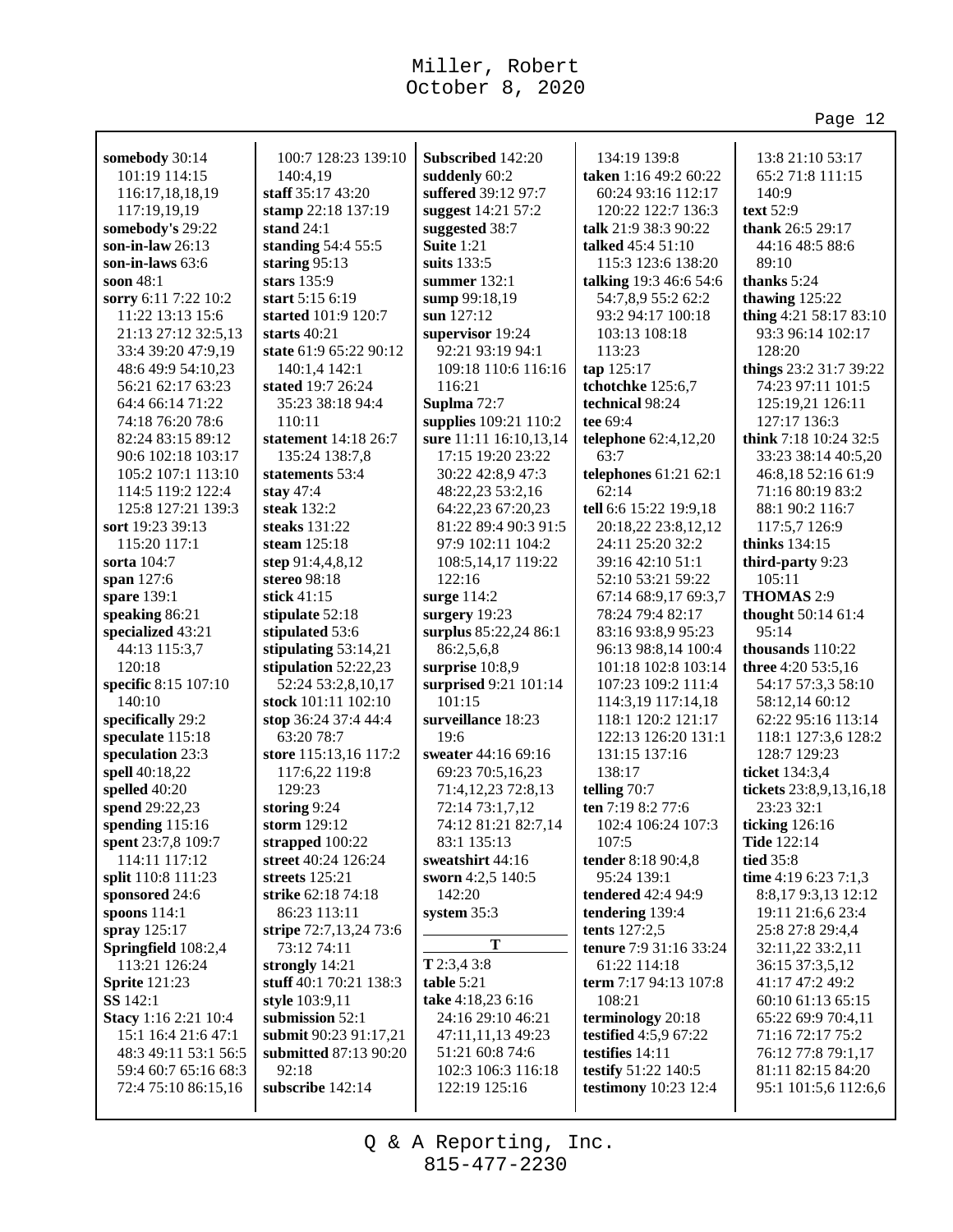> **washer** 122:16,22 123:2 125:15 **washers** 125:16 **wasn't** 11:7 14:23 17:11 32:21 57:8 65:13 97:10 101:11 102:3 122:2 **waste** 37:3 65:15 79:1 **wasting** 37:5,12 41:16 **water** 99:22,23 125:13 125:14,15,17,17,24 **Waters** 130:20,23 131:3 **Wauconda** 1:17

**way** 13:11 55:21 58:17 79:10 86:4 97:3 110:15 125:23 128:4

132:3 **We've** 95:10 **wear** 136:23 **wearing** 15:10,15 **weather** 44:17 129:9 **WebstaurantStore** 129:16 **weeds** 132:16 **week** 19:4 31:9 41:4 **weeks** 96:24 **went** 19:7 24:3,5,8 29:20 38:1,8 40:13 76:11 79:16 92:6 100:1 113:20,22 117:6 118:11,14,19 118:21 121:11 124:3

135:6

95:12 **Western** 85:14 **wet** 101:24 127:13 **WHEREOF** 140:14 **white** 15:10 **WI** 140:20

**weren't** 32:17 39:9

**wife** 24:22,23 25:5,7 26:11 35:20 43:5 48:20,20 70:13 75:16 89:20 126:10

**wife's** 42:19 **William** 89:22 **wind** 127:10 **wine** 30:20 31:5,6 **winter** 129:13 **wintertime** 29:21 101:8 125:23 129:6

**wipe** 32:14 **wiped** 32:17

Page 13

| 115:9 116:17 118:11    | 121:6 124:10 131:5     | TVs 18:21 19:6         | various 38:19,20            |
|------------------------|------------------------|------------------------|-----------------------------|
| 123:13,20 126:9,18     | 131:19,24 135:1        | two 9:15 13:1 16:20    | 43:20 76:19 101:5,6         |
| 130:15 139:1 140:10    | 138:6 142:6            | 17:14 33:10 34:11      | 109:2 111:12 127:10         |
| 142:13                 | Township's 61:6        | 54:5,16 55:6 56:15     | 127:16                      |
| timecard 48:19         | townships 124:6        | 56:17,19 57:3 58:22    | vehicle 68:6                |
| timeframe 7:19 8:1,7   | 132:14                 | 64:20 68:15,18,24      | vehicles 61:6 98:22         |
| 19:5                   | track 41:9 47:2 130:2  | 76:16 83:18 85:19      | 129:3,4                     |
| timeline 52:6          | trade $65:3$           | 96:24 102:1 106:20     | vendor 123:10               |
| times 64:19 77:6 98:22 | trailer 125:13,14,17   | 106:21 110:8 112:9     | <b>venue 28:8</b>           |
| 101:11,21 102:10       | transcript 140:9,9     | 113:14 129:23          | veracity 51:13 55:22        |
| 113:15 118:8,24        | 142:13,15              | 131:11,12 132:13       | videoconference 1:17        |
| 122:18 132:15          | transfer 62:14,20 63:1 | typewriting 140:7      | <b>Village</b> 8:24 9:1,1,2 |
| tire 136:2             | 63:5,9                 | typo 103:2             | Virginia 1:21               |
| title 77:10            | transferred 63:7,10    | <b>Tyvek 18:11</b>     | Visa 17:11                  |
| today 4:11 15:11,15    | transferring 62:7,11   |                        | vocabulary 20:22            |
| 15:18 16:1 29:19       | transponder 60:17      | U                      | voice 25:21 44:2            |
|                        |                        | Uh-huh 119:4 120:12    |                             |
| 40:5 51:2 55:8,17      | transportation 26:22   | 120:15 121:20          | void 61:18                  |
| 56:23 57:15 59:19      | transposed 13:4        |                        | volunteer 29:15 44:15       |
| 84:8 95:22 111:14      | travel 24:8            | 122:11                 | volunteered 44:12           |
| 115:15 133:13          | treasurer 93:20 121:1  | underneath 34:16       | volunteers 115:5            |
| 139:14                 | 121:2 132:4            | understand $4:24$ 5:8  | 123:22                      |
| toggle $126:2$         | trees 29:11            | 5:10,12 7:22 8:9       | voted 130:7                 |
| told 71:2,5,16 105:13  | Trimaco 18:11          | 14:16 15:7,8 20:9,15   | voting 129:18,21            |
| 110:2 111:21 121:21    | trims $18:10$          | 20:16 29:18 45:20      | 130:2                       |
| 125:2                  | trip 24:3,4,5,13,15,16 | 56:19,20 57:13,14      | voucher 92:17 93:5,22       |
| tolerable 30:1         | 24:20 25:1 26:10       | 58:22 71:15 78:11      | 94:2                        |
| tone 44:2              | 28:1                   | 91:6 102:18 104:2      | vouchers 93:1,2,3           |
| tool 129:13 133:17     | trips $31:10$          | 121:13                 | vs 1:7 142:8                |
| tools 66:17,21 101:3,4 | trouble 109:17         | understanding 32:18    |                             |
| top 10:14,17 17:19     | trout 9:2 130:24       | 33:8 94:15             | W                           |
| 18:4                   | truck 129:8,11         | understood 4:14        | waist 128:3                 |
| total 113:15 114:3     | truckloads 85:19       | unfortunately 5:20     | waiting $116:10$            |
| totally 13:3           | true 13:9 49:6 50:7    | 64:3 137:18            | Walczyk 2:10 5:19           |
| totals $13:10$         | 51:19 52:3,11,12,12    | uniforms 76:18         | 47:24                       |
| tote 78:3 79:7,21 80:7 | 52:13,20,22 53:6,15    | unique 124:24          | walls 125:20                |
| 80:18 83:19,23 84:7    | 53:16 55:9,17 56:18    | unruly 116:19          | <b>Walworth 140:2,4,20</b>  |
| 84:10 85:1,2           | 57:9,17 58:14,18       | unusual 101:11,24      | want 31:2 38:23 47:11       |
| touch 88:21            | 73:5 74:11,14 91:20    | 102:3                  | 47:13 51:12,21              |
| touchscreen 98:5,11    | 131:9 140:9 142:15     | upgraded 64:16         | 52:12 53:2,15 57:21         |
| town $93:24$ 120:21    | trusted $10:11$        | usage $91:9$           | 57:23 58:2 71:9             |
| <b>Towns</b> 124:5     | trustees 90:21 92:6,21 | use 24:24 30:16 38:9   | 77:24 78:13 80:9,21         |
| Township 1:5,12 6:20   | 93:12,19,24 94:16      | 61:3 86:24 87:7        | 80:24 82:15,22              |
| 7:2,21 8:13 10:1,13    | 124:12                 | 90:24 99:12 103:5      | 83:11,11 91:4,5             |
| 10:16 13:18 21:12      | truth 50:23 51:13      | 103:10 132:16          | 95:17 99:22 122:19          |
| 22:7 26:18,19 27:4,9   | 55:22 70:7 140:6,6,6   | 133:19                 | 128:21 134:8,9,11           |
| 28:4 29:19 32:15       | truthful $14:12\,57:4$ | useless $13:3,7$       | 135:22 137:15               |
|                        |                        |                        |                             |
| 34:3,12 35:11 61:5     | try 29:12 64:2 116:4   | uses 16:18 124:15      | 138:20                      |
| 63:1,5 75:20 76:2      | trying 37:7,10 43:4    | V                      | wanted 5:17,18 37:3         |
| 81:4 82:3 88:23 89:8   | 65:12 98:23 116:5,6    |                        | 38:4                        |
| 94:11 101:16 108:8     | tuck 76:5 136:18       | <b>V-neck 135:13</b>   | wanting 43:5                |
| 108:10 109:14,16,18    |                        |                        |                             |
|                        | turn $27:6$            | vacation 49:1          | warrant 92:12,15,20         |
| 109:22 110:9,10        | turtleneck 135:19      | Valley 9:2             | warrants 92:24              |
| 111:24 112:10          | 136:10                 | value 64:11,15,15 65:4 | wash 83:13 88:21            |
| 113:21 116:20,21       | TV 18:19,23 19:1,5     | variety 101:2          | 122:17                      |